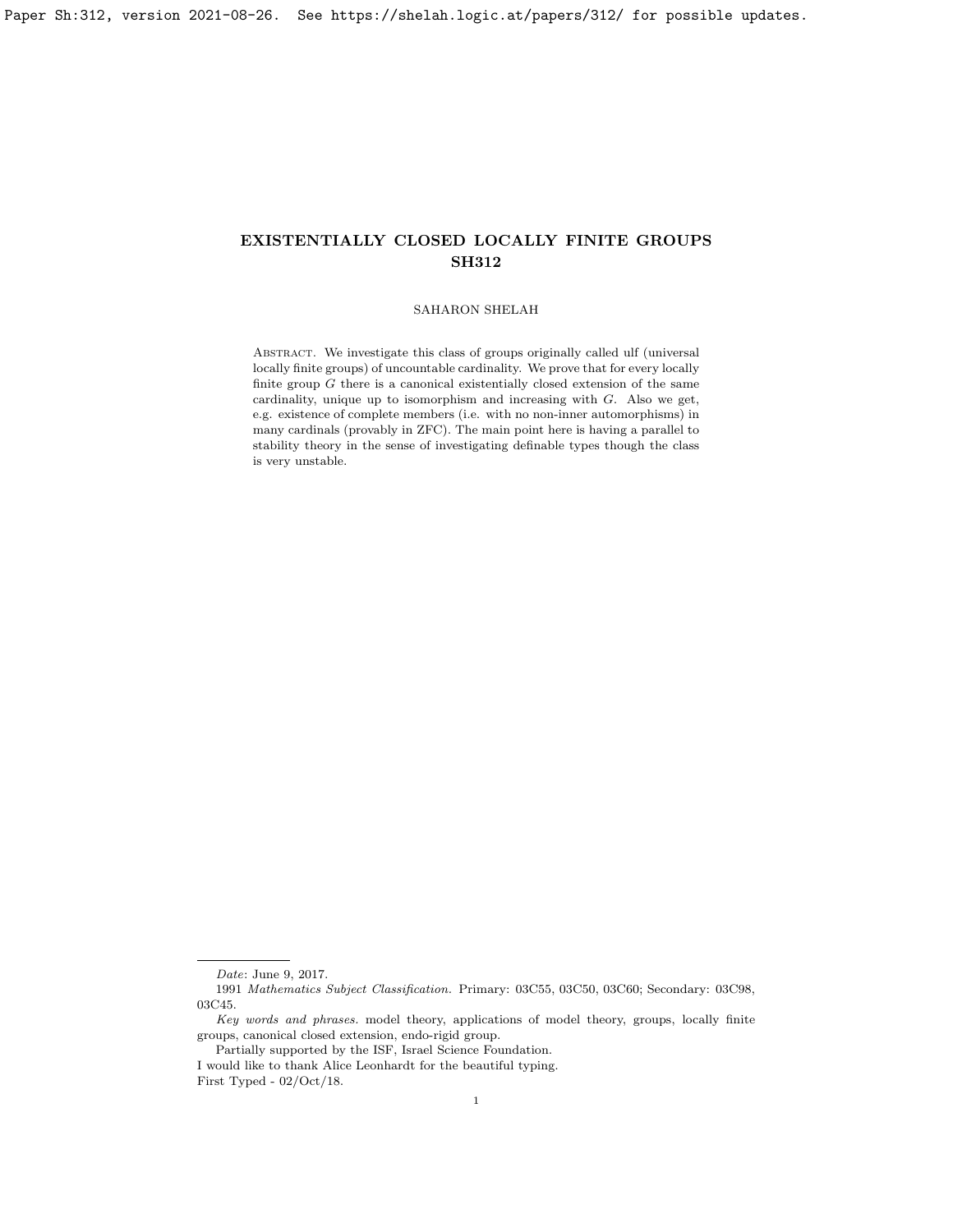## § 0. INTRODUCTION

# § 0(A). Background.

On lf (locally finite) groups and exlf (existentially closed locally finite) groups, see the book by Kegel-Wehrfritz [\[KW73\]](#page-63-0); exlf groups were originally called ulf ( $=$ universal locally finite) groups, we change as the word "universal" has been used in this context with a different meaning, see Definition [0.21](#page-9-0) and Claim [0.14.](#page-7-0) Recall

<span id="page-1-0"></span>**Definition 0.1.** 1) G is a lf (locally finite) group if G is a group and every finitely generated subgroup is finite.

2) G is an exlf (existentially closed lf) group (in [\[KW73\]](#page-63-0) it is called ulf, universal locally finite group) when G is a locally finite group and for any finite groups  $K \subseteq L$ and embedding of  $K$  into  $G$ , the embedding can be extended to an embedding of  $L$  into  $G.$ 

3) Let  $\mathbf{K}_{\text{lf}}$  be the class of If (locally finite) groups (partially ordered by  $\subseteq$ , being a subgroup) and let  $\mathbf{K}_{\text{exlf}}$  be the class of existentially closed  $G \in \mathbf{K}_{\text{lf}}$ .

In particular there is one and only one exlf group of cardinality  $\aleph_0$ . Hall proved that every lf group can be extended to an exlf group, as follows. It suffices for a given If group G to find  $H \supseteq G$  such that if  $K \subseteq L$  are finite and f embeds K into G, then some  $g \supseteq f$  embed L into H. To get such H, for finite  $K \subseteq G$  let  $E_{G,K} = \{(a, b) : a, b \in G \text{ and } aK = bK\}$  and let  $G^{\oplus}$  be the group of permutations f of G such that for some finite  $K \subseteq G$  we have  $a \in G \Rightarrow aE_{G,K}f(a);$  now  $b \in G$  should be identified with  $f_b \in G^{\oplus}$  where  $f_b$  is defined by  $f_b(x) = xb$  hence  $f_b \in G^{\oplus}$  because if  $b \in K \subseteq G$  then  $a \in G \Rightarrow f_b(a) = ab \in abK = aK$  and  $f_{b_2} \circ f_{b_1}(x) = (xb_1)b_2 = x(b_1b_2) = f_{b_1b_2}(x)$ . Now  $H = G^{\oplus}$  is essentially as required.

The proof gives a canonical extension. This means for example that every automorphism of G can be extended to an automorphism of  $G^{\oplus}$  and, moreover, we can do it uniformly so preserving isomorphisms. Still we may like to have more; (for a given If infinite group G) the extension  $G^{\oplus}$  defined above is of cardinality  $2^{|G|}$  rather than the minimal value -  $|G| + \aleph_0$  (not to mention having to repeat this  $\omega$  times in order to get an exlf extension). Also if  $G_1 \subseteq G_2$  then the connection between  $G_1^{\oplus}$  and  $G_2^{\oplus}$  is not clear, i.e. failure of "naturality". A major point of the present work is a construction of a canonical existentially closed extension of G which has those two additional desirable properties, see e.g. [3.15.](#page-40-0)

Note that in model theoretic terminology the exlf groups are the  $(D, \aleph_0)$ -homogeneous groups, with D the set of isomorphism types of finite groups or more exactly complete  $\mathbf{q}$  (= quantifier free) types of finite tuples generating a finite group, see e.g. [\[She09b,](#page-63-1) §2]. We use quantifier free types as we use embeddings (rather than, e.g. elementary embeddings). Let  $\mathbf{D}(G)$  be the set of qf-complete types of finite sequences from the group  $G$ .

Let  $\mathbf{K}_{\text{exlf}}$  be the class of exlf groups. By Grossberg-Shelah [\[GS83\]](#page-63-2), if  $\lambda = \lambda^{\aleph_0}$ then no  $G \in \mathbf{K}_{\lambda}^{\text{exlf}} := \{ H \in K_{\text{ext}} : |H| = \lambda \}$  is universal in it, i.e., such that every other member is embeddable into it. But if  $\kappa$  is a compact cardinal and  $\lambda > \kappa$  is strong limit of cofinality  $\aleph_0$  then there is a universal exlf in cardinality  $\lambda$ , (this is a special case of a general theorem).

Wehrfritz asked about the categoricity of the class of exlf groups in any  $\lambda > \aleph_0$ . This was answered by Macintyre-Shelah [\[MS76\]](#page-63-3) which proved that in every  $\lambda > \aleph_0$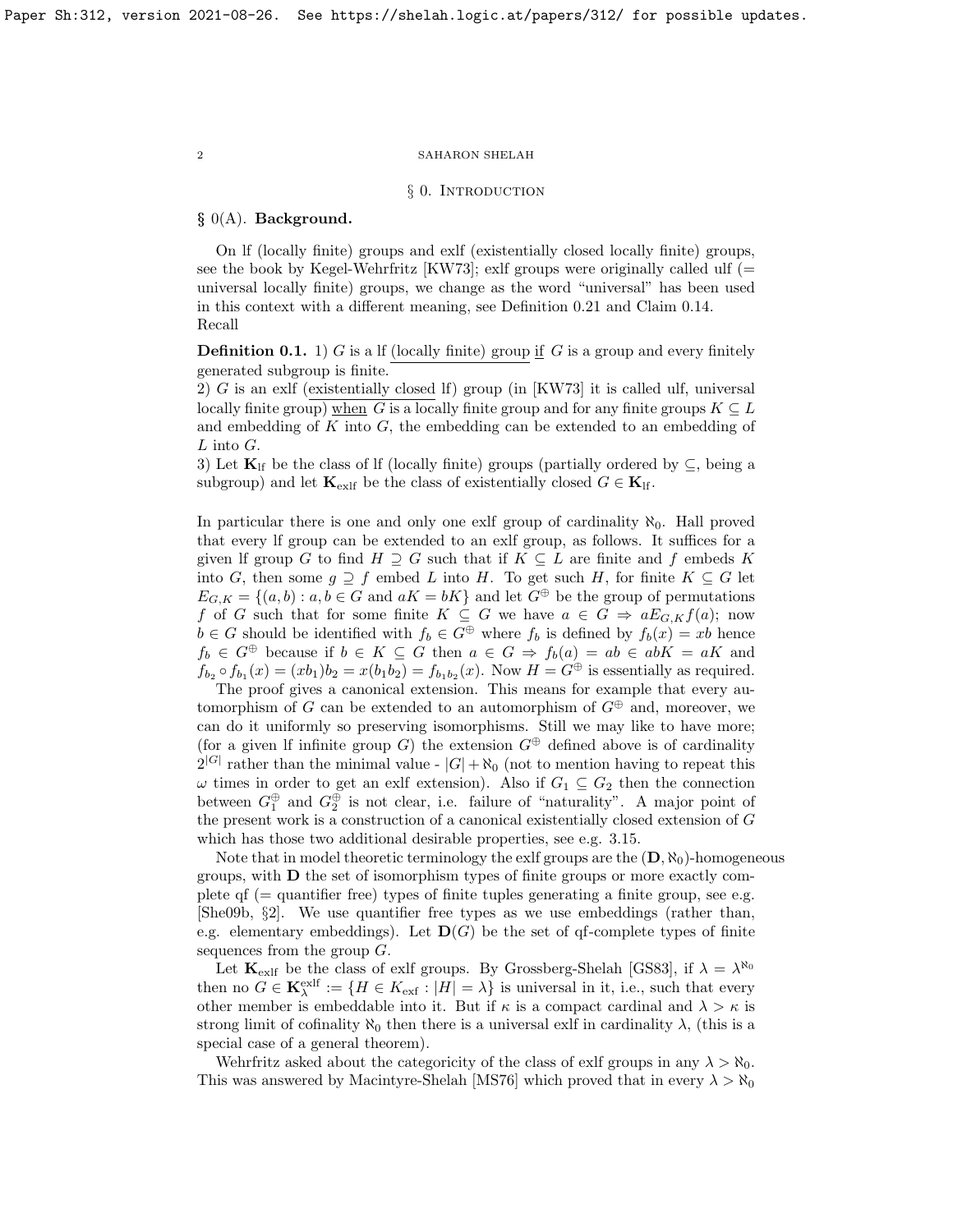there are  $2^{\lambda}$  non-isomorphic members of  $\mathbf{K}_{\lambda}^{\text{exlf}}$ . This was disappointing in some sense: in  $\aleph_0$  the class is categorical, so the question was perhaps motivated by the hope that also general structures in the class can be understood to some extent.

A natural and frequent question on a class of structures is the existence of rigid members, i.e. ones with no non-trivial automorphism. Now any exlf group  $G \in$  $\mathbf{K}_{\text{exlf}}$  has non-trivial automorphisms - the inner automorphisms (recalling it has a trivial center). So the natural question is about complete members where a group is called complete iff it has no non-inner automorphism.

Concerning the existence of a complete, locally finite group of cardinality  $\lambda$ : Hickin [\[Hic78\]](#page-63-4) proved one exists in  $\aleph_1$  (and more, e.g. he finds a family of  $2^{\aleph_1}$ such groups pairwise far apart, i.e. no uncountable group is embeddable in two of them). Thomas [\[Tho86\]](#page-63-5) assumed G.C.H. and built one in every successor cardinal (and more, e.g. it has no Abelian or just solvable subgroup of the same cardinality). Related are Giorgetta-Shelah [\[GS84\]](#page-63-6), Shelah-Zigler [\[SZ79\]](#page-63-7), which investigate  $\mathbf{K}_{G_{\star}}$ getting similar results where

- $(*)$  assume  $G_*$  an existentially closed countable group we let
	- (a)  $\mathbf{K}_{G_*}$  is the class of groups G such that every finitely generated subgroup of G is embeddable into  $G_*$
	- (b)  $\mathbf{K}_{G_*}^{\text{excl}}$  is the class of groups G which are  $\mathbb{L}_{\infty,\aleph_0}$ -equivalent to  $G_*$  (excl stands for existentially closed); equivalently  $G \in \mathbf{K}_{G_*}$ , every finitely generated subgroup of  $G_*$  is embeddable into G and if  $\bar{a}, \bar{b} \in {}^nG$  realize the same qf type in G then some inner automorphism of G maps  $\bar{a}$  to  $\overline{b}$
- $(**)$  we can replace "group  $G<sub>*</sub>$ " by any other structure.

Giorgetta-Shelah [\[GS84\]](#page-63-6) build in cardinality continuum  $G \in \mathbf{K}_{\text{exlf}}$  with no uncountable Abelian subgroup and similarly for  $\mathbf{K}_{G_*}^{\text{excl}}, G_*$  as in  $(*)$  and also for the similarly defined  $\mathbf{K}_{F_*}^{\text{excl}}, F_*$  an existentially closed countable fixed division ring. Shelah-Zigler [\[SZ79\]](#page-63-7) build, for  $G_*$  as in  $(*)$  and  $\lambda > \aleph_0; N^\ell_\lambda \in \mathbf{K}_{G_*}^{\text{exlf}}$  of cardinality  $\lambda$  for  $\ell = 1, 2$ such that  $N^1_\lambda$  has no Abelian group of cardinality  $\lambda$  and every subgroup of cardinality  $\lambda$  has a free subgroup of the same cardinality; moreover, there are  $2^{\lambda}$  pairwise non-isomorphic N like  $N_{\lambda}^{\ell}$ .

In 1985 the author wrote notes (in Hebrew) for proving that there are anti-prime constructions and complete exlf groups when, e.g.,  $\lambda = \mu^+, \mu^{\aleph_0} = \mu$ ; using black boxes and "anti-prime" construction, i.e. using definable types as below; here we exclusively use qf (quantifier free) types; this was announced in [\[She87,](#page-63-8) pg.418], but the work was not properly finished. To do so is our aim here.

Meanwhile Dugas-Göbel [\[DG93,](#page-63-9) Th.2] prove that for  $\lambda = \lambda^{\aleph_0}$  and  $G_0 \in \mathbf{K}_{\leq \lambda}^{\mathsf{lf}}$ there is a complete  $G \in \mathbf{K}_{\lambda^+}^{\text{exlf}}$  extending  $G_0$ ; moreover  $2^{\lambda^+}$  pairwise non-isomorphic ones. Then Braun-Göbel [\[BG03\]](#page-63-10) got better results for complete locally finite  $p$ groups. Those constructions build an increasing continuous chain  $\langle G_\alpha : \alpha < \lambda^+ \rangle$ , each  $G_{\alpha}$  of cardinality  $\lambda$ , such that  $G_{\alpha+1}$  is the wreath product of  $G_{\alpha}$  and suitable Abelian locally finite groups,  $G = \{G_\alpha : \alpha < \lambda^+\}\$ is the desired group. This gives a tight control over the group and implies, e.g. that only few (i.e.  $\leq \lambda$ ) members commute with  $G_0$ . Here we are interested in groups  $G'$  which are "more existentially closed", e.g. "for every  $G' \subseteq G$  of cardinality  $\lt |G|$ , there are  $|G|$ elements commuting with it"; such properties are called "being full", note that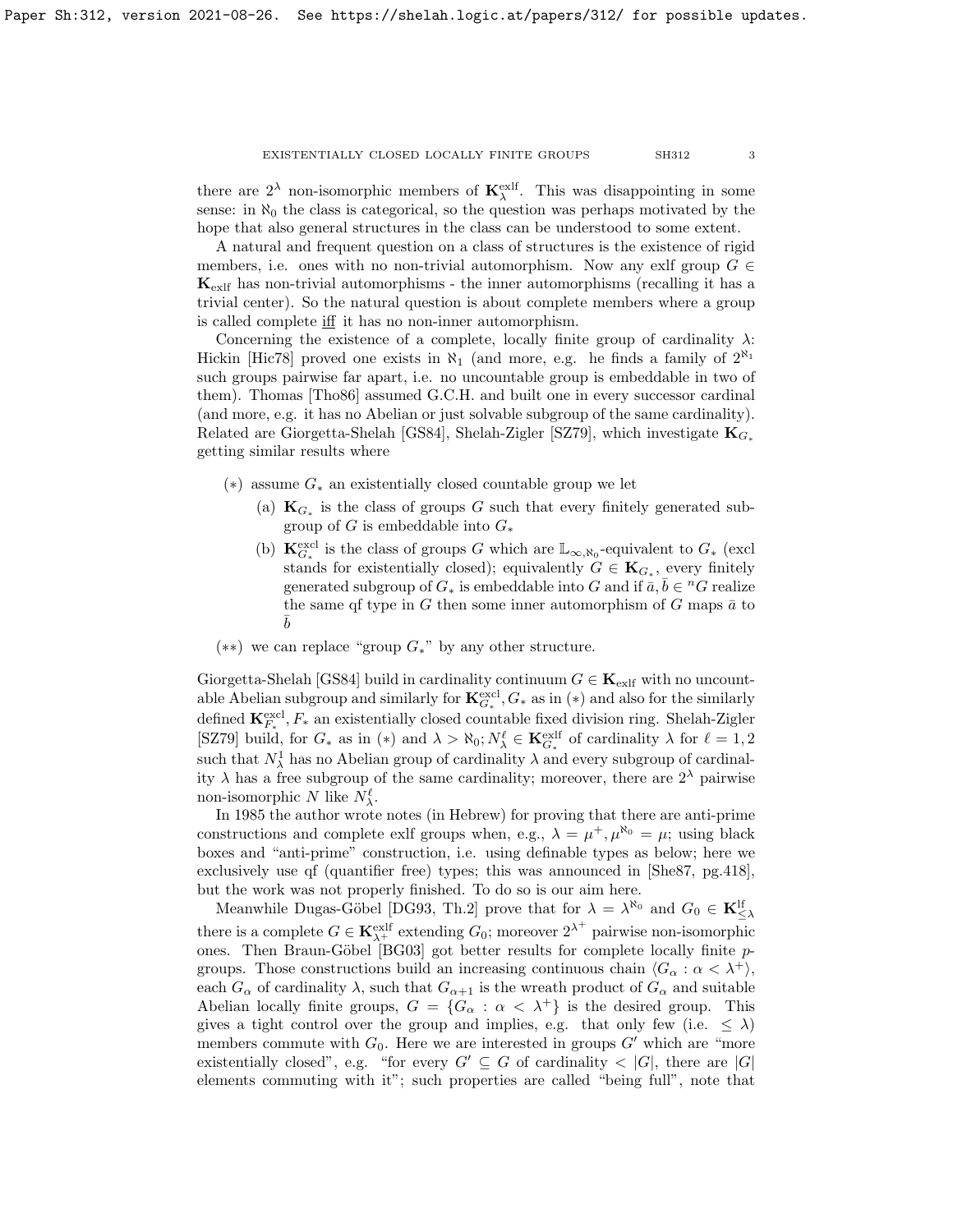fullness implies that a restriction on the cardinal is necessary and not so without it, see [5.5.](#page-59-0)

We show that though the class  $K_{extf}$  is very "unstable" there is a large enough set of definable types so we can imitate stability theory and have reasonable control in building exlf groups, using quantifier free types. This may be considered a "correction" to the non-structure results discussed above.

In §1 we present somewhat abstractly our results relying on the existence of a dense and closed so called  $\mathfrak{S}$ , a set of schemes of definitions of the relevant types. So before we turn to explaining our results we deal with the so called schemes, needed for explaining them.

# $§$  0(B). Schemes.

We deal with a class  $\bf{K}$  of structures, usually it is the class of locally finite groups, but some of the results holds for suitable universal classes, see §6.

Central here are so-called schemes. For models theorists they are for a given  $G \in \mathbf{K}_{\text{lf}}$  and finite sequence  $\bar{a} \subseteq G$  (realizing a suitable quantifier free type) a definition of a complete (quantifier free) type over  $G$  so realized in some extension of G from  $\mathbf{K}_{\text{lf}}$ , which does not split over  $\bar{a}$ ; alternatively you may say that they are definitions of a complete-free type quantifier over G which does not split over  $\bar{a}$  and its restriction.

For algebraists they are our replacement of free products  $G_1 *_{G_0} G_2$ , but  $\mathbf{K}_{\text{lf}}$  is not closed under free product, in fact, fail amalgamation. So we are interested in replacements in the cases  $G_0$  is finite, also we waive symmetry.

**Convention 0.2.** 1)  $\bf{K}$  a universal class of structures (i.e. all of the same vocabulary, closed under isomorphisms and  $M \in \mathbf{K}$  iff every finite generated substructure belongs to **K**; usually  $\mathbf{K} = \mathbf{K}_{\text{lf}}$ . 2)  $G, H, \ldots \in \mathbf{K}$ .

**Definition 0.3.** For  $H \in \mathbf{K}$ ,  $n < \omega$ , a set  $A \subseteq H$  and  $\bar{a} \in {}^{n}H$  let  $tp(\bar{a}, A, H) =$  $tp_{bs}(\bar{a}, A, H)$  be the basic type of  $\bar{a}$  in H over A, that is:

 $\{\varphi(\bar{x}, \bar{b}) : \varphi$  is a basic (atomic or negation of atomic) formula in the variables  $\bar{x} = \langle x_\ell : \ell < n \rangle$  and the parameters  $\bar{b}$ , a finite sequence from A, which is satisfied by  $\bar{a}$  in  $H$ .

So if K is a class of groups withough loss of generality  $\varphi$  is  $\sigma(\bar{x}, \bar{b}) = e$  or  $\sigma(\bar{x}, \bar{b}) \neq e$ for some group-term  $\sigma$ , a so called "word", (for  $\mathbf{K}_{\text{olf}}$  we also have  $\sigma_1(\bar{x}, \bar{b}) < \sigma_2(\bar{x}, \bar{b})$ ) <u>but</u> we may write  $p(\bar{y}) = \text{tp}_{\text{bs}}(\bar{b}, A, H)$  or  $p(\bar{z}) = \text{tp}_{\text{bs}}(\bar{c}, A, H)$  or just p when the sequence of variables is clear from the context.

2) We say  $p(\bar{x})$  is an  $n - bs$ -type over G when it is a set of basic formulas in the variables  $\bar{x} = \langle x_\ell : \ell < n \rangle$  and parameters from G, such that  $p(\bar{x})$  is consistent, which means: if  $K \subseteq G$  is f.g. and  $q(\bar{x})$  is a finite subset of  $p(\bar{x})$  and  $q(\bar{x})$  is over K (i.e. all the parameters appearing in  $q(\bar{x})$  are from K) then  $q(\bar{x})$  is realized in some  $L \in \mathbf{K}$  extending K. We say  $\bar{a}$  realizes p in H if  $G \subseteq H$  and  $\varphi(\bar{x}, \bar{b}) \in p \Rightarrow$  $H \models \varphi[\bar{a}, b].$ 

3)  $\mathbf{S}_{\text{bs}}^n(G) = {\{\text{tp}_{\text{bs}}(\bar{a},G,H) : G \subseteq H, H \text{ is from } \mathbf{K} \text{ and } \bar{a} \in {}^nH\}}$  and  $\mathbf{S}_{\text{bs}}(G) =$ U  $\bigcup_{n}$ **S**<sub>bs</sub>(*G*); if **K** is not clear from the context we should write **S**<sup>n</sup><sub>bs</sub>(*G*, **K**), **S**<sub>bs</sub>(*G*, **K**).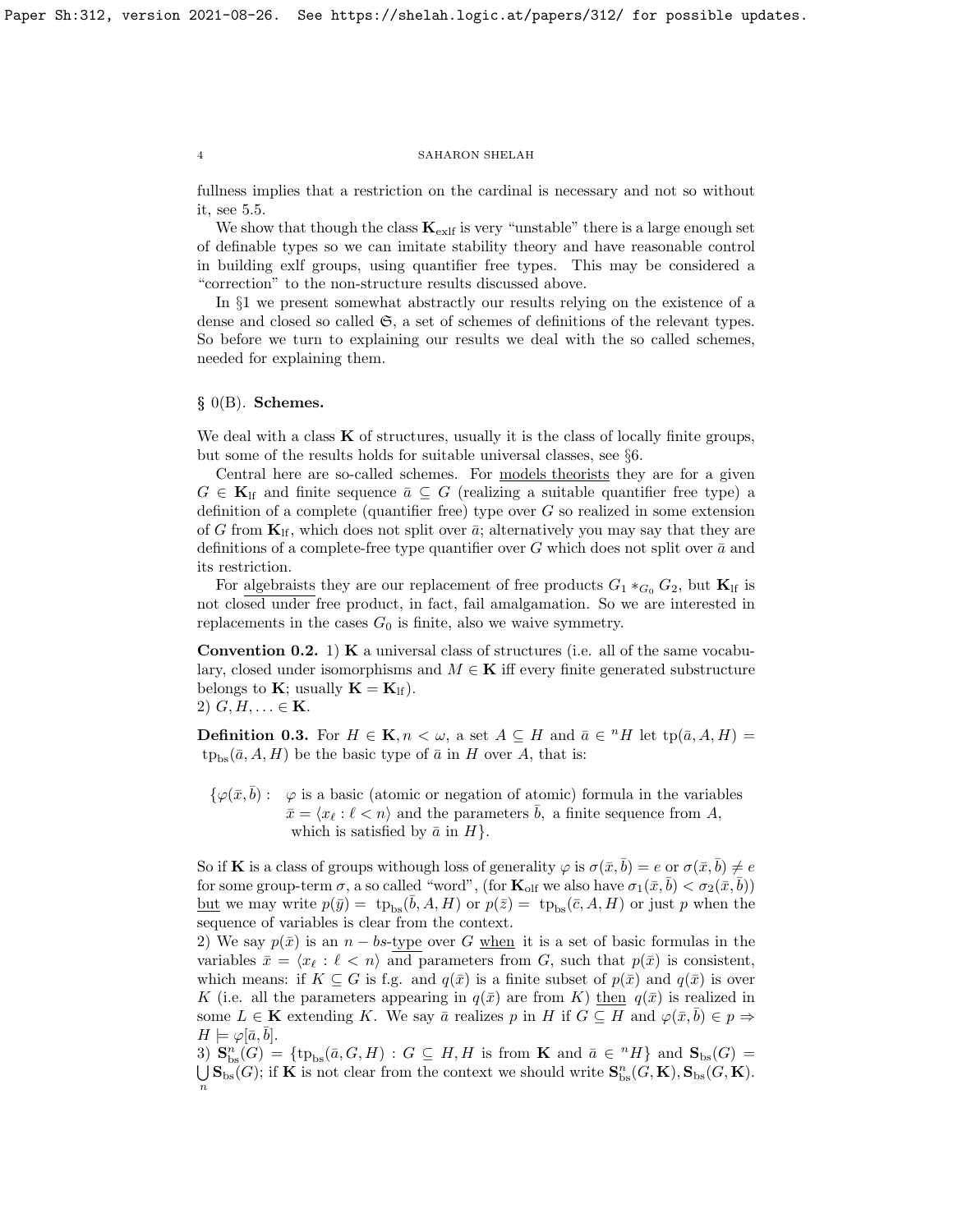<span id="page-4-0"></span>**Observation 0.4.** For every  $p \in \mathbf{S}_{\text{bs}}^n(M)$  and  $M \in \mathbf{K}$  there are  $N, \bar{a}$  such that  $M \subseteq N \in \mathbf{K}, \bar{a} \in {}^{n}N$  realizes  $p, G_N = cl(G_M + \bar{a}, N)$  and if  $M \subseteq N' \in \mathbf{K}$  and  $\bar{a}'$  realizes p in N' then there is  $N'' \subseteq N'$  and an isomorphism f from N onto N'' extending  $id_M$  such that  $f(\bar{a}) = \bar{a}'$ .

*Remark* 0.5. 0) In [0.4](#page-4-0) we shall later use the convention of  $0.15(1), (3)$ .

1) We are particularly interested in types which are definable in some sense over small sets.

2) We can define " $p \in \mathbf{S}_{\text{bs}}^n(M)$ " syntactically, because for a set p of basic formulas  $\varphi(\bar{x}, \bar{a}), \bar{a}$  from M which is complete (i.e. if  $\varphi(\bar{x}, \bar{a})$  is an atomic formula over M then  $\varphi(\bar{x}, \bar{a}) \in p$  or  $\neg \varphi(\bar{x}, \bar{a}) \in p$ , we have  $p \in \mathbf{S}_{\text{bs}}^n(M)$  iff for every f.g.  $N \subseteq M$  we have  $p \upharpoonright N := \{ \varphi(\bar{x}, \bar{a}) \in p : \bar{a} \subseteq N \} \in \mathbf{S}_{\text{bs}}^n(N)$ .

3) Why do we use below types which do not split over a finite subgroup and the related set of schemes? As we like to get a canonical extension of  $M \in \mathbf{K}$  it is natural to use a set of types closed under automorphisms of  $M$ , and as their number is preferably  $\leq ||M||$ , it is natural to demand that any such type is, in some sense, definable over some finite subset of M.

As in [\[She71\]](#page-63-11):

**Definition 0.6.** We say that  $p = tp_{bs}(\bar{a}, G, H) \in \mathbf{S}_{bs}^{n}(G)$  does not split over  $K \subseteq G$ when for every  $m < \omega$  and  $\bar{b}_1, \bar{b}_2 \in {}^mG$  satisfying  $tp_{bs}(\bar{b}_1, K, G) = -tp_{bs}(\bar{b}_2, K, G)$ we have  $tp_{bs}(\bar{b}_1\hat{a}, K, H) = tp_{bs}(\bar{b}_2\hat{a}, K, H).$ 

**Definition 0.7.** 1) Let  $\mathbf{D}(\mathbf{K}) = \bigcup_n \mathbf{D}_n(\mathbf{K})$ , where  $\mathbf{D}_n(\mathbf{K}) = \{\text{tp}_{bs}(\bar{a}, \emptyset, M) : \bar{a} \in \Omega\}$ 

 ${}^nM$  and  $M \in \mathbf{K}$ .

2) Assume<sup>[1](#page-4-1)</sup>  $p(\bar{x})$  is a k-type, that is,  $\bar{x} = \langle x_{\ell} : \ell \langle k \rangle$  and for some  $p'(\bar{x})$  we have  $p(\bar{x}) \subseteq p'(\bar{x}) \in D_k(\mathbf{K})$  and  $m < \omega$ . We let  $\mathbf{D}_{p(\bar{x}),m}(\mathbf{K}) = \mathbf{D}_m(p(\bar{x}), \mathbf{K})$  be the set of  $q(\bar{x}, \bar{y}) \in \mathbf{D}_{k+m}(\mathbf{K})$  such that  $q(\bar{x}, \bar{y}) \supseteq p(\bar{x})$ , which means that there is  $M \in \mathbf{K}$  and  $a \in {}^k M$  realizing  $p(\bar{x})$  and  $(\bar{a}, \bar{b})$  realizing  $q(\bar{x}, \bar{y})$  in M, i.e.  $\ell g(\bar{a}) = k$ ,  $\ell g(\bar{b}) = m$ and  $\bar{a} \hat{\ } \bar{b}$  realizes  $q(\bar{x}, \bar{y})$ .

3) In part (2) let  $\mathbf{D}_{p(\bar{x})}(\mathbf{K}) = \cup \{ \mathbf{D}_{m}(p(\bar{x}), \mathbf{K}) : m < \omega \}.$ 

Remark 0.8. Below  $\mathfrak{s} \in \Omega_{n,k}[\mathbf{K}]$  is a scheme to fully define a type  $q(\bar{z}) \in \mathbf{S}_{\text{bs}}^n(M)$ for a given parameter  $\bar{a} \in {}^k M$  such that  $q(\bar{z})$  does not split over  $\bar{a}$ . Sometimes  $\mathfrak s$  is not unique but if, e.g.,  $M \in \mathbf{K}_{\text{exlf}}$  it is.

<span id="page-4-2"></span>**Definition 0.9.** 1) Let  $\Omega[\mathbf{K}]$  be the set of schemes, i.e.  $\cup \{\Omega_{n,k}[\mathbf{K}] : k, n \lt \omega\}$ where  $\Omega_{n,k}[\mathbf{K}]$  is the set of  $(k, n)$ -schemes s which means, see below.

1A) We say s is a  $(k, n)$ -scheme when for some  $p(\bar{x}) = p_{\mathfrak{s}}(\bar{x}_{\mathfrak{s}})$  with  $\ell g(\bar{x}_{\mathfrak{s}}) = k$ , (and  $k_{\mathfrak{s}} = k(\mathfrak{s}) = k, n_{\mathfrak{s}} = n(\mathfrak{s}) = n$  we have:

- (a) s is a function with domain  $D_{p(\bar{x})}(K)$  such that for each m it maps  $D_{p(\bar{x}),m}(K)$ into  $\mathbf{D}_{k+m+n}(\mathbf{K})$
- (b) if  $s(\bar{x}, \bar{y}) \in \mathbf{D}_{p(\bar{x}), m}(\mathbf{K})$  and  $r(\bar{x}, \bar{y}, \bar{z}) = s(s(\bar{x}, \bar{y}))$  then  $r(\bar{x}, \bar{y}, \bar{z}) \upharpoonright (k+m) =$  $s(\bar{x}, \bar{y})$ ; that is, if  $(\bar{a}, \bar{b}, \bar{c})$ , i.e.  $\bar{a}^{\wedge} \bar{b}^{\wedge} \bar{c}$ , realizes  $r(\bar{x}, \bar{y}, \bar{z})$  in  $M \in \mathbf{K}$  so  $k =$  $\ell g(\bar{a}), m = \ell g(\bar{b}), n = \ell g(\bar{c}),$  then  $\bar{a} \, \bar{b}$  realizes  $s(\bar{x}, \bar{y})$  in M; see [1.2\(](#page-10-0)1)

<span id="page-4-1"></span><sup>&</sup>lt;sup>1</sup>This is used to define the set  $\mathfrak S$  of schemes; for this section the case  $p(\bar x) = p'(\bar x)$  is enough as we can consider all the completions but the general version is more natural in counting a set S of schemes and in considering actual examples.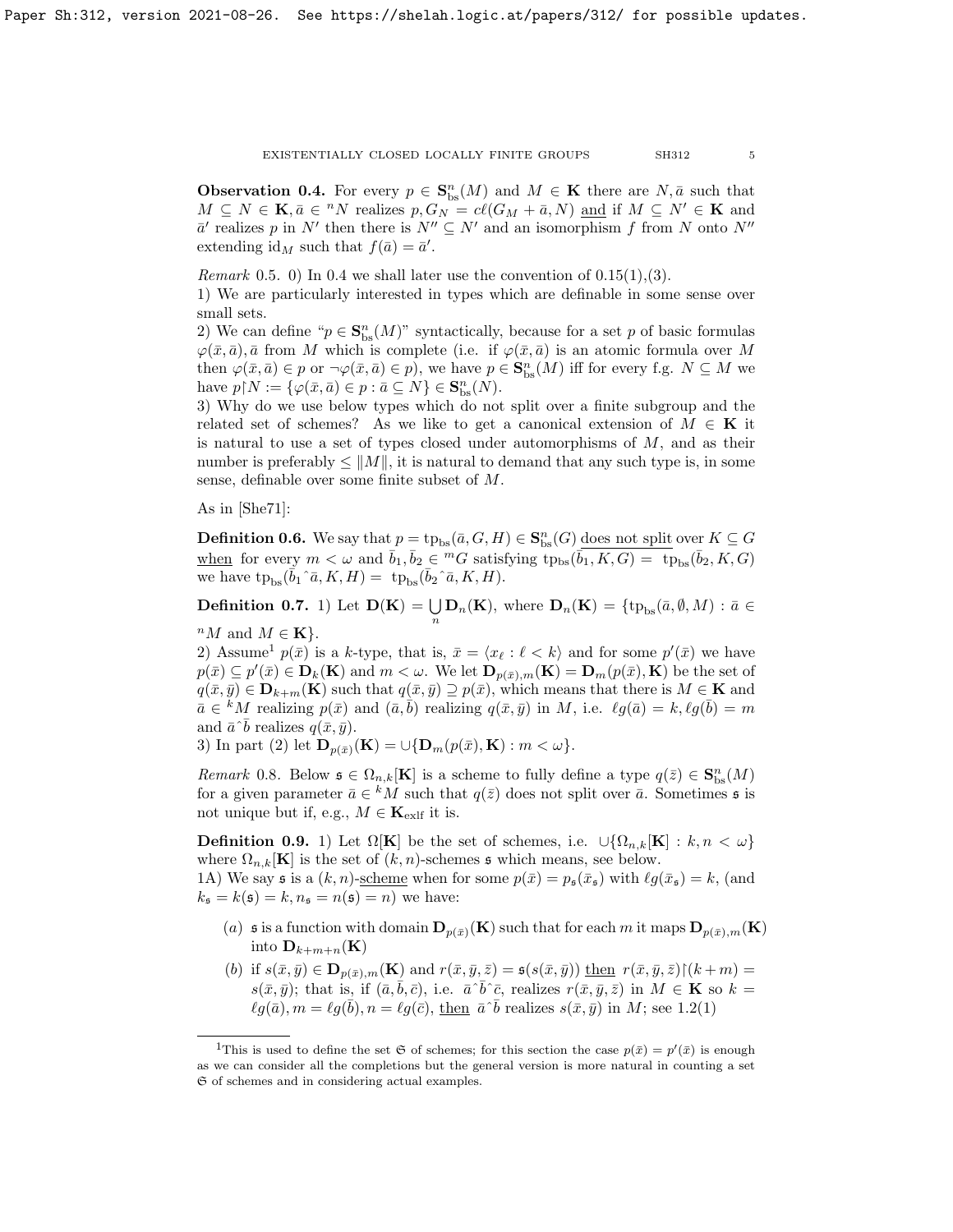(c) in clause (b), moreover if  $\bar{b}' \in \omega > M$ ,  $\text{Rang}(\bar{b}') \subseteq \text{Rang}(\bar{a} \bar{b})$  then  $\bar{a} \bar{b}' \bar{c}$ realizes the type  $\mathfrak{s}(\text{tp}_{bs}(\bar{a} \, \bar{b}', \emptyset, M))$ ; this is to avoid  $\mathfrak{s}'s$  which define con-tradictory types<sup>[2](#page-5-0)</sup>.

2) Assume  $\mathfrak{s} \in \Omega_{n,k}[\mathbf{K}]$  and  $M \in \mathbf{K}$  and  $\bar{a} \in {}^k M$  realizes  $p_{\mathfrak{s}}(\bar{x}_{\mathfrak{s}})$ ; we let  $q_{\mathfrak{s}}(\bar{a}, M)$  be the unique  $r(\bar{z}) = r(z_{\mathfrak{s}}) \in \mathbf{S}_{\text{bs}}^n(M)$  such that for any  $\bar{b} \in \overline{\omega} > M$  letting  $r_{\bar{b}}(\bar{x}, \bar{y}, \bar{z}) :=$  $\mathfrak{s}(\text{tp}_{\text{bs}}(\bar{a} \cdot \bar{b}, \emptyset, M))$  we have  $r_{\bar{b}}(\bar{a}, \bar{b}, \bar{z}) \subseteq r(\bar{z})$ .

3) We call  $\mathfrak{s}$  full when  $p_{\mathfrak{s}}(\bar{x}) \in \mathbf{D}_{k(\mathfrak{s})}(\mathbf{K}).$ 

4) For technical reasons we allow  $\bar{x}_{\mathfrak{s}} = \langle x_{\mathfrak{s},\ell} : \ell \in u \rangle, u \subseteq \mathbb{N}, |u| = k_{\mathfrak{s}}$  and in this case  $k(s)$  will mean  $^uM = \{ \langle a_\ell : \ell \in u \rangle : a_\ell \in M \text{ for } \ell \in u \}$  and we do not pedantically distinguish between u and  $k_5$ . Similarly for  $n_5$  and  $\bar{z}$ , the reason is [1.1,](#page-10-1) [1.6\(](#page-12-0)4).

Convention 0.10.  $\mathfrak{S}$  will denote a subset of  $\Omega[K]$ .

§ 0(C). The Results. In particular (in the so-called first avenue, see below):

<span id="page-5-2"></span>**Theorem 0.11.** Let  $\lambda$  be any cardinal  $\geq |\mathfrak{S}|$ .

1) For every  $G \in \mathbf{K}_{\leq \lambda}^{\text{lf}}$  there is  $H_G \in K_{\lambda}^{\text{exlf}}$  which is  $\lambda$ -full over G (hence over any  $G' \subseteq G$ ; see Definition [1.15\)](#page-15-0) and G-constructible over it (see [1.19\)](#page-17-0).

2) If  $H \in \mathbf{K}_{\leq \lambda}^{\text{lf}}$  is  $\lambda$ -full over  $G(\in \mathbf{K}_{\leq \lambda}^{\text{lf}})$  then  $H_G$  from above can be embedded into  $H$  over  $G$ , see [1.23\(](#page-18-0)4).

This is proved by [1.23](#page-18-0) +  $\S2$ . So in some sense  $H_G$  is prime over G, that is, it is prime but not among the members of  $\mathbf{K}_{\lambda}^{\text{exlf}}$ , i.e. for a different class. Still we would like to have canonicity so uniqueness. There are some additional avenues helpful toward this.

The second avenue tries to get results which are nicer by assuming  $\mathfrak{S}$  is so called symmetric which is the parallel of being stable in this context. Under this assumption we prove the existence of a canonical closure of a locally finite group to an exlf one. This is done in [1.12,](#page-15-1) [1.13.](#page-15-2)

The third avenue is without assuming " $\mathfrak{S}$  is symmetric" but using a more complicated construction, for which we have similar, somewhat weaker results using special linear orders. The failure of symmetry seems to draw you to order the relevant pairs  $(\mathfrak{s}, \bar{a})$  for G. That is, trying to repeat the construction in [1.12\(](#page-15-1)2), without symmetry we have to well order or at least linearly order  $\text{def}(G) = \text{def}_{\mathfrak{S}}(G)$  which is essentially the set of relevant complete quantifier types over  $G$  over a finite set of parameters, see Definition [1.1;](#page-10-1) this suffices by [1.8\(](#page-13-0)9). At first glance we have to linearly order def(G), but we take a list of def(G), with each appearing  $\lambda$  times and linearly order it such that it does not induce a linear order of  $\text{def}(G)$ . See below. So we prove (in [1.30,](#page-21-0) [1.31,](#page-22-0) [1.33\)](#page-22-1)

<span id="page-5-1"></span>**Theorem 0.12.** 1) We can for every lf group G, define  $G^{c\ell}$  such that:

- (a) if  $G \in K_{\leq \lambda}^{\text{lf}}$  then  $G \subseteq G^{c\ell} \in K_{\lambda}^{\text{exlf}}$
- (b)  $G^{c\ell}$  is unique up to isomorphism over G.

<span id="page-5-0"></span><sup>&</sup>lt;sup>2</sup>But some  $\sharp$ 's satisfying clauses (a),(b) of [0.9\(](#page-4-2)1A) but failing clause (c) this may give a consistent type in an interesting class of cases.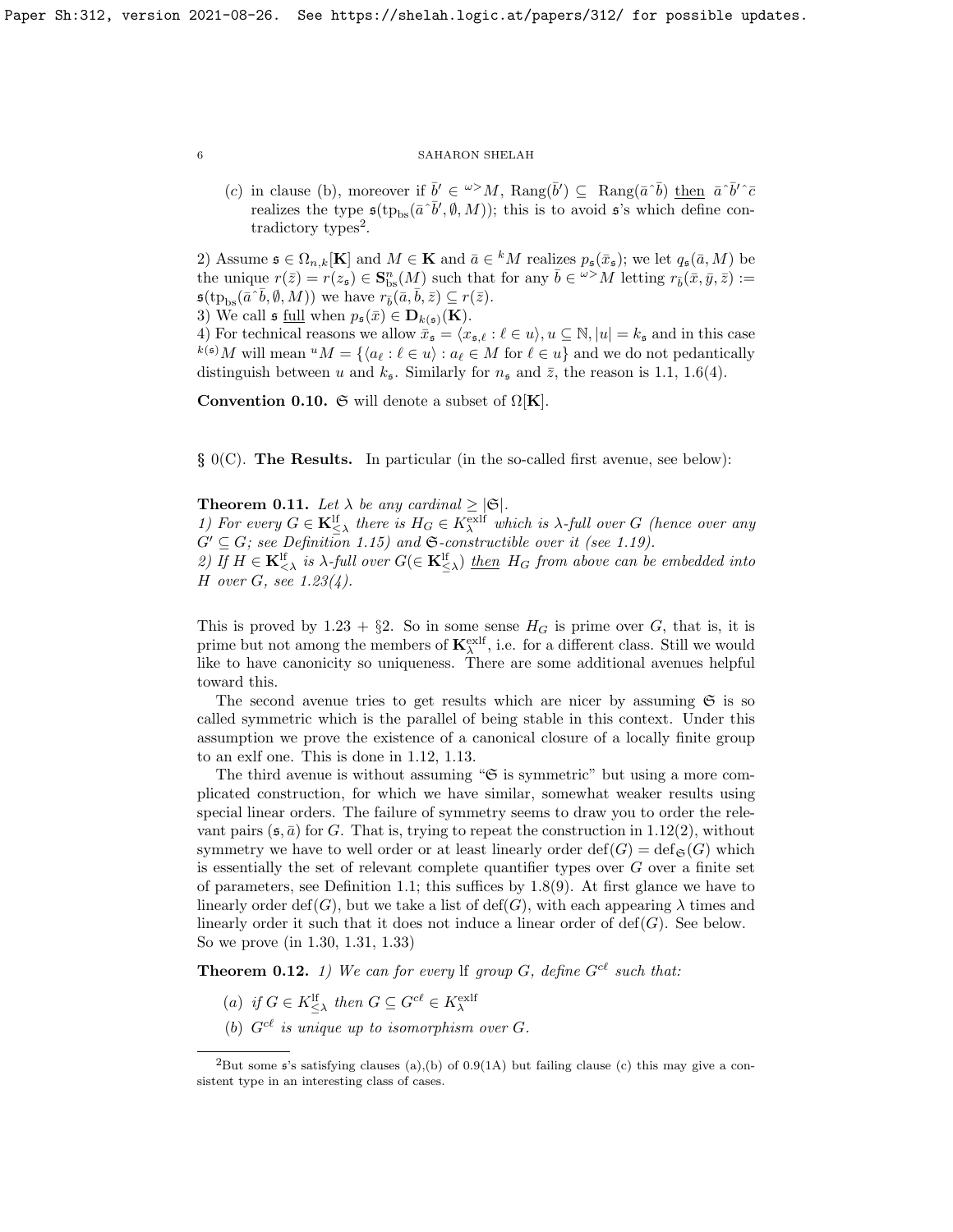2) Also<sup>[3](#page-6-0)</sup> essentially it commutes with extensions, i.e.  $G_1 \subseteq G_2 \Rightarrow G_1^{c\ell} \subseteq G_1^{c\ell}$ , pedantically

- (c) if  $G_1 \subseteq G_2$  and  $G_{\ell}^{c\ell}$  is as above <u>then</u> there is an embedding h of  $G_1^{c\ell}$  into  $G_2^{c\ell}$  such that  $h(G_1^{c\ell}) \cap G_2 = G_1$
- (c)' restricting ourselves to  $\{G \in \mathbf{K}_{\text{lf}}: \text{ every } x \in G \text{ is a singleton}\}\$  we have:
- $(b)''$  G<sup>cl</sup> is really unique
- $(c)''$   $G_1 \subseteq G_2 \Rightarrow G_1^{c\ell} \subseteq G_2^{c\ell}$ .

To stress the generality in addition to the class  $K_{\text{lf}}$  of lf-groups we use  $K_{\text{olf}}$ , the class of ordered locally finite groups (see [0.15\)](#page-7-1); for them the proof of the existence of a suitable  $\mathfrak S$  is easier. Naturally for  $\mathbf K_{\text{olf}}$  we certainly do not have a symmetric  $\mathfrak{S}.$ 

In §2 we show that  $\mathfrak S$  as needed in §1 exists, but not necessarily symmetric and define and investigate some specific schemes used later; also we define and investigate NF, a relative of free amalgamation. In §3 we find a fourth avenue which is more specific to the class of lf groups. We show that we can induce symmetry, i.e. define symmetric constructions even for non-symmetric  $\mathfrak{S}$  hence get somewhat better results, see [3.15.](#page-40-0) In particular we construct reasonable closures.

In  $\S4(A)$ , we show that we can find amalgamation preserving commuting and so can get a new relative NF<sup>3</sup> of NF. In  $\S4(B)$  we deal with some related schemes (of types). In  $\S4(C)$  we deal with types with infinitely many variables.

In §5 we prove the existence of a complete group  $G_* \in \mathbf{K}_{\lambda}^{\text{exlf}}$  when  $\lambda = \mu^+, \mu =$  $\mu^{\aleph_0}$ . Moreover, we prove the existence of a complete extension  $G_* \in \mathbf{K}_{\lambda}^{\text{exlf}}$  of an arbitrary  $G \in \mathbf{K}^{\text{lf}}_{\leq \mu}$ .

Some of the definitions and claims work also in quite a general framework, but it is not clear at present how interesting this is. Still we consider some expansions of  $\mathbf{K}_{\text{lf}}$ , and comment on them in §6.

We here also consider the partial order  $\leq_{\mathfrak{S}}$  on **K**, where  $G_1 \leq_{\mathfrak{S}} G_2$  means that every finite  $\bar{a} \subseteq G_2$  realizes over  $G_2$  a type from  $\text{def}_{\mathfrak{S}}(G_1)$ . Note that on  $(\mathbf{K}, \leq_{\mathfrak{S}})$ we may generalize stability theory, in particular when  $\mathfrak{S}$  is symmetric (see §1) or when we use the symmetrized version (see  $\S$ 3). In particular, we can investigate orthogonality, parallelism, super-stability, and indiscernible sets which ∆-converge ([\[She87\]](#page-63-8) or [\[She09d\]](#page-63-12)). A class somewhat similar to  $K_{\text{lf}}$ , for an existentially closed countable group L is  $\mathbf{K}_L$ , the class of groups G such that every f.g. subgroup is embeddable into L. We further investigate  $\mathbf{K}_{\text{lf}}$  in [\[Shed\]](#page-63-13) and in more general direction in a work in preparation with G. Paolini.

We thank Omer Zilberboim and Gianluca Paolini for some help in the proofs of this paper and a referee for many useful comments to clarify this paper.

## § 0(D). Preliminaries.

<span id="page-6-1"></span>**Definition 0.13.** 1) Let  $K_{\lambda}^{\text{lf}}$  be the class of  $G \in K_{\text{lf}}$  of cardinality  $\lambda$ , let  $K_{\lambda}^{\text{exlf}}$  be the class of  $G \in \mathbf{K}_{\text{exlf}}$  of cardinality  $\lambda$ ; see Definition [0.1.](#page-1-0)

2) Let fsb( $M$ ) be the set of f.g. (finitely generated) sub-structures of  $M$ .

Note that  $K_{\text{exlf}}$  is the same  $K_{\text{ulf}}$  as defined by Hall as proved in Macintyre-Shelah [\[MS76\]](#page-63-3), Wood [\[Woo72\]](#page-63-14); that is:

<span id="page-6-0"></span> ${}^{3}$ See on this in [3.14.](#page-40-1)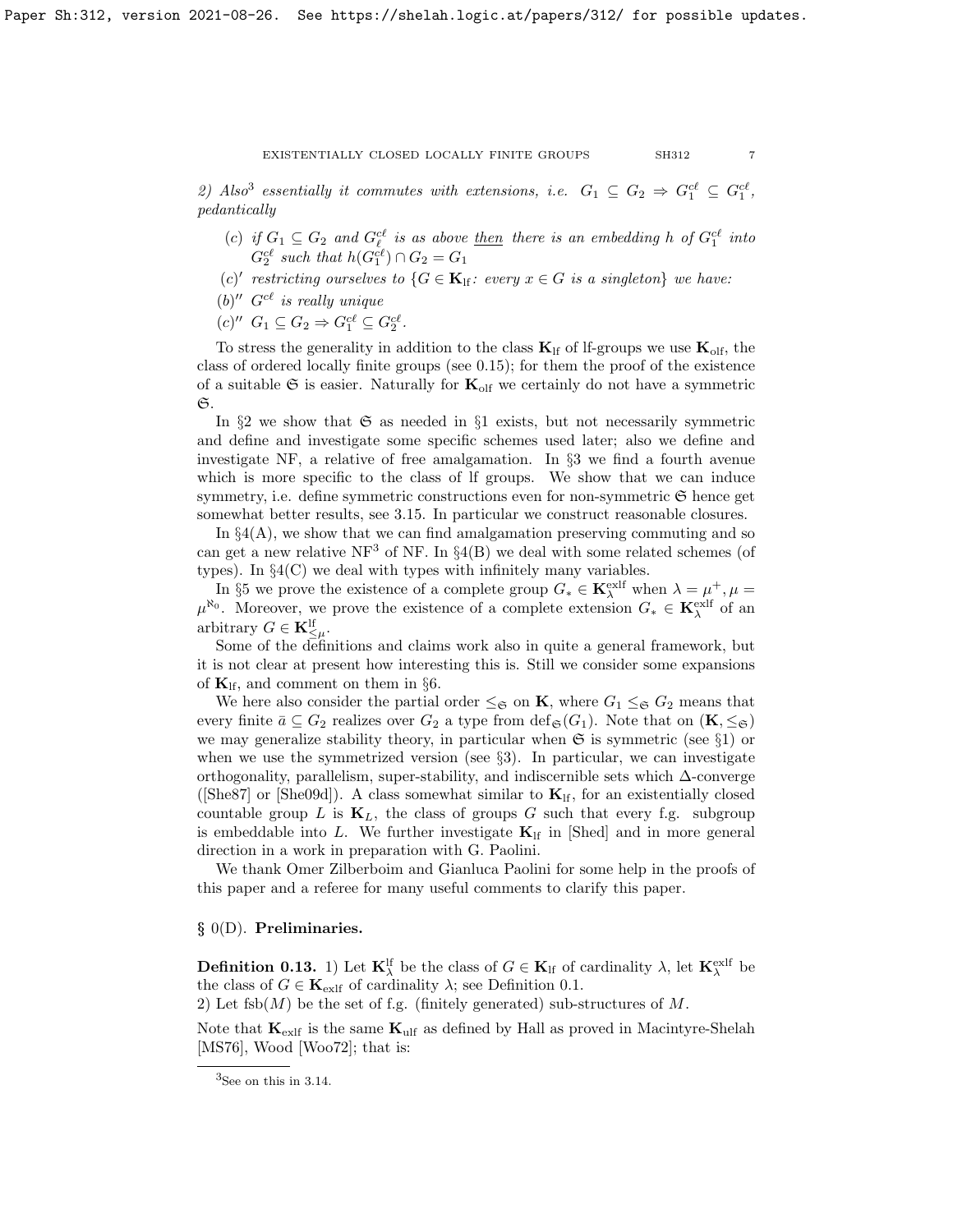<span id="page-7-0"></span>Claim 0.14. The following conditions on a locally finite group G are equivalent:

- $(A)$  G is ulf which means:
	- (a) every finite group is embeddable into G
	- (b) if  $H_1, H_2$  are isomorphic finite subgroups of G, then for some  $x \in$ G, conjugation by x maps  $H_2$  onto (here equivalently into)  $H_2$ , i.e.  $x^{-1}H_1x = H_2$

 $(B)$   $G \in \mathbf{K}_{\text{exlf}}$ .

Proof.  $(B) \Rightarrow (A)$ 

Clause (A)(a): let H be a finite group, let  $H_1 = \{e_H\} \subseteq H$  so a sub-group of H and let  $H_2 = H$  and let  $h_1 : H_1 \to G$  be defined by  $h_2(e_H) = e_G$ . So by clause (B) there is an extension  $h_2$  of  $h_1$  embedding  $H_2 = H$  into G, so  $h_2(H)$  is as required.

Clause (A)(b): let  $H_1, H_2 \subseteq G$  be finite sub-groups and let  $H_3 \subseteq G$  be the finite subgroup which  $H_1 \cup H_2$  generates. There is a finite group  $H_4$  extending  $H_3$  such that: any partial automorphism of  $H_3$  is included in some conjugation in  $H_4$ . Let  $h_3: H_3 \to H_3 \subseteq G$  be the identity, hence by Clause (B) recalling  $G \in \mathbf{K}_{\text{exlf}}$ , there is an embedding  $h_4$  of  $H_4$  into G extending  $h_3$ .

So in  $h_4(H_4) \subseteq G$  there is a conjugation as required.

# $(A) \Rightarrow (B)$ :

Let  $H_1 \subseteq H_2$  be finite groups and  $h_1$  be an embedding of  $H_1$  into G. Let  $H_4 \supseteq H_2$  be a finite group such that any automorphism of  $H_1$  is included in an inner automorphism of  $H_1$ . By Clause (A)(a) there is an embedding  $h_4$  of  $H_4$  into G. By Clause (A)(b) there is  $x \in G$  such that  $H'_4 := x^{-1}h_1(H_1)x \subseteq G$  is equal to  $h_4(H_1)$ .

Recalling [0.23\(](#page-9-1)7)  $h'_4 = (\Box_x \upharpoonright h_4(H_4)) \circ h_4$  embeds  $H_4$  into G and maps  $H_1$  onto  $h_1(H_1)$ ; but the embedding  $h'_4$  does not necessarily extend  $h_1$ . However, by clause  $(A)(b)$ , for some  $y \in h'_4(H_4)$ ,  $\Box_y h'_4$  embeds  $H_4$  (hence  $H_2$ ) and extends  $h_1$  as required.  $\square_{0.14}$  $\square_{0.14}$  $\square_{0.14}$ 

We may use the class  $K_{\text{olf}}$  of linearly ordered If groups, it is closely related and some issues are more transparent for it;  $\mathbf{K}_{\text{olf}}$  is defined as follows.

<span id="page-7-1"></span>**Definition 0.15.** 1) Let  $\mathbf{K}_{\text{olf}}$  be the class of structures M which are an expansion of a lf group  $G = G_M$  by a linear order  $\lt_M$ , also this class is partially ordered by  $M_1 \subseteq M_2, M_1$  a sub-structure of  $M_2$ .

2) We say that  $M \in \mathbf{K}_{\text{olf}}$  is existentially closed as in [0.13\(](#page-6-1)2) and define  $\mathbf{K}_{\lambda}^{\text{olf}}$  as in  $0.1(2)$  $0.1(2)$ .

3) If  $M \in \mathbf{K}_{\text{lf}}$  then we let  $G_M = M$ .

<span id="page-7-2"></span>Remark 0.16. For  $K_{\text{lf}}$  conceivably there is a symmetric dense  $\mathfrak{S}$ , hence a very natural canonical exlf-closure. Without it we can either use a somewhat less natural one (using linear orders, see end of §1) or "make it symmetric by brute force" (see §3). But for the class  $\mathbf{K}_{\text{olf}}$  we can use only the linear orders, so every M has a canonical existentially closed extension, but it is more difficult to make it unique up to isomorphism. We shall in [6.2](#page-61-0) introduce another class,  $K_{\text{clf}}$ , locally finite groups with choice.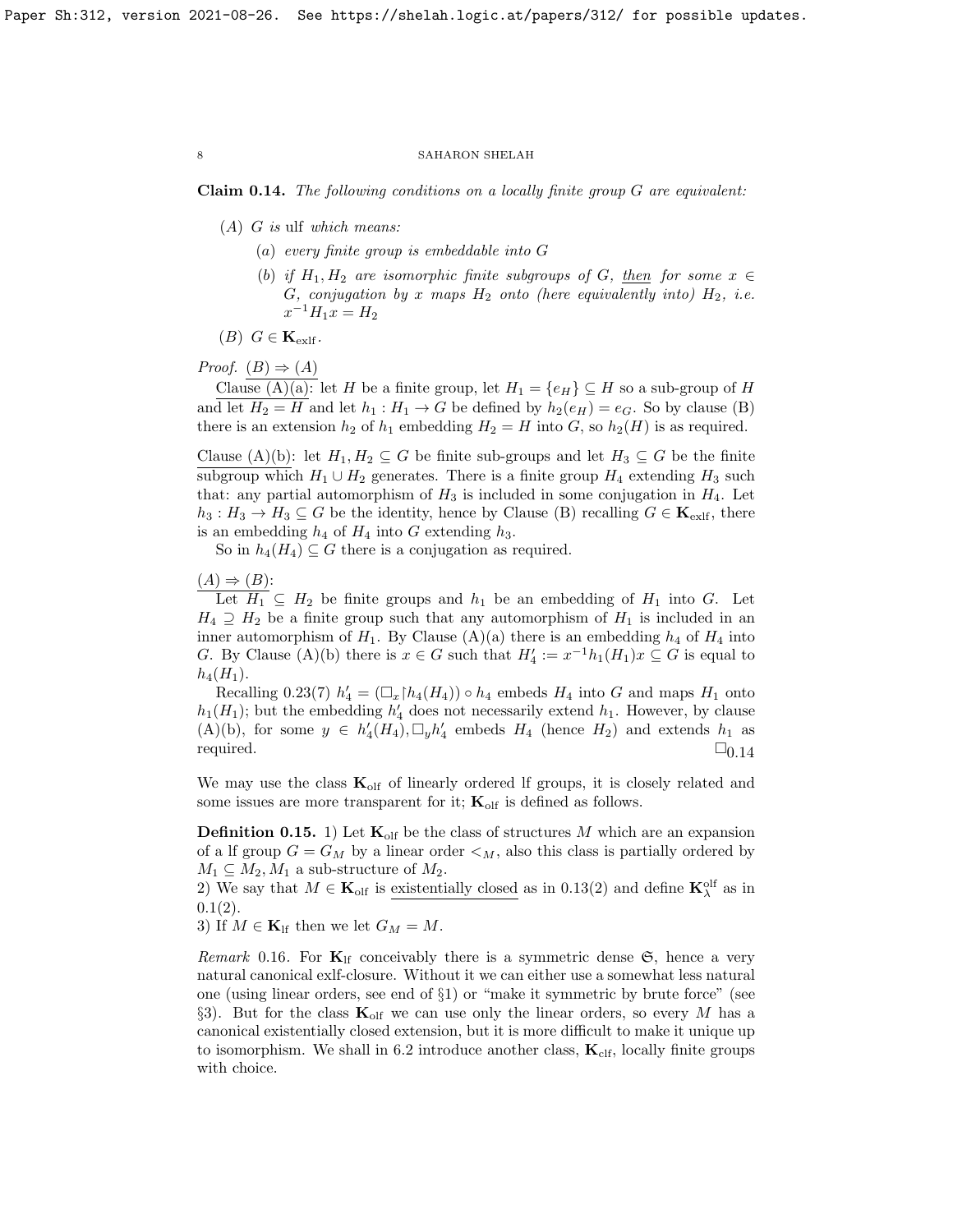<span id="page-8-1"></span>**Convention 0.17.** 1) Except in §6, **K** is the class  $\mathbf{K}_{\text{lf}}$  of locally finite groups or  $K_{\text{olf}}$  of ordered locally finite groups (we may use  $\leq_K$  but here K is partially ordered by  $\subseteq$ , being a substructure) and see [0.16.](#page-7-2)

2) Let xlf-group mean a member of  $K$ . Let  $K_{ec}$  be the class of existentially closed members of K.

3) In §2, §3, §4, §5 we use only  $\mathbf{K}_{\text{lf}}$ ; in §1 you can restrict yourself to  $\mathbf{K} = \mathbf{K}_{\text{lf}}$  but in §6 we have further cases on which we comment.

The following definition is for the more general framework.

<span id="page-8-0"></span>**Definition 0.18.** 1) For  $M, N \in \mathbf{K}$  let  $M \leq_{\text{fsb}} N$  mean that if  $K \subseteq L$  are f.g.,  $K \subseteq M, L \subseteq N$ , then there is an embedding of L into M over K.

2) For  $M, N \in \mathbf{K}$  let  $M \leq_{\Sigma_1} N$  means that  $M \subseteq N$  and if  $\bar{a} \in {}^{\ell g(\bar{y})}M, \bar{b} \in {}^{\ell g(\bar{x})}N$ and  $\varphi(\bar{x}, \bar{y}) \in \mathbb{L}(\tau_{\mathbf{K}})$  is quantifier free and  $N \models \varphi[\bar{b}, \bar{a}]$  then for some  $\bar{b}' \in {}^{\ell g(\bar{x})}M$ we have  $M \models \varphi[\bar{b}', \bar{a}].$ 

3) Let  $M_\ell \in \mathbf{K}, \bar{a}_\ell \in {}^{n(\ell)}(M_\ell)$  for  $\ell = 1, 2$ . We say that a relation on  $M_1 \times M_2$ is quantifier-free definable in  $(M_1, \bar{a}_1, M_2, \bar{a}_2)$  when it is a Boolean combination of finitely many simple ones, where R is a simple n-place relation on  $M_1 \times M_2$  when R is the set of n-tuples  $((b_0, c_0), \ldots, (b_{n-1}, c_{n-1}))$  such that  $b_i \in M_1, c_i \in M_2$  for  $i < n$  and

$$
M_1 \models \varphi_1[b_0, \ldots, b_{n-1}, \bar{a}_1]
$$

$$
M_2 \models \varphi_2[c_0, \ldots, c_{n-1}, \bar{a}_2]
$$

for some quantifier-free formulas  $\varphi_1, \varphi_2$  in  $\mathbb{L}(\tau_{\mathbf{K}})$  and finite sequences  $\bar{a}_1, \bar{a}_2$  from

 $M_1, M_2$  respectively.

Remark 0.19. 1) Note that [0.18\(](#page-8-0)3) is not actually used, but just indicate the form of definability used.

2) Note that  $\leq_{\Sigma_1}$  for  $\mathbf{K}_{\text{lf}}$  and  $\mathbf{K}_{\text{olf}}$  is the same as  $\leq_{\text{fsb}}$ . For other classes, see §6, if the vocabulary is finite and we deal with locally finite structures they are still the same. Otherwise, by our choice of "does not split" we have to use  $\leq_{\text{fsb}}$ . But if we prefer to use  $\leq_{\Sigma_1}$  we have to strengthen the definition of "does not split" to make the proof of  $1.10(1)$  work.

**Convention 0.20.** Let  $M_1, M_2 \in \mathbf{K}, M_1 \subseteq M_2$  and  $\bar{a} \in {}^n(M_2)$ , so  $\bar{a} = (a_0, a_1, a_2, \dots, a_{n-1})$ . 1) Denote by  $cl(M_1 + \bar{a}, M_2)$  the sub-structure generated by  $M_1 \cup \bar{a} = M_1 \cup$  ${a_0, a_1, \ldots, a_{n-1}}$  in  $M_2$ . 2) For a group G and  $A \subseteq G$  let

- $\mathbf{C}_G(A) = \{ g \in G : G \models \text{``}ag = ga \text{''} \text{ for every } a \in A \}$
- $\mathbf{Z}(G) = \mathbf{C}_G(G)$
- $N_G(A) = \{c \in G : c^{-1}Ac = A\}.$

4) For a group G,  $\text{aut}(G)$  is the group of automorphisms of G and inner(G) is the normal subgroup of  $\text{aut}(G)$  consisting of the inner automorphisms of G.

A side issue here is: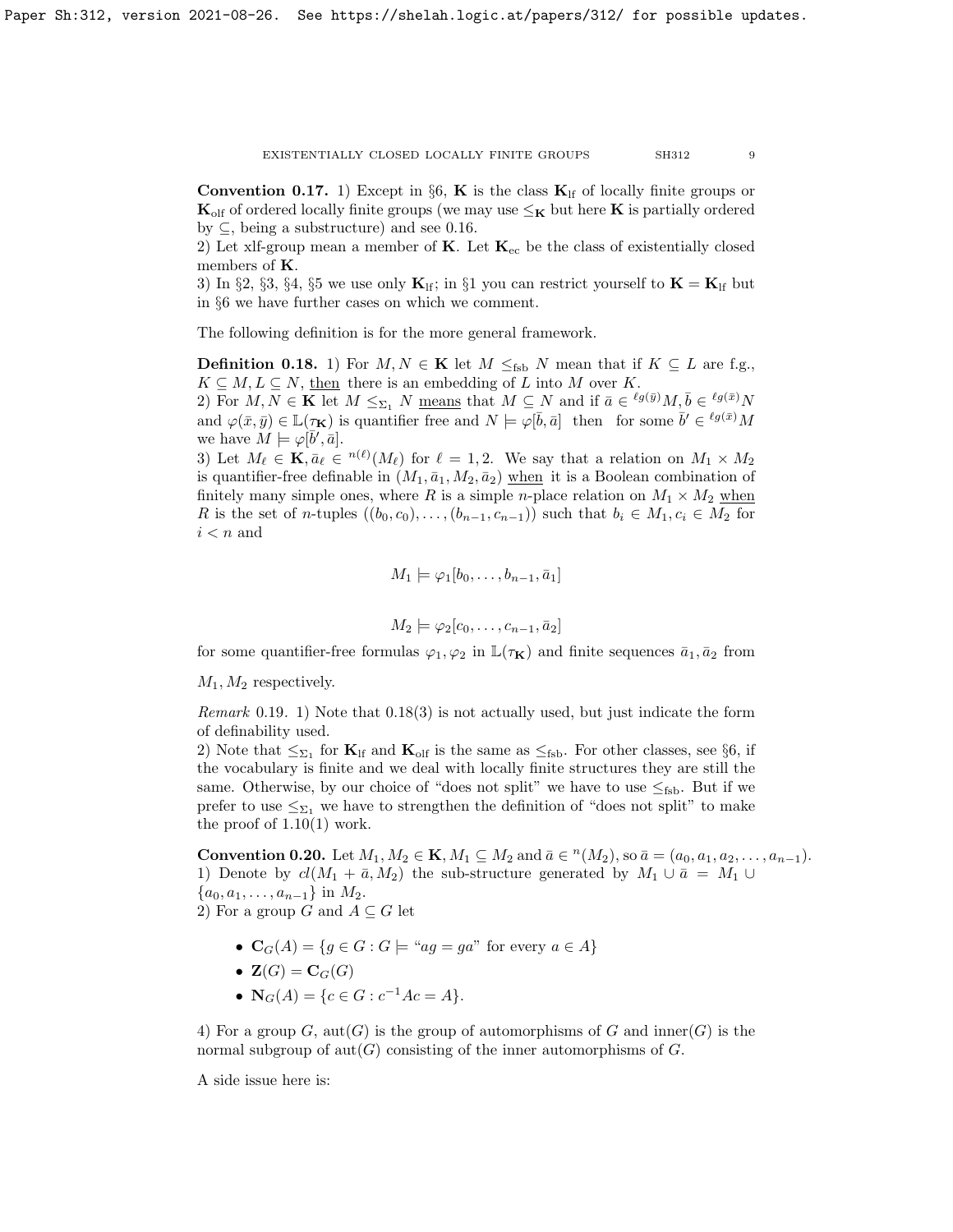<span id="page-9-0"></span>**Definition 0.21.** 1) For a class **K** of structures (of a fixed vocabulary) we say  $M \in \mathbf{K}$  is  $\lambda$ -universal in **K** when every  $N \in \mathbf{K}$  of cardinality  $\lambda$  can be embedded into it.

2) We say  $M \in \mathbf{K}$  is  $(\leq \lambda)$ -universal in **K** when every  $N \in \mathbf{K}$  of cardinality  $\leq \lambda$ can be embedded into M.

3) We say  $M \in \mathbf{K}$  is <u>universal when</u> it is  $\lambda$ -universal for  $\lambda = ||M||$ .

4) Assume  $\mathfrak{k} = (K_{\mathfrak{k}}, \leq_{\mathfrak{k}}), K_{\mathfrak{k}}$  as a class of  $\tau$ -structures (for some vocabulary  $\tau = \tau_{\mathfrak{k}}$ ), closed under isomorphism, and  $\leq_{\mathfrak{k}}$  a partial order on  $K_{\mathfrak{k}}$  preserved under isomorphisms. Above " $M \in K_{\mathfrak{k}}$  is  $\lambda$ -universal in  $\mathfrak{k}$ " means that if  $N \in K_{\mathfrak{k}}$  has cardinality  $\lambda$  then there is a  $\leq_{\mathfrak{k}}$ -embedding f of N into M, i.e. f is an isomorphism from N onto some  $N' \leq_{\ell} M$ . Similarly in the other variants.

The problem of the existence of universal members of  $\mathbf{K}_{\lambda}^{\text{lf}}$  is connected to

Question 0.22. Fixing  $\kappa$  and an ideal J on  $\kappa$ , what is  $\lambda_{\mu,\kappa}(J,K)$ , which is the minimal cardinal (or  $\infty$ )  $\lambda$  which is  $>\mu$  and there is no sequence  $\langle (G_{\alpha}, \bar{a}_{\alpha}) : \alpha < \lambda \rangle$ such that  $G_{\alpha} \in \mathbf{K}_{\leq \mu}$ ,  $\bar{a}_{\alpha} \in {}^{\kappa}(G_{\alpha})$  and there are no  $H \in \mathbf{K}$  and  $\alpha < \beta < \lambda$  and embeddings  $f_1, f_2$  of  $G_\alpha, G_\beta$  respectively into H such that  $\{i \leq \kappa : f(a_{\alpha,i}) \neq a_{\beta,i}\}\in$ J.

<span id="page-9-1"></span>*Notation* 0.23. 1) Let  $G, H, K$  denote members of **K**.

2) Let  $p, q, r$  and s denote types.

3) s denotes a scheme of defining types, here qf.

4) t denotes a member of some def(G), i.e. a pair  $(\mathfrak{s}, \bar{a})$  which defines a type in  ${\bf S}_{\rm bs}^{n(\mathfrak{s})}(G).$ 

5) For  $A \subseteq M$  let  $c\ell(A, M) = \langle A \rangle_M$  be the closure of the set A under the functions of  $M$ , i.e. the sub-structure of  $M$  which  $A$  generates when  $M$  is, as usual, a group. 6) We may write, e.g.  $A+B$ ,  $A+\bar{a}$ ,  $\sum \bar{a}_i$  instead of  $A\cup B$ ,  $A\cup \text{Rang}(\bar{a})$ ,  $\bigcup$   $\text{Rang}(\bar{a}_i)$ .

7) For a group G and  $x \in G$  let  $\Box_x$  be conjugation by x, that is, the mapping  $y \mapsto x^{-1}yx$  for  $y \in G$ .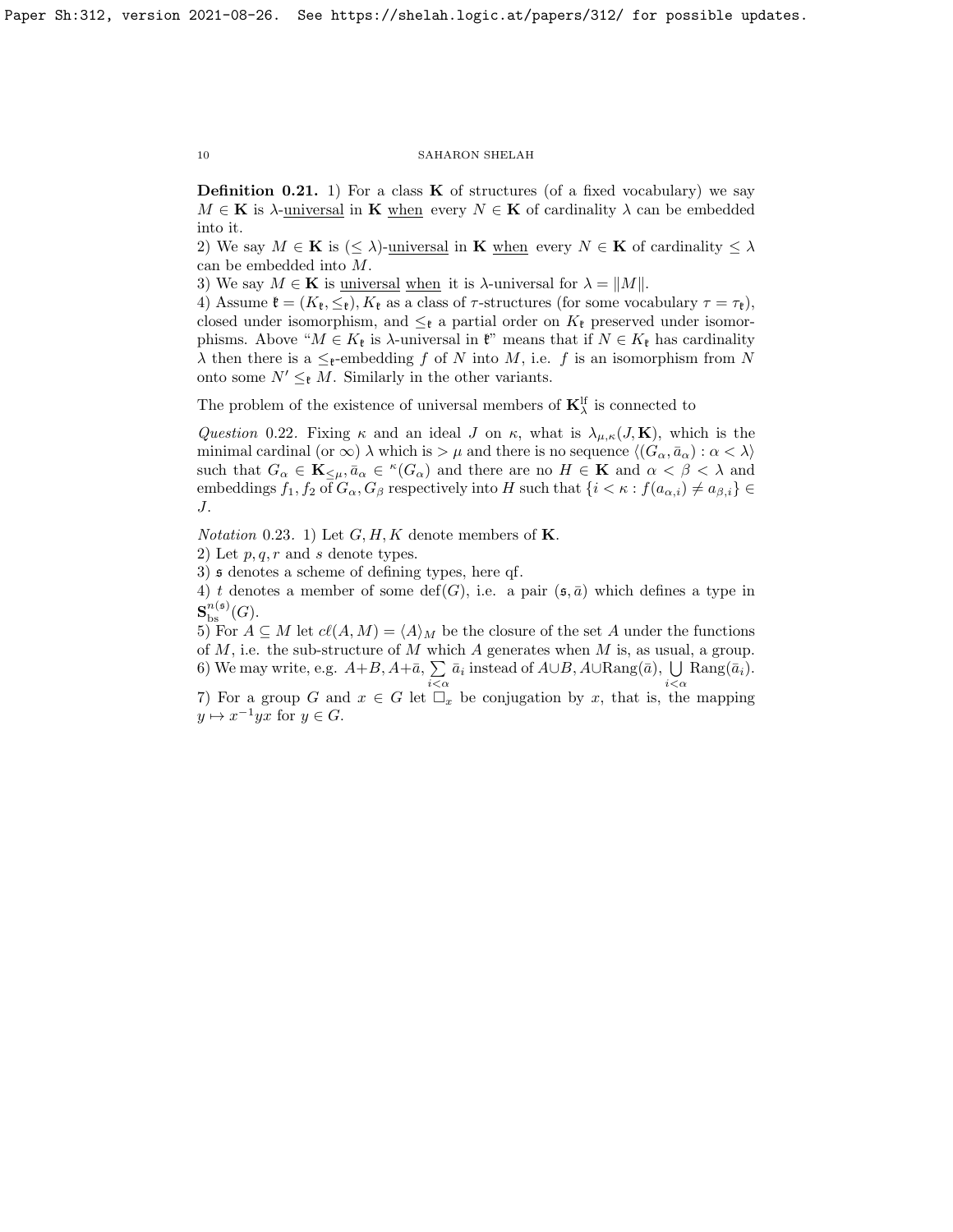## § 1. Definable types

What is accomplished in §1 and under what assumptions? We have to assume that there are dense  $\mathfrak{S} \in \Omega[\mathbf{K}]$  to get existentially closed H (see §2). Still there are  $\mathfrak{S}'$ s and any  $\mathfrak{S}$  can be extended to a closed one, preserving density. For any  $\mathfrak{S}$ , the partial order  $\leq_{\mathfrak{S}}$  on **K** is quite reasonable: not fully so called a.e.c. still close enough. In  $(K, \leq_{\mathfrak{S}})$  for regular  $\lambda$  we can find over any  $G \in K_{\leq \lambda}$  a prime H among the  $H \in \mathbf{K}_{\lambda}$  extending G which are so-called  $(\lambda, \mathfrak{S})$ -full over it, see [1.23.](#page-18-0) Also we can find such H quite definable in three ways. First avenue is to allow a well order. Second avenue is to assume  $\mathfrak S$  is symmetric, then H is canonical and commutes with extensions [\(1.13,](#page-15-2) [1.16,](#page-16-0) [1.23,](#page-18-0) [1.17\)](#page-17-1). Third avenue relies on linear order. We still get uniqueness, but rely on linear ordering of  $\text{def}(G)$  and the commutation with extension is problematic. However, we may use pair  $(I, E)$ , I a linear order, E an equivalence relation on I and "dedicate" each equivalence class to some  $t \in \text{def}(G)$ , so can avoid linearly ordering  $\text{def}(G)$ , see [1.30,](#page-21-0) [1.33;](#page-22-1) see more in §3.

# $\S$  1(A). The Framework.

<span id="page-10-1"></span>**Definition 1.1.** 1) For  $G \in \mathbf{K}$  let  $\text{def}(G)$  be the set of pairs  $t = (\mathfrak{s}, \bar{a}) = (\mathfrak{s}_t, \bar{a}_t)$ such that  $\mathfrak{s} \in \Omega[\mathbf{K}]$  and  $\bar{a} \in \mathbb{Z}^{\geq}G$  realizes  $p_{\mathfrak{s}}(\bar{x}_{\mathfrak{s}})$  and let  $q_t(G) = q_{\mathfrak{s}_t}(\bar{a}_t, G)$  and  $p_t(\bar{x}_t) = p_{\mathfrak{s}}(\bar{x}_{\mathfrak{s}}), k(t) = k(\mathfrak{s}), n(t) = n(\mathfrak{s}).$ 

2) We say  $\mathfrak{s}_1, \mathfrak{s}_2$  are disjoint when  $\bar{x}_{\mathfrak{s}_1}, \bar{x}_{\mathfrak{s}_2}$  are disjoint as well as  $\bar{z}_{\mathfrak{s}_1}, \bar{z}_{\mathfrak{s}_2}$  recalling [0.9\(](#page-4-2)4). Similarly for  $t_1, t_2 \in \text{def}(G)$ .

3) We say  $\mathfrak{s}_1, \mathfrak{s}_2$  are congruent, written  $\mathfrak{s}_1 \equiv \mathfrak{s}_2$  when we get  $\mathfrak{s}_2$  from  $\mathfrak{s}_1$  by replacing  $\bar{x}_{\mathfrak{s}_1}, \bar{z}_{\mathfrak{s}_1}$  by other sequences of variables,  $\bar{x}_{\mathfrak{s}_2}, \bar{z}_{\mathfrak{s}_2}$  (again with no repetitions, of the same length respectively, of course). Similarly for  $t_1, t_2 \in \text{def}(G)$  (the aim is to be able to get disjoint congruent copies; we do not always remember to replace a scheme by some congruent copy).

4) We say G is <u>invariant when</u>: if  $\mathfrak{s}_1, \mathfrak{s}_2 \in \Omega[K]$  are congruent then  $\mathfrak{s}_1 \in \mathfrak{S} \Leftrightarrow \mathfrak{s}_2 \in$  $\mathfrak{S}.$ 

5) The invariant closure of  $\mathfrak S$  is defined naturally. Let  $|\mathfrak S|$  mean its cardinality up to congruency, that is,  $|\mathfrak{S}| \equiv |$ ; if not said otherwise we use invariant  $\mathfrak{S}$ .

6) We define the (equivalence) relation  $\approx_G$  on def(G) by  $t_1 \approx_G t_2$  iff  $t_1, t_2 \in \text{def}(G)$ and  $q_{t_1}(G) = q_{t_2}(G)$ .

<span id="page-10-0"></span>Claim 1.2. 1) If  $\mathfrak{s} \in \Omega_{n,k}[\mathbf{K}]$  and  $G \in \mathbf{K}, \bar{a} \in {}^k M$  then indeed  $q_{\mathfrak{s}}(\bar{a}, G) \in \mathbf{S}_{\text{bs}}^n(G)$ so exist and is unique and does not split over  $\bar{a}$ , see Definition [0.9\(](#page-4-2)2); if  $\bar{a}$  is empty, *i.e.*  $k_{\mathfrak{s}} = 0$  we may write  $q_{\mathfrak{s}}(G)$ .

1A) If  $G_1 \subseteq G_2 \subseteq \mathbf{K}$  and  $t \in \text{def}(G_1)$  then  $t \in \text{def}(G_2)$  and  $q_t(G_1) \subseteq q_t(G_2)$ .

2) Assume  $G \subseteq H \in \mathbf{K}$  and G is existentially closed or just  $G \leq_{\Sigma_1} H \in \mathbf{K}$ . If  $t_1, t_2 \in \text{def}(G) \underline{then} \ q_{t_1}(G) = q_{t_2}(G) \ \text{iff} \ q_{t_1}(H) = q_{t_2}(H).$ 

3) Let  $K \subseteq G \in \mathbf{K}, G$  be existentially closed or just every  $r \in \mathbf{S}_{\text{bs}}^{<\omega}(K)$  is realized in  $G, K$  is finite, and  $p \in \mathbf{S}_{\text{bs}}^n(G)$ .

The type p does not split over K iff there are  $\mathfrak{s} \in \Omega[K]$  and a finite sequence  $\bar{a}$ from K (even listing K) realizing  $p_{\mathfrak{s}}(\bar{x})$  such that  $p = q_{\mathfrak{s}}(\bar{a}, M)$ .

4) If  $G \subseteq H, \mathfrak{s} \in \Omega[\mathbf{K}], \bar{a} \in {^{k(\mathfrak{s})}}G$  realizes  $p_{\mathfrak{s}}(\bar{x}_{\mathfrak{s}})$  and  $\bar{c} \in {^{n(\mathfrak{s})}}H$  realizes  $q_{\mathfrak{s}}(\bar{a}, G)$  in H and  $\sigma(\bar{z}_\mathfrak{s}, \bar{x}_\mathfrak{s})$  is a group-term <u>then</u>  $\sigma^H(\bar{c}, \bar{a}) \in G \Rightarrow \sigma^H(\bar{c}, \bar{a}) \in c\ell(\bar{a}, G)$ .

 $(4)$ ,  $\iint \bar{a}' = \bar{a} \, \bar{a}''$  then  $\sigma^H(\bar{c}, \bar{a}'') \in G \Rightarrow \sigma^H(\bar{c}, \bar{a}'') \in cl(\bar{a}'', G)$  because p also does not split over  $\bar{a}^*$  if  $\bar{a}^* \subseteq G, \bar{a} \subseteq cl(\bar{a}^*, H)$ .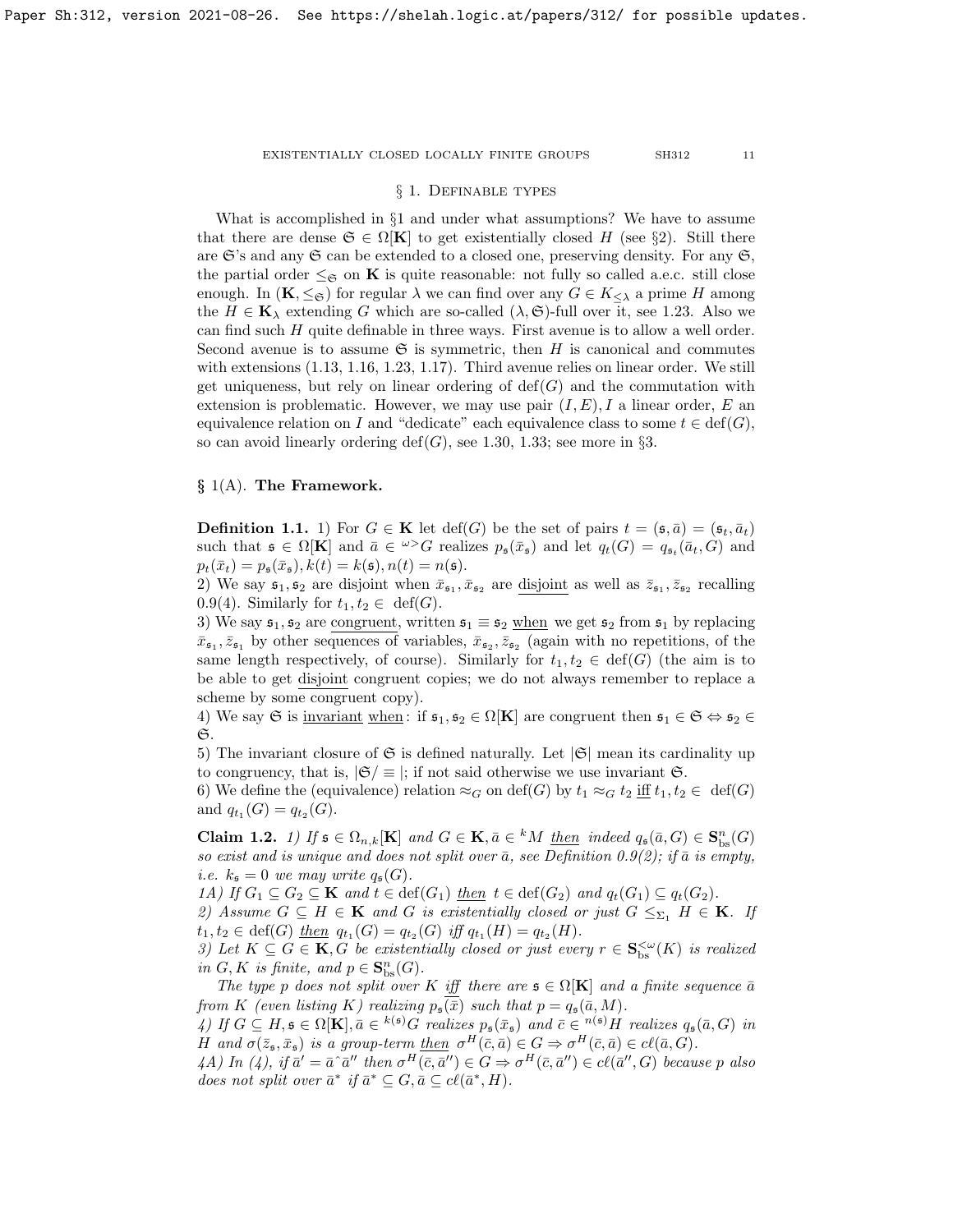*Proof.* 1) Let  $K_* \subseteq G$  be the subgroup of G generated by  $\bar{a}$ . First, there are H and  $\bar{c}$  such that:

 $(*)_{H,\bar{c}}^{1}$   $G \subseteq H \in \mathbf{K}$  and  $\bar{c} \in {}^{n}H$  such that  $tp(\bar{c}, G, H) = q_{\mathfrak{s}}(\bar{a}, G)$ .

Why? For every  $K \in \mathbf{K}^* := \{K \subseteq G : K \text{ finite extending } K_*\}$  we can choose a pair  $(H_K, \bar{c}_K)$  such that:  $K \subseteq H_K \in \mathbf{K}, H_K$  is finite,  $\bar{c}_K \in {}^n(H_K), H_K$  is generated by  $K \cup \bar{c}_K$  and for some  $\bar{b}$  listing  $K, \text{tp}_{\text{bs}}(\bar{a} \, \bar{\,b} \, \bar{\,c}_K, \emptyset, H_K) = \mathfrak{s}(\text{tp}_{\text{bs}}(\bar{a} \, \bar{\,b}, \emptyset, \bar{G})).$ 

[Why? By Definition [0.9\(](#page-4-2)1A)(b).] Now for every  $K_1 \subseteq K_2$  from  $\mathbf{K}_*$  we can choose an embedding  $f_{K_2,K_1}$  from  $H_{K_1}$  into  $H_{K_2}$  extending  $id_{K_1}$  and mapping  $\bar{c}_{K_1}$ to  $\bar{c}_{K_2}$ . [Why? By Definition [0.9\(](#page-4-2)1A)(c).]

As  $H_{K_1}$  is generated by  $K_1 \cup \overline{c}$ , this mapping is unique. Now if  $K_1 \subseteq K_2 \subseteq K_3$ are from  $\mathbf{K}_{*}$  then  $f_{K_3,K_2} \circ f_{K_2,K_1}$  is an embedding of  $H_{K_1}$  into  $H_{K_3}$  extending  $id_{K_1}$ and mapping  $\bar{c}_{K_1}$  to  $\bar{c}_{K_3}$ ; hence by the previous sentence  $f_{K_3,K_2} \circ f_{K_2,K_1} = f_{K_3,K_1}$ . Hence  $\langle H_{K_1}, f_{K_2,K_1} : K_1 \subseteq K_2$  are from  $\mathbf{K}_{*}$  has a direct limit, i.e. we can find a group H and  $\bar{f} = \langle f_K : K \in \mathbf{K}_* \rangle$  such that  $f_K$  embed  $H_K$  into H and for every  $K_1 \subseteq K_2$  from  $\mathbf{K}_*$  we have  $f_{K_1} = f_{K_2} \circ f_{K_2, K_1}$ . Without loss of generality  $H = \bigcup \{f_K(H_K) : K \in \mathbf{K}_*\}$  hence H is a locally finite group and  $\{f_K : K \in \mathbf{K}_*\}$ embeds G into H, so without loss of generality  $G \subseteq H$  and  $f_K|K = id_K$  for  $K \in \mathbf{K}_{*}$ . Letting  $\bar{c} = f_{K}(\bar{c}_{K})$  for any  $K \in \mathbf{K}_{*}$ , clearly  $(H, \bar{c})$  is as required in  $(\ast)^{1}_{H,\bar{c}}.$ 

(\*)<sub>2</sub> tp<sub>bs</sub>( $\bar{c}$ ,  $G$ ,  $H$ ) belongs to  $\mathbf{S}^n_{\text{bs}}(G)$ .

[Why? By the definitions of  $\mathbf{S}_{\text{bs}}^n(G)$  because  $G \subseteq H \in \mathbf{K}$  and  $\bar{c} \in {}^n H$ .]

 $(*)_3$   $q_{\sigma}(\bar{a}, G)$  is unique and does not split over  $\bar{a}$ .

[Why? See Definition [0.9\(](#page-4-2)1A)(c).]

1A) See Definition [0.9\(](#page-4-2)2).

2) For  $\ell = 1, 2$  we have  $q_{t_\ell}(G) \subseteq q_{t_\ell}(H)$ , moreover,  $q_{t_\ell}(G) = \{ \varphi(\bar{z}_{n(t)}, \bar{b}) \in q_{t_\ell}(H)$ :  $\overline{b} \subseteq G$ . For the other direction, note that  $\overline{a}_{t_1}, \overline{a}_{t_2} \subseteq G$  and assume  $q_{t_1}(H) \neq q_{t_2}(H)$ , hence there are m and  $\bar{b} \in {}^{m}H$  and a basic formula  $\varphi(\bar{y}_m, \bar{z}_n)$  such that  $\varphi(\bar{b}, \bar{z}_n) \in$  $q_{t_1}(H)$ ,  $\neg\varphi(\bar{b},\bar{z}_n) \in q_{t_2}(H)$ . Now there is  $\bar{b}' \in {}^mG$  such that  $tp_{bs}(\bar{b}', \bar{a}_{t_1} \cap \bar{a}_{t_2}, G)$  $\text{tp}_{\text{bs}}(\vec{b}, \bar{a}_{t_1} \land \bar{a}_{t_2}, H)$  because  $G \leq_{\Sigma_1} H$  and our choice of **K**. As  $q_{t_\ell}(H)$  does not split over  $\bar{a}_{t_{\ell}}$ , clearly  $\varphi(\bar{b}', \bar{z}_n) \in q_{t_{\ell}}(\bar{H}) \Leftrightarrow \varphi(\bar{b}, \bar{z}_n) \in q_{t_{\ell}}(H)$  for  $\ell = 1, 2$ .

Together with an earlier sentence,  $\varphi(\bar{b}', \bar{z}_n) \in q_{t_1}(H), \neg \varphi(\bar{b}', \bar{z}_n) \in q_{t_2}(H)$  hence by the first sentence in the proof of [1.2\(](#page-10-0)2) we have  $\varphi(\overline{b}', \overline{z}_n) \in q_{t_1}(G)$  and  $\neg \varphi(\overline{b}', \overline{z}_n) \in$  $q_{t_2}(G)$  hence  $q_{t_2}(G) \neq q_{t_2}(G)$  so we are also done with the "other" direction.

3) The implication "if" holds by [1.2\(](#page-10-0)1). For the other direction assume  $p$  does not split over K. As K is finite, let  $k = |K|$  and let  $\bar{a} \in {}^{n}K \subseteq {}^{n}G$  list K.

We now define  $\mathfrak s$  by:

- (a)  $p_{\mathfrak{s}} = \text{tp}_{\text{bs}}(\bar{a}, \emptyset, K)$  so  $k_{\mathfrak{s}} = k$
- (b)  $q = \mathfrak{s}(s(\bar{x}, \bar{y}))$  iff for some  $\bar{b} \in {}^m G$  we have:
	- $s(\bar{x}, \bar{y}) = \text{tp}(\bar{a} \hat{\ } b, \emptyset, G)$
	- $q = \text{tp}_{\text{bs}}(\bar{a} \, \tilde{b} \, \tilde{c}, \emptyset, G)$  for some  $\bar{c} \in {}^{n}G$  realizing  $p{\upharpoonright}(\bar{a} \, \tilde{b}).$

Now s is well defined because on the one hand p does not split over  $\bar{a}$ , and on the other hand G is existentially closed or just every  $r \in \mathbf{S}_{\text{bs}}^{<\omega}(K)$  is realized in G.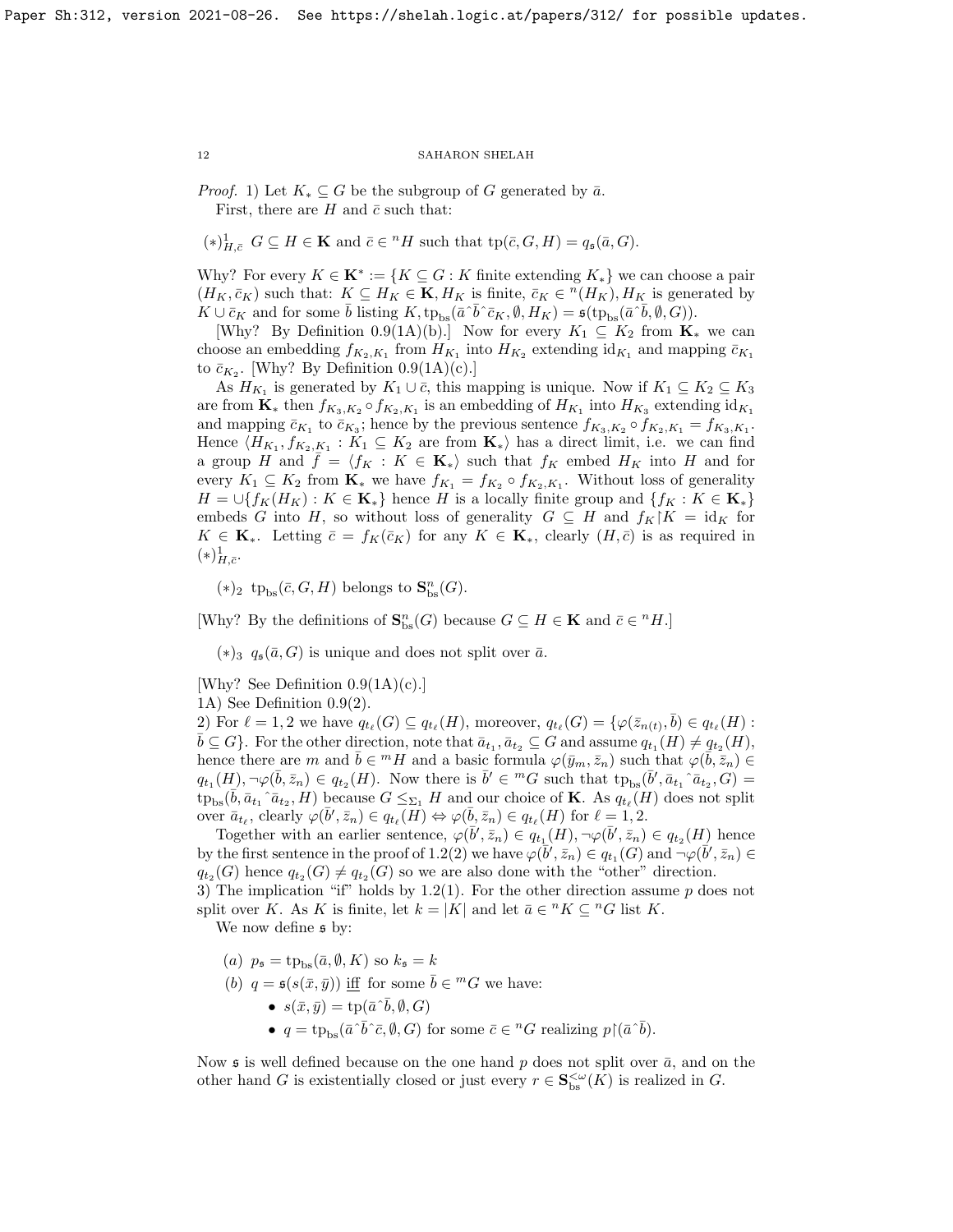4) By [1.2\(](#page-10-0)2) without loss of generality G is existentially closed, assume  $\sigma^H(\bar{c}, \bar{a}) \in G$ and let  $b = \sigma^H(\bar{c}, \bar{a})$ . If  $b \notin cl(\bar{a}, G)$  there is  $b' \in G \setminus \{b\}$  realizing  $tp_{bs}(b, K, G)$ because K has disjoint amalgamation for finite members. As  $q_s(\bar{a}, G)$  does not split over  $\bar{a}$  and  $b', b \in G$  realize the same type over  $\bar{a}$  it follows that  $H \models "(\sigma(\bar{c}, \bar{a}) =$  $b) \equiv (\sigma(\bar{c}, \bar{a}) = b')$ ", an obvious contradiction. 4A) Should be clear.  $\square_{1,2}$ 

<span id="page-12-4"></span>**Example 1.3.** There is  $\mathfrak{s} \in \Omega[\mathbf{K}]$  such that:

- (a)  $k_{\mathfrak{s}} = 0$  and  $n_{\mathfrak{s}} = 1$ ;
- (b) if  $G \subseteq H \in \mathbf{K}$  and  $a \in H$ , then: a realizes  $q_{\mathfrak{s}}(\langle \rangle, G)$  iff  $a \in H \backslash G$  has order 2 and commute with every member of G.

<span id="page-12-3"></span>**Definition 1.4.** 1) For  $\mathfrak{S} \subseteq \Omega[\mathbf{K}]$  we define the two place relation  $\leq_{\mathfrak{S}}$  on **K** as follows:  $M \leq_{\mathfrak{S}} N$  iff  $M \subseteq N$  (and they belong to **K**) and for every  $n < \omega$  and  $\bar{c} \in {}^{n}N$  we can find  $k < \omega$  and  $\bar{a} \in {}^{k}M$  and  $\mathfrak{s} \in \mathfrak{S}$  such that  $p_{\mathfrak{s}}(\bar{x}) \subseteq \text{tp}_{\text{bs}}(\bar{a}, \emptyset, M) \in$  $\mathbf{D}_k(\mathbf{K})$  and  $\textrm{tp}_{bs}(\bar{c}, M, N) = q_s(\bar{a}, M)$  recalling  $q_s(\bar{a}, M) \in \mathbf{S}_{bs}^n(M)$ . 2) For  $M \in \mathbf{K}$  and  $\mathfrak{S} \subseteq \mathfrak{S}[\mathbf{K}]$  let

- (a)  $\mathbf{S}_{\mathfrak{S}}^n(M) = \{q_{\mathfrak{s}}(\bar{a},M) : \mathfrak{s} \in \mathfrak{S} \text{ satisfies } n_{\mathfrak{s}} = n \text{ and } \bar{a} \in k(\mathfrak{s})M \text{ realizes } p_{\mathfrak{s}}(\bar{x}_{\mathfrak{s}})\}\$
- (b) def<sub> $\mathfrak{S}(M) = \{t \in \text{def}(M) : \mathfrak{s}_t \in \mathfrak{S}\}\$ </sub>
- (c)  $\mathbf{S}_{\mathfrak{S}}(M) = \cup \{ \mathbf{S}_{\mathfrak{S}}^{n}(M) : n < \omega \}.$

3) We say  $M \in \mathbf{K}$  is G-existentially closed when for every  $\mathfrak{s} \in \mathfrak{S}$ , finite<sup>[4](#page-12-1)</sup>  $G \subseteq M$ and  $\bar{a} \in \omega > G$  realizing  $p_{\bar{s}}(\bar{x})$  the type  $q_{\bar{s}}(\bar{a}, G)$  is realized in M; (this is equivalent to being existentially closed if  $\mathfrak S$  is dense, see Definition [1.6\(](#page-12-0)2) below).

<span id="page-12-2"></span>**Definition 1.5.** We say  $\mathfrak{S} \subseteq \Omega[\mathbf{K}]$  is symmetric when : if  $\mathfrak{s}_1, \mathfrak{s}_2 \in \mathfrak{S}, M \subseteq N$  are from **K** and  $\bar{c}_{\ell} \in {}^{n(\mathfrak{s}_{\ell})}N$  realizes  $q_{\mathfrak{s}_{\ell}}(\bar{a}_{\ell}, M)$  in N (so  $\bar{a}_{\ell} \in {}^{k(\mathfrak{s}_{\ell})}M$  realizes  $p_{\mathfrak{s}_{\ell}}(\bar{x}_{\mathfrak{s}_{\ell}})$ ) and  $M_\ell = c\ell(M + \bar{c}_\ell, N) \subseteq N$  for  $\ell = 1, 2$  then  $\bar{c}_1$  realizes  $q_{\mathfrak{s}_1}(\bar{a}_1, M_2)$  in N iff  $\bar{c}_2$ realizes  $q_{\mathfrak{s}_2}(\bar{a}_2, M_1)$  in N.

<span id="page-12-0"></span>**Definition 1.6.** 1) We say  $\mathfrak{S}$  is closed when it is dominating-closed and compositionclosed, see below and invariant of course.

1A) G is composition-closed <u>when</u> if  $H_0 \subseteq H_1 \subseteq H_2 \in \mathbf{K}, \bar{a}_{\ell} \in {}^{n(\ell)}(H_{\ell})$  for  $\ell =$  $0, 1, 2$  and  $tp_{bs}(\bar{a}_{\ell+1}, H_{\ell}, H_{\ell+1}) = q_{\mathfrak{s}_{\ell}}(\bar{a}_{\ell}, H_{\ell}) \in \mathbf{S}_{\mathfrak{S}}^{n(\ell+1)}(H_{\ell})$  and  $H_{\ell+1} = c\ell(H_{\ell} +$  $\bar{a}_{\ell}, H_{\ell+1}, \mathfrak{s}_{\ell} \in \mathfrak{S}$  for  $\ell = 0, 1$  then  $tp_{bs}(\bar{a}_1 \hat{a}_2, H_0, H_2) = q_{\mathfrak{s}}(\bar{a}_0, H_0)$  for some  $\mathfrak{s} \in$  $\mathfrak{S} \cap \Omega_{n(1)+n(2),n(0)}[\mathbf{K}].$ 

1B) G is dominating-closed <u>when</u>: if  $H_0 \subseteq H_1 \in \mathbf{K}, \bar{a}_1 \in {}^{k(1)}(H_0), \bar{c}_1 \in {}^{n(1)}(H_1),$  $tp_{bs}(\bar{c}_1, H_0, H_1) = q_{\mathfrak{s}}(\bar{a}_1, H_0) \in \mathbf{S}_{\mathfrak{S}}^{n(1)}(H_0)$  and  $\bar{c}_2 \in {}^{n(2)}(H_1)$  and  $\bar{a}_2 \in {}^{k(2)}(H_0)$ ,  $\text{Rang}(\bar{a}_2) \supseteq \text{Rang}(\bar{a}_1)$  and  $\bar{c}_2 \subseteq cl(\bar{a}_2 + \bar{c}_1, H_1)$  then  $tp(\bar{c}_2, H_0, H_1) = q_s(\bar{a}_2, H_0)$  for some  $\mathfrak{s} \in \mathfrak{S}$ .

2) We say G is weakly dense when : every G-existentially closed  $G \in K$  is existentially closed.

3) We say G is <u>dense</u> when: for every  $G_0 \subseteq H \in \mathbf{K}$ ,  $G_0 \subseteq G_1 \in \mathbf{K}$ ,  $G_0$ ,  $G_1$  are finite and  $\bar{c} \in {}^{n}(G_1)$  there is  $p(\bar{z}) \in \mathbf{S}_{\mathfrak{S}}^{n}(H)$  which extends  $tp_{bs}(\bar{c}, G_0, G_1)$ . Moreover  $p(\bar{z}) = q_{\mathfrak{s}}(\bar{a}, H)$  for some  $\mathfrak{s} \in \mathfrak{S}$  and  $\bar{a}$  from  $G_0$ .

<span id="page-12-1"></span><sup>&</sup>lt;sup>4</sup>For general **K**: we use finitely generated  $G \subseteq M$ ; generally this change is needed.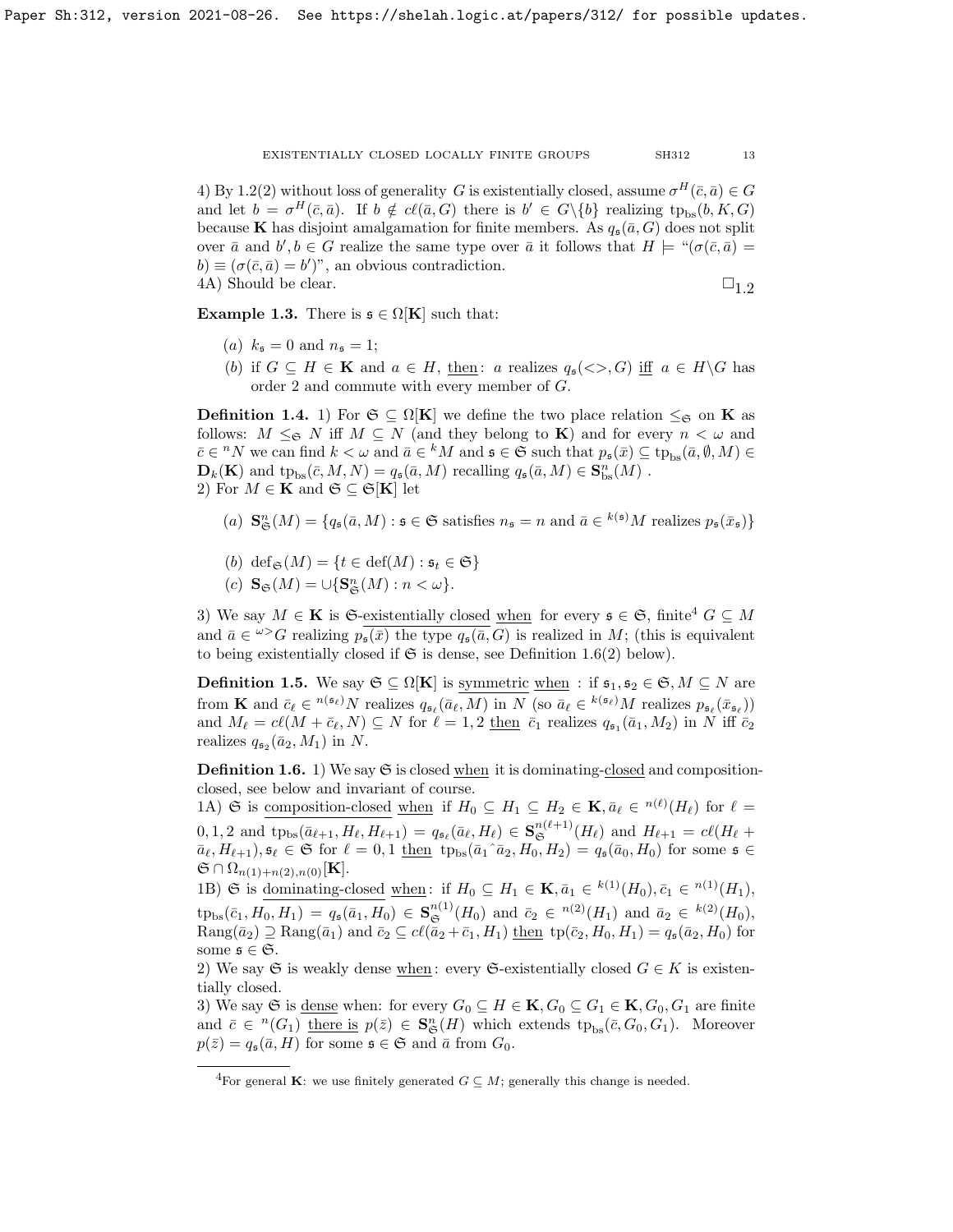4) For disjoint  $\mathfrak{s}_1, \mathfrak{s}_2 \in \mathfrak{S}$  define  $\mathfrak{s} = \mathfrak{s}_1 \oplus \mathfrak{s}_2$  with  $p_{\mathfrak{s}}(\bar{x}_{\mathfrak{s}}) = p_{\mathfrak{s}_1}(\bar{x}_{\mathfrak{s}_1}) \cup p_{\mathfrak{s}_2}(\bar{x}_{\mathfrak{s}_2})$ , recalling  $\bar{x}_{\mathfrak{s}_1}, \bar{x}_{\mathfrak{s}_2}$  are disjoint, as follow: if  $G_0 \subseteq G_1 \subseteq G_2$  are from **K** and  $\bar{a}_\ell \in$  $k(s_\ell)G_0, \bar{a}_\ell$  realizes  $p_{\mathfrak{s}_\ell}(\bar{x}_{\mathfrak{s}_\ell})$  in  $G_0 \in \mathbf{K}$  and  $\bar{c}_\ell \in {}^{n(\mathfrak{s}_\ell)}(G_{\ell+1})$  realizes  $q_{\mathfrak{s}_\ell}(\bar{a}_\ell, G_\ell)$  for  $\ell = 1, 2$  then  $\bar{c}_1 \hat{c}_2$  realizes  $q_{\mathfrak{s}}(\bar{a}_1 \hat{a}_2, G_0)$  in  $G_2$ .

4A) For (disjoint)  $t_1, t_2 \in \text{def}(G)$  we define  $t_1 \oplus t_2 = t_1 \oplus G t_2$  similarly.

5) We define  $\bigoplus$   $\mathfrak{s}_k$ ,  $\bigoplus$   $t_k$  similarly using associativity, see [1.8\(](#page-13-0)5).  $k < m$   $k < m$ 

6) Let  $\mathfrak{s}_1 \leq \mathfrak{s}_2$  means: if  $G \in \mathbf{K}, \bar{a}_2 \in {}^{u(2)}G$  realizes  $p_{\mathfrak{s}_2}(\bar{x}_{\mathfrak{s}_2}), G \subseteq H, \bar{c}_2 \in {}^{n(\mathfrak{s}_2)}H$ realizes  $q_{\mathfrak{s}_2}(\bar{a}_2, G)$  then  $\text{dom}(\bar{x}_{\mathfrak{s}_1}) \subseteq u(2)$  and  $\bar{c}_2$  dom $(\bar{z}_{\mathfrak{s}_2})$  realizes  $q_{\mathfrak{s}_1}(\bar{a}_2) k(\mathfrak{s}_1), G$ and  $p_{\mathfrak{s}_2}(\bar{x}_{\mathfrak{s}_2})\vert \bar{x}_{\mathfrak{s}_1} = p_{\mathfrak{s}_1}(\bar{x}_{\mathfrak{s}_1}).$ 

7) Let  $\mathfrak{s}_1 \leq_{\bar{h}} \mathfrak{s}_2$  means that  $\bar{h} = (h', h''), h'$  is a one-to-one function from  $dom(\bar{x}_{\mathfrak{s}_1})$ into  $\text{dom}(\bar{x}_{\mathfrak{s}_2})$  and  $h''$  is a one-to-one function from  $\text{dom}(\bar{z}_{\mathfrak{s}_1})$  into  $\text{dom}(\bar{z}_{\mathfrak{s}_2})$  such that: if  $tp_{bs}(\bar{c}_2, G, H) = q_{\mathfrak{s}_2}(\bar{a}_2, G)$  and  $\bar{a}_1 = \langle a_{2,h''(\ell)} : \ell \in \text{dom}(\bar{a}_1) \rangle$  and  $\bar{c}_1 =$  $\langle c_{2,h(\ell)}: \ell \in \text{dom}(\bar{c}_2) \rangle$  then  $tp_{bs}(\bar{c}_1, G, H) = q_{\mathfrak{s}_1}(\bar{a}_1, G, H)$ . Similarly  $t_1 \leq_{\bar{h}} t_2$  for  $t_1, t_2 \in \text{def}(G)$ . If  $h' \cup h''$  is well defined we may write  $h' \cup h''$  instead of  $\bar{h}$ .

*Remark* 1.7. 0) Concerning [1.6\(](#page-12-0)7) the point of disjoint  $s_1$ ,  $s_2$  and congruency is to avoid using it. So we may ignore it as well as  $1.9(2), (3), 3.4(3), 3.5(4), 3.6(5)$  $1.9(2), (3), 3.4(3), 3.5(4), 3.6(5)$  $1.9(2), (3), 3.4(3), 3.5(4), 3.6(5)$  $1.9(2), (3), 3.4(3), 3.5(4), 3.6(5)$  $1.9(2), (3), 3.4(3), 3.5(4), 3.6(5)$  $1.9(2), (3), 3.4(3), 3.5(4), 3.6(5)$  $1.9(2), (3), 3.4(3), 3.5(4), 3.6(5)$ .

1) Note that the operation  $\mathfrak{s}_1 \oplus \mathfrak{s}_2$  is not necessarily commutative, e.g. for  $\mathbf{K}_{\text{olf}}$  it cannot be.

2) In e.g. Definition [1.6\(](#page-12-0)1A), in general  $\mathfrak s$  is not uniquely determined by the relevant information  $tp_{bs}(\bar{a}_1\bar{a}_2\bar{c}_1\bar{c}_2, H_0, H_2)$  and the lengths of  $\bar{a}_1, \bar{a}_2, \bar{c}_1, \bar{c}_2$  but if  $H_1$  is existentially closed, it is. We could have written the definition in a computational form.

3) So  $\mathfrak{s}_1 \leq \mathfrak{s}_1$  means  $\mathfrak{s}_1 \leq \bar{\mathfrak{s}}_2$  with  $h_\ell$  the identity for  $\ell = 1, 2$ .

<span id="page-13-0"></span>Definition/Claim 1.8. 1) For any  $\mathfrak{S} \subseteq \Omega[K]$  we can define its closure as the minimal closed (and invariant, of course)  $\mathfrak{S}_1 \subseteq \Omega[\mathbf{K}]$  which includes it, see [1.6\(](#page-12-0)1); we denote it by  $c\ell(\mathfrak{S}) = c\ell(\mathfrak{S}; \mathbf{K}).$ 

2) Similarly for dominating-closure docl $(\mathfrak{S})$  and composition-closure cocl $(\mathfrak{S})$ .

3) Those closures preserve density and countability (and being invariant), and have the obvious closure properties.

4) Also dominating-closure preserve being composition closed.

5) The operation  $\oplus$  on  $\Omega[\mathbf{K}]$  is well defined and associative. If  $\mathfrak{S} \subset \Omega[\mathbf{K}]$  is closed under ⊕, for transparency, <u>then</u>  $\mathfrak{S}$  is symmetric (see [1.5\)](#page-12-2) iff the operation  $\oplus$  on  $\mathfrak{S}$ is commutative (when defined). Similarly for  $\text{def}_{\mathfrak{S}}(G)$ .

6)  $\Omega[\mathbf{K}]$  has cardinality  $\leq 2^{\aleph_0}$ ; generally  $\leq 2^{|\tau(\mathbf{K})| + \aleph_0}$ .

7)  $\leq_{\mathfrak{S}}$  is a transitive relation on **K**, if  $\mathfrak{S} \subseteq \Omega[K]$  is closed.

8) If  $H_0 \subseteq H_1 \subseteq H_2$ ,  $\mathfrak{s} \in \Omega[\mathbf{K}]$  and  $\text{tp}_{\text{bs}}(\bar{c}, H_1, H_2) = q_{\mathfrak{s}}(\bar{a}, H_1)$  and  $\bar{a} \in {}^{k(\mathfrak{s})}H_0$  then  $\text{Rang}(\bar{c}) \cap H_1 = \text{Rang}(\bar{c}) \cap H_0.$ 

9) Assume G is dense and closed. If  $G \subseteq H \in \mathbf{K}$  and G is finite then  $G \leq_{\mathfrak{S}} H$ . 10) If  $\mathfrak{s} = \mathfrak{s}_0 \oplus ... \oplus \mathfrak{s}_{n-1}$  and  $i(0) < ... i(k-1) < n$  and  $\mathfrak{s}' = \mathfrak{s}_{i(0)} \oplus ... \oplus \mathfrak{s}_{i(k-1)}$ then  $\mathfrak{s}' \leq \mathfrak{s}$ .

*Proof.* Natural, noting that (8) is specific for our present **K**, see [1.2\(](#page-10-0)4).  $\square_{1,8}$ 

<span id="page-13-1"></span>**Claim 1.9.** 0) The operation  $\oplus$  is well defined, that is:

(a) if  $\mathfrak{s}_1, \mathfrak{s}_2 \in \Omega[\mathbf{K}]$  are disjoint then  $\mathfrak{s}_1 \oplus \mathfrak{s} \in \Omega[\mathbf{K}]$  is well defined;

(b) if  $t_1, t_2 \in \text{def}(G)$  are disjoint then  $t_1 \oplus t_2 \in \text{def}(G)$ .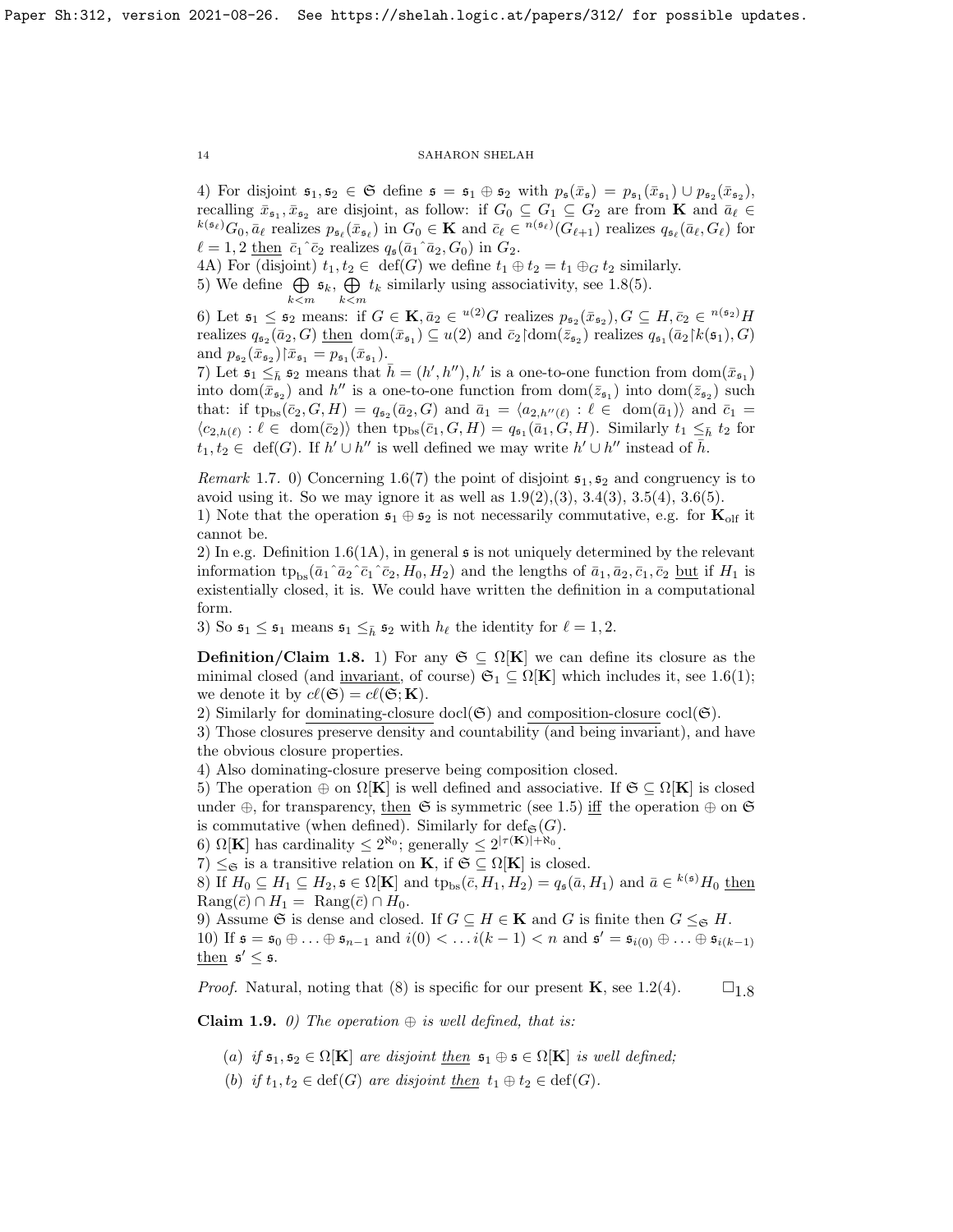1) The operation  $\oplus$  on disjoint pairs from  $\text{def}(G)$  respects congruency, see Defini-tion [1.1\(](#page-10-1)3). If  $\mathfrak{s}_1, \mathfrak{s}_2 \in \Omega[\mathbf{K}]$  then  $(\mathfrak{s}_1/\equiv) \oplus (\mathfrak{s}_2/\equiv)$  is well defined, i.e. if  $\mathfrak{s}'_{\ell}, \mathfrak{s}''_{\ell}$  are congruent to  $\mathfrak{s}_\ell$  for  $\ell = 1, 2$  and  $\mathfrak{s}' = \mathfrak{s}'_1 \oplus \mathfrak{s}'_2$ ,  $\mathfrak{s}'' = \mathfrak{s}''_1 \oplus \mathfrak{s}''_2$  are well defined (equivalently for  $\ell = 1, 2$  the two schemes  $\mathfrak{s}'_{\ell}, \mathfrak{s}''_{\ell}$  are disjoint) then  $\mathfrak{s}', \mathfrak{s}''$  are congruent. (So we may forget to be pedantic about this.)

2) If  $(\mathfrak{s}, \bar{a}) = (\mathfrak{s}_1, \bar{a}_1) \oplus_G (\mathfrak{s}_2, \bar{a}_2)$  then  $(\mathfrak{s}_\ell, \bar{a}_\ell) \le (\mathfrak{s}, \bar{a})$ .

3) If in def(G) we have  $(\mathfrak{s}_{\ell}, \bar{a}_{\ell}) \leq_{h_{\ell}} (\mathfrak{s}'_{\ell}, \bar{a}'_{\ell})$  for  $\ell = 1, 2$  and  $Dom(h_1) \cap Dom(h_2) = \emptyset$ ,  $\text{Rang}(h_1) \cap \text{Rang}(h_1) = \emptyset$  then  $(\mathfrak{s}_1, \bar{a}_1) \oplus (\mathfrak{s}_2, \bar{a}_2) \leq_{h_1 \cup h_2} (\mathfrak{s}'_1, \bar{a}_1) \oplus (\mathfrak{s}'_2, \bar{a}_2)$ . Similarly for  $\bar{h}_1, \bar{h}_2$ .

*Proof.* Straightforward.  $\square_{1.9}$  $\square_{1.9}$  $\square_{1.9}$ 

<span id="page-14-0"></span>Claim 1.10. Assume  $\mathfrak{S} \subseteq \Omega[K]$  is dominating-closed and  $G_0 \subseteq G_1 \in K$  and  $G_0 \leq_{\mathfrak{S}} G_2$  and, for transparency,  $G_1 \cap G_2 = G_0$  and<sup>[5](#page-14-1)</sup>  $G_0 \leq_{\Sigma_1} G_2$  (holds if  $G_0$  is existentially closed in  $K$ ).

1) There is  $G_3 \in \mathbf{K}$  such that  $G_1 \leq_{\mathfrak{S}} G_3$  and  $G_2 \subseteq G_3$  and  $G_3 = \langle G_1 \cup G_2 \rangle_{G_3}$  and  $G_1 \leq_{\Sigma_1} G_3$ .

2) Above  $G_3$  above is unique up to isomorphism over  $G_1 \cup G_2$ .

3) If G is symmetric and  $G_0 \leq_{\mathfrak{S}} G_1$  in part (1) then also  $G_2 \leq_{\mathfrak{S}} G_3$ .

Proof. Straightforward, e.g.

1) Let  $\bar{c} = \langle c_{\alpha} : \alpha < \alpha(*) \rangle$  list the elements of  $G_2$ , and for every finite  $u \subseteq \alpha(*)$ let  $\bar{x}_u = \langle x_\alpha : \alpha \in u \rangle$  and  $p_u^0(\bar{x}_u) = {\text{tp}}_{\text{bs}}(\bar{c}|u, G_0, G_2)$  hence by assumption, there is  $\mathfrak{s}_u \in \mathfrak{S}$  (up to congruency) and  $\bar{a}_u \in {}^{k(\mathfrak{s}_u)}(G_0)$  such that  $p_u^0(\bar{x}) = q_{\mathfrak{s}_u}(\bar{a}_u, G_0)$  so  $dom(\bar{x}_{\mathfrak{s}_u})=u.$  We define  $p_u^1(\bar{x}_u) \in \mathbf{S}(G_1)$  as  $q_{\mathfrak{s}_u}(\bar{a}_u, G_1)$ . We define  $G_3$  as a group extending  $G_1$  generated by  $G_1 \cup \{c_\alpha : \alpha < \alpha(*)\}$  such that  $\bar{c} | u$  realizes  $p_u^1(\bar{x}_u)$ for every finite  $u \subseteq \alpha(*)$ . But for this to work we have to prove that for finite  $u \subseteq v \subseteq \alpha(*)$  we have  $p_u^1(\bar{x}_u) \subseteq p_v^1(\bar{x}_v)$ . This is straightforward recalling [1.2\(](#page-10-0)1A). Lastly,  $G_1 \leq_{\Sigma_1} G_3$  is easy, too.  $\Box_{1,10}$ 

*Remark* 1.11. 1) We may consider an alternative definition of  $\leq_{\mathfrak{S}}$ :

•  $G \leq_{\mathfrak{S}} H$  iff for every finite  $A \subseteq H$  there are  $\bar{c} \in \omega > H$ ,  $\bar{a} \in \omega > G$  and  $\mathfrak{s} \in \mathfrak{S}$ such that:  $\bar{a}$  realizes  $p_{\mathfrak{s}}(\bar{x}_{\mathfrak{s}}), \bar{c}$  realizes  $q_{\mathfrak{s}}(\bar{a}, G)$  in H and  $A \subseteq \text{Rang}(\bar{c})$ .

An even weaker version is:

 $\bullet_2$  as in  $\bullet_1$  but " $A \subseteq \text{Rang}(\overline{c})$ " is replaced by  $A \subseteq cl(G \cup \overline{c}, H)$ .

2) But, e.g. for  $\bullet_1$ , to prove  $\leq_{\mathfrak{S}}$  is transitive we need a stronger version of composition-closed: if  $G_0 \subseteq G_1 \subseteq G_2$  and for  $\ell = 0, 1, \overline{c}_{\ell} \in {}^{n(\ell)}(G_{\ell+1})$  realizes  $q_{\mathfrak{s}_{\ell}}(\bar{a}_{\ell}, G_{\ell})$  and  $\text{Rang}(\bar{b}_0) \subseteq \text{Rang}(\bar{a}_1)$  then for some  $\mathfrak{s} \in \mathfrak{S}, p_{\mathfrak{s}}(\bar{x}_{\mathfrak{s}}) = p_{\mathfrak{s}_0}(\bar{x}_{\mathfrak{s}})$  and  $\bar{a}_1$ <sup> $\bar{a}_2$ </sup> realizes  $q_{\mathfrak{s}}(\bar{a}_0, G_0)$ .

3) In any case for closed  $\mathfrak{S}$  the three definitions are equivalent, i.e. those in  $\bullet_1$ , in  $\bullet_2$  and in [1.4\(](#page-12-3)1).

4) Does the operation  $\oplus_G$  respect  $\approx_G$ , see Definition [1.1,](#page-10-1) i.e. if  $t_1 \approx_G t'_1$  and  $t_2 \approx_G t'_2$  then  $t_1 \oplus_G t_2 \approx_G t'_1 \oplus_G t'_2$ ?; all this assuming the operations are well defined, i.e. the disjointness demands from  $1.6(4)$  are satisfied. We do not see a reason for this to hold.

<span id="page-14-1"></span><sup>&</sup>lt;sup>5</sup>If  $G_2 = \langle G_0 \cup A \rangle$ , A finite then for part (1) this is not necessary.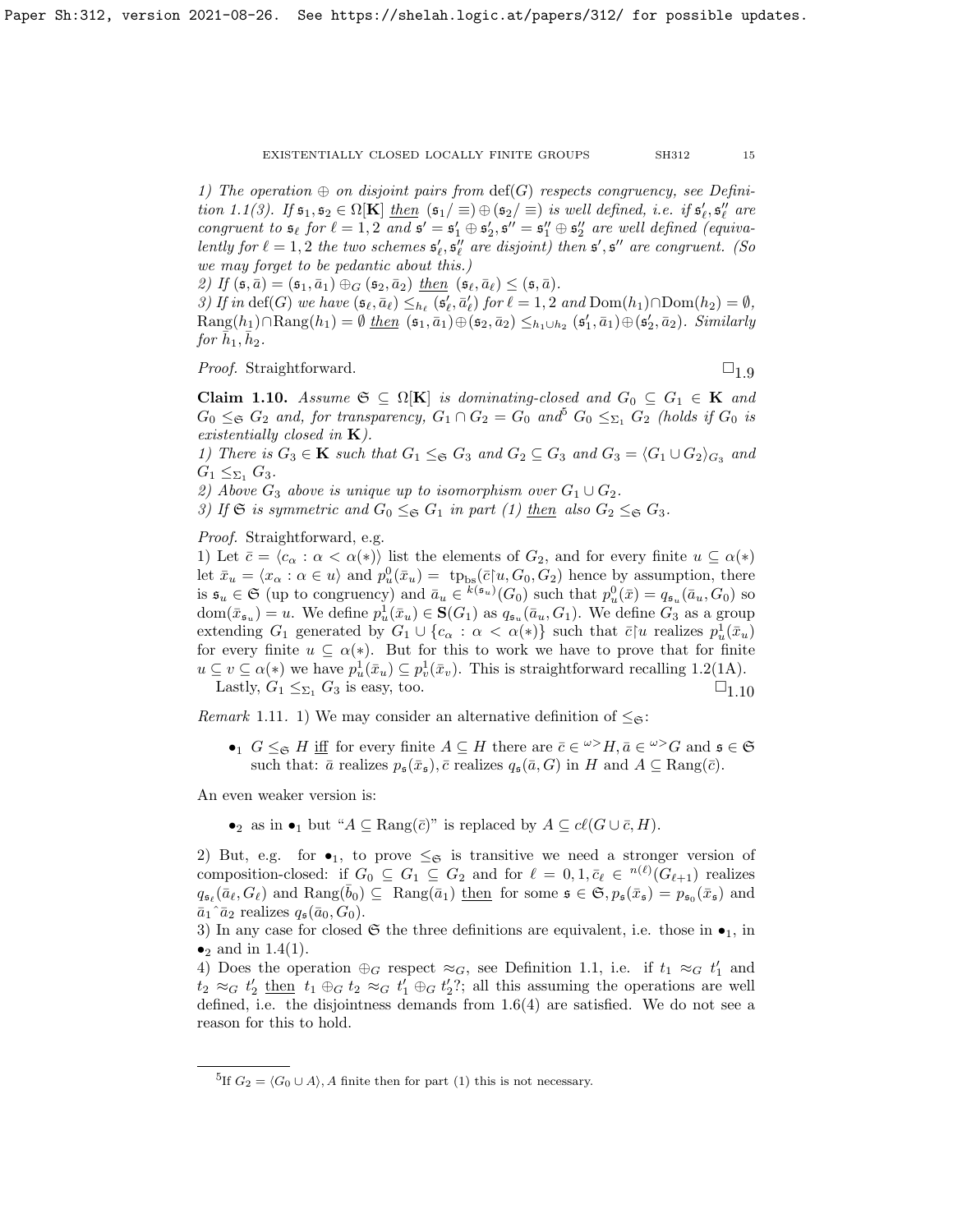#### § 1(B). Constructions.

Before we present the more systematic construction from [\[She90,](#page-63-15) Ch.IV], we give a self-contained direct definition and proof for the existence of a canonical existentially closed extension of  $G \in \mathbf{K}$  when  $\mathfrak{S}$  is symmetric, i.e. the "second avenue" in §0B. We shall deal with the non-symmetric case later.

<span id="page-15-1"></span>Definition 1.12. Assume  $\mathfrak{S} \subseteq \Omega[\mathbf{K}]$  is symmetric.

1) We say H is a  $\mathfrak{S}\text{-closure of }G$  when there is a sequence  $\langle G_n : n < \omega \rangle$  such that  $G_0 = G, H = \bigcup \{G_n : n < \omega\}$  and  $G_{n+1}$  is a one-step G-closure of  $G_n$ , see below. 2) We say that H is a one-step  $\mathfrak{S}\text{-closure of }G$  when:

- (a)  $G \subseteq H$  are from **K**;
- (b)  $S := \text{def}(G) = \{ (\mathfrak{s}, \bar{a}) : \mathfrak{s} \in \mathfrak{S} \text{ and } \bar{a} \in {}^{\omega >}G \text{ realizes } p_{\mathfrak{s}}(\bar{x}_{\mathfrak{s}}) \}$  and let  $t = (\mathfrak{s}_t, \bar{a}_t) = (\mathfrak{s}(t), \bar{a}(t))$  for  $t \in S$ ;
- (c)  $\bar{c}_t \in {}^{n(\mathfrak{s}(t))}H$  realizes  $q_{\mathfrak{s}_t}(\bar{a}_t, G)$  for  $t \in S$ ;
- (d) H is generated by  $\{\bar{c}_t : t \in S\} \cup G;$
- (e)  $\bar{c}_t$  realizes  $q_{\mathfrak{s}_t}(\bar{c}_t, c\ell(\cup\{\bar{c}_s : s \in S\setminus\{t\}\} \cup G, H)$  inside H for every  $t \in S$ .

<span id="page-15-2"></span>Claim 1.13. Let  $\mathfrak{S} \subseteq \Omega[K]$  be symmetric.

1) For every  $G \in \mathbf{K}$  there is a one-step  $\mathfrak{S}\text{-}\text{closure } H$  of  $G$ .

2) For every  $G \in \mathbf{K}$  there is an  $\mathfrak{S}\text{-closure } H$  of  $G$ .

3) In both parts (1) and (2) we have  $|G| \leq |H| \leq |G| + |\mathfrak{S}| + \aleph_0$ .

4) In both parts (1) and (2), H is unique up to isomorphism over  $G$ .

5) If the pair  $(G_{\ell}, H_{\ell})$  is as in part (1), or as in part (2) for  $\ell = 1, 2$  and  $G_1 \subseteq G_2$ then  $H_1$  can be embedded into  $H_2$  over  $G_1$ .

6) In both parts (1) and (2) there is a set theoretic class function  $\bf{F}$  computing H from G, pedantically for every  $G \in \mathbf{K}$  and ordinal  $\alpha$  not in the transitive closure  $tr - cl(G)$  of  $G, \mathbf{F}_{\alpha}(G)$  is well defined such that:

- (A) (a)  $\mathbf{F}_{\alpha}(G) \in \mathbf{K}_{\text{lf}}$  is of cardinality  $\leq |G| + \aleph_0 + |\alpha|$ 
	- (b) if  $\alpha = 0$  then  $\mathbf{F}_{\alpha}(G) = G$
	- (c) the sequence  $\langle \mathbf{F}_{\beta}(G) : \beta \leq \alpha \rangle$  is increasing continuous
	- (d)  $\mathbf{F}_{\alpha+1}(G)$  is a one step closure of  $\mathbf{F}_{\alpha}(G)$
- (B) if  $G_1 \subseteq G_2 \wedge G_2 \cap \mathbf{F}_{\alpha}(G_1) = G_1 \wedge \bigwedge^2$  $\bigwedge_{\ell=1} \emptyset = (\alpha + 1) \cap \text{tr} - c\ell(G_{\ell})$  then  $\mathbf{F}_{\alpha}(G_1) \subseteq \mathbf{F}_{\alpha}(G_2)$ ; this is "naturality"; an alternative is [0.12\(](#page-5-1)2).

7) In fact we do not have to use the axiom of choice.

*Proof.* Should be clear (alternatively, below we do more).  $\square_{1,13}$ 

Remark 1.14. Similarly in §3.

<span id="page-15-0"></span>**Definition 1.15.** 1) We say N is  $(\lambda, \mathfrak{S})$ -full over M when:  $M \subseteq N$  and if  $M \subseteq$  $M_1 \subseteq N$  and  $M_1 = cl(M + A, N)$  for some  $A \subseteq M_1$  of cardinality  $\langle \lambda \rangle$  and  $\mathfrak{s} \in \mathfrak{S}$ and  $\bar{a} \in {}^{k(\mathfrak{s})}M_1$  realizes  $p_{\mathfrak{s}}(\bar{x}_{\mathfrak{s}})$  in  $M_1$  then  $q_{\mathfrak{s}}(\bar{a}, M_1)$  is realized in N.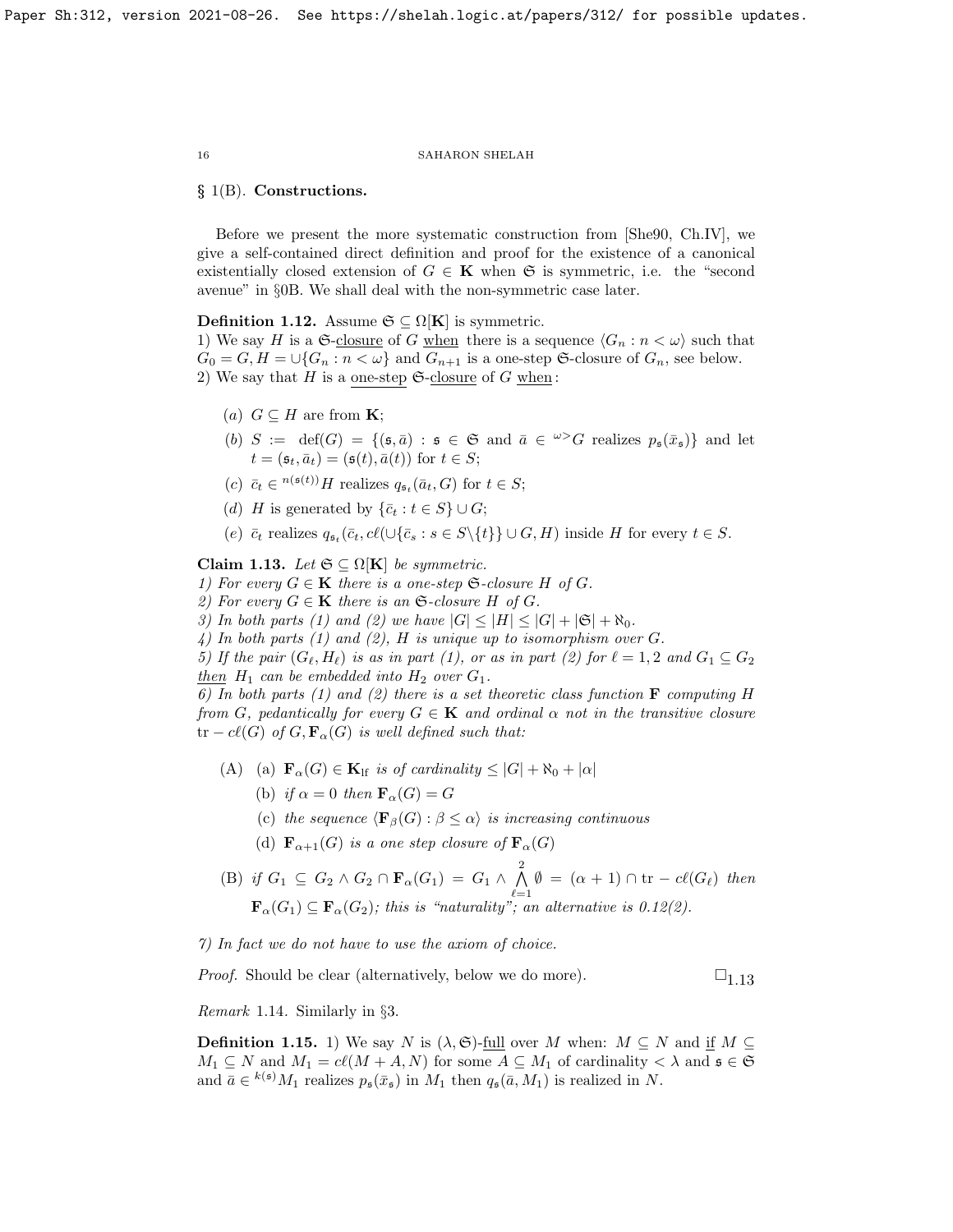2) We may write "N is G-full over M" when  $\lambda = ||N||$  is regular or, in general, when<sup>[6](#page-16-1)</sup> there is a list  $\langle a_{\alpha} : \alpha < ||N||$  of N such that for every  $\alpha < ||N||$  and  $\mathfrak{s} \in \mathfrak{S}$ we have: if  $M_{\alpha} = cl(M + \{a_{\beta} : \beta < \alpha\}, N)$  and  $\bar{a} \in {}^{k(\mathfrak{s})}M_{\alpha}$  realizes  $p_{\mathfrak{s}}(\bar{x}_{\mathfrak{s}})$  then the type  $q_{\mathfrak{s}}(\bar{a}, M_{\alpha})$  is realized in N by  $||N||$  elements. 3) We may omit  $\mathfrak{S}$  when  $\mathfrak{S} = \Omega[K]$ .

## <span id="page-16-0"></span>Claim 1.16. Let  $\mathfrak{S}$  be symmetric.

1) If  $\mathfrak{S} \subseteq \mathfrak{S}(\mathbf{K})$  is closed (see [1.6\(](#page-12-0)1)) then  $(\mathbf{K}, \leq_{\mathfrak{S}})$  is a weak a.e.c. with amalga-mation<sup>[7](#page-16-2)</sup> (even canonical), see [\[She09b,](#page-63-1) 1.2] or [\[She09a,](#page-63-16) Ch.I], *i.e.* in the Definition of a.e.c. we have  $Ax\theta_{i}(I), (II), (III), (V)$  but  $LST(K, \leq_{\mathfrak{S}})$  may be  $\infty$  and we omit  $Ax(IV)$ , see [1.18](#page-17-2) below.

2) If  $\mathfrak{S} \subseteq \Omega[\mathbf{K}]$  is dense and closed (see [1.6\)](#page-12-0) then for every  $M \in \mathbf{K}_{\lambda}$  there is an existentially closed  $N \in \mathbf{K}_{\lambda}$  which  $\leq_{\mathfrak{S}}$ -extends it, in fact any  $\mathfrak{S}$ -closure of M can serve.

3) If N is  $(\lambda, \mathfrak{S})$ -full over  $M_1$  and  $M_0 \subseteq M_1$ , then N is  $(\lambda, \mathfrak{S})$ -full over  $M_0$ ; also in Definition [1.15](#page-15-0) without loss of generality  $\bar{a}$  is from  $M \cup A$ , i.e.  $\bar{a} \in {}^{k(\mathfrak{s})}(M \cup A)$ . 4) If  $M \in \mathbf{K}_{\leq \lambda}$  then there is a model  $N, (\lambda, \mathfrak{S})$ -full over M of cardinality  $\leq \lambda$  +  $||M|| = \lambda$ ; moreover if G is dense, then M is existentially closed.

5) In (4), we can add: if  $N' \in K$  is  $(\lambda, \mathfrak{S})$ -full over M then we can find an embedding of  $N$  into  $N'$  over  $M$ .

Proof. 1) Easy.

2) Easy by [1.13](#page-15-2) and see more below.

3) Easy.

- 4) We choose  $G_n \in \mathbf{K}$  by induction on n such that:
	- (a)  $G_0 = M;$

(b)  $G_{n+1} \supseteq G_n$  is as in Definition [1.12](#page-15-1) but each t appears  $\lambda$  times, i.e.

- $G_{n+1} = cl(\cup \{\bar{c}_{t,\alpha}^n : t \in \text{def}_{\mathfrak{S}}(G_n) \text{ and } \alpha < \lambda\} \cup G_n, G_{n+1})$  where
- tp<sub>bs</sub> $(\bar{c}_{t,\alpha}^n, G_{n,t,\alpha}, G_{n+1}) = q_t(\bar{a}_t, G_{n,t,\alpha})$  where
- $G_{n,t,\alpha} = cl(\cup \{\bar{c}_{t_1,\alpha_1}^n : t_1 \in \text{def}_{\mathfrak{S}}(G_n), \alpha_1 < \lambda \text{ but } (t_1,\alpha_1) \neq (t,\alpha) \} \cup$  $G_n, G_{n+1}$ ).

Let  $\hat{G} = \bigcup$  $\bigcup_n G_n$  and we shall show that  $\hat{G}$  is  $(\lambda, \mathfrak{S})$ -full over G. We can ignore the case  $\lambda = \aleph_0$  being obvious. Assume  $A \subseteq \hat{G}, |A| < \lambda$  and  $t_* \in \text{def}_{\mathfrak{S}}(\hat{G})$  and  $\bar{a}_t \text{ }\subset cl(G_0 + A, \hat{G})$ , hence we can find  $\bar{S}$  such that:

(\*) (a)  $\bar{S} = \langle S_n : n < \omega \rangle;$ (b)  $S_n \subseteq \text{def}_{\mathfrak{S}}(G_n) \times \lambda$  and  $\bigcup S_m$  has cardinality  $\langle |A| + |\aleph_0;$ m (c) if  $(t, \alpha) \in S_n$  then  $\bar{a}_t \subseteq cl(\cup \{\bar{c}_{t_1,\alpha_1}^m : m < n \text{ and } (t_1,\alpha_1) \in S_m\} \cup$  $G_0, G_n);$ (d)  $A \subseteq \bigcup$  $\bigcup_n A_n \cup G_0$  where  $A_n = \bigcup \{\bar{c}^m_{t,\alpha} : (t,\alpha) \in S_m \text{ and } m < n\};$ 

<span id="page-16-1"></span><sup>&</sup>lt;sup>6</sup>For the case  $\mathfrak S$  is not symmetric and  $\lambda$  is singular, if we like to have "prime", (as in [1.16\(](#page-16-0)5)) we should add: for every pair  $t = (s, \bar{a})$  as in [1.15\(](#page-15-0)2), for every large enough  $\mu < \lambda$ , for every  $\alpha < \mu^+$  for some  $\bar{c} \subseteq M_{\mu^+}$  requires  $q_{\mathfrak{s}}(\bar{a}, M_{\alpha})$  is realized in  $M_{\mu^+}$ ; also we can in [1.23\(](#page-18-0)1) have such  $\mathscr{A}$ , i.e. strengthen (d) there as here so weakens the assumption in [1.23\(](#page-18-0)4).

<span id="page-16-2"></span><sup>7</sup>Not enough for quoting results.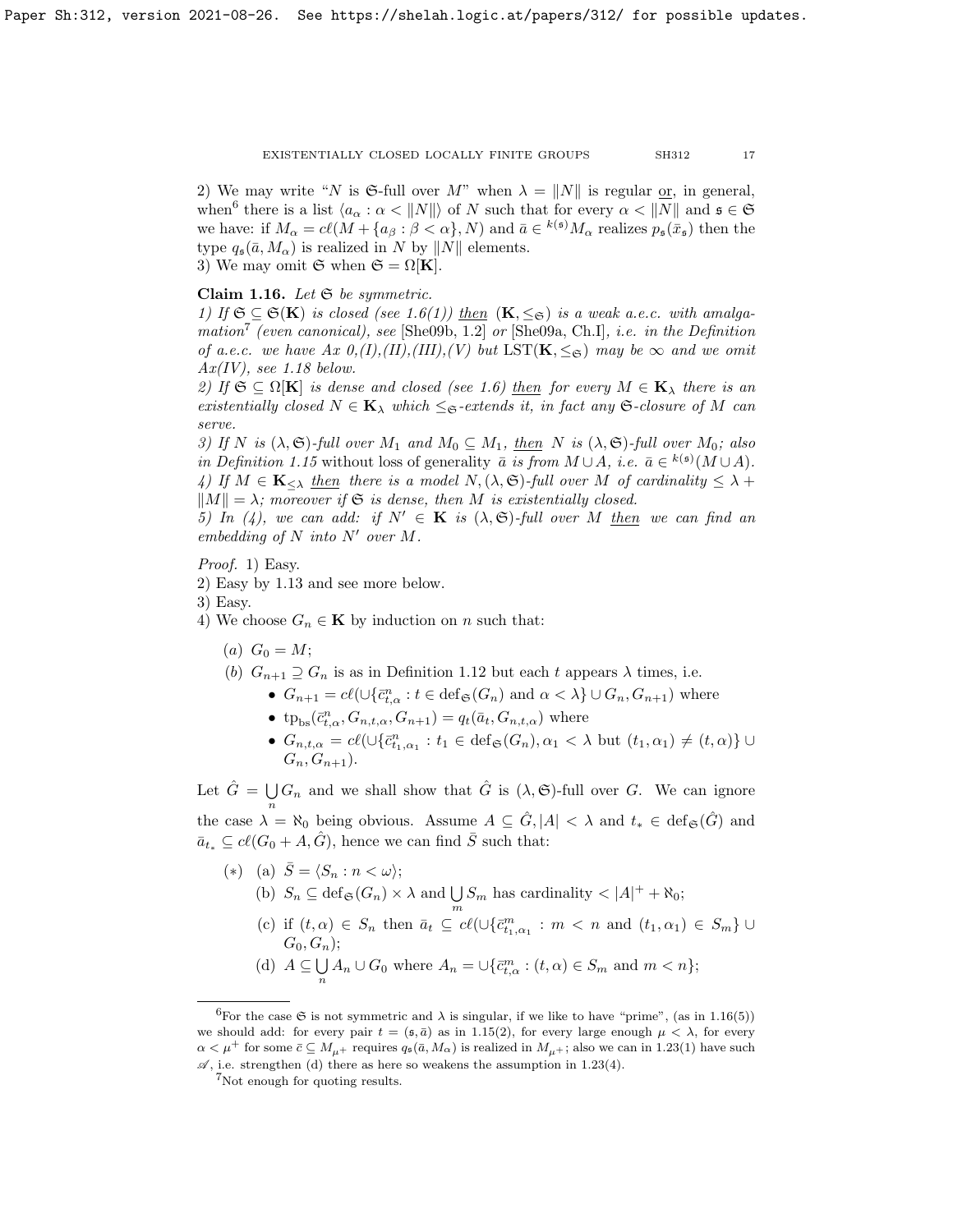(e) for some  $n_*, (t_*, 0) \in S_{n_*}.$ 

We have to prove that  $q_{t_*}(c\ell(A\cup G, \hat{G}))$  is realized in M. Choose  $\alpha_*$  such that  $(t_*, \alpha_*) \notin S_{n_*}$  and prove by induction on  $n \geq n_*$  that  $\bar{c}_{t_*,\alpha_*}^{n_*}$  realizes  $q_{t_*}(c\ell(A_n \cup$  $(G_0, \tilde{G})$ ).

For  $n = n_*$  this is obvious, so assume this holds for n and we shall prove for  $n+1$ .

For this it suffices to prove, for every finite  $u \subseteq S_n$  that  $\bar{c}_{t_*,\alpha_*}^{n(*)}$  realizes  $q_{t_*}(c\ell(A_n \cup$  $G_0 \cup \{\bar{c}_{t,\alpha}^n : (t,\alpha) \in u\},\hat{G}$ ; we prove this by induction on |u|. Now if  $|u|=0$  this holds by the induction hypothesis on n and if  $|u| > 0$ , let  $\beta \in u$  and use the induction for  $u' = u \setminus {\beta}$  and G being symmetric.

5) We can find a list  $\langle (n_{\zeta}, t_{\zeta}, \alpha_{\zeta}) : \zeta < \lambda \rangle$  of  $\{(n, t, \alpha) : n < \omega \text{ and } (t, \alpha) \in S_n\}$  such that  $\bar{a}_{t_{\zeta}} \subseteq cl(\cup\{(\bar{c}_{t_{\xi},\alpha_{\xi}}^{n_{\xi}}:\xi<\zeta\}\cup M,N).$ 

Now choose 
$$
f(\bar{c}_{t_{\zeta},\alpha_{\zeta}}^{n_{\zeta}^{\zeta}}) \subseteq N'
$$
 by induction on  $\zeta$ .

<span id="page-17-1"></span>**Discussion 1.17.** 1) So by [1.13\(](#page-15-2)2), [1.16\(](#page-16-0)2) if there is a symmetric closed dense  $\mathfrak{S}$ then for every If group  $G$  there is a "nice" extension of  $G$  to an existentially closed one  $\hat{G}$ , that is we have:

- (a) uniqueness (by  $1.13(4)$ )
- (b) cardinality  $\leq |\theta| + |\mathfrak{S}|$  (by [1.13\(](#page-15-2)3))
- $(c)$  extending G (see [1.12\(](#page-15-1)1))
- (d) being existentially closed (see  $1.16(2)$ ).

2) Fixing  $\lambda$  and demanding  $G \in \mathbf{K}_{\leq \lambda}$  we can add

- (e)  $\hat{G}$  is  $(\lambda, \mathfrak{S})$ -full over M
- (f) if  $H \supseteq G$  is  $(\lambda, \mathfrak{S})$ -full then there is an embedding of  $\hat{G}$  into H over G.

<span id="page-17-2"></span>**Discussion 1.18.** Concerning [1.16\(](#page-16-0)1), if we assume  $\langle G_\alpha : \alpha \leq \delta + 1 \rangle$  is  $\subseteq$ -increasing continuous and  $\alpha < \delta \Rightarrow G_{\alpha} \leq_{\mathfrak{S}} G_{\delta+1}$ , does it follow that  $G_{\delta} \leq_{\mathfrak{S}} G_{\delta+1}$ ? This is  $\text{Ax}(\text{IV})$  of the definition of a.e.c. Well, if  $\delta$  has uncountable cofinality and each  $G_{\alpha}$ is existentially closed then yes. The point is that the relevant types do not split over <u>finite</u> sets. If we deal with "not split over countable sets" we need  $cf(\delta) \geq \aleph_2$ , etc.

So  $(K, \leq_{\mathfrak{S}})$  is not an a.e.c. in general failing  $Ax(IV)$ ; in fact, e.g. we may prove for the maximal  $\mathfrak S$  that this axiom fails, see the proof of [5.1.](#page-50-0)

Now we turn to constructions not necessarily assuming " $\mathfrak{S}$  is symmetric" presenting the "first avenue" in  $\S_0(B)$ .

<span id="page-17-0"></span>**Definition 1.19.** 1) We say that  $\mathscr{A} = \langle G_i, \bar{a}_j, w_j, K_j : i \leq \alpha, j < \alpha \rangle$  is an  $\mathbf{F}_{\aleph_0}^{\rm sch} - \mathfrak{S}$ construction (for  $\bf{K}$ ) when :

- (a)  $G_i$  for  $i \leq \alpha$  is an  $\leq_{\mathfrak{S}}$ -increasing continuous sequence of members of **K**;
- (b)  $G_{i+1}$  is generated by  $G_i \cup \bar{a}_i$ ,  $\bar{a}_i$  a finite sequence;
- (c)  $w_i$  is a finite subset of *i*;
- (d)  $K_i \subseteq G_i$  is finite;
- (d)<sup>+</sup> moreover  $K_i \subseteq \langle G_0 + \sum \{d\}$  $\sum_{j \in w_i} \bar{a}_j$ ; we may add "K<sub>j</sub> generated by  $\cup \{\bar{a}_j : j \in$  $w_i\} \cup (K_i \cap G_i);$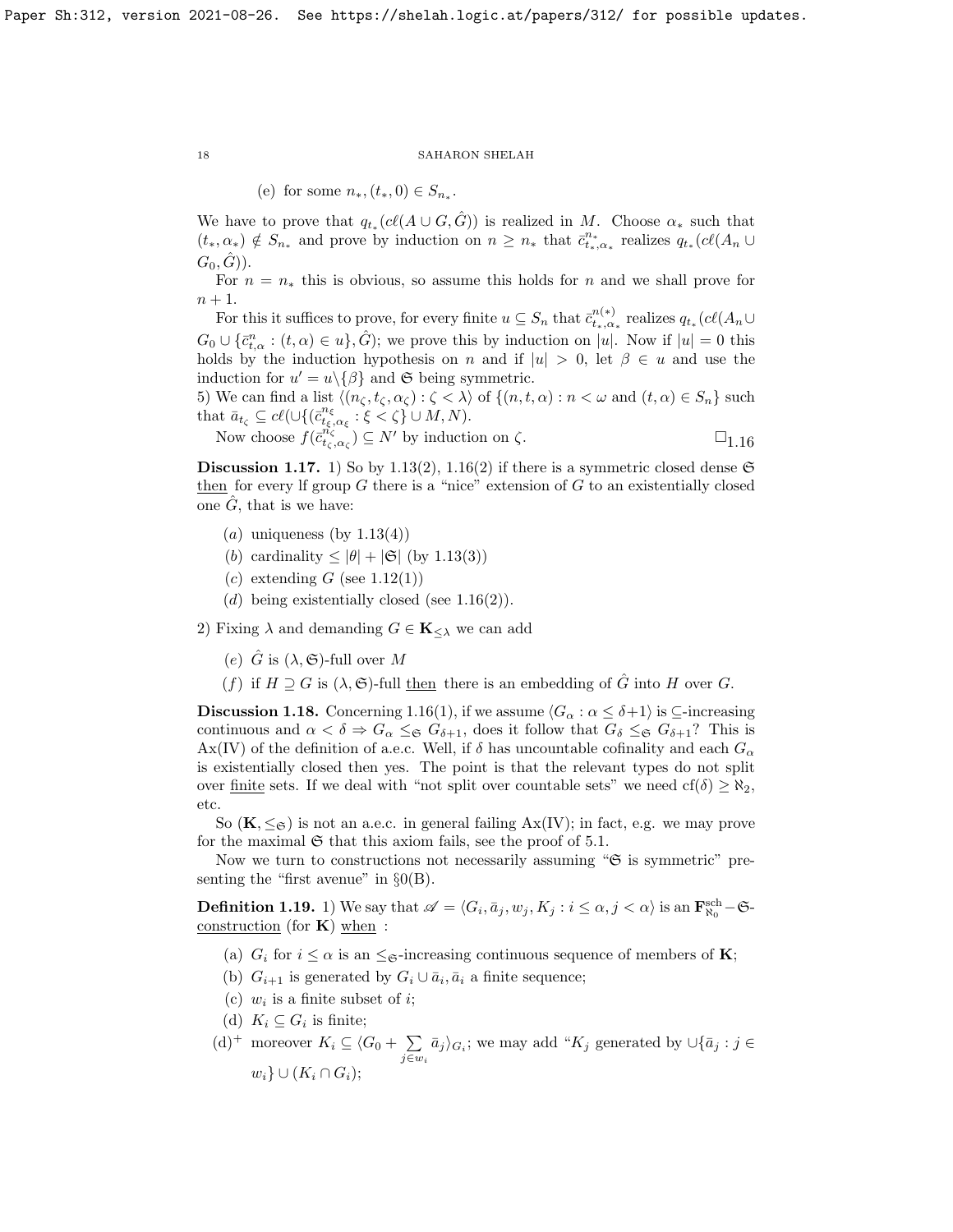(e)  $tp_{bs}(\bar{a}_i, G_i, G_{i+1}) \in \mathbf{S}_{\mathfrak{S}}^{\ell g(\bar{a}_i)}(G_i)$  as witnessed by  $K_i$ , i.e. it is  $q_s(\bar{a}, G_i)$  for some  $\bar{a} \in \omega > K_i$  realizing  $p_{\mathfrak{s}}$  for some  $\mathfrak{s} \in \mathfrak{S}$ .

2) We may say above that  $G_{\alpha}$  is  $\mathbf{F}_{\aleph_0}^{\rm sch}$  – G-constructible over  $G_0$ ; and may also say that  $\mathscr A$  is an G-construction over  $G_0$ . We let  $\alpha = \ell g(\mathscr A), G_i = G_i^{\mathscr A}, \bar a_i = \bar a_i^{\mathscr A}, w_j =$  $w_j^{\mathscr{A}}, K_j = K_j^{\mathscr{A}}$ .

3) We say above that  $\mathscr A$  is a <u>definite</u>  $\mathbf{F}_{\aleph_0}^{\rm sch}$  –  $\mathfrak{S}$ -construction when for every  $j < \alpha$ we have also  $t_j = t_j^{\mathscr{A}} \in \text{def}(G_j^{\mathscr{A}})$  such that  $\bar{a}_{t_j} \in {}^{\omega}>(K_j)$  and  $\bar{a}_j^{\mathscr{A}}$  realizes  $q_{t_j}(G_j)$ (note that in [1.19\(](#page-17-0)1)(e) we have "for some  $\mathfrak{s}_j$ ", so  $\mathscr A$  does not determine the  $\mathfrak{s}'$ 's (or here the  $t_j$ ; so every  $\mathbf{F}_{\aleph_0}^{\text{sch}} - \mathfrak{S}$ -construction can be expanded to a definite one, but not necessarily uniquely).

4) We say  $\mathscr A$  is a  $\lambda$ -<u>full definite</u>  $\mathbf{F}_{\aleph_0}^{\rm sch} - \mathfrak{S}$ -<u>construction</u> when  $\alpha$  is divisible by  $\lambda$  and for every  $i < \alpha$  and  $t \in \text{def}(G_i)$ , the set  $\{j : j \in (i, \alpha) \text{ and } t_j^{\mathscr{A}} = t\}$  is an unbounded subset of  $\alpha(*)$  of order type divisible by  $\lambda$ .

**Discussion 1.20.** We may replace  $1.19(1)(e)$  by " $tp_{bs}(\bar{a}_i, G_i, G_{i+1})$  does not split over  $K_i$ ", this is like the case  $\mathbf{F}_{\aleph_0}^p$  in [\[She90,](#page-63-15) Ch.IV,Def.2.6,pg.168] and [She90, Ch.IV,Lemma 2.20,pg.168] and is equal to  $\mathbf{F}_{\aleph_0}^{\text{nsp}}$  in [\[She15,](#page-63-17) §1,1.1-1.12], both for first order theories, but we seemingly lose the following:

**Observation 1.21.** 1) If  $\mathscr{A}$  is a  $\mathbf{F}_{\aleph_0}^{\rm sch}$  –  $\mathfrak{S}$ -construction and  $G_0^{\mathscr{A}} \subseteq G$  and  $G \cap$  $G_{\ell g(\mathscr{A})}^{\mathscr{A}} = G_0^{\mathscr{A}}$  then there is an  $\mathbf{F}_{\aleph_0}^{\rm sch}$  – G-construction  $\mathscr{B}$  with  $G_0^{\mathscr{B}} = G$ ,  $\ell g(\mathscr{B}) =$  $\ell g(\mathscr{A})$  and  $G_{\ell g(\mathscr{B})}^{\mathscr{B}} = \langle G_{\ell g(\mathscr{A})}^{\mathscr{A}} \cup G \rangle_{G_{\ell g(\mathscr{A})}^{\mathscr{A}}}.$ 

2) Like (1) but with definite  $F_{\aleph_0}^{\rm sch}-\mathfrak{S}$ -constructions and then add in the end  $t_j^{\mathscr{B}}=t_j^{\mathscr{B}}$ for  $j < \ell g(\mathscr{A})$ .

3) For the definite version, see [1.19\(](#page-17-0)3), we get even uniqueness in (2).

**Discussion 1.22.** In [1.24](#page-19-0) below, we may consider (see [\[She98,](#page-63-18) Ch.IV, $\S1$ ]):

 $Ax(V.1)$ : If  $(q, G, L) \in \mathbf{F}, G \subseteq H \in \mathbf{K}; \bar{a}, \bar{b} \in \supseteq H; q = tp_{bs}(\bar{a} \cdot \bar{b}, G, H)$  and  $p = \text{tp}_{\text{bs}}(\bar{a}, \langle G + \bar{b} \rangle_H, H)$  then  $(p, \langle G + \bar{b} \rangle_H, L) \in \mathbf{F}$ .

 $Ax(V.2)$ : A notational variant of  $(V1)$  so we ignore it.

The following claim (together with  $\S2$ , the existence of countable dense  $\mathfrak{S}$ ) proves Theorem [0.11.](#page-5-2)

<span id="page-18-0"></span>Claim 1.23. 1) If  $G \in K$  is of cardinality  $\leq \lambda$  and  $\mathfrak{S} \subseteq \Omega[K]$  is closed and dense and of cardinality  $\leq \lambda$  (if  $\lambda \geq 2^{\aleph_0}$  this follows) then there is an  $\mathbf{F}_{\aleph_0}^{\rm sch} - \mathfrak{S}$ construction  $\mathscr A$  such that:

- (a)  $\alpha^{\mathscr{A}} = \lambda;$
- (b)  $G_0^{\mathscr{A}} = G;$
- (c)  $G_{\lambda}^{\mathscr{A}} \in \mathbf{K}$  is existentially closed of cardinality  $\lambda$ ;
- (d)  $\mathscr A$  is  $\lambda$ -full, that is for every  $\mathfrak s \in \mathfrak S$  and  $\overline{a} \in {^{k(\mathfrak s)}(G_{\lambda}^{\mathscr A})}$  realizing  $p_{\mathfrak s}(\overline{x})$ , for  $\lambda$ ordinals  $\alpha < \lambda$  we have:  $tp_{bs}(\bar{a}_{\alpha}, G^{\mathscr{A}}_{\alpha}, G^{\mathscr{A}}_{\alpha+1}) = q_{\mathfrak{s}}(\bar{a}, G^{\mathscr{A}}_{\alpha}).$

2) Assume  $\lambda \geq ||G|| + |\mathfrak{S}|$  is regular. Then we can find  $H \in \mathbf{K}_{\lambda}$  which is  $\mathbf{F}_{\aleph_{0}}^{\text{sch}} - \mathfrak{S}$ constructible over G, is  $(\lambda, \mathfrak{S})$ -full over M and is embeddable over M into any N' which is  $(\lambda, \mathfrak{S})$ -full over G, in fact  $G_{\lambda}$  from part (1) is as required.

3) If  $\mathfrak{S}$  is symmetric and is closed and  $H_1, H_2$  are  $\mathbf{F}_{\aleph_0}^{\rm sch} - \mathfrak{S}$ -constructible over G and  $(\lambda, \mathfrak{S})$ -full over G and of cardinality  $\lambda$  then  $H_1, H_2$  are isomorphic over G.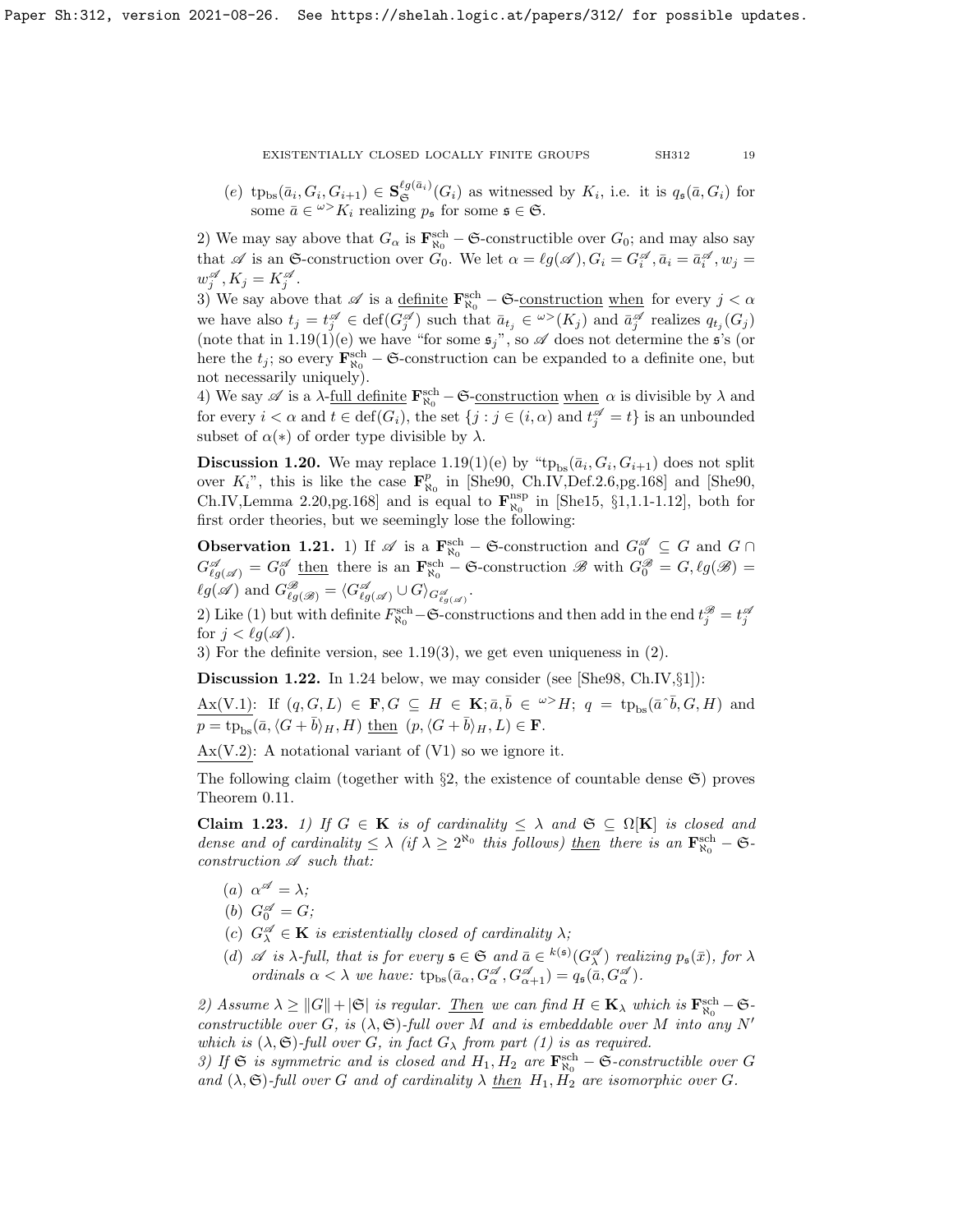4) If  $\lambda \geq ||G||$  and  $\mathscr A$  is an  $\mathbf{F}_{\aleph_0}^{\rm sch} - \mathfrak{S}$ -construction of H over G and  $\ell g(\mathscr A) = \lambda$ then for every  $H' \in \mathbf{K}$  which is  $(\lambda, \mathfrak{S})$ -full over G, we have H is embeddable into  $H'$  over  $G$ .

Proof. By [\[She90,](#page-63-15) Ch.VI,§3] as all the relevant axioms there apply (see below or [\[She90,](#page-63-15) Ch.IV, $\S1$ ,pg.153]) <u>or</u> just check directly. Of course, we can use a monster  $\mathfrak{C}$ for groups, but use only sets A such that  $c(\mathcal{A}, \mathfrak{C}) = \langle A \rangle_{\mathfrak{C}}$  is locally finite, and we use quantifier-free types.  $\square_{1,23}$ 

Now we make the connection to [\[She90,](#page-63-15) Ch.IV].

<span id="page-19-0"></span>**Definition/Claim 1.24.** 1) Let  $\mathfrak{S} \subseteq \Omega[\mathbf{K}]$  be closed and below let  $\lambda = \lambda(\mathbf{F}_{\mathfrak{S}})$  be  $\aleph_0$ . Then  $\mathbf{F} = \mathbf{F}_{\mathfrak{S}}$  is defined as the set of triples  $(p, G, A)$  such that A is finite, for some  $B \subseteq G \in \mathbf{K}$  we have  $A \subseteq B$ ,  $cl(B) = cl(B, G) = G \in \mathbf{K}$ ,  $p \in \mathbf{S}_{\mathfrak{S}}^{\leq \omega}(cl(B))$  is  $q_{\mathfrak{s}}(\bar{b}, c\ell(B))$  for some  $\mathfrak{s} \in \mathfrak{S}, \bar{b} \subseteq c\ell(A)$  over A; we may restrict ourselves to the case  $B = cl(B, G) = G$ . Note that: as here we do not have a monster model  $\mathfrak C$  we can either demand  $B \in \mathbf{K}$  or demand  $B \subseteq G \in \mathbf{K}$  but then it is more natural to write  $(p, G, A)$  instead of  $(p, A)$ .

2) F satisfies the axioms (from [\[She90,](#page-63-15) Ch.IV,§1] written below in the present notation) except possibly V, VI, VIII, X.1, X.2, XI.1, XI.2.

3) If  $\mathfrak S$  is symmetric then **F** satisfies also Ax(VI).

4) If  $\mathfrak S$  is dense then **F** satisfies also  $Ax(X.1)$ .

*Remark* 1.25. If  $\mathfrak{S}$  is compact (see [1.6\(](#page-12-0)5)), then **F** satisfies Ax(VIII), i.e.

Ax(VIII) when G is compact: If  $\langle G_i : i \leq \delta + 1 \rangle$  is  $\subseteq$ -increasing continuous in  $\mathbf{K}, L \subseteq G_0$  finite,  $p \in \mathbf{S}_{\mathfrak{S}}(G_\lambda)$  and  $i < \delta \Rightarrow (p \nvert G_i, G_i, L) \in \mathbf{F}$  then  $(p, G_\delta, L) \in \mathbf{F}$ .

[Why? By the Definition; also holds when  $cf(\delta) > \aleph_0$ .]

Proof. Isomorphism - Ax(I): preservation under isomorphism. Obvious.

Concerning trivial F-types:

 $A\mathbf{x}(\text{II1}):$  If  $K \subseteq L \subseteq G \in \mathbf{K}, |L| < \lambda, K$  is finite,  $\bar{a} \in {}^{\omega}K$  and  $p = \text{tp}_{\text{bs}}(\bar{a}, L, G)$ then  $(p, G, K) \in \mathbf{F}$ .

[Why? Trivially; recall  $\lambda = \aleph_0$ .]

Axiom(II2)-(II3)-(II4): irrelevant here.

Concerning monotonicity:

Ax(III1): If  $L \subseteq G_1 \subseteq G_2$  and  $(p, G_2, L) \in \mathbf{F}$  then  $(p \nvert G_1, G_1, L) \in \mathbf{F}$ .

[Why? Because if  $\bar{a} \in \ell^{\infty} L$ ,  $L \subseteq G_1 \subseteq G_2 \in \mathbf{K}$  and  $q_s(\bar{a}, G_2)$  is well defined and equal to p, then  $q_{\mathfrak{s}}(\bar{a}, G_1) = q_{\mathfrak{s}}(\bar{a}, G_2) | G_1$ , see Claim [1.2\(](#page-10-0)1A).]

Ax(III2): If  $L \subseteq L_1 \subseteq G, |L_1| < \lambda$ , i.e.  $L_1$  is finite and  $(p, G, L) \in \mathbf{F}$  then  $\overline{(p, G, L_1)} \in \mathbf{F}.$ 

[Why? By the definition.]

 $A\text{X}(IV)$ : If  $\bar{a}, \bar{b} \in \infty$   $H, L \subseteq G \subseteq H$ ,  $(\text{tp}_{bs}(\bar{b}, G, H), G, L) \in \mathbf{F}$  and  $\text{Rang}(\bar{a}) \subseteq$ Rang( $\bar{b}$ ) then  $(tp_{bs}(\bar{a}, G, H), G, L) \in \mathbf{F}$ .

[Why? Straightforward as  $\mathfrak S$  is domination closed, see Definition [1.6\(](#page-12-0)1B).]

Concerning transitivity and symmetry: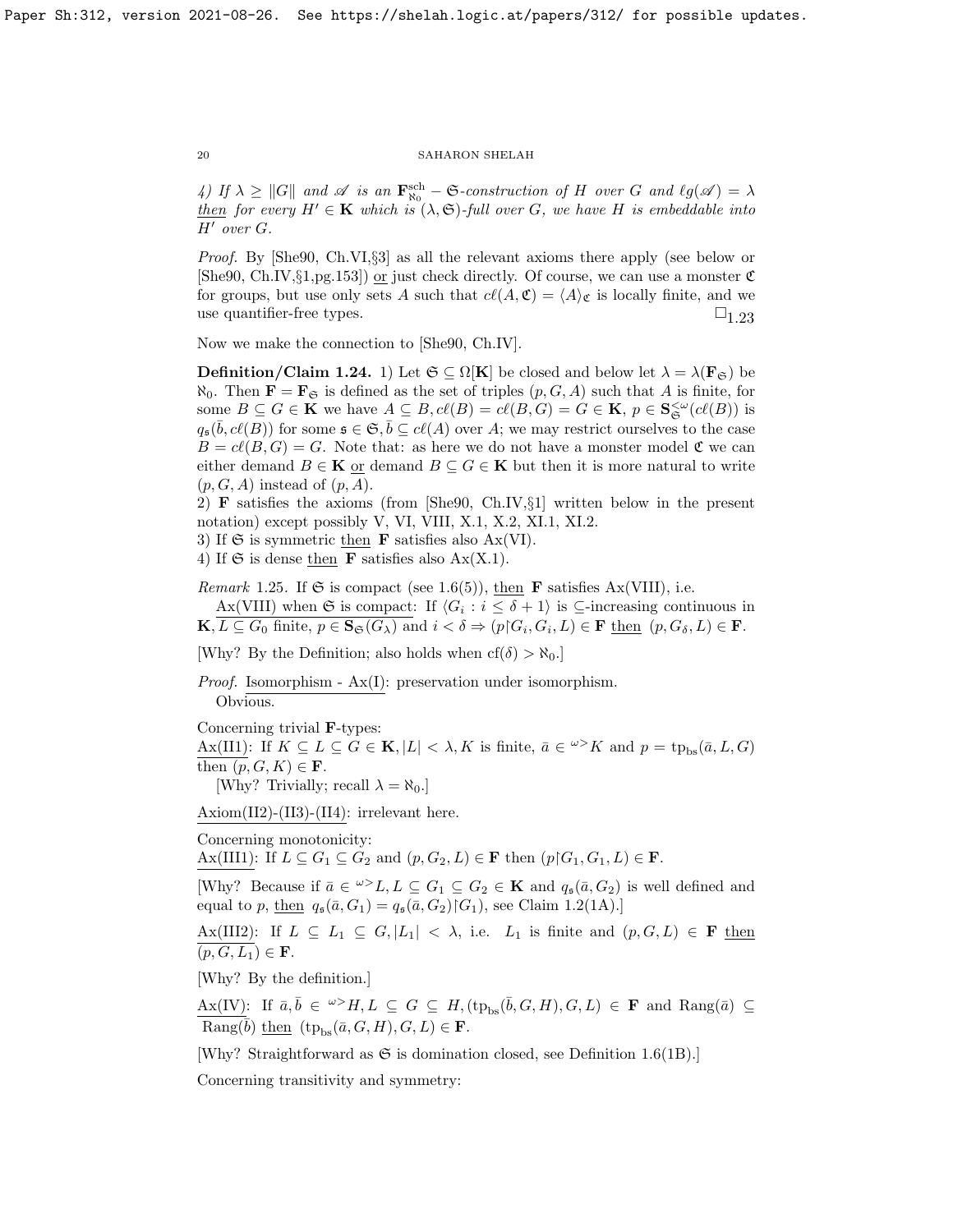Ax(VI): (S is symmetric). If  $G \subseteq H \in \mathbf{K}, \overline{a}, \overline{b} \in \omega > H$  and  $L_1, L_2 \subseteq G$  are finite and  $(\text{tp}_{\text{bs}}(\bar{b}, \langle G + \bar{a} \rangle_H, H), \langle G + \bar{a} \rangle_H, L_1) \in \mathbf{F}$  and  $(\text{tp}_{\text{bs}}(\bar{a}, G, H), G, L_2) \in \mathbf{F}$  then  $(\text{tp}_{\text{bs}}(\bar{a}, \langle G + \bar{b} \rangle_H, H), \langle G + \bar{b} \rangle_H, L_1) \in \mathbf{F}.$ 

[Why? By  $\mathfrak S$  being symmetric when we claim this axiom, i.e. in [1.24\(](#page-19-0)3).]

 $A\mathbf{x}(VII)$ : If  $G \subseteq H \in \mathbf{K}, \bar{a}, \bar{b} \in \omega > H$ ,  $(\text{tp}_{\text{bs}}(\bar{a}, \langle G + \bar{b} \rangle_H, H), \langle G + \bar{b} \rangle_H, L) \in \mathbf{F}$  and  $\overline{\overline{\text{(tp_{bs}(\overline{b}, G, H), G, L)}} \in \mathbf{F}$  hence  $L \subseteq G$  is finite, then  $(\text{tp}_{bs}(\overline{a} \cdot \overline{b}, G, H), G, L) \in \mathbf{F}$ .

[Why? By  $\mathfrak{S}$  being composition-closed, see Definition [1.6\(](#page-12-0)1A).]

Concerning continuity:

Ax(IX): irrelevant as  $\lambda = \aleph_0$ .

Concerning existence:

Ax(X.1): If  $L_1 \subseteq G \in \mathbf{K}, L_1 \subseteq L_2$  finite,  $\bar{a} \in \infty > (L_2)$  then for some p extending  $tp_{bs}(\bar{a}, L_1, L_2)$  and finite  $L \subseteq G$  we have  $(p, G, L) \in \mathbf{F}$ , moreover without loss of generality  $L = L_1$ .

[Why? By S being dense.]

 $Ax(X.2)$ : irrelevant and follows by the moreover in  $Ax(X.1)$ .

 $A\mathbf{x}(XI.1)$ : If  $p \in \mathbf{S}_{\text{bs}}(G_1), (p, G_1, L) \in \mathbf{F}$  hence  $p \in \mathbf{S}_{\mathfrak{S}}^n(G_1)$  for some n and  $G_1 \subseteq$  $\overline{G_2 \underline{\text{then}}}$  there is  $q \in \mathbf{S}_{bs}^n(G_2)$  extending p such that  $(q, G_1, L_2) \in \mathbf{F}$  for  $L_2$ , so  $\bar{q} \in \mathbf{S}_{\mathfrak{S}}^n(G_2)$ ; moreover, in fact,  $L_2 = L$  is O.K.

[Why? Use the same  $\mathfrak{s} \in \mathfrak{S}.$ ]

 $\text{Ax}(\text{XI}.2)$ : irrelevant and really follows by the moreover in (XI.1).  $\square_{1,24}$ 

**Definition 1.26.** A sequence  $I = \langle \bar{a}_s : s \in I \rangle$  in  $G \in \mathbf{K}$  is  $\kappa$ -convergent when for some  $m, s \in I \Rightarrow \bar{a}_s \in {}^mG$  and for every finite  $K \subseteq G$  and some  $q \in \mathbf{S}^m(K)$  for all but  $\lt \kappa$  members s of **I**,  $q = \text{tp}_{\text{bs}}(\bar{a}_s, K, G)$ .

Remark 1.27. 1) So  $\mathbf{F}_{\mathfrak{S}}$ -constructions preserve "I is  $\kappa$ -convergent". Moreover, if I is  $\kappa$ -convergent in  $G \in \mathbf{K}$  and  $G \leq_{\mathfrak{S}} H$ , where  $\mathfrak{S} \subseteq \Omega[\mathbf{K}]$  then I is  $\kappa$ -convergent in H.

2) We can assume I is a linear order with no last member and of cofinality  $\geq \kappa$ and replace "all but  $\lt \kappa$  of the  $s \in I$ " by "every large enough  $s \in I$ ". See more in [\[Shec,](#page-63-19)  $\S(1C)$ ].

## § 1(C). Using Order.

We now turn to the third avenue of  $\S(0B)$  to deal with the general and not necessarily symmetric case. Can we get uniqueness for non-symmetric S? Can we get every automorphism extendable, etc.? The answer is that at some price, yes. A major point in the construction was the use of linear well ordered index set  $(\lambda$  in [1.23\(](#page-18-0)1) or  $\alpha^{\mathscr{A}}$  in general). But actually we can use linear non-well ordered index sets, so those index sets can have automorphisms which help us toward uniqueness. The solution here is not peculiar to locally finite groups.

<span id="page-20-0"></span>**Definition 1.28.** We say  $(I, E)$  is  $\lambda$ -suitable when (we may omit  $\lambda$  when  $\lambda = |I|$ , we may write  $(I, P_i)_{i \leq \lambda}$  with  $\langle P_i : i \leq \lambda \rangle$  listing the E-equivalence classes (with no repetitions)):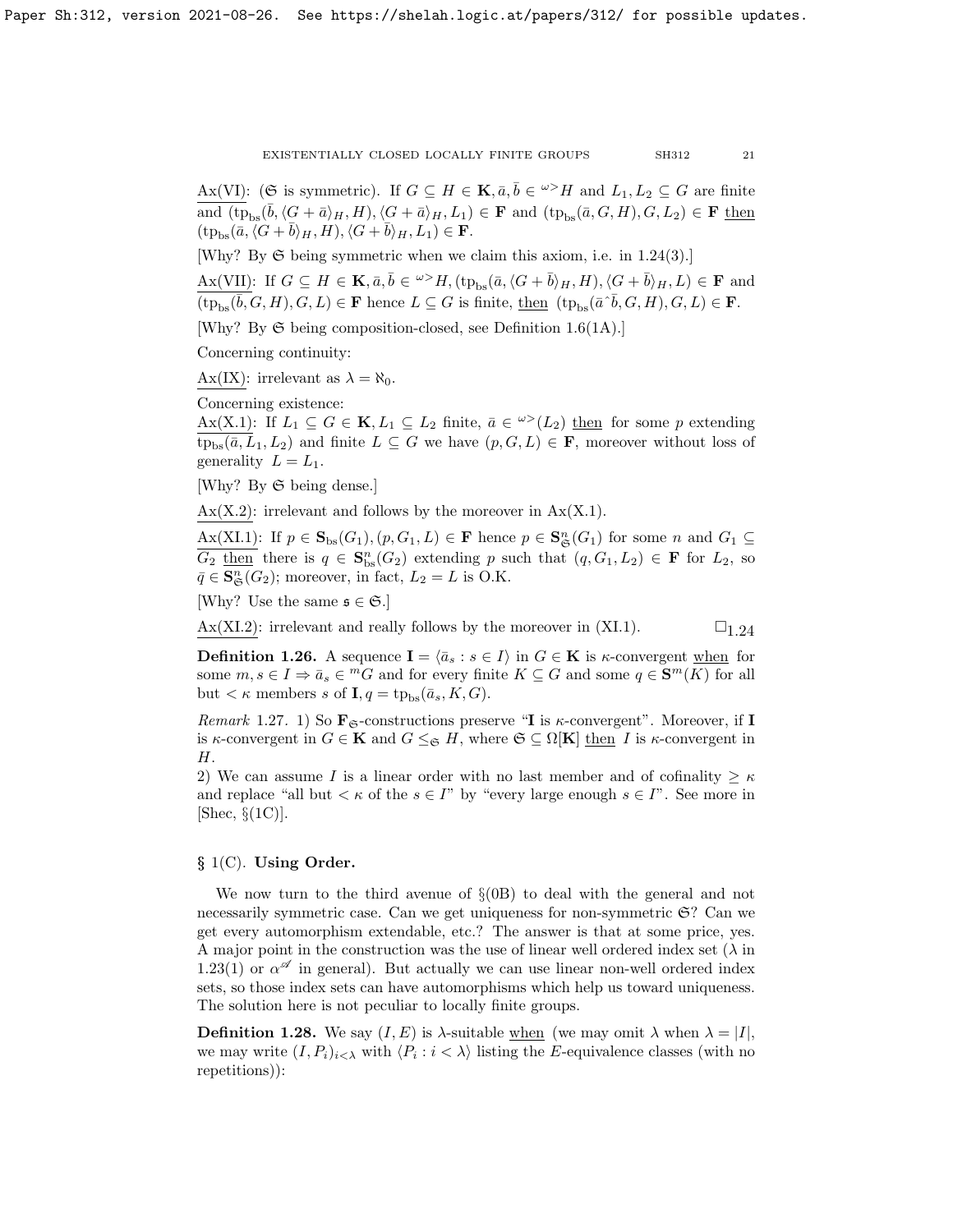- $(a)$  I is a linear order;
- (b) E is an equivalence relation on I with  $\lambda$  equivalence classes;
- (c) every permutation of  $I/E$  is induced by some automorphism of the linear order which preserves equivalence and non-equivalence by  $E$ ;
- (d) each E-equivalence class has cardinality  $|I|$ .

<span id="page-21-2"></span>**Claim 1.29.** Let  $T = Th(\mathbb{R}, \leq, E)$  where Th stands for "the first order theory of",  $E := \{(a, b) : a, b \in \mathbb{R} \text{ and } a - b \in \mathbb{Q}\}\text{; so } (A, \langle, E \rangle) = T \text{ iff } (A, \langle) \text{ is a dense}\}$ linear order with neither first nor last element, E an equivalence relation with each equivalence class a dense subset of A and with infinitely many equivalence classes. 1) If  $\lambda = \lambda^{<\lambda}$  and  $(I, E)$  is a saturated model of T of cardinality  $\lambda$ , then  $(I, E)$  is  $suitable<sup>8</sup>$  $suitable<sup>8</sup>$  $suitable<sup>8</sup>$ 

2) For every  $\lambda$  the  $(I, P_i)_{i \leq \lambda}$  from [\[Sheb,](#page-63-20) §2] (see history there) is  $\lambda$ -suitable and  $|I| = \lambda$ .

3) There is a definable sequence  $\langle (I_{\lambda}, P_i^{\lambda})_{i<\lambda} : \lambda$  an infinite cardinal, such that  $(I_{\lambda}, P_i^{\lambda})_{i<\lambda}$  is  $\lambda$ -suitable and is increasing with  $\lambda$  and this definition is absolute.

Proof. 1) Obvious.

2),3) See there.  $\square_{1,29}$ 

<span id="page-21-0"></span>Claim 1.30. Assume

- (A)  $G \in \mathbf{K}$  is of cardinality  $\lambda$ ;
- (B)  $\mathfrak{S} \subset \Omega[\mathbf{K}]$  is closed and dense:
- (C) (a)  $i(*) \leq \lambda$  and  $\mathscr{S} = \{t_i = (\mathfrak{s}_i, \bar{a}_i) : i < i(*)\}$  lists  $\text{def}_{\mathfrak{S}}(G)$ , *i.e. the pairs*  $(s, \bar{a})$ , as in clause (d) of [1.23\(](#page-18-0)1) or 1.23(3);
	- (b) each such pair appears exactly once;
	- (c) let  $t_i = (\mathfrak{s}_*, \langle > \rangle)$  for  $i \in [i(*), \lambda)$  so  $\mathfrak{s}_* \in \mathfrak{S}, k_{\mathfrak{s}_*} = 0, n_{\mathfrak{s}} = 1, i(*) =$  $\|\text{def}_{\mathfrak{S}}(G)\|, \mathfrak{s}_* \text{ is from 1.3; so } \bar{a}_i = \langle \rangle;$  $\|\text{def}_{\mathfrak{S}}(G)\|, \mathfrak{s}_* \text{ is from 1.3; so } \bar{a}_i = \langle \rangle;$  $\|\text{def}_{\mathfrak{S}}(G)\|, \mathfrak{s}_* \text{ is from 1.3; so } \bar{a}_i = \langle \rangle;$
- (D)  $(I, P_i)_{i \leq \lambda}$  is  $\lambda$ -suitable, see Definition [1.28.](#page-20-0)

Then we can find  $H, c = \langle \bar{c}_r : r \in I \rangle$  (the ordered one step  $(\lambda, \mathfrak{S})$ -closure), such that:

- (a)  $H \in \mathbf{K}$  is a  $\leq_{\mathfrak{S}}$ -extension of  $G$ ;
- (b)  $\bar{c}_r \in {}^{n(t_i)}H$  if  $r \in P_i, i < \lambda;$
- (c) H is generated by  $G \cup {\overline{c}_r : r \in I}$ ;
- (d) if  $i < \lambda$  and  $r \in P_i$  then  $\bar{c}_r$  realizes in H over  $cl(G \cup {\bar{c}_s : s <_I r}, H)$  the type defined by  $(\mathfrak{s}_i, \bar{a}_i)$ ;
- (e) every automorphism of G can be extended to an automorphism of H.

*Proof.* Straightforward; e.g. to define H we should choose  $q_{r_0,\dots,r_{n-1}}$  for every  $r_0 < p_0$  $\ldots <_I r_{n-1}$  by induction on n such that in the end  $q_{r_0,\ldots,r_{n-1}} = \text{tp}_{bs}(\bar{c}_{r_0} \hat{\ldots} \hat{c}_{r_{n-1}}, G, H),$ by clause (d), and prove that:

(\*) if  $m \leq n$  and  $h : \{0, \ldots, m-1\} \rightarrow \{0, \ldots, n-1\}$  is increasing then  $q_{r_{h(0)},...,r_{h(m-1)}} \leq_h q_{r_0,...,r_{n-1}}.$ 

<span id="page-21-1"></span><sup>&</sup>lt;sup>8</sup>By similar arguments, if  $\lambda \geq 2^{\mu}$  then there is a *μ*-suitable  $(I, P_i)_{i \leq \mu}$  but  $|I/E| = \mu < \lambda$ . We can use any model of cardinality  $\lambda$  which is strongly  $\mu^+$ -sequence homogeneous; this means that every partial automorphism of cardinality  $\leq \mu$  can be extended to an automorphism.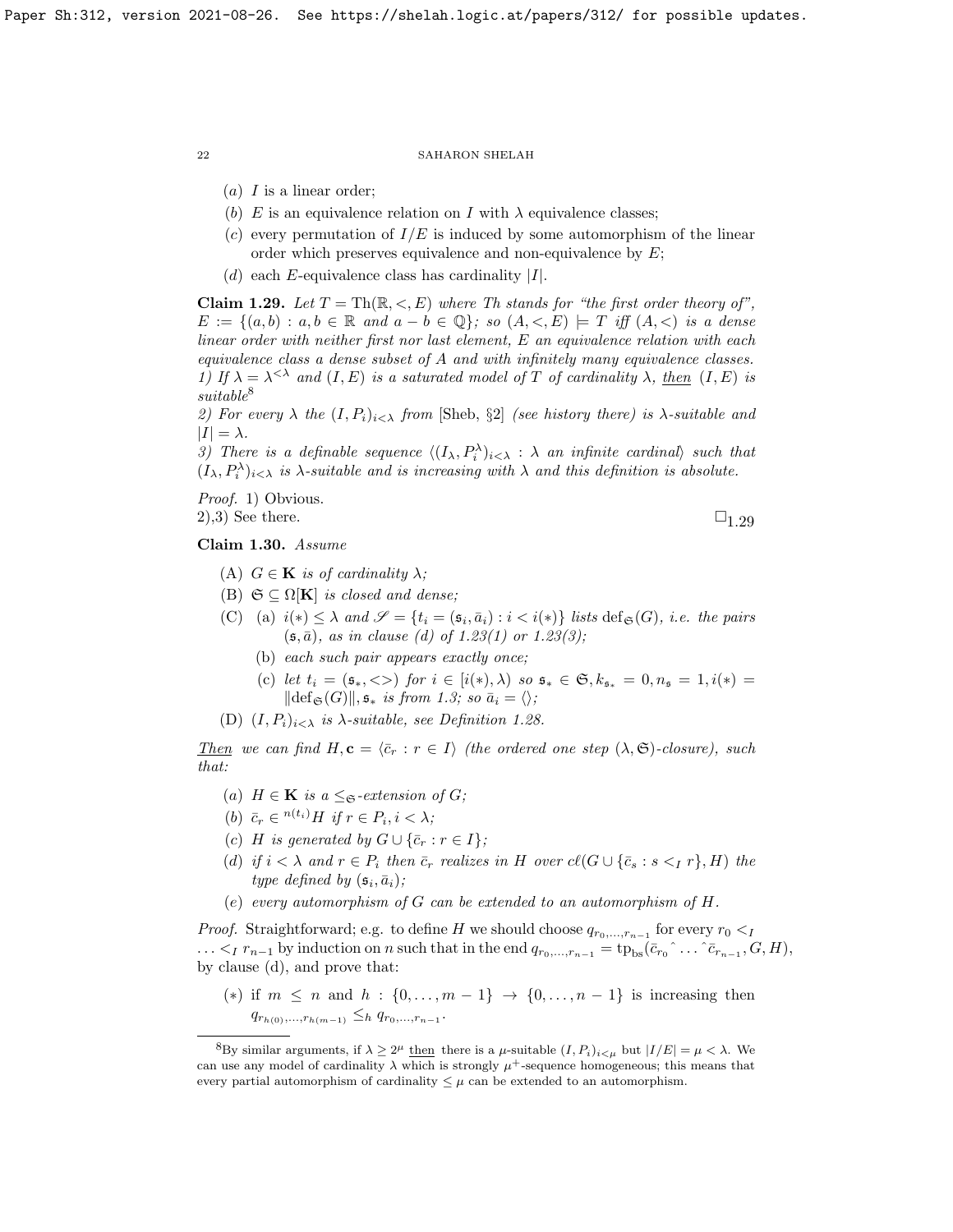Note that clause (e) follows by clauses  $(a)-(d)$  above recalling clause (c) of Definition [1.28.](#page-20-0)

Why? Let  $\pi$  be an automorphism of G, for each  $i < \lambda$  we have  $(\mathfrak{s}_i, \bar{a}_i) \in \mathcal{S}$ and also  $(\mathfrak{s}_i, \pi(\bar{a}_i)) \in \mathscr{S}$ , so by the choice of  $\langle (\mathfrak{s}_i, \bar{a}_i) : i < \lambda \rangle$  there is a unique  $j < \lambda$  such that  $i \geq i(*) \Rightarrow j = i$  and  $(\pi(\bar{a}_i), \mathfrak{s}_i) = (\bar{a}_j, \mathfrak{s}_j)$ , so let  $j = \hat{\pi}(i)$ . So  $\hat{\pi}$  is a permutation of  $\lambda$ . By " $(I, P_i)_{i \leq \lambda}$  is  $\lambda$ -suitable" there is an automorphism  $\check{\pi}$ of the linear order I such that  $i < \lambda \Rightarrow \check{\pi}(P_i) = P_{\hat{\pi}(j)}$ . Clearly there is a unique automorphism  $\pi$  of H such that  $\pi = \pi \restriction G$  and  $\pi(\bar{c}_i) = \bar{c}_{\hat{\pi}(i)}$ .  $\sqcup_{1.30}$  $\sqcup_{1.30}$  $\sqcup_{1.30}$ 

<span id="page-22-0"></span>**Definition 1.31.** 1) We say H is an ordered one-step  $(\lambda, \mathfrak{S})$ -closure of G, pedantically the ordered one step  $(I, E)$  – G-closure of G, when G, H, c are as in [1.30.](#page-21-0) 2) We say H is an ordered  $(\lambda, \mathfrak{S})$ -closure of G, pedantically the ordered  $(I, E)$  –  $\mathfrak{S}$ closure of G when:

- $(a)$   $H = \bigcup$  $\bigcup_n H_n$
- (b)  $H_0 = G$
- (c)  $H_{n+1}$  is the one step  $(I, E) \mathfrak{S}$ -closure of  $H_n$ .

Remark 1.32. 1) In what way is [1.30](#page-21-0) weaker? We have to choose the listing of  $\text{def}(G)$  in clause (C). Also for  $G_1 \subseteq G_2$  it is not clear why  $H_1 \subseteq H_2$ , where  $(G_{\ell}, H_{\ell})$ is as above. But see  $1.29(3)$ .

2) On naturality see Paolini-Shelah [\[PS18\]](#page-63-21).

<span id="page-22-1"></span>**Conclusion 1.33.** The parallel of parts  $(2)-(6)$  of [1.13](#page-15-2) holds.

*Proof.* Straightforward, for part (6) of [1.13](#page-15-2) use [1.29\(](#page-21-2)3).  $\square_{1,33}$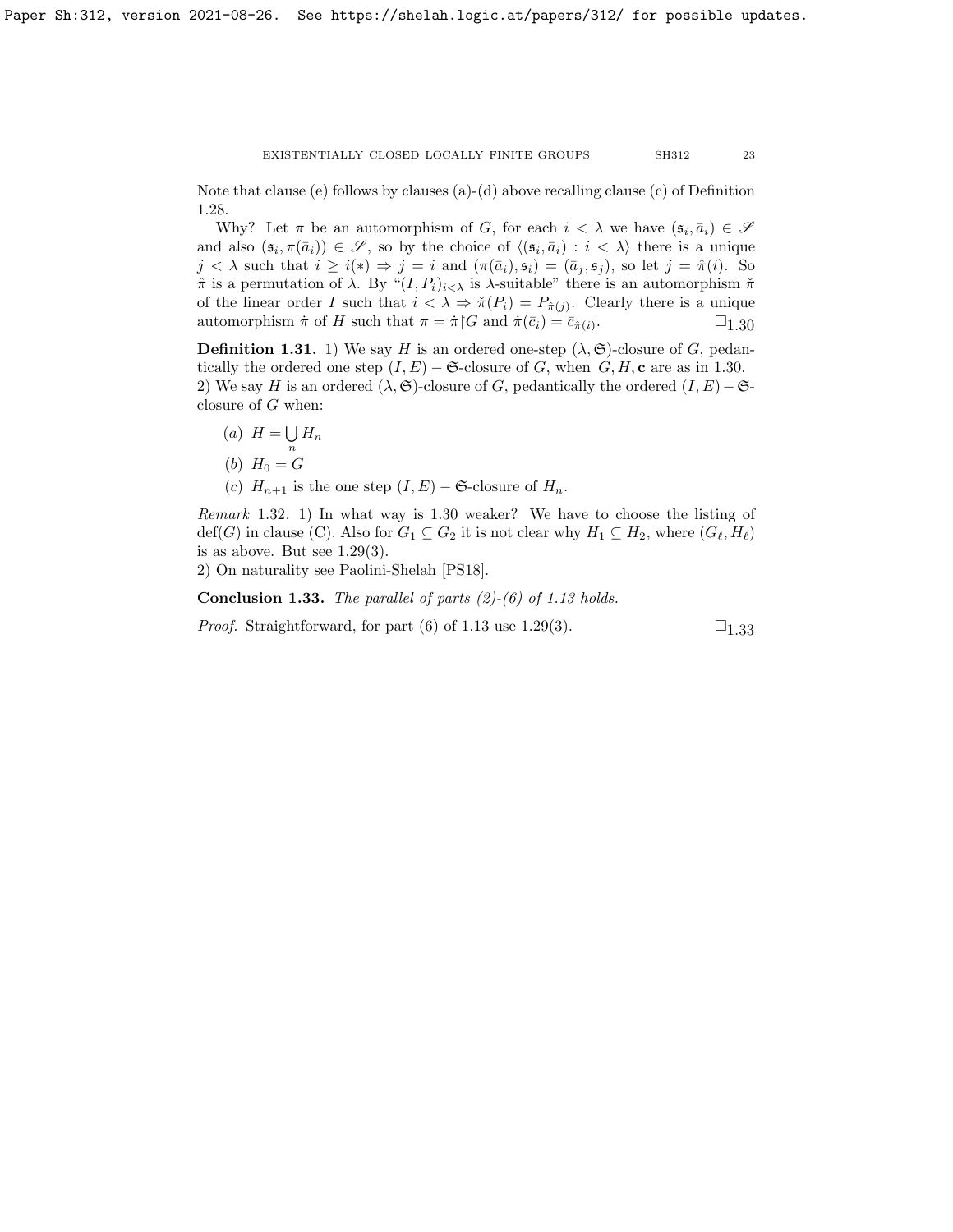§ 2. There are enough reasonable schemes

# $\S$  2(A). There is a Dense Set of Schemes.

We like to find  $\mathfrak{S}'s$  as in §1 for  $\mathbf{K}_{\text{lf}}$ , in particular to prove that there are dense S, so we have to look in details at amalgamations of lf-groups under special assumptions.

Recall the well known: for finite groups  $G_0 \subseteq G_\ell \in \mathbf{K}$  for  $\ell = 1, 2$  we can amalgamate  $G_1, G_2$  over  $G_0$  by embedding into suitable finite permutations group; see the proof of the theorem of Hall, explained in the second paragraph of  $\S(0A)$ .

Concerning the  $\mathbf{K}_{\text{olf}}$  versions of [2.2,](#page-23-0) see later in [6.7.](#page-62-0)

# <span id="page-23-1"></span>Convention 2.1. K is  $K_{\text{lf}}$ .

<span id="page-23-0"></span>**Definition 2.2.** 1) Let  $X_K = X(K)$ , the set of amalgamation tries, be the set of **x** such that: **x** is a quintuple  $(G_0, G_1, G_2, I_1, I_2) = (G_{\mathbf{x},0}, G_{\mathbf{x},1}, \ldots)$  satisfying:

- (a)  $G_0 \subseteq G_\ell \in \mathbf{K}$  for  $\ell = 1, 2;$
- (b)  $I_\ell$  is a set of representatives of the left  $G_0$ -cosets in  $G_\ell$ , i.e.  $\langle gG_0 : g \in I_\ell \rangle$ is a partition of  $G_\ell$  (so without repetitions) for  $\ell = 1, 2;$
- $(c)$   $e_{G_{\mathbf{x},0}} \in \mathbf{I}_{\mathbf{x},1} \cap \mathbf{I}_{\mathbf{x},2}.$

2) For x as above let

- (a)  $\mathscr{U} = \mathscr{U}_{\mathbf{x}} = \{ (g_0, g_1, g_2) : g_\ell \in G_\ell \text{ for } \ell = 0, 1, 2 \text{ and } g_1 \in \mathbf{I}_1, g_2 \in \mathbf{I}_2 \};$
- (b) for  $\ell = 1, 2$  and  $g \in I_{\ell}$  let  $\mathscr{U}_{g}^{\ell} = \mathscr{U}_{\mathbf{x},g}^{\ell} := \{ (g_0, g_1, g_2) \in \mathscr{U}_{\mathbf{x}} : g_{\ell} = g \};$
- (c) if  $G_1 \cap G_2 = G_0$  then we let  $\mathbf{j}_x = \mathbf{j}_{x,1} \cup \mathbf{j}_{x,2}$ , see below;
- (d) for  $\ell = 0, 1, 2$  let  $\mathbf{j}_{\ell} = \mathbf{j}_{\mathbf{x},\ell}$  be the following embedding of  $G_{\ell}$  into per $(\mathscr{U}_{\mathbf{x}})$ , the group of permutations of  $\mathscr{U}_{\mathbf{x}}$ , so let  $g \in G_{\ell}$  and we should define  $\mathbf{j}_{\ell}(g)$ , so let  $(g_0, g_1, g_2) \in \mathscr{U}_{\mathbf{x}}$  and we define  $(g'_0, g'_1, g'_2) = (\mathbf{j}_{\ell}(g))(g_0, g_1, g_2)$  from  $\mathscr{U}_{\mathbf{x}}$  as follows:

 $\underline{\ell} = 0$ :  $g'_0 = g_0 g$  in  $G_0$  and  $g'_1 = g_1, g'_2 = g_2$ ;

 $\underline{\ell} = 1$ :  $g'_1 g'_0 = g_1 g_0 g$  in  $G_1$  and  $g'_2 = g_2$ ;

 $\underline{\ell} = 2$ :  $g'_2 g'_0 = g_2 g_0 g$  in  $G_2$  and  $g'_1 = g_1$ .

3) Let  $G_x = G_{x,3}$  be the subgroup of Sym $(\mathscr{U}_x)$  which  $\text{Rang}(\mathbf{j}_{x,1}) \cup \text{Rang}(\mathbf{j}_{x,2})$ generates where  $G_x \models "f_1f_2 = f_3"$  means that for every  $u \in \mathscr{U}_x$ ,  $f_3(u) = f_2(f_1(u)),$ i.e. we look at the permutation as acting from the right.

4) Let  $\leq_{\mathbf{X}(\mathbf{K})}$  be the following partial order on  $\mathbf{X}_{\mathbf{K}} : \mathbf{x} \leq_{\mathbf{X}(\mathbf{K})} \mathbf{y}$  if :

- (a)  $\mathbf{x}, \mathbf{y} \in \mathbf{X}_{\mathbf{K}}$ ;
- (b)  $G_{\mathbf{x},0} = G_{\mathbf{v},0}$ ;
- (c)  $G_{\mathbf{x},\ell} \subseteq G_{\mathbf{y},\ell}$  for  $\ell = 1, 2;$
- (d)  $\mathbf{I}_{\mathbf{x},\ell} = \mathbf{I}_{\mathbf{y},\ell} \cap G_{\mathbf{x},\ell}$  for  $\ell = 1, 2$ .

5) We say  $(f_1, f_2)$  embeds  $\mathbf{x} \in \mathbf{X_K}$  into  $\mathbf{y} \in \mathbf{X_K}$  when:

- (a)  $f_{\ell}$  embeds  $G_{\mathbf{x},\ell}$  into  $G_{\mathbf{y},\ell}$  for  $\ell = 1, 2;$
- (b)  $f_1|G_{\mathbf{x},0} = f_2|G_{\mathbf{v},0}$  maps  $G_{\mathbf{x},0}$  onto  $G_{\mathbf{v},0}$ .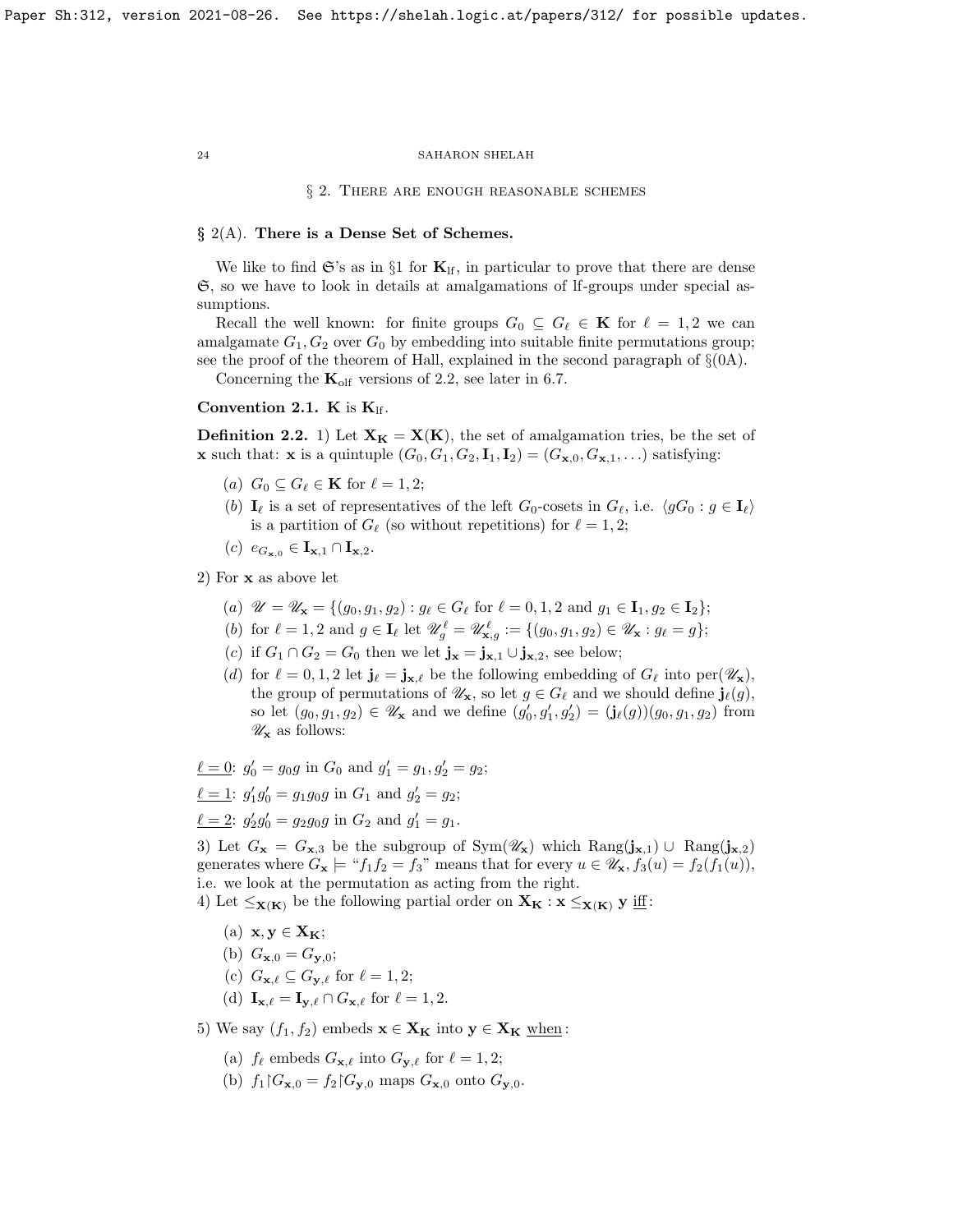6) We say  $(f_1, f_2)$  is an isomorphism from  $\mathbf{x} \in \mathbf{X_K}$  onto  $\mathbf{y} \in \mathbf{X_K}$  when above  $f_\ell$  is onto  $G_{\mathbf{y},\ell}$  for  $\ell = 1, 2$ .

<span id="page-24-0"></span>Observation 2.3. Let x be as in Definition [2.2,](#page-23-0) i.e. it is an amalgamation try. 0) If  $G_0 \subseteq G_\ell \in \mathbf{K}$  for  $\ell = 1, 2$  then for some  $\mathbf{x} \in \mathbf{X_K}$  we have  $G_{\mathbf{x},\ell} = G_\ell$  for  $\ell = 0, 1, 2.$ 

1) In Definition [2.2\(](#page-23-0)2), for  $\ell = 0, 1, 2$  if  $g \in G_{\mathbf{x},\ell}$  then  $\mathbf{j}_{\mathbf{x},\ell}(g)$  is a permutation of  $\mathscr{U}_{\mathbf{x}}$ , in fact, its restriction to  $\mathscr{U}_{g_1}^{3-\ell}$  is a permutation for each  $g_1 \in G_{3-\ell}$ .

2) Moreover in part (1) the mapping  $j_{x,\ell}$  embeds the group  $G_{x,\ell}$  into the group of permutation of  $\mathscr{U}_{\mathbf{x}}$  hence into  $G_{\mathbf{x}}$ .

3) The mapping  $\mathbf{j}_{\mathbf{x},0}$  is equal to  $\mathbf{j}_{\mathbf{x},1}$   $G_{\mathbf{x},0}$  and also to  $\mathbf{j}_{\mathbf{x},2}$   $G_{\mathbf{x},0}$ .

4) If  $G_{\mathbf{x},\ell}$  is finite for  $\ell = 0, 1, 2$  then  $|G_{\mathbf{x}}| \leq (|G_{\mathbf{x},1}| \times |G_{\mathbf{x},2}|/|G_{\mathbf{x},0}|)!$ 

5) If **x** is an amalgamation try and  $G_{\mathbf{x},0} \subseteq G'_{\ell} \subseteq G_{\mathbf{x},\ell}$  so  $G'_{\ell}$  is a subgroup of  $G_{\mathbf{x},\ell}$ , for  $\ell = 1, 2$  then for one and only one amalgamation try y we have  $G_{\mathbf{y},0} =$ 

 $G_{\mathbf{x},0}, G_{\mathbf{y},\ell} = G'_{\ell}$  for  $\ell = 1, 2$  and  $\mathbf{I}_{\mathbf{y},\ell} = \mathbf{I}_{\mathbf{x},\ell} \cap G'_{\ell}$  so  $\mathbf{y} \leq_{\mathbf{X}(\mathbf{K})} \mathbf{x}$ . 6) Moreover in part (5), if **z** is an amalgamation try with  $(G_{\mathbf{z},0}, G_{\mathbf{z},1}, G_{\mathbf{z},2}) =$ 

 $(G_{\mathbf{x},0},G'_1,G'_2)$  then for some  $\mathbf{x}'$ , the pair  $(\mathbf{x}',\mathbf{z})$  is like  $(\mathbf{x},\mathbf{y})$  in (5) and  $(G_{\mathbf{x}',0},G_{\mathbf{x}',1},G_{\mathbf{x}',2})$  $(G_{\mathbf{x},0}, G_{\mathbf{x},1}, G_{\mathbf{x},2}).$ 

7) In part (5) there is a unique homomorphism f from  $\langle \mathbf{j}_{\mathbf{x},1}(G_1') \cup \mathbf{j}_{\mathbf{x},2}(G_2') \rangle_{\text{Sym}(\mathscr{U}_\mathbf{x})}$ onto  $G_{\mathbf{y}}$  such that  $\ell \in \{1,2\} \wedge g \in G'_{\ell} \Rightarrow \mathbf{j}_{\mathbf{y},\ell}(g) = f(\mathbf{j}_{\mathbf{x},\ell}(g)).$ 

8) In part (5), if  $G'_1, G'_2$  are finite then  $\langle \mathbf{j}_{\mathbf{x},1}(G'_1) \cup \mathbf{j}_{\mathbf{x},2}(G'_2) \rangle_{G_{\mathbf{x}}}$  has at most  $(n_*!)^{m_*}$ members where  $n_* = |G'_1| \times |G'_2| \times |G_{\mathbf{x},0}|^3$  and  $m_* = (n_*)^{|G'_1| + |G'_2|}$ .

Proof. Straightforward. E.g.: 2) E.g. let  $\ell = 1$  and  $f, h \in G_1$ . For  $(g_0, g_1, g_2) \in \mathscr{U}_x$  let  $(\mathbf{j}_1(f))(g_0, g_1, g_2) =$  $(g'_0, g'_1, g'_2)$  and  $(\mathbf{j}_1(h))(g'_0, g'_1, g'_2) = (g''_0, g''_1, g''_2)$  hence

 $(*)_1 \; (\mathbf{j}_1(h))(\mathbf{j}_1(f))(g_0; g_1, g_2) = (g''_0, g''_1, g''_2).$ 

Then  $g_2 = g'_2$  and  $g'_2 = g''_2$  and in  $G_1$  we have  $g_1g_0f = g'_1g'_0$  and  $g'_1g'_0h = g''_1g''_0$ , hence  $g_2 = g_2''$  and  $g_1''g_0'' = g_1'g_0'h = (g_1g_0f)h = (g_1g_0)(fh)$ , so by the definition of  $\mathbf{j}_1(f_h)$  we have

 $(*)_2$   $\mathbf{j}_1(fh)(g_0, g_1, g_2) = (g''_0, g''_1, g''_2).$ 

By  $(*)_1 + (*)_2$  we have

 $(*)_3$   $\mathbf{j}_1(f_h)(g_0, g_1, g_2) = (\mathbf{j}_1(h))(\mathbf{j}_1(f))(g_0, g_1, g_2).$ 

As this holds for every  $(g_0, g_1, g_2) \in \mathscr{U}_\mathbf{x}$  we have  $G_\mathbf{x} \models "j_1(fh) = j_1(f)j_1(h)$ ". 4) Clearly  $|G_{\mathbf{x},\ell}| = |\mathbf{I}_{\mathbf{x},\ell}| \times |G_{\mathbf{x},0}|$  for  $\ell = 1, 2$  hence  $|\mathscr{U}_{\mathbf{x}}| = |\mathbf{I}_{\mathbf{x},1}| \times |\mathbf{I}_{\mathbf{x},2}| \times |G_{\mathbf{x},0}| =$  $(|G_{\mathbf{x},1}|/|G_{\mathbf{x},0}) \times (|G_{\mathbf{x},2}|/|G_{\mathbf{x},0}| \times |G_{\mathbf{x},0}| = |G_{\mathbf{x},1}| \times |G_{\mathbf{x},2}|/|G_{\mathbf{x},0}|.$ 

Hence  $|G_{\mathbf{x}}| \leq |\text{Sym}(\mathscr{U}_{\mathbf{x}})| = (|\mathscr{U}_{\mathbf{x}}|)! = (|G_{\mathbf{x},1}| \times |G_{\mathbf{x},2}|/|G_{\mathbf{x},0}|)!$  as stated).

7) First, why there is such a homomorphism? If  $b \in \mathbf{j}_{\mathbf{x},1}(G'_1) \cup \mathbf{j}_{\mathbf{x},2}(G'_2)$  then b is a permutation of  $\mathscr{U}_x$  which maps the set  $\mathscr{U}_y = G_0 \times I_{y,1} \times I_{y,2}$  onto itself. It follows that every  $b \in G' := \langle \mathbf{j}_{\mathbf{x},1}(G'_1) \cup \mathbf{j}_{\mathbf{x},2}(G'_2) \rangle_{\text{Sym}(\mathscr{U}_\mathbf{x})}$  maps the set  $\mathbf{U}_\mathbf{y} = G_0 \times \mathbf{I}_{\mathbf{y},1} \times$  $I_{y,2}$  onto itself. Hence the mapping with domain G' defined by  $f(b) = b \mathcal{U}_y$  is a homomomorphism from G' into Sym $(\mathscr{U}_{\mathbf{y}})$ . However, for each  $b \in \mathbf{j}_{\mathbf{x},1}(G'_1) \cup \mathbf{j}_{\mathbf{x},2}(G'_2)$ we have  $b\mathcal{W}_{\mathbf{y}}$  belongs to  $G_{\mathbf{y},3}$  so  $b \in G' \Rightarrow f(b) \in G_{\mathbf{y},3}$ , hence f is as required.

Second, why f is unique? Because  $\mathbf{j}_{\mathbf{x},1}(G'_1) \cup \mathbf{j}_{\mathbf{x},2}(G'_2)$  generates G' and on it f is determined.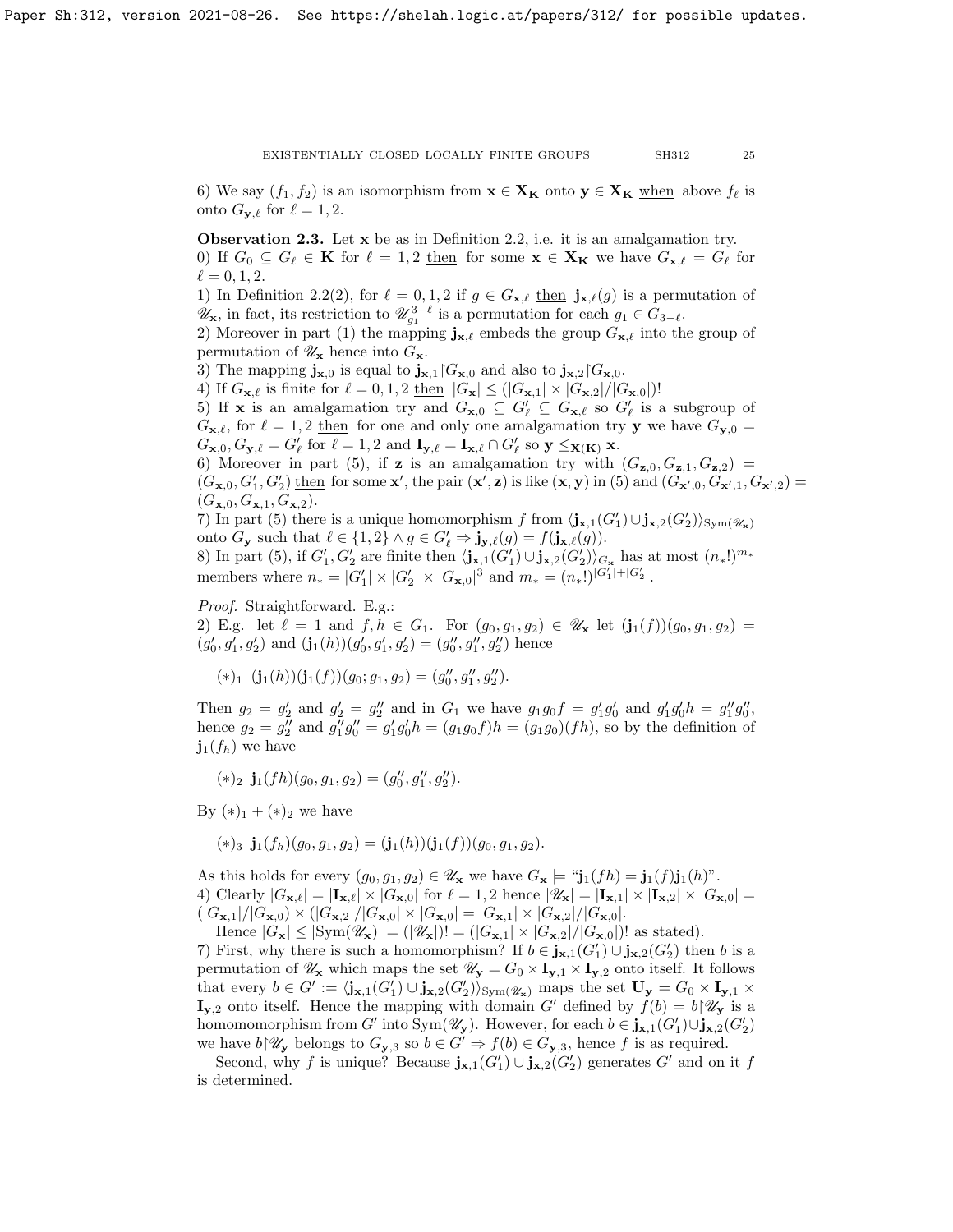8) Let  $G_0 = G_{\mathbf{x},0}$ . We define  $E = \{((g'_0, g'_1, g'_2), (g''_0, g''_1, g''_2))\}\in \mathscr{U}_\mathbf{x} \times \mathscr{U}_\mathbf{x} : G_0 g'_1 G'_1 =$  $G_0g''_1G'_1$  and  $G_0g'_2G'_2 = G_0g''_2G'_2$ , this is an equivalence relation on  $\mathscr{U}_{\mathbf{x}}$ , each equivalence class has  $\leq (|G'_1| \times |G'_2| \times |G_{\mathbf{x},0}|^3) = n_*$  members.

[Why? As if  $(g'_0, g'_1, g'_2) \in (g_0, g_1, g_2)/E$  then  $g'_0 \in G_0, g'_1 \in G_0 g_1 G'_1, g'_2 \in G_0 g_2 G'_2$ and  $|G_0 g_{\ell} G'_{\ell}| \leq |G_0| \times |G'_{\ell}|.$ 

Also each of the permutations of  $\mathscr{U}_{\mathbf{x}}$  from  $\mathbf{j}_{\mathbf{x},1}(G'_1) \cup \mathbf{j}_{\mathbf{x},2}(G'_2)$  maps each Eequivalence class onto itself. Hence for  $n \in [1, n_*]$  there are  $\leq m_n^* := n!^{|G_1'| + |G_2'| - 1}$ isomorphism types of structures of the form:  $N = (|N|, F_f^N)_{f \in G'_1 \cup G'_2}$ , where  $|N|$ , the universe, has exactly n elements and is an E-equivalence class, and for each  $f \in G'_1 \cup$  $G_2'$  we have:  $F_f^N$  is a permutation of this equivalence class and  $F_{e(G_0)}^N$  is the identity. Clearly as  $\Sigma$ n≤n<sup>∗</sup>  $(n!)^{|G'_1|+|G'_2|-1} \leq (n_*)^{|G'_1|+|G'_2|} = m_*$ , the subgroup  $\langle j_{1,x}(G'_1) \cup$  $j_{2,\mathbf{x}}(G'_2) \rangle_{G_{\mathbf{x}}}$  of  $G_{\mathbf{x}}$  has at most  $(n_*!)^{m_*}$  members. Of course<sup>[9](#page-25-0)</sup>, the argument gives

better bounds, e.g. the number of relevant  $N$ 's is much smaller and using a finer  $E.$   $\Box_{2.3}$  $\Box_{2.3}$  $\Box_{2.3}$ 

<span id="page-25-1"></span>Claim 2.4. In Definition [2.2,](#page-23-0)  $j_{x,1}(G_1) \cap j_{x,2}(G_2) = j_{x,\ell}(G_0)$ .

*Proof.* Assume that  $a_\ell \in G_\ell$  and  $b_\ell = \mathbf{j}_{\mathbf{x},\ell}(a_\ell)$  for  $\ell = 1, 2$ . It suffices to show that: if  $b_1 = b_2$  then  $a_1, a_2 \in G_{\mathbf{x},0}$  and  $a_1 = a_2$ . We check to what  $b_\ell$  maps the triple  $(e, e, e) \in \mathscr{U}_{\mathbf{x}}$ : by the definition of  $\mathbf{j}_{\mathbf{x},1}, \mathbf{j}_{\mathbf{x},2}$  we have:

- $b_1((e, e, e)) = (g'_0, g_1, e) \in \mathscr{U}_x$  where  $G_1 \models g_1 g'_0 = b_1$ ;
- $b_2((e, e, e)) = (g''_0, e, g_2) \in \mathscr{U}_x$  where  $G_2 \models g_2 g''_0 = b_2$ .

So if  $b_1 = b_2$  then  $(g'_0, g_1, e) = b_1((e, e, e) = b_2((e, e, e,)) = (g''_0, e, g_2)$ , hence  $g'_0 =$  $g_0'' \wedge g_1 = e \wedge e = g_2$ ; this implies that  $g_0' = b_1, g_0'' = b_2$  hence  $g_0' = g_0''$ , also  $g_0'' \in G_0$ together  $a_1 = a_2$  so we are done.  $\square_{2,4}$ 

<span id="page-25-3"></span>**Definition 2.5.** 1) Let<sup>[10](#page-25-2)</sup> NF<sub>rfin</sub> $(G_0, G_1, G_2, G_3)$  means that  $G_\ell \subseteq G_3(\in \mathbf{K})$  for  $\ell < 3$  and  $\text{NF}_{\text{fin}}(G_0, G_1, G_2, \langle G_1 \cup G_2 \rangle_{G_3})$ , see below. 2) Let  $NF_{fin}(G_0, G_1, G_2, G_3)$  mean that:

- (a)  $G_0 \subseteq G_\ell \subseteq G_3 \in \mathbf{K}$  are finite groups for  $\ell = 1, 2;$
- (b)  $G_3 = \langle G_1 \cup G_2 \rangle_{G_3};$
- (c) if  $\mathbf{x} \in \mathbf{X_K}$  and  $G_0 = G_{\mathbf{x},0}, G_1 \subseteq G_{\mathbf{x},1}, G_2 \subseteq G_{\mathbf{x},2}$  then there is a homomorphism **f** from  $G_3$  into  $G_x$  such that  $f \mid G_\ell = \mathbf{j}_{\mathbf{x},\ell} \mid G_\ell$  for  $\ell = 1, 2;$
- (d) if  $a \in G_3 \setminus \{e_{G_3}\}\$  then for some **x**, **f** as above we have  $f(a) \neq e_{G_3}$ .

Remark 2.6. Note the choice " $G_\ell \subseteq G_{\mathbf{x},\ell}$ " rather than  $G_\ell = G_{\mathbf{x},\ell}$  in clause (c) of [2.5.](#page-25-3)

Now the amalgamation in Definition [2.5](#page-25-3) is very nice but do we have existence, in  $K_{\text{lf}}$  of course? The following Claim [2.7\(](#page-25-4)3) answers positively.

<span id="page-25-4"></span>**Claim 2.7.** 1) In clause (c) of Definition [2.5\(](#page-25-3)2), the homomorphism  $f$  is unique. 1A) If  $NF_{fin}(G_0^{\iota}, G_1^{\iota}, G_2^{\iota}, G_3^{\iota})$  for  $\iota = 1, 2$  and  $\mathbf{f}_{\ell}$  is an isomorphism from  $G_{\ell}^1$  onto  $G_{\ell}^2$  such that  $\mathbf{f}_0 \subseteq \mathbf{f}_{\ell}$  for  $\ell = 0, 1, 2$  then there is one and only one isomorphism  $\mathbf{f}_3$ from  $G_3^1$  onto  $G_3^2$  extending  $\mathbf{f}_1 \cup \mathbf{f}_2$ .

2) In Definition [2.5,](#page-25-3) necessarily  $G_1 \cap G_2 = G_0$ .

<span id="page-25-0"></span><sup>9</sup>See more in [\[Shed\]](#page-63-13).

<span id="page-25-2"></span> $10$ <sub>NF</sub> stands for non-forking.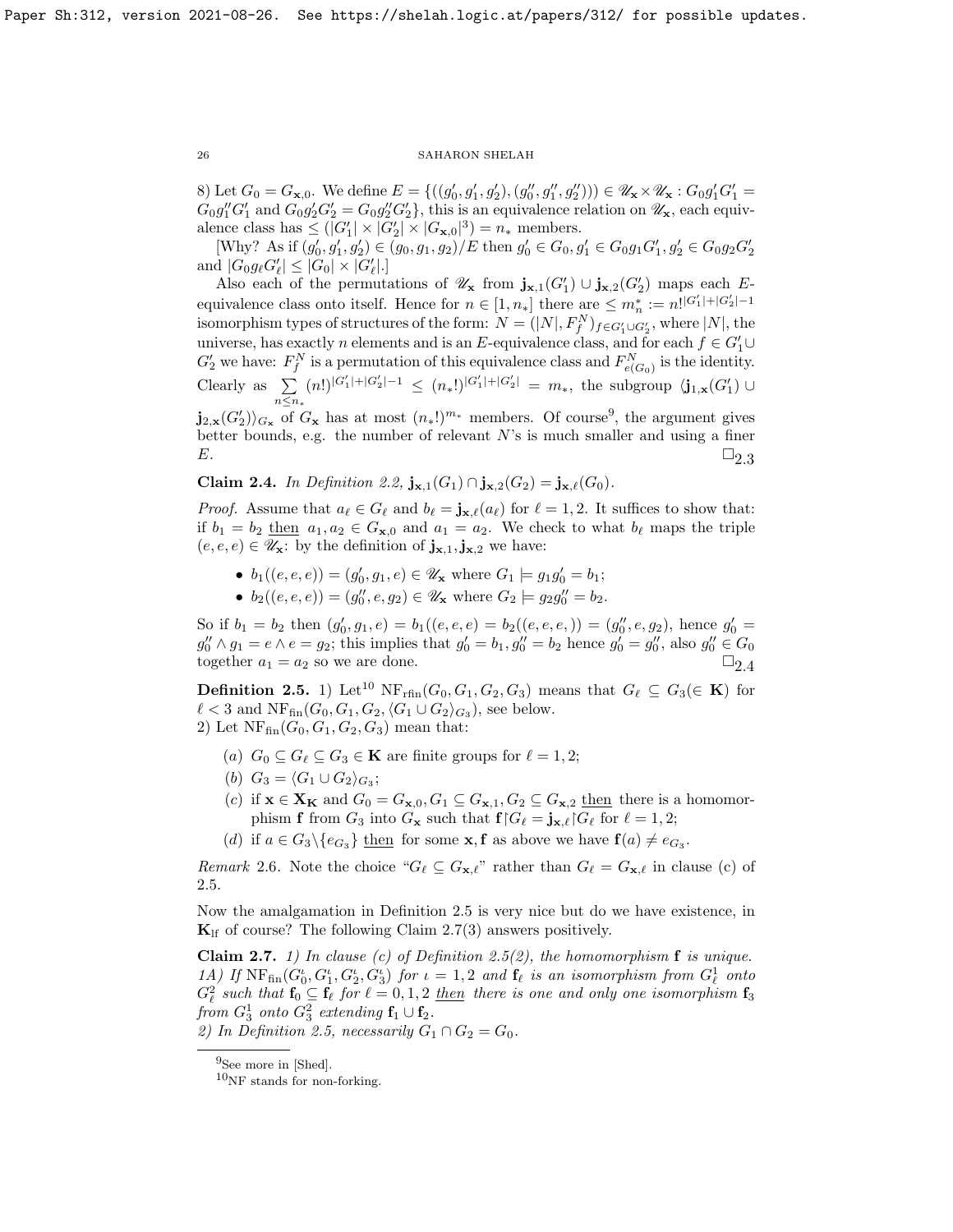3) If  $G_0 \subseteq G_\ell \in \mathbf{K}$  are finite for  $\ell = 1, 2$  then we can find  $\bar{f}, H$  such that

- (a)  $\bar{f} = \langle f_0, f_1, f_2 \rangle;$
- (b)  $\bar{H} = \langle H_\ell : \ell \leq 3 \rangle;$
- (c)  $NF_{fin}(H_0, H_1, H_2, H_3);$
- (d)  $f_{\ell}$  is an isomorphism from  $G_{\ell}$  onto  $H_{\ell}$  for  $\ell = 0, 1, 2;$
- (e)  $f_0 \subseteq f_1$  and  $f_0 \subseteq f_2$ .

Proof. 1), 1A) Obvious.

2) By Claim [2.4](#page-25-1) recalling clause (c) of  $2.5(2)$ .

3) Follows by [2.3\(](#page-24-0)8) but we elaborate. Let  $\bar{G} = \langle G_\ell : \ell = 0, 1, 2 \rangle$  and

(\*)<sub>1</sub> let  $\mathbf{X}_{\bar{G}} := \{ \mathbf{x} \in \mathbf{X}_{\mathbf{x}} : G_{\mathbf{x},0} = G_0 \text{ and } G_{\mathbf{x},\ell} \text{ is a if group extending } G_{\ell} \text{ for } \ell$  $\ell = 1, 2$ ;

 $(*)_2$  for  $\mathbf{x} \in \mathbf{X}_{\bar{G}}$  let:  $\mathbf{n}_{\bar{g}}(\mathbf{x}) = \text{the number of elements of } \langle \mathbf{j}_{\mathbf{x},1}(G_1) \cup \mathbf{j}_{\mathbf{x},2}(G_2) \rangle_{G_{\mathbf{x},3}}$ .

We define  $\mathbf{X}_{\bar{G}}^{\text{mx}}$  as the set of  $\mathbf{x}$ 's such that:

 $(*)_3$  (a)  $\mathbf{x} \in \mathbf{X}_{\bar{C}};$ (b) if  $y \in X_{\bar{G}}$  and  $x \leq y$  then  $n_{\bar{G}}(x) = n_{\bar{G}}(y)$ ;  $(*)_4$  if  $\mathbf{x}, \mathbf{z} \in \mathbf{X}_{\overline{G}}^{\text{mx}}$  and  $\mathbf{x} \leq_{\mathbf{X}(\mathbf{K})} \mathbf{z}, \underline{\text{then}} n_{\overline{G}}(\mathbf{x}) \leq n_{\overline{G}}(\mathbf{z}).$ 

[Why? Because by [2.3\(](#page-24-0)7) there is a homomorphism from  $G_{\mathbf{z}} = \langle \mathbf{j}_{\mathbf{z},1}(G_1) \cup \mathbf{j}_{\mathbf{z},2}(G_2) \rangle$ onto  $G_{\mathbf{x}} = \langle \mathbf{j}_{\mathbf{x},1}(G_1) \cup \mathbf{j}_{\mathbf{x},2}(G_2) \rangle.$ 

(\*)<sub>5</sub> for every  $\mathbf{x} \in \mathbf{X}_{\bar{G}}$  there is  $\mathbf{y} \in \mathbf{X}_{\bar{G}}^{\text{mx}}$  such that  $x \leq \mathbf{y}$ ; hence  $\mathbf{X}_{\bar{G}}^{\text{mx}} \neq \emptyset$ .

[Why? By  $(*)_4$  and [2.3\(](#page-24-0)8).]

- (\*)<sub>6</sub> ( $\mathbf{X}_{\bar{G}}$ ,  $\leq$  $\mathbf{x}$ [**K**]) has amalgamation, that is
	- if  $\mathbf{x}_0 \leq_{\mathbf{X}[\mathbf{K}]} \mathbf{x}_\iota$  for  $\iota = 1, 2$  then we can find  $\mathbf{x}_3$  and  $(f_1^{\iota}, f_2^{\iota})$  for  $\iota = 1, 2$ such that:
		- (a)  $\mathbf{x}_3 \in \mathbf{X_K}$
		- (b)  $\mathbf{x}_0 \leq \mathbf{x}_{\lbrack \mathbf{K} \rbrack} \mathbf{x}_3$
		- (c)  $(f_1^{\iota}, f_2^{\iota})$  embeds  $\mathbf{x}_{\iota}$  into  $\mathbf{x}_3$  over  $\mathbf{x}_0$ (over  $\mathbf{x}_0$  means:  $f_1^{\iota} | G_{\mathbf{x}_0,1} = \mathrm{id}_{G_{\mathbf{x}_0,1}}, f_2^{\iota} | G_{\mathbf{x}_0,2} = \mathrm{id}_{G_{\mathbf{x}_0,2}}$ ).

[Why? For  $\ell = 1, 2$ , we use the disjoint amalgamation for finite groups, i.e. find  $(G_{\ell}, f_{\ell}^1, f_{\ell}^2)$  such that:

- $\bullet_1$   $G_\ell$  is a finite group extending  $G_{\mathbf{x}_0,0}$
- $\bullet_2\ f_\ell^1$ embeds $G_{{\bf x}_1,\ell}$  into  $G_\ell$  over  $G_{{\bf x}_0,0}$
- $\bullet_3$   $\,f^2_\ell$  embeds  $G_{{\bf x}_2,\ell}$  into  $G_\ell$  over  $G_{{\bf x}_0,0}$
- $f_{\ell}^1(G_{{\bf x}_1,\ell}) \cap f_{\ell}^2(G_{{\bf x},\ell}) = G_{{\bf x}_0,0}.$

Note that  $f^1_\ell(\mathbf{I}_{\mathbf{x}_1,\ell}) \cap f^2_\ell(\mathbf{I}_{\mathbf{x}_2,\ell}) = \{e_{G_{\mathbf{x}_0,0}}\}$ , moreover, working inside  $G_\ell, \langle gG_{\mathbf{x}_0,0}$ :  $g \in f_{\ell}^1(I_{\mathbf{x}_1,\ell}) \cup f_{\ell}^2(I_{\mathbf{x}_2,\ell})\rangle$  is a sequence of pairwise disjoint sets. Hence there is  $\mathbf{I}_{\ell} \subseteq \tilde{G}_{\ell}$  extending  $f_{\ell}^1(\mathbf{I}_{\mathbf{x}_1,\ell}) \cup f_{\ell}^2(\mathbf{I}_{\mathbf{x}_2,\ell})$  such that  $\langle gG_{\mathbf{x}_0,0} : g \in \mathbf{I}_{\ell} \rangle$  is a partition of  $G_{\ell}$ .

Define  $x_3$  by:

$$
\bullet_1' \ G_{\mathbf{x}_3,0}=G_{\mathbf{x}_0,0}
$$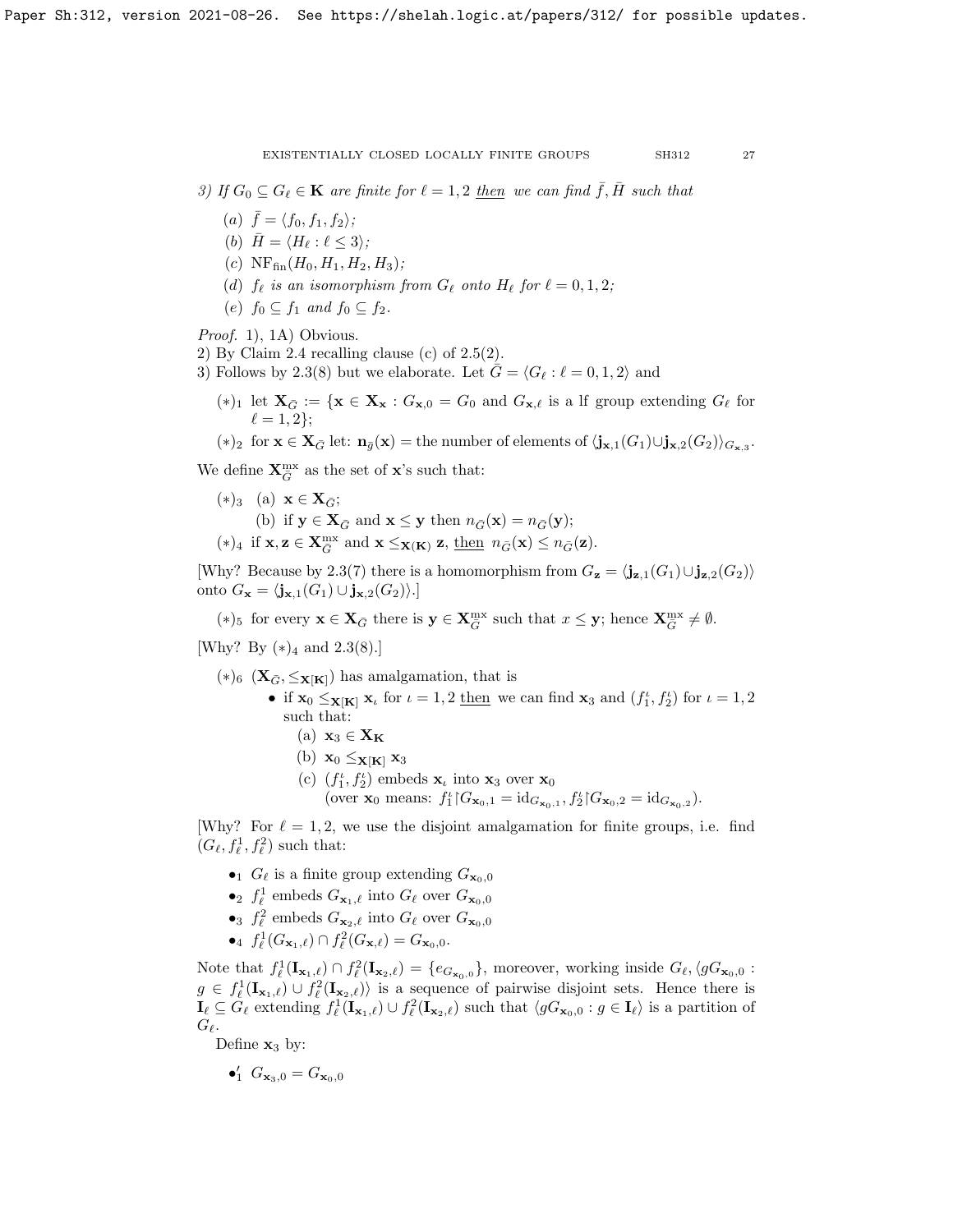\n- $$
\bullet'_2 \ G_{\mathbf{x}_3,\ell} = G_\ell \text{ for } \ell = 1, 2
$$
\n- $\bullet'_3 \ \mathbf{I}_{\mathbf{x}_3,\ell} = \mathbf{I}_\ell \text{ for } \ell = 1, 2.$
\n

Now check that  $\mathbf{x}_3$ ,  $(f_1^{\iota}, f_2^{\iota})$  for  $\iota = 1, 2$  are as required.]

$$
(\ast)_7 \text{ if } \mathbf{y} \in \mathbf{x}_{\bar{G}}^{\mathrm{mx}} \text{ then } \mathrm{NF}_{\mathrm{fin}}(G_{\mathbf{y},0},G_{\mathbf{y},1},G_{\mathbf{y},2},G_{\mathbf{y},3}).
$$

[Should be clear now.]

Alternatively<sup>[11](#page-27-0)</sup>, use [2.15](#page-28-0) below and [2.3\(](#page-24-0)8).  $\square$ 

We give now further basic properties, mainly connecting it to non-splitting (in  $2.8(4)$  $2.8(4)$ .

<span id="page-27-1"></span>Claim 2.8. Assume  $\text{NF}_{\text{rfin}}(G_0, G_1, G_2, G_3)$  hence  $\text{NF}_{\text{fin}}(G_0, G_1, G_2, G_3) \Leftrightarrow G_3 =$  $\langle G_1 \cup G_2 \rangle_{G_3}.$ 

1) Symmetry: Also  $NF_{rfin}(G_0, G_2, G_1, G_3)$  holds.

2) Monotonicity: If  $G_0 \subseteq G'_\ell \subseteq G_\ell$  for  $\ell = 1, 2$  and  $G'_1 \cup G'_2 \subseteq G'_3 \subseteq G_3$  then  $NF_{rfin}(G_0, G'_1, G'_2, G'_3).$ 

3) Uniqueness: if  $\overline{\text{NF}}_{\text{fin}}(G'_0, G'_1, G'_2, G'_3)$  hence  $G'_3 = \langle G'_1 \cup G'_2 \rangle_{G'_3}$ ,  $f_\ell$  is an isomorphism from  $G'_\ell$  into  $G_\ell$  for  $\ell = 0, 1, 2$  such that  $f_1 \vert G'_0 = f_0 = f_2 \vert G'_0$  and  $f_0$  is onto  $G_0$ , then there is an embedding  $f_3$  of  $G'_3$  into  $G_3$  extending  $f_1 \cup f_2$  (unique, of course; it is onto if and only if  $G_3 = \langle G_1 \cup G_2 \rangle_{G_3}$  and  $f_\ell$  is onto  $G_\ell$  for  $\ell = 1, 2$ ). 4) Definability: If  $\bar{a} \in \mathcal{L}(G_2)$  then  $tp_{bs}(\bar{a}, G_1, G_3)$  does not split over  $G_0$ .

Proof. Straightforward but we elaborate.

1) Use the symmetry in the definition (recall that in  $\S 2$  we have  $\mathbf{K} = \mathbf{K}_{\text{lf}}$  not  $\mathbf{K}_{\text{olf}}$ !) 2) By [2.3\(](#page-24-0)7) and use the uniqueness in [2.7\(](#page-25-4)1). Alternatively use [2.15](#page-28-0) below and  $2.3(8).$  $2.3(8).$ 

3) Easily, too.

4) Obvious by parts (2) and (3).  $\Box$  [2.8](#page-27-1)

Now above the restriction of  $G_1, G_2$  to be finite is undesirable.

<span id="page-27-3"></span>**Definition 2.9.** Let  $NF_f(G_0, G_1, G_2, G_3)$  or " $G_1, G_2$  are  $NF_f$ -stably amalgamated over  $G_0$  inside  $G_3$ " mean that:

- (a)  $G_{\ell} \in \mathbf{K}$  for  $\ell \leq 3$
- (b)  $G_0$  is finite
- (c)  $G_0 \subseteq G_\ell \subseteq G_3$  for  $\ell = 1, 2$  and  $G_1 \cap G_2 = G_0$
- (d) if  $G'_1, G'_2$  are finite groups and  $G_0 \subseteq G'_\ell \subseteq G_\ell$  for  $\ell = 1, 2$  and  $G'_3 =$  $\langle G'_1 \cup G'_2 \rangle_{G_3}$  then  $\operatorname{NF}_{\text{fin}}(G_0, G'_1, G'_2, G'_3)$ .

<span id="page-27-2"></span>**Claim 2.10.** Stable Amalgamation over Finite Claim 1) Existence: If  $G_0 \in \mathbf{K}$  is finite and  $G_0 \subseteq G_\ell \in \mathbf{K}$  for  $\ell = 1, 2$  and for transparency  $G_1 \cap G_2 = G_0$  then for some  $G_3$  we have  $\text{NF}_f(G_0, G_1, G_2, G_3)$  and  $G_3 = \langle G_1 \cup G_2 \rangle_{G_3}$ .

2) Uniqueness: In part (1),  $G_3$  is unique up to isomorphism over  $G_1 \cup G_2$ .

3) Monotonicity: If  $G_0 \subseteq G'_\ell \subseteq G_\ell$  for  $\ell = 1, 2$  and  $NF_\ell(G_0, G_1, G_1, G_2)$  then  $NF_f(G_0, G'_1, G'_2, G_3).$ 

4) Symmetry:  $NF_f(G_0, G_1, G_2, G_3)$  holds iff  $NF_f(G_0, G_2, G_1, G_3)$  holds.

5) Definability: If  $\operatorname{NF}_f(G_0, G_1, G_2, G_3)$ , then  $G_1 \leq_{\Omega[K]} G_3$ .

<span id="page-27-0"></span> $11$ Or see [\[Shed\]](#page-63-13).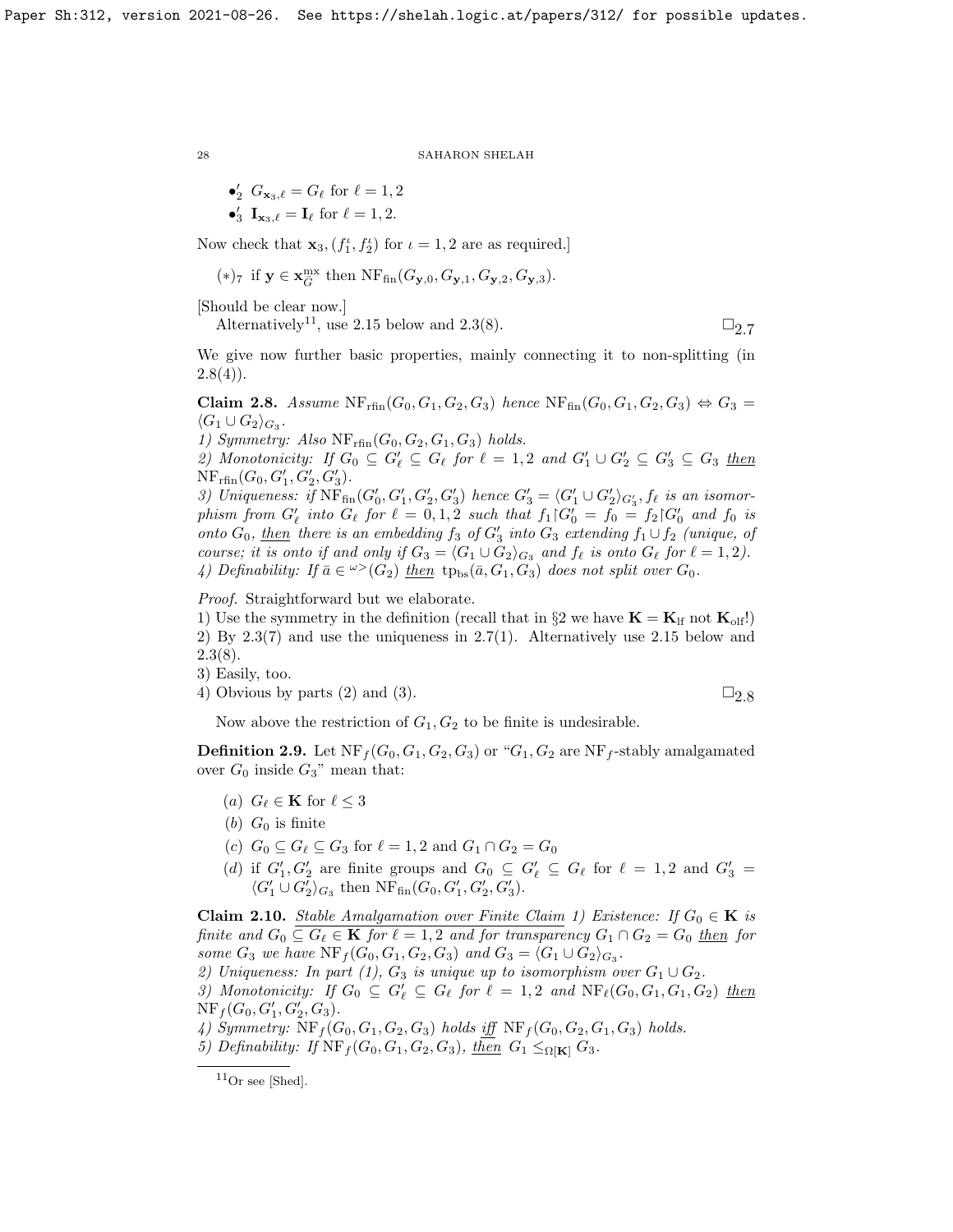*Proof.* 1) Straightforward by  $2.7(1)$  and  $2.10(2),(3)$ , i.e. existence follows from the existence for finite  $G_1, G_2$  using uniqueness and monotonicity.

2) - 5) easy too; holds by  $2.8(3)$ ,  $2.8(1)$ ,  $2.8(1)$ ,  $2.8(3)$ , i.e. uniqueness, monotonicity, symmetry and definability respectively.  $\Box_{2.10}$  $\Box_{2.10}$  $\Box_{2.10}$ 

Now we go back to the major problem left in §1.

<span id="page-28-1"></span>**Claim 2.11.** There is one and only one full  $\mathfrak{s} \in \Omega[\mathbf{K}]$  such that  $q = q_{\mathfrak{s}}(\bar{a}, G_1)$  $when:$ 

(a)  $G_1 \in \mathbf{K}$  is existentially closed (b)  $q(\bar{x}) \in \mathbf{S}_{\mathfrak{S}_{\mathrm{atdf}}}^n(G)$  is  $tp_{\mathrm{bs}}(\bar{c}, G_1, G_3)$ , see below (c)  $NF_f(G_0, G_1, G_2, G_3)$ (d)  $\bar{c} \in {}^{n(\mathfrak{s})}(G_2)$  and  $\bar{a} \in {}^{k(\mathfrak{s})}(G_0)$  generate  $G_0$ .

*Proof.* By [2.10](#page-27-2) and [1.2\(](#page-10-0)3).  $\Box_{2,11}$ 

<span id="page-28-2"></span>**Definition 2.12.** Let  $\mathfrak{S}_{df} \subseteq \Omega[K]$  be the closure of  $\mathfrak{S}_{\text{addf}}$ , see Definition [1.6](#page-12-0) where  $\mathfrak{S}_{\text{atdf}} \subseteq \mathfrak{S}(\mathbf{K})$  is the set of  $\mathfrak{s} \in \Omega[\mathbf{K}]$  as in [2.11.](#page-28-1)

<span id="page-28-3"></span>Claim 2.13. 1)  $\mathfrak{S}_{df}$  is well defined, see Definition [2.12,](#page-28-2) [2.8\(](#page-27-1)3). 2)  $\mathfrak{S}_{df}$  is dense (see Definition [1.6\(](#page-12-0)2)), closed and countable.

Proof. 1) Obvious.

2)  $\mathfrak{S}_{\rm df}$  is dense: holds by [2.10](#page-27-2) and [2.11](#page-28-1) recalling Definition [2.9,](#page-27-3) [2.12.](#page-28-2)  $\mathfrak{S}_{\mathrm{df}}$  is closed: by its definition.

 $\mathfrak{S}_{\text{df}}$  is countable: as  $\mathfrak{S}_{\text{atdf}}$  is by [2.8\(](#page-27-1)3), [2.10\(](#page-27-2)2) recalling [1.8\(](#page-13-0)3).  $\square_{2.13}$  $\square_{2.13}$  $\square_{2.13}$ 

**Discussion 2.14.** Is  $\mathfrak{S}_{\text{df}}$  symmetric? Not clear, however, in the end of §1 we have circumvented this and we shall in §3 circumvent this in another way.

<span id="page-28-0"></span>**Claim 2.15.** 1) Assume  $G_0 \subseteq G_\ell \in \mathbf{K}$  and  $G_\ell$  is existentially closed for  $\ell = 1, 2$ and  $G_0$  finite.

Then we can find  $\mathbf{x} \in \mathbf{X_K}$  such that  $G_\ell = G_{\mathbf{x},\ell}$  for  $\ell = 0, 1, 2$  and  $(j_{\mathbf{x},0}(G_0) \subseteq$  $\mathbf{j}_{\mathbf{x},\ell}(G_{\ell}) \leq_{\mathfrak{S}_{\mathrm{df}}} G_{\mathbf{x}}$  and  $\mathrm{NF}_f(\mathbf{j}_{\mathbf{x},0}(G_0),\mathbf{j}_{\mathbf{x},1}(G_1),\mathbf{j}_{\mathbf{x},2}(G_2), G_{\mathbf{x}}).$ 

2) Assume  $G_0 \subseteq G'_\ell \subseteq G_\ell$  and  $G'_\ell$  finite (or just  $(G_\ell : G'_\ell) = |G_\ell|$ ) and  $y \in$  $\mathbf{X_K}, G_{\mathbf{y},0} = G_0$  and  $G_{\mathbf{y},\ell} = G'_\ell$  for  $\ell = 1, 2$ . <u>Then</u> in part (1) we can demand that x extends y.

*Remark* 2.16. If  $G_0 \subseteq G_\ell \in \mathbf{K}$  for  $\ell = 1, 2$  then we can find infinite  $G'_1, G'_2 \in \mathbf{K}$ extending  $G_1, G_2$  respectively as **K** is closed under (finite) product (for  $\mathbf{K}_{\text{olf}}$  use lexicographic order).

*Proof.* 1) By the definitions it is easy. That is, for  $\ell = 1, 2$  we can choose  $I_\ell$  as in  $2.2(1)(b)$  $2.2(1)(b)$  satisfying:

(\*) if  $G'_{\ell} \subseteq G_{\ell}$  is finite and extends  $G_0$  and  $\mathbf{I}' \subseteq G'_{\ell}$  is such that  $e_{G_0} \in \mathbf{I}'$  and  $\langle gG_0 : g \in I' \rangle$  is a partition of  $G'_\ell$  then we can find  $g^* \in G_\ell$  such that  ${g^*g : g \in \mathbf{I'}\} \subseteq \mathbf{I}_{\ell}.$ 

Now think. 2) Similarly.  $\Box_{2.15}$  $\Box_{2.15}$  $\Box_{2.15}$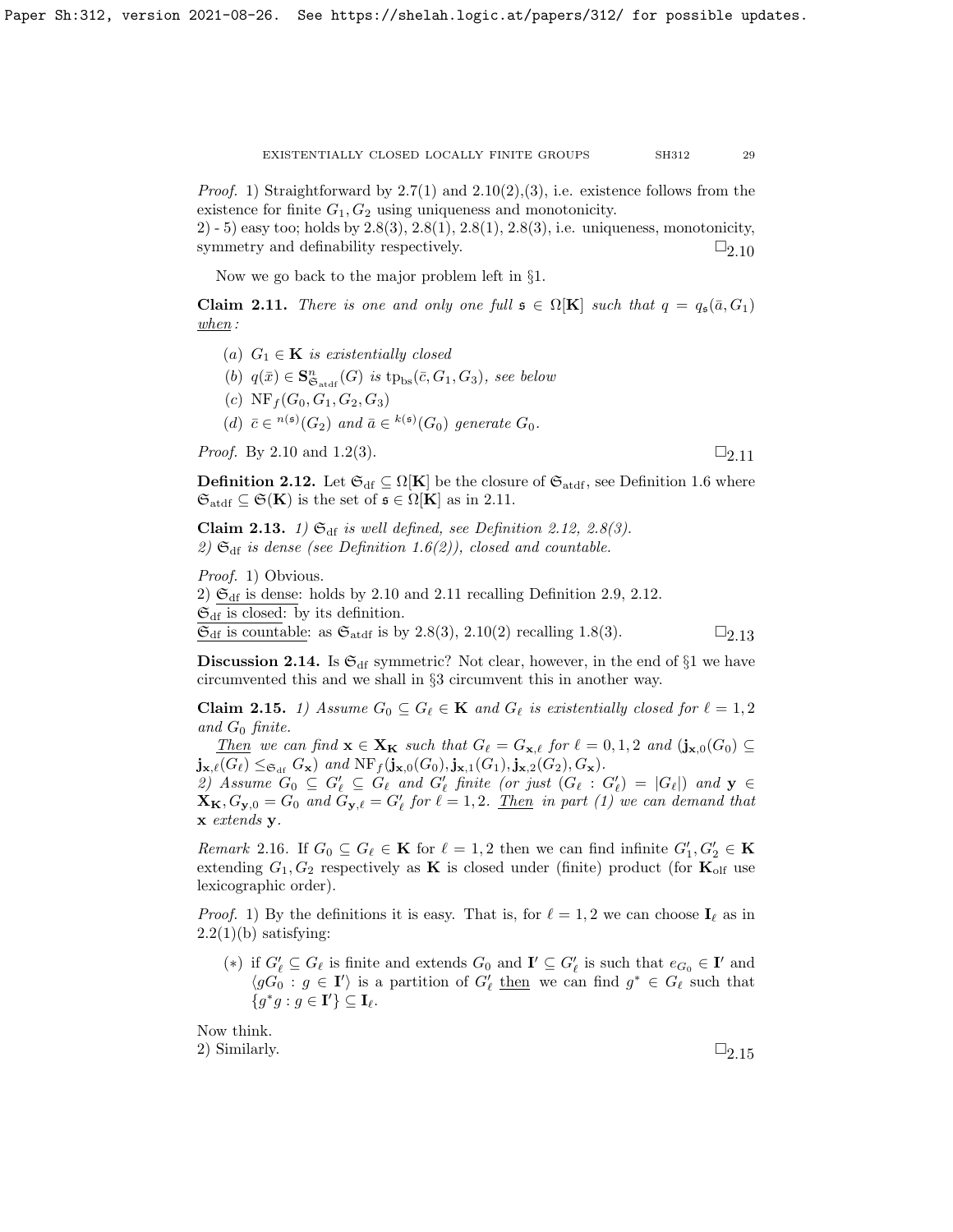# § 2(B). Constructing Reasonable Schemes.

We now give some examples of  $\mathfrak{s} \in \Omega[\mathbf{K}]$ .

<span id="page-29-1"></span>**Definition 2.17.** 1) Let  $\mathfrak{s}_{cg}$  be the  $\mathfrak{s}$  from [2.18\(](#page-29-0)2) below. 2) Let  $\mathfrak{s}_{gl}$  be the  $\mathfrak{s}$  from [2.18\(](#page-29-0)3) below.

<span id="page-29-0"></span>**Claim 2.18.** 1) For every  $G \in \mathbf{K}_{\text{lf}}$  there are  $G^+$  and a such that  $G \subseteq G^+ \in$  $\mathbf{K}_{\text{lf}}, G^+ = \langle G \cup \{a\} \rangle_{G^+};$  in  $G^+$  the element a does not commute with any b  $\in$  $G\backslash\{e_G\}$ , a has order 2 and the sets  $G, a^{-1}Ga$  commute in  $G^+$  and their intersection is  $\{e_G\}.$ 

2) There is unique  $\mathfrak{s} \in \Omega[K]$  such that  $k_{\mathfrak{s}} = 0, n_{\mathfrak{s}} = 1, p_{\mathfrak{s}}$  is empty and in part (1) above  $tp_{bs}(a, G, G^+)$  is  $q_{\mathfrak{s}}(\llg, G)$ .

3) There is  $\mathfrak{s} \in \Omega[\mathbf{K}]$  with  $k_{\mathfrak{s}} = 1, n_{\mathfrak{s}} = 4, p_{\mathfrak{s}}(\bar{x}_{\mathfrak{s}}) = \{x_0 = x_0^{-1} \wedge x_0 \neq e\}$  such that: if  $G \in \mathbf{K}_{\text{lf}}$  and  $a \in G$  realizes  $p_{\mathfrak{s}}(x_0)$  then there are  $G^+$ ,  $\bar{c}$  such that  $G \subseteq G^+$  $\langle G \cup \overline{c} \rangle_{G^+}$ ,  $tp_{bs}(\overline{c}, G, G^+) = q_{\mathfrak{s}}(\langle a \rangle, G)$  and  $c_{\ell}$  realizes  $q_{\mathfrak{s}_{cg}}(<>, G)$  in  $G^+$  for  $\ell < n_{\mathfrak{s}}$ and  $a \in \langle \bar{c} \rangle_{G^+}.$ 

*Proof.* We first make a less specific construction for any  $G \in \mathbf{K}$ .

For  $n \geq 2$  let  $\mathscr{U}_n = G \times n = \{(g, \iota) : g \in G, \iota < n\}.$  For finite  $K \subseteq G$  let  $E_K := \{((g_1, \iota_1), (g_2, \iota_2)) : g_1, g_2 \in G \text{ and } \iota_1, \iota_2 < n \text{ and } g_1K = g_2K\},\$  this is an equivalence relation on  $\mathcal{U}_n$ , each equivalence class has  $\leq n \times |K|$  elements. For  $\bar{a} \in \ell^{\infty}G$  let  $E_{\bar{a}} = E_K$  when  $K = \langle \text{Rang}(\bar{a}) \rangle_G$  which is finite.

For  $\bar{a} \in {}^{n}G$  and  $\pi$  a permutation of  $\{0, \ldots, n-1\}$  let  $h_{\bar{a},\pi}$  be the following function from  $\mathscr{U}_n$  into  $\mathscr{U}_n$ :

$$
(*)_1 h_{\bar{a},\pi}((g,\iota)) = (ga_\iota, \pi(\iota)).
$$

Clearly

 $(*)_2$   $h_{\bar{a},\pi}$  is a permutation of  $\mathscr{U}_n$  which maps every  $E_{\bar{a}}$ -equivalence class onto itself.

Let H be the group of permutations of  $\mathscr{U}_n$  generated by  $\{h_{\bar{a},\pi} : \bar{a} \in {}^nG \text{ and } \pi \text{ is a } \}$ permutation of  $\{0, \ldots, n-1\}$ , now by  $(*)_2$  it is easy to see that  $H \in \mathbf{K}_{\text{lf}}$  where, as in earlier cases,

•  $H \models "h = h_1h_2"$  iff  $x \in \mathscr{U}_n \Rightarrow h(x) = h_2(h_1(x)).$ 

Now for  $\iota < n$  let  $j_{\iota}$  be the following function from G into H:

(\*)<sub>3</sub>  $\mathbf{j}_{\iota}(a) = h_{\bar{b},\pi}$  when  $\pi =$  the identity and  $b_k$  is a if  $k = \iota$  and is  $e_G$  otherwise.

Now

 $(*)_4$  for  $\iota < n$ , **j**<sub> $\iota$ </sub> is an embedding of G into H.

[Why? Check.]

We let  $G^*, \mathbf{j}_*$  be such that  $G^* \supseteq G$  and  $\mathbf{j}_*$  is an isomorphism from  $G^*$  onto H extending  $\mathbf{j}_0$ .

For later use note:

 $(*)$ <sub>5</sub> for transparency we can use existentially closed G.

Also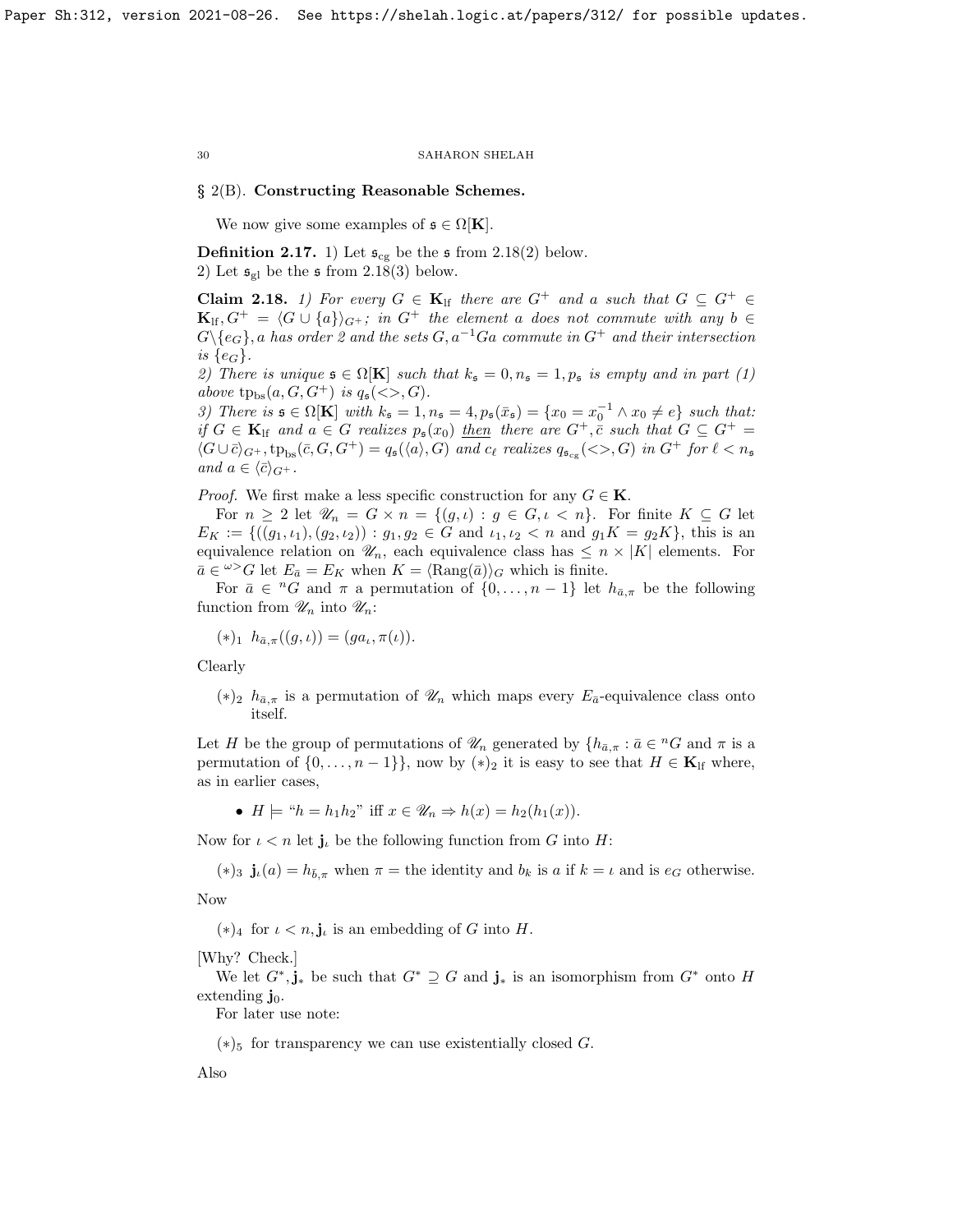- (\*)<sub>6</sub> (a)  $G \leq_{\Omega[\mathbf{K}]} G^+$  equivalently  $\mathbf{j}_0(G) = \mathbf{j}_*(G) \leq_{\Omega[\mathbf{K}]} H;$ 
	- (b) if  $A \subseteq G$  and for  $\ell < m$  we have  $\bar{a}_{\ell} \in {}^nA$  and  $\pi_{\ell}$  is a permutation of  $\{0, \ldots, n-1\}$  then  $p = \text{tp}_{\text{bs}}(\langle h_{\bar{a}_{\ell}, \pi_{\ell}} : \ell < m \rangle, \mathbf{j}_*(G), H)$  does not split over A;

(c) if above A is finite and  $\bar{a}$  lists A then for some  $\mathfrak{s} \in \Omega[\mathbf{K}], p = q_s(\bar{a}, \mathbf{j}_*(G)).$ 

[E.g. why clause (c) holds? By  $2.10(2)$  recalling  $(*)_5$ .]

Now we prove each part.

1) Let  $n = 2$  and  $\pi$  be the permutation of  $\{0, 1\}$  such that  $\pi(0) = 1, \pi(1) = 0$ , and let  $a = \mathbf{j}_*^{-1}(h_{< e_G, e_G>, \pi}).$ 

2) Should be clear by  $(*)_6(c)$ .

3) First note that

- $\oplus_1$   $\mathbf{j}_*^{-1}(h_{\bar{a},\pi})$  realizes  $q_{\mathfrak{s}_{cg}}(\langle \rangle,G)$  in  $G^*$  when for some  $k \in \{1,\ldots,n-1\}$  we have
	- $\tau$  is a permutation of  $\{0, \ldots, n-1\}$  and has order two
	- $\bullet_2 \ \pi(0) = k$
	- $\bullet_3$   $\pi(k) = 0$
	- $a_{\bar{\mu}} \bar{a} \in {}^{n}G$  satisfies  $a_{\pi(\iota)} = a_{\iota}^{-1}$  for  $\iota < n$
	- •5 if  $\pi(\iota) \neq \iota, \iota < n$  then  $a_{\iota} = e_G$ , (or just  $a_0$  belongs to the center of G).

[Why? By  $(*)_2$  and the choice of H clearly  $h_{\bar{a},\pi} \in H$  and inspecting  $(*)_1$ , easily  $h_{\bar{a},\pi}$  has order two. By the choice of  $\mathbf{j}_{*}, \pi$  as  $\pi(0) = k, \pi(k) = 0$  and  $a_k = e_G = a_0$ , for  $g \in G$  we get  $H \models "h_{\bar{a},\pi}^{-1}$ **j**<sub>0</sub> $(g)h_{\bar{a},\pi} = \mathbf{j}_{k}(g)$ ". However, for every  $g_1, g_2 \in G$  the elements  $\mathbf{j}_0(g_1), \mathbf{j}_k(g_2)$  of H commute as  $h_{\bar{a}_1,\pi_1}, h_{\bar{a}_0,\pi_2}$  commute in H, e.g. when  $\pi_1 = \text{id}_n = \pi_2 \text{ and } \bigwedge_{\ell \leq n} (a_{1,\ell} = e \vee a_{2,\ell} = e)$ . Lastly,  $g_1, g_2 \in G \wedge \mathbf{j}_0(g_1) = \mathbf{j}_0(g_2) \Rightarrow$ 

 $g_1 = e_G = g_2$ . Together we are done.]

Let  $n = 3$  and for  $\ell < 4$  let  $g_{\ell} \in H$  be  $h_{\bar{a}_{\ell},\pi_{\ell}}$  where  $\pi_{\ell},\bar{a}_{\ell}$  are defined by (recall  $a \in G$  is given and has order 2):

 $\bigoplus_2$  for  $\ell < 4$  let  $\pi_{\ell}$  be such that:  $\ell = 0, 3:$  the orbits are  $\{0, 1\}, \{2\};$  $\overline{\ell = 1, 2}$ : the orbits are  $\{0, 2\}, \{1\}.$  $\oplus_3$  let  $\bar{a}_\ell = \langle a_{\ell,i} : i \langle \delta \rangle \rangle$  be  $\langle e, e, e \rangle, \langle e, a, e \rangle, \langle e, e, e \rangle, \langle e, e, e \rangle$  for  $\ell = 0, 1, 2, 3$ .

Now

 $\oplus_4 \ c_{\ell} := \mathbf{j}_{\ast}^{-1}(h_{\bar{a}_{\ell},\pi_{\ell}})$  realizes  $q_{\mathfrak{s}_{cg}}(\langle \rangle,G)$  for  $\ell < 4$ .

[Why? We apply  $\oplus_1$  with k being 1 for  $\ell = 0, 3$  and 2 for  $\ell = 1, 2$ . So we have to check  $\bullet_1 - \bullet_4$  for each  $\ell$ ; now  $\bullet_1 + \bullet_2 + \bullet_3$  holds by inspecting  $\oplus_2$  and the choice of k and of  $\pi_{\ell}$ .

Lastly, for  $\bullet_4 + \bullet_5$  note that a, e has order 2 and  $a_{\ell,0} = e_G = a_{\ell,k}$  by inspecting ⊕3.]

 $\oplus_5$  tp<sub>bs</sub>( $\langle c_0, c_1, c_2, c_3$ ),  $G, G^*$ ) does not split over  $\langle a \rangle$ , moreover is  $q_t(\langle a \rangle, G)$  for some  $\mathfrak{t}\in \Omega[\mathbf{K}].$ 

[Why? Just think recalling  $(*)_6$ .] Lastly,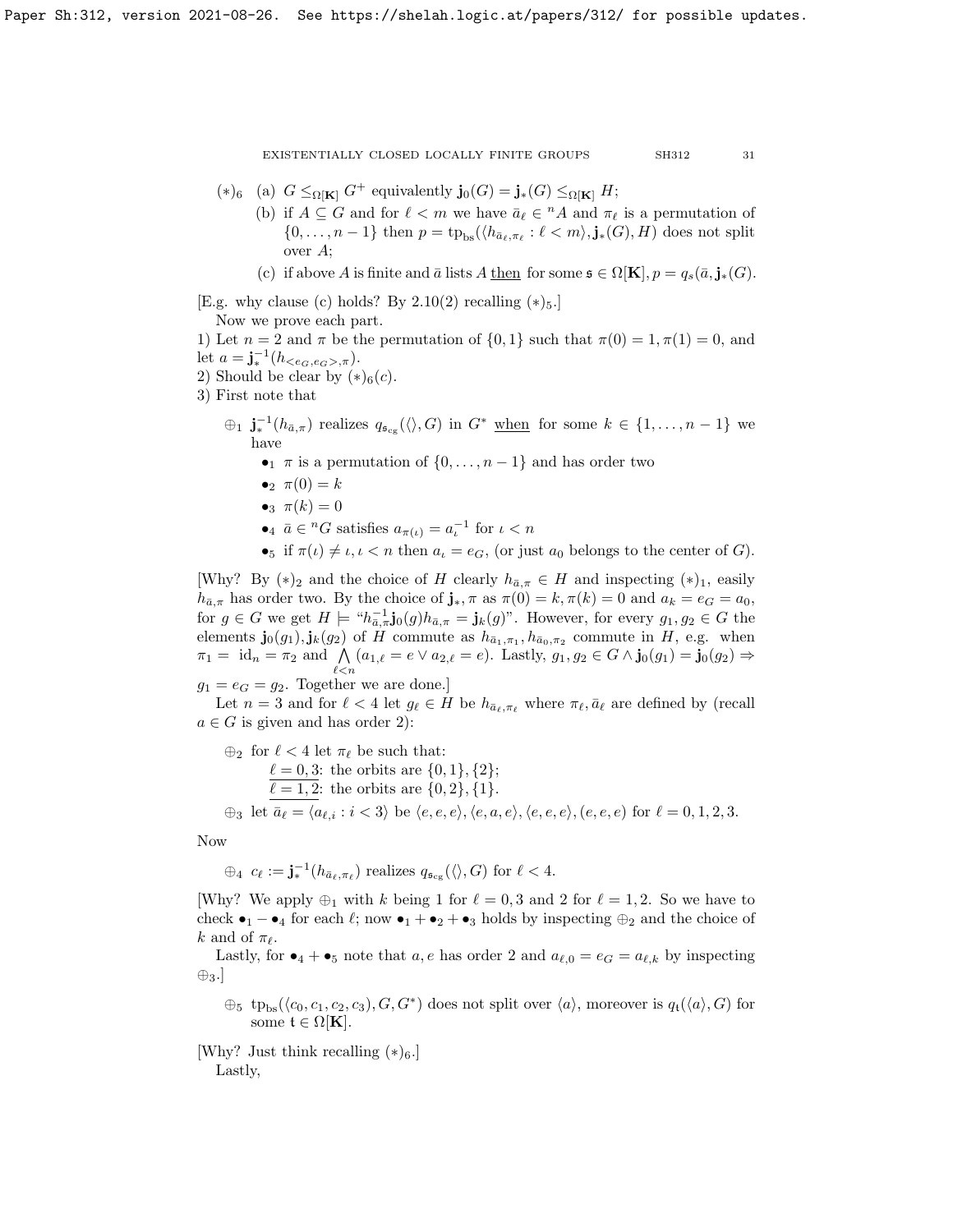$\oplus_6$   $G^+ \models$  " $c_0c_1c_2c_3 = a$ ".

[Why? This is equivalent to  $H \models h_{\bar{a}_0,\pi_0} h_{\bar{a}_1,\pi_1} h_{\bar{a}_2,\pi_2} h_{\bar{a}_3,\pi_3} = \mathbf{j}_0(a)$ . By the definition of the product we check how each  $(g, \ell) \in \mathscr{U}_n$  is mapped (see above, so  $h_{\bar{a}_0, \pi_0}$  is applied first) applying  $h_{\bar{a}_{\ell},\pi_{\ell}}$  in turn:

$$
(g,0) \mapsto (ge,1) \mapsto (gea,1) \mapsto (geae,1) \mapsto (geaee,0) = (ga,0) = \mathbf{j}_0(a)(g,0)
$$

and

$$
(g,1) \mapsto (ge,0) \mapsto (gee,2) \mapsto (geee,0) \mapsto (geeee,1) = (g,1) = \mathbf{j}_0(a)(g,1)
$$

$$
(g, 2) \mapsto (ge, 2) \mapsto (gee, 0) \mapsto (gee, 2) \mapsto (geee, 2) = (g, 2) = j0(a)(g, 2).
$$
  
So we are done.]

The following will be used in the proof of existence of complete existentially closed G.

<span id="page-31-1"></span>Claim 2.19. 1) If  $(A)$  then  $(B)$  where:

(A) (a)  $G_n \subseteq G_{n+1} \in \mathbf{K}$  for  $n < \omega$  and I a set; (b)  $a_n^t \in G_{n+1}$  and let  $b_n^t = a_0^t \dots a_n^t$  in  $G_{n+1}$  for  $n < \omega, t \in I$ ; (c)  $\bar{a}_n = \langle a_n^t : t \in I \rangle, \bar{b}_n = \langle b_n^t : t \in I \rangle;$ (d) (a)  $tp_{bs}(\bar{a}_n, G_n, G_{n+1})$  is increasing<sup>[12](#page-31-0)</sup> with n; ( $\beta$ )  $cl(\bar{a}_n, G_{n+1}) \cap G_n = \{e_{G_n}\};$  if  $I = \{t\}$  and  $a_n^t$  has order  $k(t)$ this means that for every  $i \in \{1, \ldots, k(t)\}$  we have:  $G_{n+1} \models "(a_n^t)^i = e_{G_1}" \text{ iff } (a_n^t)^i \in G_n \text{ iff } i = k(t);$ (e)  $a_n^t$  commutes with every  $c \in G_n$ ; (f)  $G_{\omega} = \cup \{G_n : n < \omega\}$  hence  $\in \mathbf{K}$ ; (B) for some  $\bar{b}_{\omega}$ ,  $G_{\omega+1}$  we have: (a)  $G_{\omega+1} \supseteq G_{\omega}$  belongs to **K**; (b)  $\bar{b}_{\omega} = \langle b_{\omega}^t : t \in I \rangle$  and  $b_{\omega}^t \in G_{\omega+1}$ ; (c)  $G_{\omega+1} = c\ell(G_{\omega} \cup \{b_{\omega}^t : t \in I\}, G_{\omega+1});$ (d) if  $n < \omega$  then  $p_n = \text{tp}_{\text{bs}}(\bar{b}_{\omega}, G_n, G_{\omega+1}) = \text{tp}_{\text{bs}}(\bar{b}_n, G_n, G_{n+1}).$ 2) If we have (A) except omitting  $(A)(d)(\beta)$ , still we have:  $(B)'(a) - (c)$  as above; (d)  $\bar{b}_{\omega}$  | u realizes  $tp_{bs}(\bar{b}_{n!}, G_{n!}|u, G_{n+1})$  in  $G_{\omega+1}$  when  $u \subseteq I$  is finite and n is large enough.

*Proof.* 1) Letting  $p_n(\bar{x}) = \text{tp}_{\text{bs}}(\bar{b}_n, G_n, G_{n+1}),$  it is enough to prove:

 $(*)_1$   $p_n \subseteq p_{n+1}$ .

For this it is enough to prove, letting  $\bar{y} = \langle y_t : t \in I \rangle$ ,

<span id="page-31-0"></span><sup>&</sup>lt;sup>12</sup>So by (A)(e) this is equivalent to "tp( $\bar{a}_n$ ,  $\emptyset$ ,  $G_{n+1}$ ) is constant".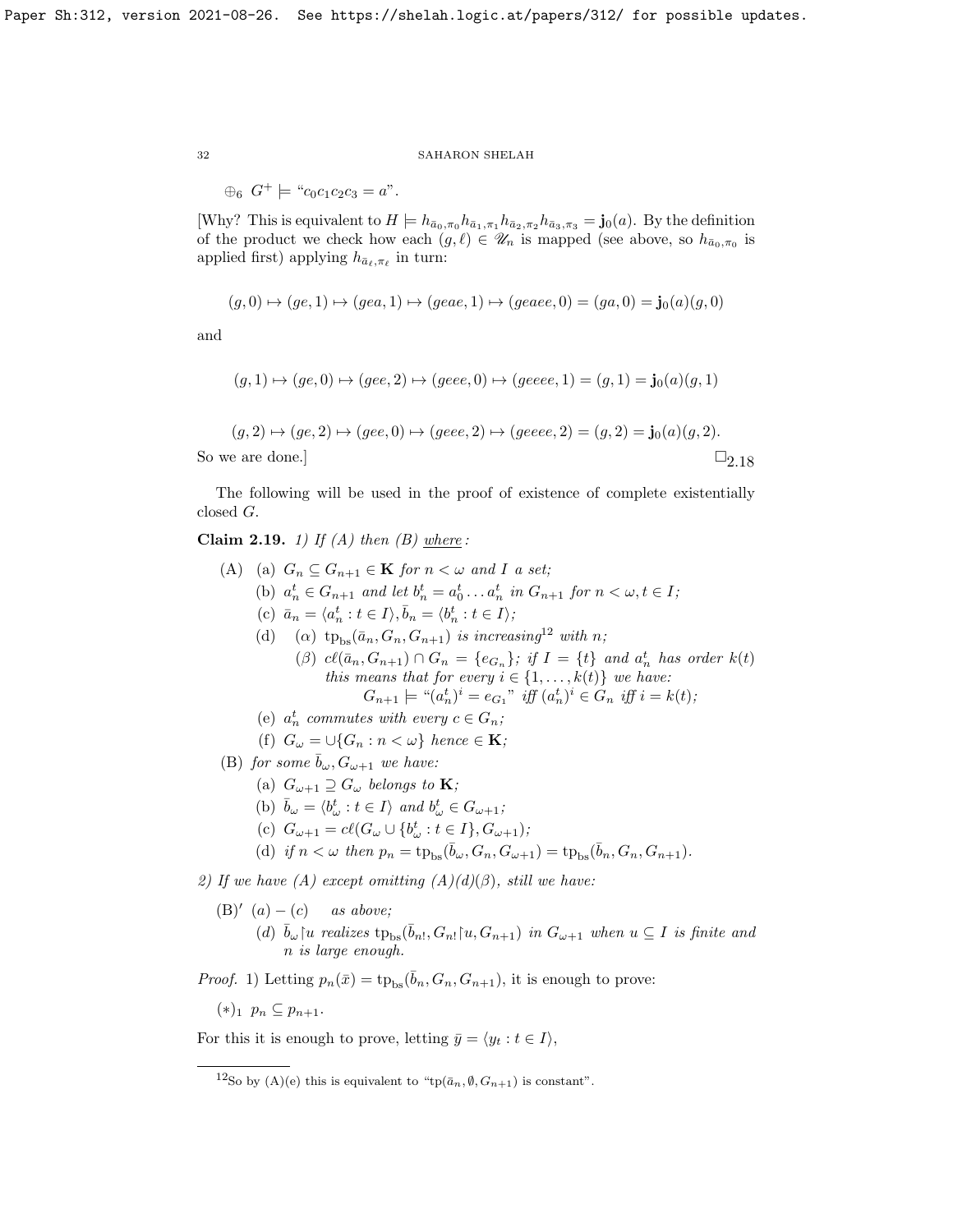$$
\overline{\phantom{0}}3
$$

(\*)<sub>2</sub> if  $\sigma(\bar{y}, \bar{z})$  is a group-term and  $\bar{c} \in {}^{(\ell g(\bar{z}))}(G_n)$  then  $G_{n+2} \models " \sigma(\bar{b}_{n+1}, \bar{c}) = e"$ iff  $G_{n+1} \models ``\sigma(\bar{b}_n, \bar{c}) = e".$ 

Towards proving  $(*)_2$  note:

•2.1  $\bar{c}$  and  $\bar{b}_n$ , and hence  $\sigma(\bar{b}_n, \bar{c})$  are from  $G_{n+1}$ ,

•2.2  $a_{n+1}^t$  commutes with every  $c_i(i \lt \ell g(\bar{c}))$  and with  $b_n^s$  for  $s \in I$ .

By clause  $(A)(b)$  of the assumption of the claim,

•<sub>2.3</sub> 
$$
b_{n+1}^t = b_n^t a_{n+1}^t
$$
 and  $b_n^t = b_{n-1}^t a_n^t$  stipulating  $b_{-1}^t = e$ .

Similarly,

- $\bullet_{2.4} \bar{c}$  and  $\bar{b}_{n-1}$  are from  $G_n$ ;
- $\bullet$ <sub>2.5</sub>  $a_n^t$  commute with every  $c_i(i < \ell g(\bar{c}))$  and with  $b_{n-1}^s$  for  $s \in I$ .

Hence for some group term  $\sigma_*(\bar{x})$ :

$$
\bullet_{2.6} G_{n+2} \models \text{``}\sigma(\bar{b}_{n+1}, \bar{c}) = \sigma(\bar{b}_n, \bar{c})\sigma_*(\bar{a}_{n+1})\text{''};
$$
  

$$
\bullet_{2.7} G_{n+1} \models \text{``}\sigma(\bar{b}_n, \bar{c}) = \sigma(\bar{b}_{n-1}, \bar{c})\sigma_*(\bar{a}_n)\text{''}.
$$

Hence by clauses  $(A)(d)(\alpha)$ ,  $(\beta)$ :

- •2.8  $\sigma_*(\bar{a}_n) \in G_n$  iff  $\sigma_*(\bar{a}_n) = e_{G_n}$  iff  $\sigma_*(\bar{a}_{n+1}) = e_{G_n}$  iff  $\sigma_*(\bar{a}_{n+1}) \in G_{n+1}$ ;
- •<sub>2.9</sub> if  $\sigma_*(\bar{a}_n) \notin G_n$ , hence  $\sigma_*(\bar{a}_{n+1}) \notin G_{n+1}$ , then both statements in  $(*)_2$  fail because:
	- (a)  $\sigma(\bar{b}_n, \bar{c})$  is from  $G_{n+1}$  and  $\sigma_*(\bar{a}_{n+1}) \notin G_{n+1}$  so  $\sigma(\bar{b}_{n+1}, \bar{c}) \notin G_{n+1}$  and thus  $\sigma(\bar{b}_{n+1}, \bar{c}) \neq e_{G_n};$
	- ( $\beta$ ) similarly  $\sigma(\bar{b}_n, \bar{c}) \notin G_n$  and thus  $\sigma(\bar{b}_n, \bar{c}) \neq e_{G_n}$ ;
- •2.10 if  $\sigma_*(\bar{a}_n) \in G_n$  hence  $\sigma_*(\bar{a}_n) = e = \sigma_*(\bar{a}_{n+1})$ , then  $\sigma(\bar{b}_{n+1}, \bar{c}) = \sigma(\bar{b}_n, \bar{c})$ and again we are done.

Together  $(*)_2$  holds.

2) Similarly (and the same as part (1) when  $G_n$  is existentially closed for every n) but we elaborate. Without loss of generality I is finite; letting  $p_n(\bar{y}) = \text{tp}_{\text{bs}}(\bar{a}_n, G_n)$ , we need:

 $(*)_1$  if  $\bar{c}$  is a finite sequence from  $G_{\omega}$  then the sequence  $\langle tp_{bs}(\bar{b}_{n!}\hat{c}, \emptyset, G_{n!+1})$ :  $n < \omega$  is eventually constant.

Let  $K_n = c\ell(\bar{a}_n, G_{n+1}),$  so by clause  $(A)(d)(\alpha)$  of the assumption  $|K_n|$  is constant, finite and  $K_n \cap G_n$  is ⊆-increasing with n. Hence for some  $K_*, n(*)$  we have  $n \geq n(*) \Rightarrow K_n \cap G_n = K_*$  and let  $k(*) = |K_*|$ . Without loss of generality  $n(*) \geq k(*)$ ; so it is enough to prove

(\*)<sub>2</sub> if  $\bar{y} = \langle y_t : t \in I \rangle$  and  $\sigma(\bar{y}, \bar{z})$  is a group term,  $\bar{c} \in {}^{\ell g(\bar{z})}(G_n)$  and  $n \geq n(*)$ ,  $\underline{\text{then}} \ \ \widetilde{G}_{n+1} \models \text{``$\sigma$}(\bar{b}_n,\bar{c}) = e\text{''} \ \underline{\text{iff}} \ \ G_{n+k(*)+1} \models \sigma(\bar{b}_{n+k(*)},\bar{c}) = e\text{''}.$ 

As in part (1) we can prove that for some group term  $\sigma_*(\bar{y})$  we have

 $\boxplus$  if  $n \geq n(*)$  then  $G_{n+2} \models \sigma(\bar{b}_{n+1}, \bar{c}) = \sigma(\bar{b}_n, \bar{c})\sigma_*(\bar{a}_{n+1}).$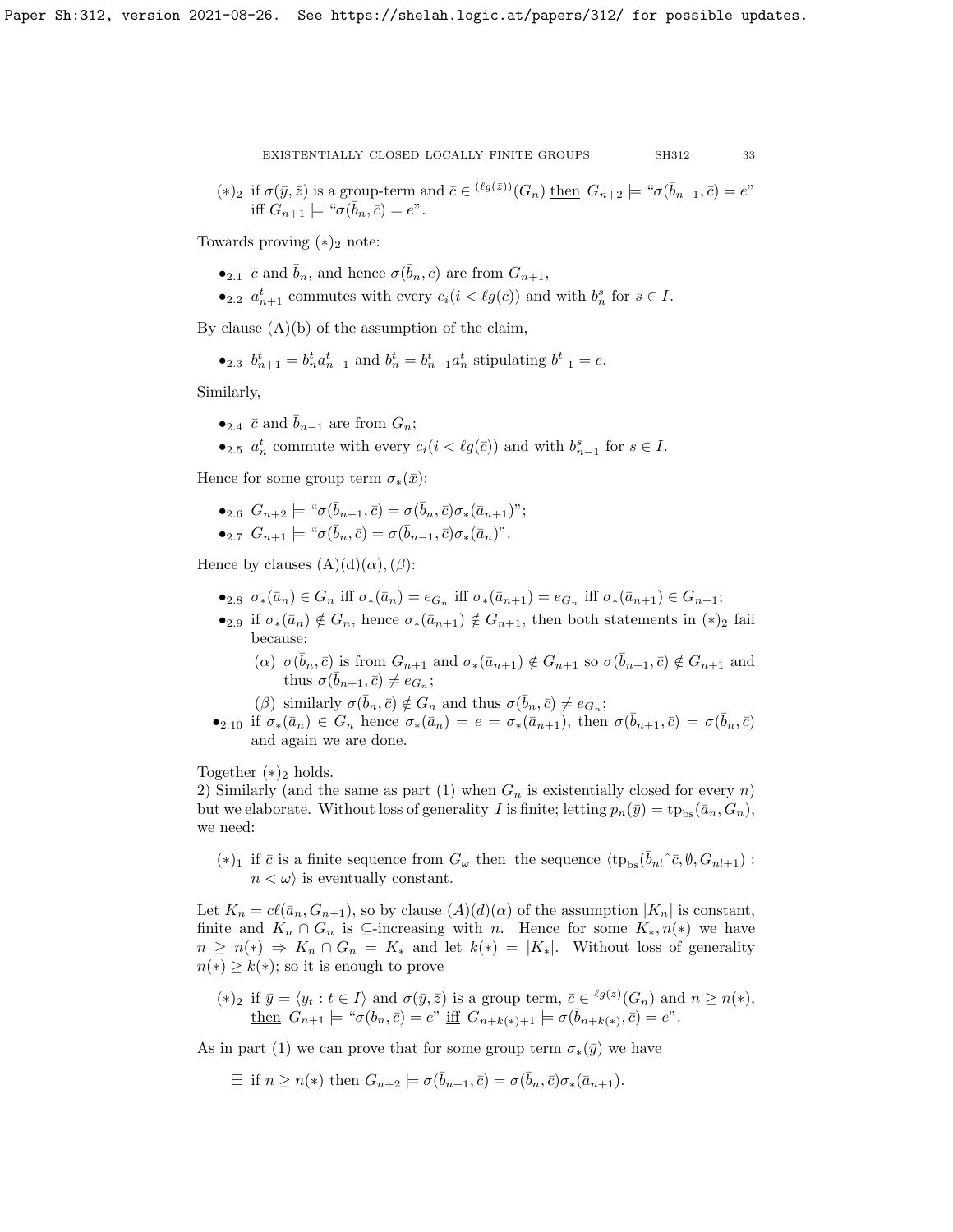Case 1: " $\sigma_*(\bar{a}_n) \notin G_n$  for some, equivalently every,  $n \geq n(*)$ . In this case  $G_{n+1} \models \text{``}\sigma(\bar{b}_n, \bar{c}) \neq e\text{''}$  for every  $n \geq n(*)$ .

<u>Case 2</u>: " $\sigma_*(\bar{a}_n) \in G_n$  for some, equivalently every,  $n \geq n(*)$ .

In this case there is b such that  $\sigma_*(\bar{a}_n, \bar{c}) = b$  for every  $n \geq n(*)$ . So for every  $n \geq n(*)$  by induction on m we can prove  $\sigma(\bar{b}_{n+m}, \bar{c}) = \sigma(\bar{b}_n, \bar{c}) \cdot b^m$ . But necessarily  $b \in K_*$  hence b has order dividing  $|K_*| = k(*)$ . Hence  $n \geq n(*) \Rightarrow \sigma(\bar{b}_{n+k(*)}, \bar{c}) =$  $\sigma(\bar{b}_n, \bar{c})$  and thus  $n_2 > n_1 \geq n(*) \wedge k(*) | (n_2 - n_1) \Rightarrow \sigma(\bar{b}_{n-2}, \bar{c}) = \sigma(\bar{b}_{n_1}, \bar{c})$ , and so we can finish easily.  $\Box_{2,19}$ 

<span id="page-33-1"></span>**Definition/Claim 2.20.** 1) For  $k = 2, 3...$  let  $\mathfrak{s}_{ab(k)}$  be the unique  $\mathfrak{s} \in \Omega[\mathbf{K}_{\text{lf}}]$  such that:

- (a)  $n(\mathfrak{s}) = 1, k(\mathfrak{s}) = 0;$
- (b) if  $G \subseteq H$  and  $c \in H$  realizes  $q_{\mathfrak{s}}(\langle \rangle, G) = \text{tp}_{\text{bs}}(c, G, H)$  then c commutes with every  $a \in G$ ;
- (c) also for every  $m < \omega, a^m = e_H$  iff  $a^m \in G$  iff  $k|m$ .

2) Assume  $K \in \mathbf{K}_{\text{lf}}$  is finite and  $\bar{c} \in {}^{|K|}K$  list it. Then let  $\mathfrak{s} = \mathfrak{s}_{\text{ab}}(\bar{c}, K)$  be the unique  $\mathfrak{s} \in \Omega[\mathbf{K}_{\text{lf}}]$  such that:

- (a)  $n(\mathfrak{s}) = \ell g(\bar{c}), k(\mathfrak{s}) = 0$  so  $p_{\mathfrak{s}}(\bar{x}_{\mathfrak{s}}) = \emptyset;$
- (b) if  $G \subseteq H \in \mathbf{K}_{\text{lf}}$  and  $\bar{c}' \in {}^{n(\mathfrak{s})}H$  then the following are equivalent:
	- (a)  $tp(\bar{c}', G, H) = q_{\mathfrak{s}}(\llg, G),$
	- ( $\beta$ )  $\bar{c}'$  commutes with G, realizes tp( $\bar{c}, \emptyset, K$ ) and  $\langle \bar{c}' \rangle_H \cap G = \{e\}.$

<span id="page-33-0"></span>Claim 2.21. Assume  $NF_f(G_0, G_1, G_2, G_3)$  and  $a \in G_1 \backslash G_0$ ,  $b \in G_2 \backslash G_0$ . Then  $a, b$ commute in  $G_3$  iff  $a \in \mathbf{C}_{G_1}(G_0), b \in \mathbf{C}_{G_2}(G_0)$  and  $G_0$  is commutative.

Remark 2.22. 1)  $NF_f$  is from Definition [2.9.](#page-27-3) 2) Recall  $g^{[a]} = a^{-1}ga$ .

*Proof.* Without loss of generality  $G_1, G_2$  are existentially closed (by monotonicity of  $NF_f$ , see [2.10\(](#page-27-2)3) and existence of existentially closed extensions).

First assume

 $\oplus a \in N_{G_1}(G_0)$  and  $b \in N_{G_2}(G_0)$ .

By [2.15,](#page-28-0) without loss of generality we can find  $\mathbf{x} \in \mathbf{X_K}$  such that  $G_3 = G_{\mathbf{x}}, G_{\mathbf{x},\ell} =$  $G_{\ell}$  for  $\ell < 3$  and let  $f_a = \mathbf{j}_{\mathbf{x},1}(a), f_b = \mathbf{j}_{\mathbf{x},2}(b)$ ; we shall use the fact that: we have some freedom in the choice of **x**, see [2.15.](#page-28-0)

Let  $(g_0, g_1, g_2) \in \mathscr{U}_x$  and we should see whether  $f_b \circ f_a((g_0, g_1, g_2)) = f_a \circ f_a$  $f_b((g_0, g_1, g_2))$ ; there are unique  $a', h_a, b', h_b$  such that:

$$
(*)_0 \quad \text{(a)} \ \ g_1 a = a' h_a \text{ with } h_a \in G_0, a' \in \mathbf{I}_{\mathbf{x},1};
$$
\n
$$
\text{(b)} \ \ g_2 b = b' h_b \text{ with } h_b \in G_0, b' \in \mathbf{I}_{\mathbf{x},2}.
$$

Now

$$
(*)_1 f_a((g_0, g_1, g_2)) = (h_a g_0^{[a]}, a', g_2).
$$

[Why? As  $g_1 g_0 a = g_1 a g_0^{[a]} = a'(h_a g_0^{[a]}),$  noting that  $g_0^{[a]} \in G_0$  because we are assuming that a normalize  $G_0$  inside  $G_1$ .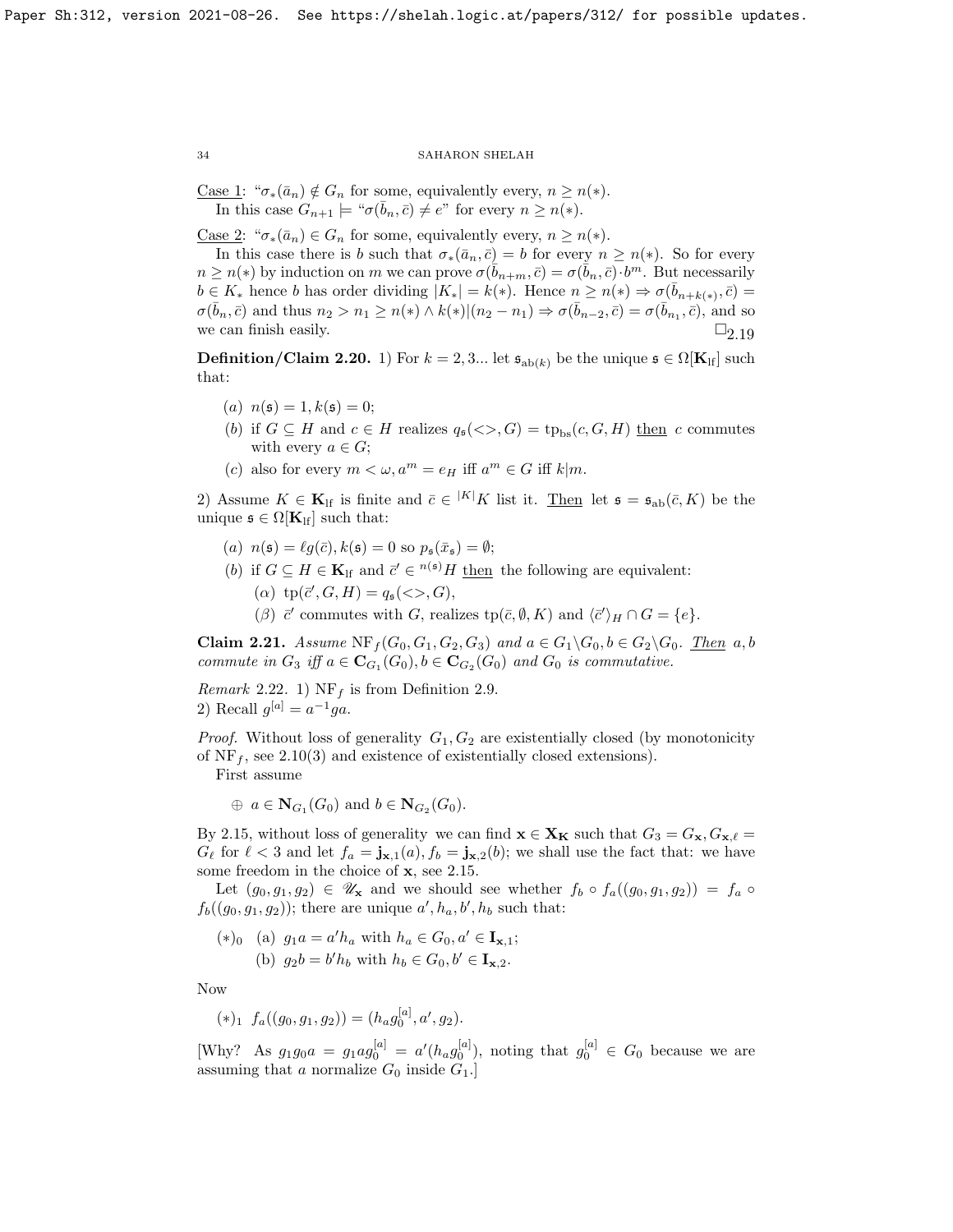$$
(*)_2 f_b((h_a g_0^{[a]}, a', g_2)) = (h_b h_a^{[b]} g_0^{[a][b]}, a', b').
$$
  
[Why? As  $g_2(h_a g_0^{[a]})b = g_2 b(h_a^{[b]} g_0^{[a][b]}) = b'(h_b h_a^{[b]} g_0^{[a][b]}).$ ]  
So,

$$
(*)_3 (f_b \circ f_a)((g_0, g_1, g_2)) = (h_b h_a^{[b]} g_0^{[a][b]}, a', b').
$$

Now,

$$
(\ast)_4\ f_b((g_0,g_1,g_2))=(h_bg_0^{[b]},g_1,b').
$$

[Why? As  $g_2g_0b = g_2bg_0^{[b]} = b'h_bg_0^{[b]})$ .]

 $\lceil a \rceil$ 

$$
(*)_5 f_a((h_b g_0^{[b]}, g_1, b')) = (h_a h_b^{[a]} g_0^{[b][a]}, a', b').
$$

[Why? As  $g_1(h_b g_0^{[b]}) a = g_1 a(h_b^{[a]})$  $\int_b^{[a]} g_0^{[b][a]}$ ) =  $a'(h_a h_b^{[a]}$  $_{b}^{[a]}g_{0}^{[b][a]}).]$ Hence,

$$
(*)_6 (f_a \circ f_b)((g_0, g_1, g_2)) = (h_a h_b^{[a]} g_0^{[b][a]}, a', b').
$$

Together we can deduce:

$$
(*)_7 (f_b \circ f_a)(g_0, g_1, g_2)) = (f_a \circ f_b)(g_0, g_1, g_2) \text{ iff } h_b h_a^{[b]} g_0^{[a][b]} = h_a h_b^{[a]} g_0^{[b][a]} \text{ in } G_0.
$$

Now, not assuming  $\oplus$  we shall prove the claim by cases (using  $(*)$ <sub>7</sub> when  $\oplus$  holds).

- $\bigoplus_1$  a, b commute in  $G_3$  when:
	- $\bullet_1$  a commutes with  $G_0$  in  $G_1$ ,
	- $\bullet_2$  b commutes with  $G_0$  in  $G_2$ ,
	- $\bullet_3$  G<sub>0</sub> is commutative.

[Why? Note that the assumption  $\oplus$  holds (by  $\bullet_1 + \bullet_2$ ), and so let  $\mathbf{x} \in \mathbf{X_K}$  be as above. For any  $(g_0, g_1, g_2) \in \mathscr{U}_\mathbf{x}$ , we can apply  $(*)_7$  thus  $h_a, h_b \in G_0$  are well defined, by  $(*)_0$ . Now as  $h_b, h_a, g_0 \in G_0$  and  $a \in \mathbf{C}_{G_1}(G_0), b \in \mathbf{C}_{G_1}(G_0)$  and  $G_0$  is commutative, by the present assumptions, clearly  $h_b h_a^{[b]} g_0^{[a][b]} = h_b h_a g_0 = h_a h_b g_0 =$  $h_ah_b^{[a]}$  $\frac{[a]}{b}g_0^{[b][a]}$ . As  $G_3 = G_{\mathbf{x}}, G_{\mathbf{x}}$  is a group of permutations of  $\mathscr{U}_{\mathbf{x}}$  and  $(*)_7$  holds for any  $(g_0, g_1, g_3) \in \mathscr{U}_\mathbf{x}$ , clearly  $f_a, f_b \in G_\mathbf{x}$  commute, so we are done.]

 $\bigoplus_2 a, b$  do not commute in  $G_3$  when:

- a commutes with  $G_0$ ,
- b commutes with  $G_0$ ,
- $G_0$  is not commutative.

[Why? Choose  $h_1, h_2 \in G_0$  which do not commute and let  $(g_0, g_1, g_2) = (e_{G_0}, e_{G_1}, e_{G_2}) =$  $(e, e, e)$ ; note that  $ah_{\ell}^{-1} \notin G_0, bh_{\ell}^{-1} \notin G_0$  for  $\ell = 1, 2$ .

Above we could have chosen  $\mathbf{x} \in \mathbf{X_K}$  such that  $(G_{\mathbf{x},\ell} = G_\ell \text{ for } \ell < 3 \text{ and}) a h_1^{-1} \in$  $\mathbf{I}_{\mathbf{x},1}, bh_2^{-1} \in \mathbf{I}_{\mathbf{x},2}$ . Again  $\oplus$  holds hence  $(*)_7$  holds for any relevant  $\mathbf{x}, g_0, g_1, g_2$ . Recall  $(g_0, g_1, g_2) := (e, e, e)$ , so  $g_1 a = ea = a = (ah_1^{-1})h_1$ . So in  $(*)_0(a)$ , we get  $a' = ah_1^{-1}$  and  $h_a = h_1$ . Similarly in  $(*)_0(b)$  we get  $b' = bh_2^{-1}, h_b = h_2$ . So  $f_a, f_b \in G_x$  do not commute by  $(*)_7$ , because we get  $h_b h_a^{[b]} g_0^{[a][b]} = h_b h_a g_0 =$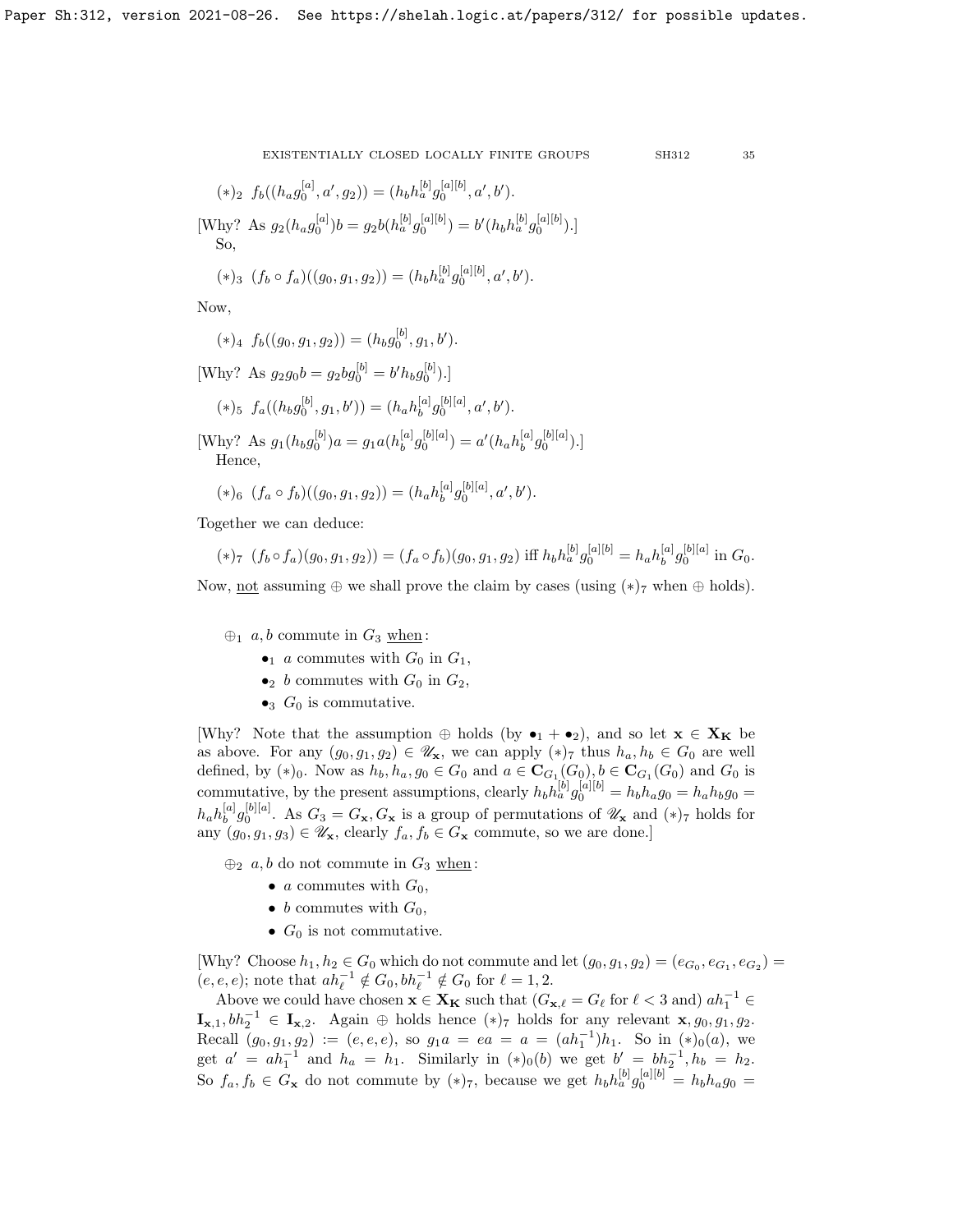$h_2 h_1 g_0 \neq h_1 h_2 g_0 = h_a h_b g_0 = h_a h_b^{[a]}$  $b_1^{[a]}g_0^{[b][a]}$ , the inequality as  $G_0 \models h_1h_2 \neq h_2h_1$  and we are done by  $(*)_7$ .

 $\bigoplus_3 a, b \text{ does not commute in } G_3 \text{ when :}$ 

- a normalizes  $G_0$  in  $G_1$ ,
- b normalizes  $G_0$  in  $G_2$ ,
- b does not commute with  $G_0$  in  $G_2$ .

[Why? Again  $\oplus$  holds hence we can apply  $(*)_7$  for any relevant  $\mathbf{x}, g_0, g_1, g_2$ . Let  $h_1 \in G_0$  be such that it does not commute with b in  $G_2$  and let  $h_2 = e_{G_0}$ . Choose above  $\mathbf{x} \in \mathbf{X_K}$  such that  $ah_1^{-1} \in \mathbf{I}_{\mathbf{x},1}$  and  $b = bh_2^{-1} \in \mathbf{I}_{\mathbf{x},2}$  and let  $(g_0, g_1, g_2)$  $(e, e, e)$ . Again in  $(*)_0$  we get  $a' = ah_1^{-1}$ ,  $h_a = h_1$  and  $b' = bh_2^{-1}$ ,  $h_b = h_2 = e$ . Now  $h_b h_a^{[b]} g_0^{[a][b]} = eh_a^{[b]} e = h_a^{[b]} \neq h_a = h_a ee = h_a h_b^{[a]}$  ${}_{b}^{[a]}g_{0}^{[b][a]},$  the inequality by the choice of  $h_a = h_1$ .

 $\oplus_4$  a, b do not commute in  $G_3$  when:

- a normalizes  $G_0$  in  $G_1$ ,
- b normalizes  $G_0$  in  $G_2$ ,
- a does not commute with  $G_0$  in  $G_2$ .

[Why? Like  $\oplus_3$ .]

Next

 $\oplus_5$  a, b does not commute in  $G_3$  when:

•  $a \in G_1 \backslash G_0$  does not normalize  $G_0$ .

Why? Choose  $h \in G_0$  such that  $a^{-1}ha \notin G_0$  hence  $ha \notin aG_0$  and, of course,  $ha \notin G_0$  as  $a \notin G_0, h \in G_0$  and similarly  $bh^{-1} \in G_2 \backslash G_0$ . Let  $a' = ha$  so  $a' \neq a$ because  $h \neq e$ .

Choose above  $\mathbf{x} \in \mathbf{X}_{\mathbf{K}_{\text{lf}}}$  such that  $bh^{-1} \in \mathbf{I}_{\mathbf{x},2}$  and  $a, a' \in \mathbf{I}_{\mathbf{x},1}$ . Why can we choose such  $I_{x,1}$ ? Because  $a' = ha \in G_1 \backslash G_0, a \in G_1 \backslash G_0$  and  $aG_0 \neq a'G_0$ , as otherwise for some  $h_1 \in G_0$  we have  $a' = ah_1$ , and so  $a^{-1}ha = a^{-1}a' = h_1 \in G_0$ , contradicting the choice of h.

Let  $f_a, f_b$  be as above for this choice of **x**.

Now consider  $(e, e, e) \in \mathscr{U}_{\mathbf{x}}$  so

$$
(*)'_1 f_a((e,e,e)) = (e,a,e).
$$

[Why? As  $a \in I_{\mathbf{x},1}$ .]

$$
(*)'_2 f_b((e, a, e)) = (h, a, bh^{-1}).
$$

[Why? Because  $bh^{-1} \in I_{\mathbf{x},2}, h \in G_0$ .]

- $(*)'_{3}$   $(f_{b} \circ f_{a})(e, e, e) = (h, a, bh^{-1}).$
- [Why? By  $(*)'_1 + (*)'_2.$ ]
	- $(*)'_4 f_b((e, e, e)) = (h, e, bh^{-1}).$

[Why? Because  $bh^{-1} \in I_{\mathbf{x},2}$  and  $h \in G_0$ .]

$$
(*)'_5 f_a((h, e, bh^{-1}) = (e, a', bh^{-1}).
$$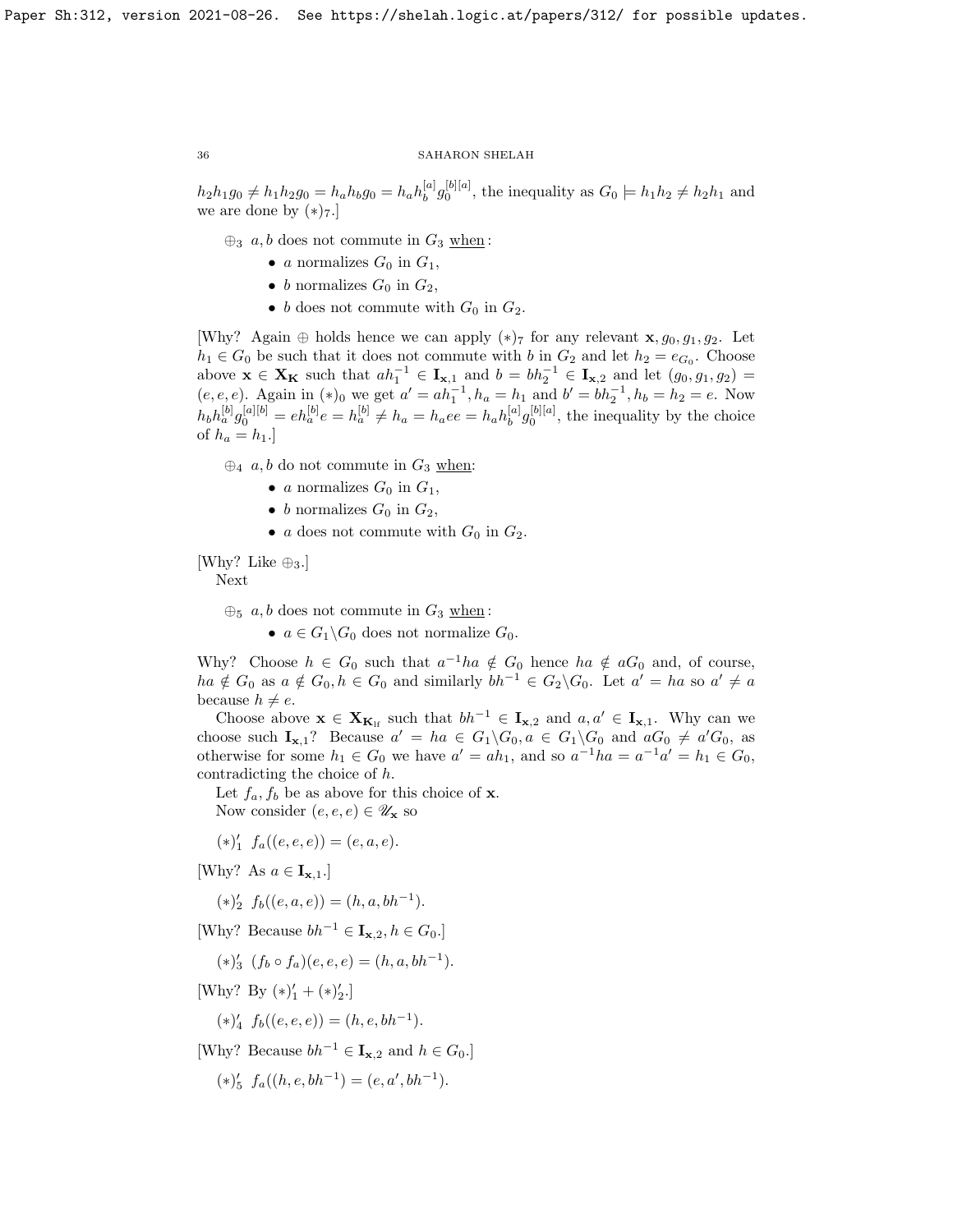[Why? As  $eha = ha = a' = a'e$  and  $a' \in I_{\mathbf{x},1}$ .]

$$
(*)'_{6} (f_a \circ f_b)((e, e, e) = (e, a', bh^{-1})).
$$

[Why? By  $(*)'_4 + (*)'_5$ .]

By  $(*)'_{3} + (*)'_{6}$ , as  $a' \neq a$  the triple  $(e, e, e)$  exemplifies  $\mathbf{j}_{\mathbf{x},1}(a), \mathbf{j}_{\mathbf{x},2}(b)$  do not commute in  $G_{\mathbf{x}}$ .

Lastly,

 $\oplus_6$  a, b do not commute in  $G_3$  when:

•  $b \in G_2 \backslash G_0$  does not normalize  $G_0$ .

[Why? As in  $\oplus_5$ .]

As we have covered all the cases we are done.  $\square_{2.21}$  $\square_{2.21}$  $\square_{2.21}$ 

<span id="page-36-0"></span>Claim 2.23. Assume  $\mathfrak{S} \subseteq \Omega[K_{\text{lf}}]$  and  $G_1 \leq_{\mathfrak{S}} G_2, G_1$  is existentially closed and  $d \in G_2$ . If conjugation by d (in  $G_2$ ) maps  $G_1$  onto itself then for some  $c \in G_1$  we have  $a \in G_1 \Rightarrow c^{-1}ac = d^{-1}ad$ , i.e.  $dc^{-1}a = adc^{-1}$ , i.e.  $dc^{-1}$ , a commute in  $G_1$ so  $dc^{-1}$  commute with  $G_1$ .

*Proof.* Easy. Clearly there is  $(\mathfrak{s}, \bar{a}) \in \text{def}(G_1)$  such that  $tp_{bs}(d, G_1, G_2) = q_{\mathfrak{s}}(\bar{a}, G_1)$ , hence if  $b, b_1, c_1 \in G_1$  and  $tp_{bs}(\langle b_1, c_1 \rangle, \bar{a}, G_1) = tp_{bs}(\langle b, d^{-1}bd \rangle, \bar{a}, G_1)$  then  $d^{-1}b_1d =$ c<sub>1</sub>. Having disjoint amalgamation we have  $x \in G_1 \Rightarrow d^{-1}xd \in cl(\bar{a} \hat{\;} \langle x \rangle, G_1)$ . We can continue or note that if there is no  $c \in G_1$  as desired, then every existentially closed G has a non-inner automorphism, contradiction.  $\square_{2.23}$  $\square_{2.23}$  $\square_{2.23}$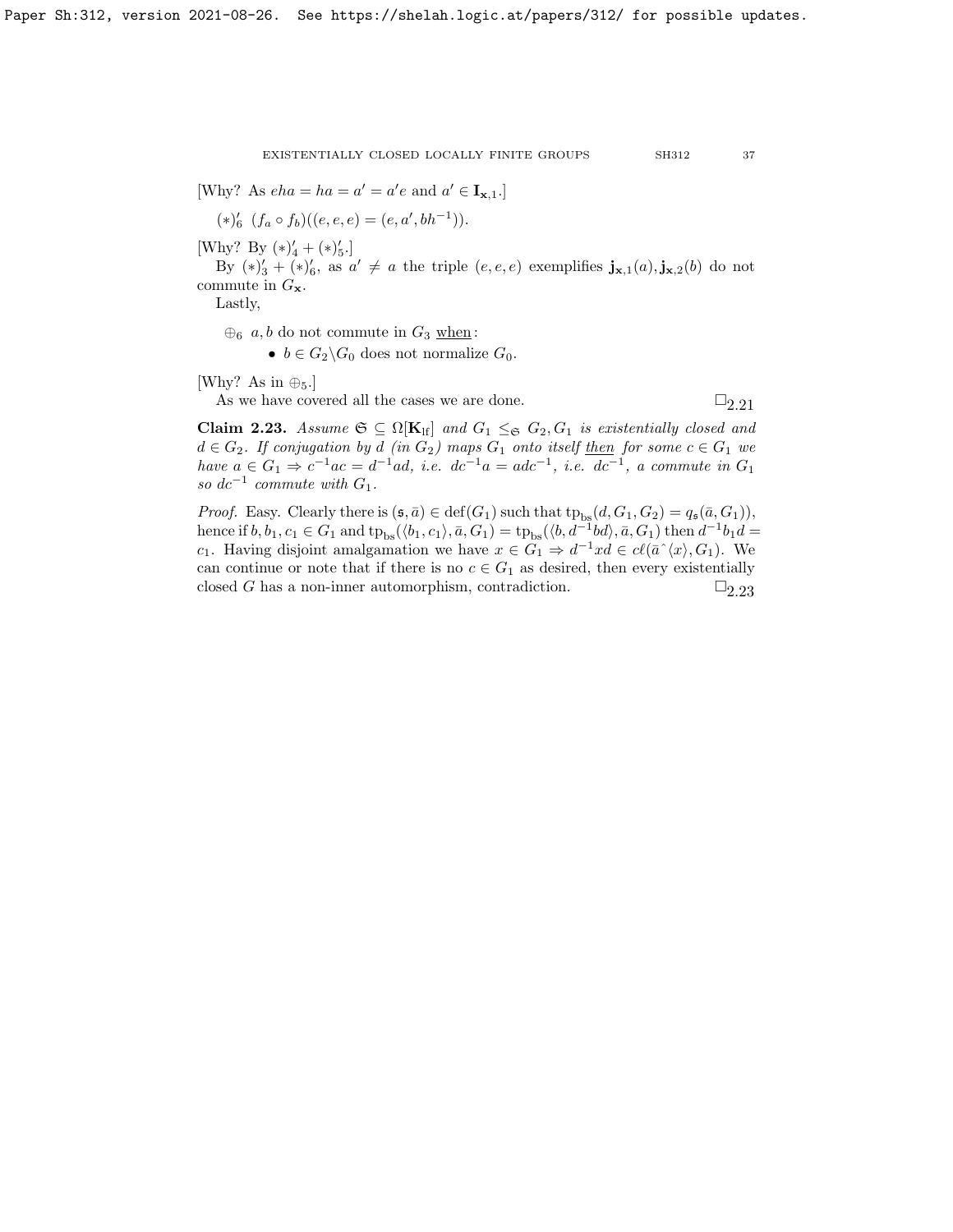## § 3. Symmetryzing

Our intention is to start with  $\mathfrak{S} \subseteq \Omega[\mathbf{K}]$  which may contain  $\mathfrak{s}_1, \mathfrak{s}_2$  failing symmetry but have the nice conclusion as for symmetric  $\mathfrak{S}$ . Towards this we define the operation ⊗, related to ⊕ defined in Definition [1.6\(](#page-12-0)4),(4A), and  $\mathfrak{S}-\otimes$ -constructions (close but not the same as the constructions in Definition [1.12,](#page-15-1) [1.19,](#page-17-0) [1.24\)](#page-19-0) and  $\mathfrak{S}-\oplus$ -constructions.

Note that  $\mathfrak{S}_{\text{add}}$  has "quasi symmetry", i.e. when the parameter (= base of amalgamation) is the same, but when we allow increasing the base this is not clear. Now  $\otimes$  is like  $\oplus$  when we insist on it being symmetric. We use the construction here in §4,§5 where we sometimes give more details. Recall def(G) for  $G \in \mathbf{K}$  is from Definition [1.1\(](#page-10-1)1).

Recall

**Definition 3.1.** For  $t \in \text{def}(G)$  let  $q_t(G) = q_{\mathfrak{s}_t}(\bar{a}_t, G)$  and  $n_t = n_{\mathfrak{s}_t}, k_t = k_{\mathfrak{s}_t}$  and see Definition [1.1\(](#page-10-1)6).

**Definition 3.2.** 1) On def(G) we define a (partial) operation  $\otimes$  by  $t_1 \otimes t_2 =$  $(\mathfrak{s}_{t_1} \otimes \mathfrak{s}_{t_2}, \bar{a}_{t_1} \hat{a}_{t_2}),$  see below.

2)  $\mathfrak{s} = \mathfrak{s}_1 \otimes \mathfrak{s}_2$  means that  $\mathfrak{s}_1, \mathfrak{s}_2$  are disjoint<sup>[13](#page-37-2)</sup>,  $\bar{x}_{\mathfrak{s}} = \bar{x}_{\mathfrak{s}_1} \hat{z}_{\mathfrak{s}_2}, \bar{z}_{\mathfrak{s}} = \bar{z}_{\mathfrak{s}_1} \hat{z}_{\mathfrak{s}_2}$ , so  $k(\mathfrak{s}) = k(\mathfrak{s}_1) + k(\mathfrak{s}_n), n(\mathfrak{s}) = n(\mathfrak{s}_1) + n(\mathfrak{s}_2)$  and:

- $\boxplus$  if  $H \subseteq H^+ \in \mathbf{K}, \bar{a}_{\ell} \in {}^{k(\mathfrak{s}_{\ell})}H$  realizes  $p_{\mathfrak{s}_{\ell}}(\bar{x}_{\mathfrak{s}_{\ell}})$  in H and  $\bar{c}_{\ell} \in {}^{n(\mathfrak{s}_{\ell})}(H^+)$  for  $\ell = 1, 2$ , then  $\bar{c}_1 \hat{c}_2$  realizes  $q_{\mathfrak{s}}(\bar{a}_1 \hat{a}_2, H)$  iff:
	- (a)  $\bar{c}_{\ell}$  realizes  $q_{\mathfrak{s}_{\ell}}(\bar{a}_{\ell}, H)$  in  $H^+$ , for  $\ell = 1, 2$ ;
	- (b) if  $\sigma(\bar{z}_1, \bar{z}_2, \bar{y})$  is a group-term,  $\ell g(\bar{z}_1) = n(\mathfrak{s}_1), \ell g(\bar{z}_2) = n(\mathfrak{s}_2)$  and  $\bar{b} \in$  $^{\ell g(\bar{y})}(H)$ , then  $(\alpha) \Leftrightarrow (\beta)$  where:
		- (a)  $H^+ \models " \sigma(\bar{c}_1, \bar{c}_2, \bar{b}) = e_H",$
		- $(\beta) \quad (\sigma(\bar{z}_1, \bar{c}_2, \bar{b}) = e) \in q_{\mathfrak{s}_1}(\bar{a}_1, H^+)$  and  $(\sigma(\bar{c}_1, \bar{z}_2, \bar{b}) = e) \in q_{\mathfrak{s}_2}(\bar{a}_2, H^+).$

<span id="page-37-3"></span>Claim 3.3. 1) If  $\mathfrak{s}_1, \mathfrak{s}_2 \in \Omega[K]$  then  $\mathfrak{s} = \mathfrak{s}_1 \otimes \mathfrak{s}_2$  belongs to  $\Omega[K]$ . 2) If  $G \in \mathbf{K}$  and  $t_1, t_2 \in \text{def}(G)$  then  $t = t_1 \otimes t_2 \in \text{def}(G)$ .

*Proof.* Straightforward.  $\Box$  [3.3](#page-37-3).3

<span id="page-37-0"></span>**Definition 3.4.** 1) Let  $\approx_G^*$  be the following two-place relation on  $\text{def}(G)$  :  $(\mathfrak{s}_1, \bar{a}_1) \approx_G^*$  $(\mathfrak{s}_2, \bar{a}_2)$  if both are in def(G) and  $G \subseteq G^+ \in \mathbf{K} \Rightarrow q_{\mathfrak{s}_1}(\bar{a}_1, G^+) = q_{\mathfrak{s}_2}(\bar{a}_2, G^+),$  (compare with  $\approx_G$  from [1.1\(](#page-10-1)6)).

2) For  $t_1, t_2 \in \text{def}(G)$  let  $t_1 \leq t_2$  means  $\text{dom}(\bar{x}_{t_1}) \subseteq \text{dom}(\bar{x}_{t_2}), \text{dom}(\bar{z}_{t_1}) \subseteq \text{dom}(z_{\bar{t}_2})$ and  $\bar{a}_{t_1} = \bar{a}_{t_2}$  dom $(\bar{x}_{t_1})$ , and if  $G \subseteq G_1 \subseteq G_2$  and  $\bar{c}_2$  realizes  $q_{t_2}(G_1)$  in  $G_2$  then  $\overline{c}_2$ |dom $(\overline{z}_{t_1})$  realizes  $q_{t_1}(G)$  in  $G_2$ .

3)  $t_1 \leq_{\bar{h}} t_2$  is defined similarly as in [1.6\(](#page-12-0)7).

<span id="page-37-1"></span>Claim 3.5.  $\emptyset$ )  $\approx_G^*$  is an equivalence relation on  $\text{def}(G)$ . 1) If  $(\mathfrak{s}, \bar{a}) \in \text{def}(\bar{G}_1)$  and  $G_1 \subseteq G_2 \in \mathbf{K}$  then  $q_{\mathfrak{s}}(\bar{a}, G_1) \subseteq q_{\mathfrak{s}}(\bar{a}, G_2)$  and  $(\mathfrak{s}, \bar{a}) \in$  $\text{def}(G_2)$ .

2) If  $G \in \mathbf{K}$  and  $(\mathfrak{s}_{\ell}, \bar{a}_{\ell}) \in \text{def}(G)$  for  $\ell = 1, 2$ , then the satisfaction of  $(\mathfrak{s}_1, \bar{a}_1) \approx^*_{G}$  $(\mathfrak{s}_2, \bar{a}_2)$  depends just on  $\mathfrak{s}_1, \mathfrak{s}_2$  and  $tp_{bs}(\bar{a}_1 \cap \bar{a}_2, \emptyset, G)$ .

3) Transitivity: in Definition [3.4\(](#page-37-0)2),  $\leq$  is indeed a partial order.

4) Moreover if  $(\mathfrak{s}_1, \bar{a}_1) \leq_{\bar{h}_1} (\mathfrak{s}_2, \bar{a}_2) \leq_{\bar{h}_2} (\mathfrak{s}_3, \bar{a}_3)$  then  $(\mathfrak{s}_1, \bar{a}_1) \leq_{\bar{h}_2 \circ \bar{h}_1} (\mathfrak{s}_3, \bar{a}_3)$ .

<span id="page-37-2"></span> $^{13}$ As we use only invariant  $\mathfrak{S}$ , this is not a real restriction.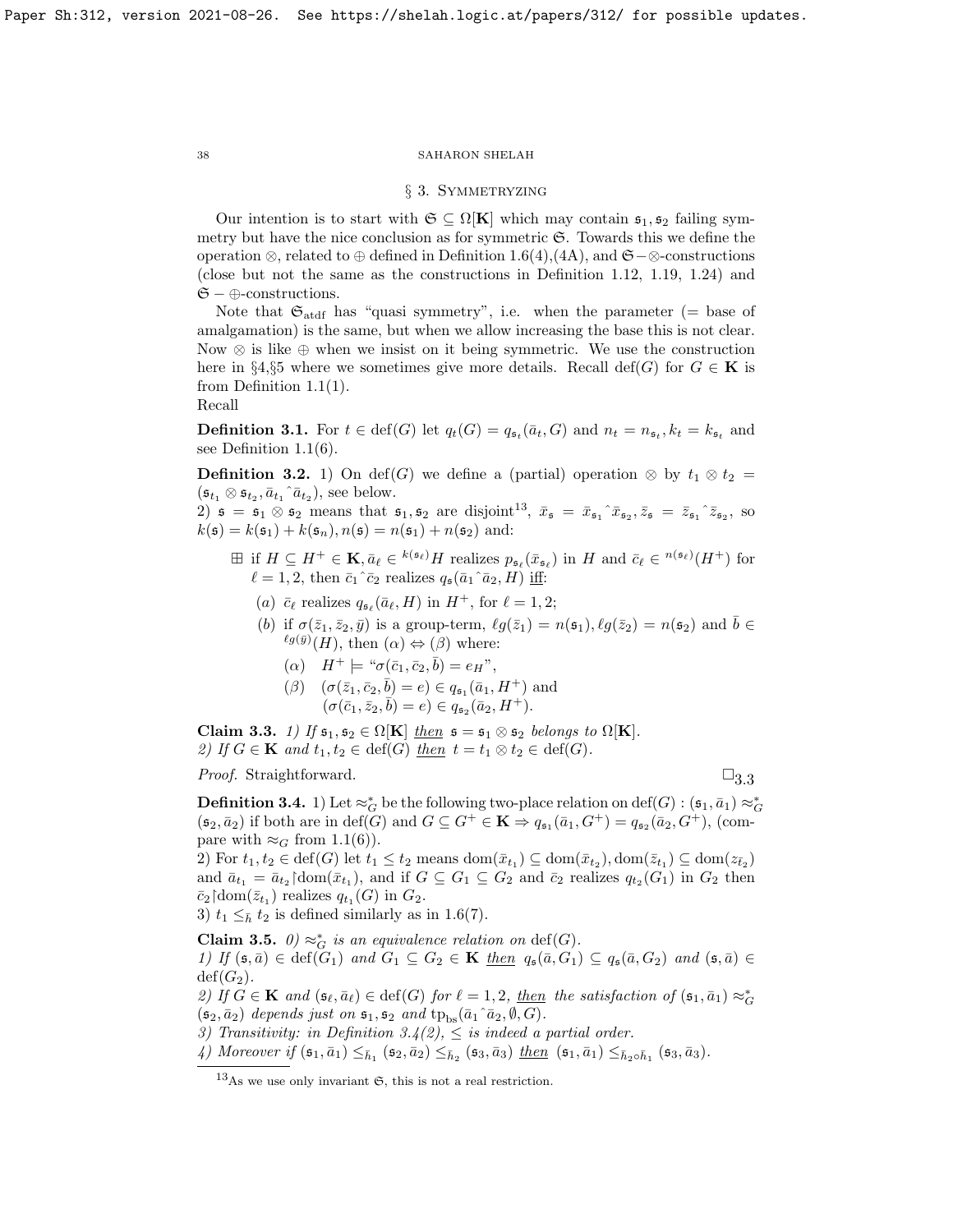*Proof.* Easy.  $\Box$ [3.5](#page-37-1)

<span id="page-38-0"></span>**Claim 3.6.** 0) The operation  $\otimes$  on disjoint pairs respects congruency (see Defini-tion [1.1\(](#page-10-1)3), Claim [1.9\(](#page-13-1)1)).

1) The operation  $\otimes$  respects  $\approx_G^*$ , i.e. if  $t_1 \approx_G^* t'_1$  and  $t_2 \approx_G^* t'_2$  then  $t_1 \otimes t_2 \approx_G^* t'_1 \otimes t'_2$ assuming the operations are well defined, of course.

2) If  $(\mathfrak{s}, \bar{a}) = (\mathfrak{s}_1, \bar{a}_1) \otimes (\mathfrak{s}_2, \bar{a}_2), \underline{then} \ (\bar{\mathfrak{s}}_\ell, \bar{a}_\ell) \leq (\mathfrak{s}, \bar{a}).$ 

3) If in  $\text{def}(G)$  we have  $t_{\ell} \leq t'_{\ell}$  for  $\ell = 1, 2$  and  $t'_{1} \otimes t'_{2}$  is well defined (i.e.  $t'_{1}, t'_{2}$ are disjoint) <u>then</u>  $t_1 \otimes t_2 \leq t'_1 \otimes t'_2$ .

4) The operation  $\otimes$  is associative and is symmetric, e.g. symmetry means: if  $G \subseteq G^+$  and  $(\mathfrak{s}_{\ell}, \bar{a}_{\ell}) \in \text{def}(G)$  and  $\bar{c}_{\ell}^{\ell} \hat{c}_{3-\ell}^{\ell}$  realizes  $q_{t_{\ell}}(G)$  in  $G^+$ , where  $t_{\ell} =$  $(t_\ell, \bar{b}_\ell) = (\mathfrak{s}_\ell, \bar{a}_\ell) \otimes (\mathfrak{s}_{3-\ell}, \bar{a}_{3-\ell}),$  (so assuming disjointness for transparency), for  $\ell = 1, 2, \underline{then} \text{ tp}_{bs}(\bar{c}_1^1 \hat{c}_2^1, G, G^+) = \text{tp}_{bs}(\bar{c}_1^2 \hat{c}_2^2, G, G^+).$ 

5) If in def(G) we have  $(\mathfrak{s}_{\ell}, \bar{a}_{\ell}) \leq_{h_{\ell}} (\mathfrak{s}'_{\ell}, \bar{a}'_{\ell})$  for  $\ell = 1, 2$  and  $Dom(h_1) \cap Dom(h_2) =$  $\emptyset$ ,  $\text{Rang}(h_1) \cap \text{Rang}(h_2) = \emptyset$   $\underline{then}$   $(\mathfrak{s}_1, \overline{a}_1) \otimes (\mathfrak{s}_2, \overline{a}_2) \leq_{h_1 \cup h_2} (\mathfrak{s}'_1, \overline{a}_1) \otimes (\mathfrak{s}'_2, \overline{a}_2)$ .

*Proof.* Straightforward.  $\Box$ 

$$
\exists 3.6
$$

Remark 3.7. 1) Also the operation  $\oplus$  satisfies the parallels of [3.6\(](#page-38-0)1),(2),(3) and the first demand in (4).

2) We may phrase  $3.6(5)$  as in  $3.6(3)$  and vice versa.

## <span id="page-38-3"></span>Definition 3.8. Assume  $\mathfrak{S} \subseteq \Omega[K]$  is closed.

1) We say  $\mathfrak{S} \subseteq \Omega[\mathbf{K}]$  is ⊗-closed <u>when</u> (recalling it is invariant) if  $\mathfrak{s}_{\ell} \in \mathfrak{S}$  for  $\ell = 1, 2$ are disjoint then  $\mathfrak{s} = \mathfrak{s}_1 \otimes \mathfrak{s}_2 \in \mathfrak{S}$ .

2) The ⊗-closure of  $\mathfrak{S}$  is the  $\subseteq$ -minimal ⊗-closed  $\mathfrak{S}' \subseteq \Omega[K]$  such that  $\mathfrak{S} \subseteq \mathfrak{S}'$ .

3) Let  $G_3 = G_1 \overset{\mathfrak{S}}{\bigotimes}$  $\bigotimes_{G_0} G_2$  or  $G_3 = \bigotimes_{\mathfrak{S}} (G_0, G_1, G_2)$  mean:

(\*) (a) 
$$
G_0 \leq_{\mathfrak{S}} G_2 \subseteq G_3 \in \mathbf{K}
$$
 and  $G_0 \leq_{\mathfrak{S}} G_1 \subseteq G_3$  and  $G_3 = \langle G_1 \cup G_2 \rangle_{G_3}$ 

(b) if  $tp_{bs}(\bar{c}_\ell, G_0, G_\ell) = q_{\mathfrak{s}_\ell}(\bar{a}_\ell, G_0)$  so  $\bar{c}_\ell \in {}^{\omega >}(G_\ell), \bar{a}_\ell \in {}^{\omega >}(G_0)$  for  $\ell = 1, 2, \underline{\text{then}} \text{tp}_{\text{bs}}(\bar{c}_1^{\hat{c}_2}, G_0, G_3) = q_{\mathfrak{s}}(\bar{a}_1^{\hat{c}_1}, \bar{a}_2, G_0) \text{ when } (\mathfrak{s}, \bar{a}_1^{\hat{c}_1}, \bar{a}_2) =$  $(\mathfrak{s}, \bar{a}_1) \otimes (\mathfrak{s}_2, \bar{a}_2)$ ; note that without loss of generality  $\mathfrak{s}_1, \mathfrak{s}_2$  are disjoint, (i.e. as in the proof of [1.10\)](#page-14-0).

4)  $\text{NF}^2_{\mathfrak{S}}(G_0, G_1, G_2, G_3)$  means that  $G_0 \leq_{\mathfrak{S}} G_{\ell} \leq_{\mathfrak{S}} G_3$  for  $\ell = 1, 2$  and the demands in (3) hold except that possibly  $G_3 \neq \langle G_1 \cup G_2 \rangle_{G_3}$ .

<span id="page-38-2"></span>Claim 3.9. Assume  $\mathfrak{S}$  is closed and moreover  $\otimes$ -closed.

1)  $G_3 = \otimes_{\mathfrak{S}} (G_0, G_1, G_2)$  iff  $\text{NF}^2_{\mathfrak{S}} (G_0, G_1, G_2, G_3)$  and  $G_3 = \langle G_1 \cup G_2 \rangle_{G_3}$ .

2) (disjointness):  $\text{NF}^2_{\mathfrak{S}}(G_0, G_1, G_2, G_3)$  implies  $G_1 \cap G_2 = G_0$ .

3) (uniqueness): If  $G_3^i = \otimes_{\mathfrak{S}}(G_0^i, G_1^i, G_2^i)$  for  $i = 1, 2$  and  $f_\ell$  is an isomorphism from  $G_{\ell}^1$  onto  $G_{\ell}^2$  for  $\ell = 1,2$  and  $G_0^1 = G_0^2$ ,  $f_1 \vert G_0^1 = f_2 \vert G_0^2$  and  $G_0$  is existentially closed<sup>[14](#page-38-1)</sup> then there is one and only one isomorphism from  $G_3^1$  onto  $G_3^2$  extending  $f_1 \cup f_2$  (which is well defined by (2)).

<span id="page-38-1"></span><sup>&</sup>lt;sup>14</sup>Why? The problem is that  $G \leq_{\mathfrak{S}} H \in \mathbf{K}$  does not imply the existence of  $\bar{t} = \langle t_{\bar{c}} : \bar{c} \in \omega^{\geq} H \rangle$ such that  $t_{\bar{c}} \in \text{def}(G), \text{tp}_{bs}(\bar{c}, G, H) = q_t(G)$  and if  $\bar{c}^1, \bar{c}^2 \in \omega > H, h : \ell g(\bar{c}^1) \to \ell g(\bar{c}^2)$  and  $\bar{c}^2 =$  $\langle c_{h(i)}^2 : i < \ell g(\bar{c}^1) \rangle$  then  $t_{\bar{c}^1} \leq_h t_{\bar{c}^2}$ . Moreover, even if there is such  $\bar{t}$  we can "amalgamate for it" but this is not enough as  $\bar{t}$  is not necessarily unique, which may give different results. Why [3.9\(](#page-38-2)3) is O.K.? As in Definition [3.8\(](#page-38-3)3) we ask "for every  $\mathfrak{s}_1, \mathfrak{s}_2$ ". In other words if  $G_0 \subseteq G_1, G_0 \subseteq G_2$  and  $t_1, t_2 \in \text{def}(G_0), \text{tp}_{bs}(\bar{c}_\ell, G_0, G_2) = q_{t_\ell}(G_0) \text{ for } \ell = 1, 2 \text{ but } q_{t_1}(G_1) \neq q_{t_2}(G_1) \text{ we can analyze the derivative of } \ell = 1$ as in [3.8\(](#page-38-3)3).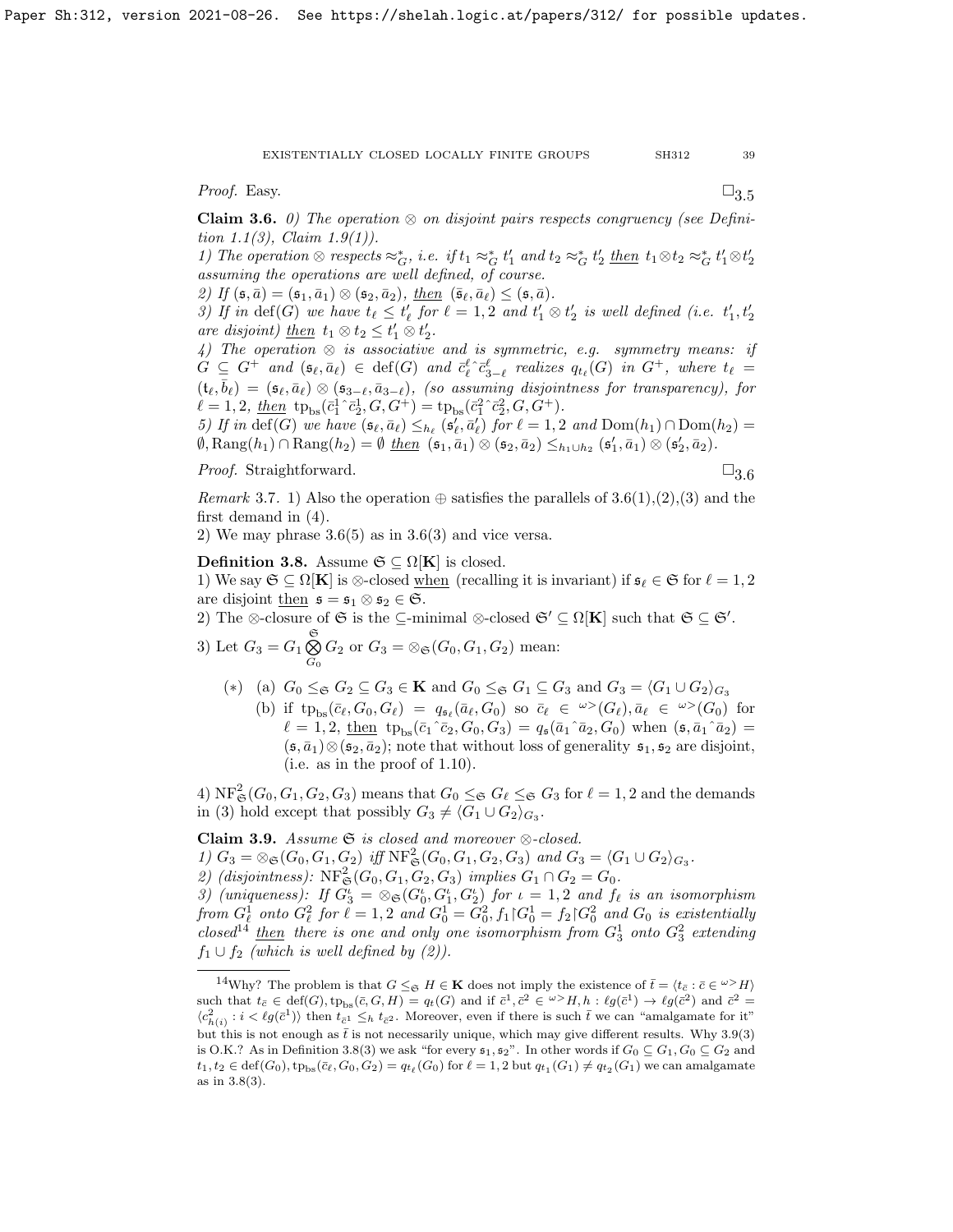4) (symmetry):  $\text{NF}^2_{\mathfrak{S}}(G_0, G_1, G_2, G_3)$  iff  $\text{NF}^2_{\mathfrak{S}}(G_0, G_2, G_1, G_3)$ .

5) (monotonicity): If  $\operatorname{NF}^2_{\mathfrak{S}}(G_0, G_1, G_2, G_3)$  and  $G_0 \subseteq G'_\ell \subseteq G_\ell$  for  $\ell = 1, 2$  then  $\mathrm{NF}^2_{\mathfrak{S}}(G_0, G'_1, G'_2, G_3).$ 

6) (existence): If  $G_0 \leq_{\mathfrak{S}} G_\ell$  for  $\ell = 1, 2$  and  $G_0$  is existentially closed and  $G_1 \cap G_2 =$  $G_0$  then for some  $G_3 \in \mathbf{K}$  we have  $\text{NF}^2_{\mathfrak{S}}(G_0, G_1, G_2, G_3)$ .

*Remark* 3.10. For parts (3) and (6) of [3.9](#page-38-2) recall: for such G, if  $t_1, t_2 \in \text{def}(G), q_{t_1}(G) =$  $q_{t_2}(G)$  and  $G \subseteq G^+ \in \mathbf{K}$  then  $q_{t_1}(G^+) = q_{t_2}(G^+).$ 

*Proof.* Straightforward, e.g. for disjointness (= part (2)) use Claim [1.2\(](#page-10-0)4).  $\square_{3.9}$  $\square_{3.9}$  $\square_{3.9}$ 

Alternative to §1 from [1.12](#page-15-1) on is: we repeat it with changes being that we use  $\otimes$ instead of  $\oplus$  and we incorporated the  $\lambda$ -fullness, also in [3.12\(](#page-39-0)3) we choose another version. We have not sorted out whether we can generalize [1.16\(](#page-16-0)5) based on [1.15](#page-15-0) and [1.23\(](#page-18-0)2).

<span id="page-39-1"></span>**Definition 3.11.** 1) We say that  $\mathscr A$  is a one step  $(\lambda, \mathfrak{S})$  – ⊗-construction when  $\mathscr{A} = (G, H, \langle \bar{c}_{\alpha}, t_{\alpha} : \alpha < \alpha(\mathscr{A}) = \alpha_{\mathscr{A}} \rangle)$  satisfies:

- (a)  $G \subseteq H \in \mathbf{K}$
- (b)  $t_{\alpha} \in \text{def}_{\mathfrak{S}}(G)$  for  $\alpha < \alpha(\mathscr{A});$
- (c) if  $\alpha_0, \ldots, \alpha_{n-1} < \alpha(\mathscr{A})$  with no repetitions then  $\bar{c}_{\alpha_0} \hat{\ } \ldots \hat{\ } \bar{c}_{\alpha_{n-1}}$  realizes  $q_t(G_0)$  in H where  $t = t_{\alpha_0} \otimes \ldots \otimes t_{\alpha-1} \in \text{def}(G);$
- (d)  $H = \langle \cup \{\bar{c}_\alpha : \alpha < \alpha(\mathscr{A})\} \cup G \rangle_H;$
- (e)  $\langle t_\alpha : \alpha < \alpha(\mathscr{A}) \rangle$  lists def<sub> $\mathfrak{S}(G)$ </sub> each appearing exactly  $\lambda$  times.

2) In (1) we may use any index set instead of  $\alpha(\mathscr{A})$ , e.g. def<sub>§</sub>(G) itself when  $\lambda = 1$ , def<sub> $\mathfrak{S}(G) \times \lambda$  in general.</sub>

3) We say  $\mathscr A$  is an  $\alpha(\mathscr A)$ -step-( $\lambda, \mathfrak S$ )−⊗-construction or  $(\alpha(\mathscr A), \lambda, \mathfrak S)$ −⊗-construction  $\frac{\text{when}}{\text{when}}$ :

- (a)  $\mathscr{A} = \langle G_{\alpha}, \langle \bar{c}_{\beta,s}, t_{\beta,s} : s \in S_{\beta} \rangle : \alpha \leq \alpha(\mathscr{A}), \beta < \alpha(\mathscr{A}) \rangle$
- (b)  $(G_{\alpha} : \alpha \leq \alpha(\mathscr{A}))$  is increasing continuous (in **K**)
- (c)  $(G_{\alpha}, G_{\alpha+1}, \langle \bar{c}_{\alpha,s}, t_{\alpha,s} : s \in S_{\alpha} \rangle)$  is a one step  $(\lambda, \mathfrak{S})$  ⊗-construction.

4) In part (3), let  $G_{\alpha}^{\mathscr{A}} = G_{\alpha}[\mathscr{A}]$  be  $G_{\alpha}$ , etc., and in part (1) let  $G^{\mathscr{A}} = G[\mathscr{A}]$  be  $G$ , etc.

5) In part (3) if  $\alpha(\mathscr{A}) = \omega$  then we may omit it; also for every  $\alpha < \alpha(\mathscr{A})$  the sequence  $(G^{\mathscr{A}}_{\alpha}, G^{\mathscr{A}}_{\alpha+1}, \langle \bar{c}_{\alpha,s}, t_{\alpha,s} : s \in S^{\mathscr{A}}_{\alpha} \rangle)$  is called the  $\alpha$ -th step of  $\mathscr{A}$ .

<span id="page-39-0"></span>**Definition 3.12.** 1) We say *H* is a  $\lambda$ -full one step  $\mathfrak{S} - \otimes$ -closure of *G* when there is a one step  $(\lambda, \mathfrak{S}) - \otimes$ -construction  $\mathscr{A}$  such that  $G[\mathscr{A}] = G, H[\mathscr{A}] = H$ . We may say H is  $\lambda$ -full one step  $\mathfrak{S} - \otimes$ -constructible over G; similarly in part (2).

2) We say H is  $\lambda$ -full  $\alpha$ -step G-closure over G or H is  $(\alpha, \lambda, \mathfrak{S})$ -closure of G when there is a  $(\alpha, \lambda, \mathfrak{S}) - \otimes$ -construction  $\mathscr{A}$  with  $G = G_0^{\mathscr{A}}, H = G_{\ell g(\mathscr{A})}^{\mathscr{A}}$ .

3) We say  $G_*$  is  $(\delta, \lambda, \mathfrak{S})$  –  $\otimes$ -full over G when for some  $\bar{G} = \langle \tilde{G}_i : i \leq \delta \rangle$  increasing continuous sequence in  $\mathbf{K}, G_0 = G, G_\delta = G_*$  and  $G_{i+1}$  is  $(1, \lambda, \mathfrak{S}) - \otimes$ -full over  $G_i$ which means some  $G' \subseteq G_{i+1}$  is a one step  $(\lambda, \mathfrak{S}) - \otimes$ -construction over  $G_i$ . If  $\delta = \omega$  one may omit it writing  $(\lambda, \mathfrak{S})$  instead of  $(\delta, \lambda, \mathfrak{S})$ .

4) We may in part (3) replace  $\otimes$  by  $\oplus$ .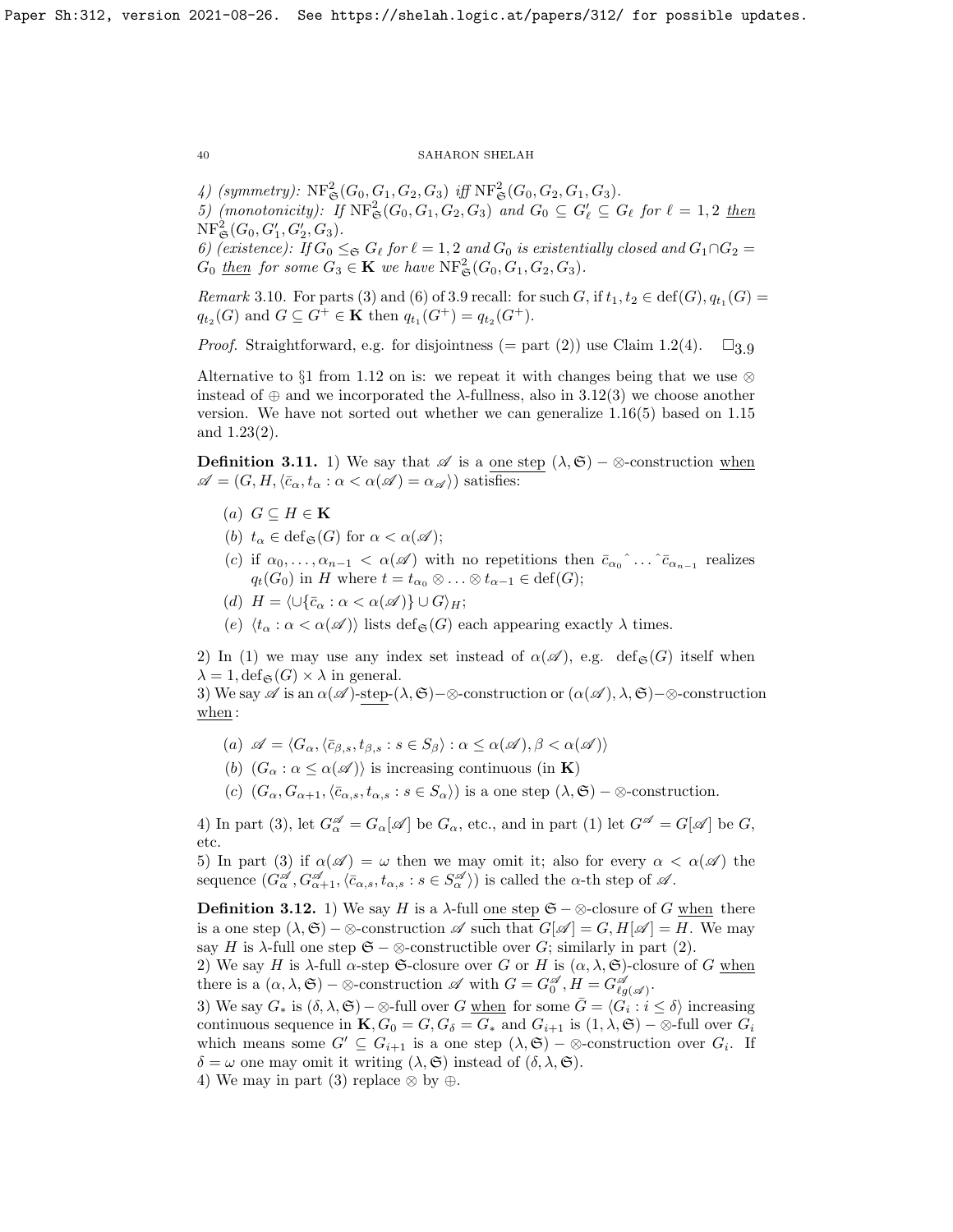<span id="page-40-2"></span>**Claim 3.13.** Assume  $\mathfrak{S} \subseteq \Omega[\mathbf{K}]$  is  $\otimes$ -closed,  $\alpha$  an ordinal,  $\lambda$  a cardinal. 1) If  $G \in \mathbf{K}$  then there is a one step  $(\lambda, \mathfrak{S}) - \otimes$ -construction  $\mathscr A$  over G (i.e.  $G_0^{\mathscr{A}} = G$ ) of cardinality  $\leq \lambda + |G| + |\mathfrak{S}|$  and  $\geq \lambda$ .

2) If in part (1),  $\mathcal{A}_1, \mathcal{A}_2$  are one step-( $\lambda, \mathfrak{S}$ ) –⊗-constructions over G then  $H[\mathcal{A}_1], H[\mathcal{A}_2]$ are isomorphic over G.

3) For any  $G \in \mathbf{K}$  there is an  $(\alpha, \lambda, \mathfrak{S}) - \otimes$ -construction  $\mathscr A$  over G and  $G_{\alpha}[\mathscr A]$  is unique up to isomorphism over G.

4) If G is dense, H is an  $(\alpha, \lambda, \mathfrak{S}) - \otimes$ -closure of G and  $\alpha$  is a limit ordinal then H is existentially closed and is  $(\alpha, \lambda, \mathfrak{S})$ -full over G.

*Proof.* Straightforward, as in [1.23\(](#page-18-0)3).  $\square_{3.13}$  $\square_{3.13}$  $\square_{3.13}$ 

<span id="page-40-1"></span>**Discussion 3.14.** Essentially we know that if " $G_1 \subseteq G_2$ " implies the  $(\alpha, \lambda, \mathfrak{S})$ closure of  $G_1$  is a subgroup of the  $(\alpha, \lambda, \mathfrak{S})$ -closure of  $G_2$ .

But we have a delicate problem: what if the  $(\alpha, \lambda, \mathfrak{S})$ -closure of  $G_1$  is not disjoint to  $G_2 \backslash G_1$ ?

We have similar problems with "the algebraic closure of a field" or "the field of quotients of a field", but there if  $G_1 \subseteq G_2$  then the closure  $G_1^+$  of  $G_1$  inside  $G_1$ is definable (from  $G_2, G_1$  and  $G_2^+$ ). Here this is not true, but clearly this is not a serious problem. Ways to circumvent this appear in [0.12\(](#page-5-1)2), [1.13\(](#page-15-2)2) and below.

<span id="page-40-0"></span>**Claim 3.15.** 1) We can choose  $\hat{G} \in \mathbf{K}_{\text{exlf}}$  such that  $\hat{G}$  extends  $G \in \mathbf{K}_{\text{lf}}, G_1 \cong$  $G_2 \Rightarrow \hat{G}_1 \cong \hat{G}_2$  and every embedding  $f : G_1 \rightarrow G_2 \in \mathbf{K}_{\text{lf}}$  can be extended to  $\hat{f}: \hat{G}_1 \rightarrow \hat{G}_2$  canonically.

1A) Moreover  $G_1 \subseteq G_2 \Rightarrow \hat{G}_1 \subseteq \hat{G}_2$  but pedantically see (2).

2) There is a set theoretic class function  $\mathbf{F}$ , that computes from  $G \in \mathbf{K}$ ,  $\alpha \in \text{Ord}, \lambda \in$ Card,  $\gamma \in \text{Ord}$  and  $\mathfrak{S} \subseteq \Omega[\mathbf{K}]$  a group  $H = \mathbf{F}(G, \alpha, \mathfrak{S}, \gamma)$  such that:

- (a)  $\mathbf{F}(G, \alpha, \mathfrak{S}, \gamma) \in \mathbf{K}$  extends G, moreover;
- (b)  $\mathbf{F}(G, \alpha, \gamma, \mathfrak{S})$  is an  $(\alpha, \lambda, \mathfrak{S})$ -closure of G;
- (c) [uniqueness]: if  $G_1, G_2 \in \mathbf{K}$  and g is an isomorphism from  $G_1$  onto  $G_2$  and  $H_{\ell} = \mathbf{F}(G, \alpha, \mathfrak{S}, \gamma)$  for  $\ell = 1, 2$  then there is an isomorphism g from  $H_1$ onto  $H_2$  extending q;
- (d) we have  $H_1 \subseteq H_2$  and  $G_1 = H_1 \cap G_2$  when  $G_1 \subseteq G_1 \in \mathbf{K}, \gamma > \alpha$  and  $1^5$  $\gamma > \sup(\text{Ord} \cap \text{tr} - cl(G_{\ell}))$  for  $\ell = 1, 2$  and  $H_{\ell} = \mathbf{F}(G_{\ell}, \alpha, \mathfrak{S}, \gamma);$
- (e) if we restrict ourselves to  $G \in \mathbf{K'} = \{G \in \mathbf{K}: \text{ if } x \in G \text{ then } x \text{ is a singleton}\}\$ then  $G_1 \subseteq G_2 \Rightarrow \mathbf{F}(G, \alpha, \mathfrak{S}) \subseteq \mathbf{F}(G, \alpha, S, 0).$

∗ ∗ ∗

In §4,§5 we intend to use also some relative of those constructions, including:

<span id="page-40-4"></span>**Definition 3.16.** Assume  $\bar{H} = \langle H_i : i < \delta \rangle$  is  $\subseteq$ -increasing in **K** and  $H_\delta = \cup \{H_i : i < \delta\}$  $i < \delta$ , (we shall use  $\delta = \omega$ ). We say  $\mathscr A$  is a one step atomic  $\mathfrak{S} - \otimes$ -construction above H, when (and we may say H is weakly atomically  $\mathfrak{S} - \otimes$ -constructible over H, omitting H means for some H of length  $\omega$  and we may replace  $\alpha_{\mathscr{A}} = \alpha(\mathscr{A})$ by any index set)  $\mathscr A$  has the following objects satisfying the following additional conditions:

<span id="page-40-3"></span><sup>15</sup>Recalling tr-cl is the (set-theoretic) transitive closure.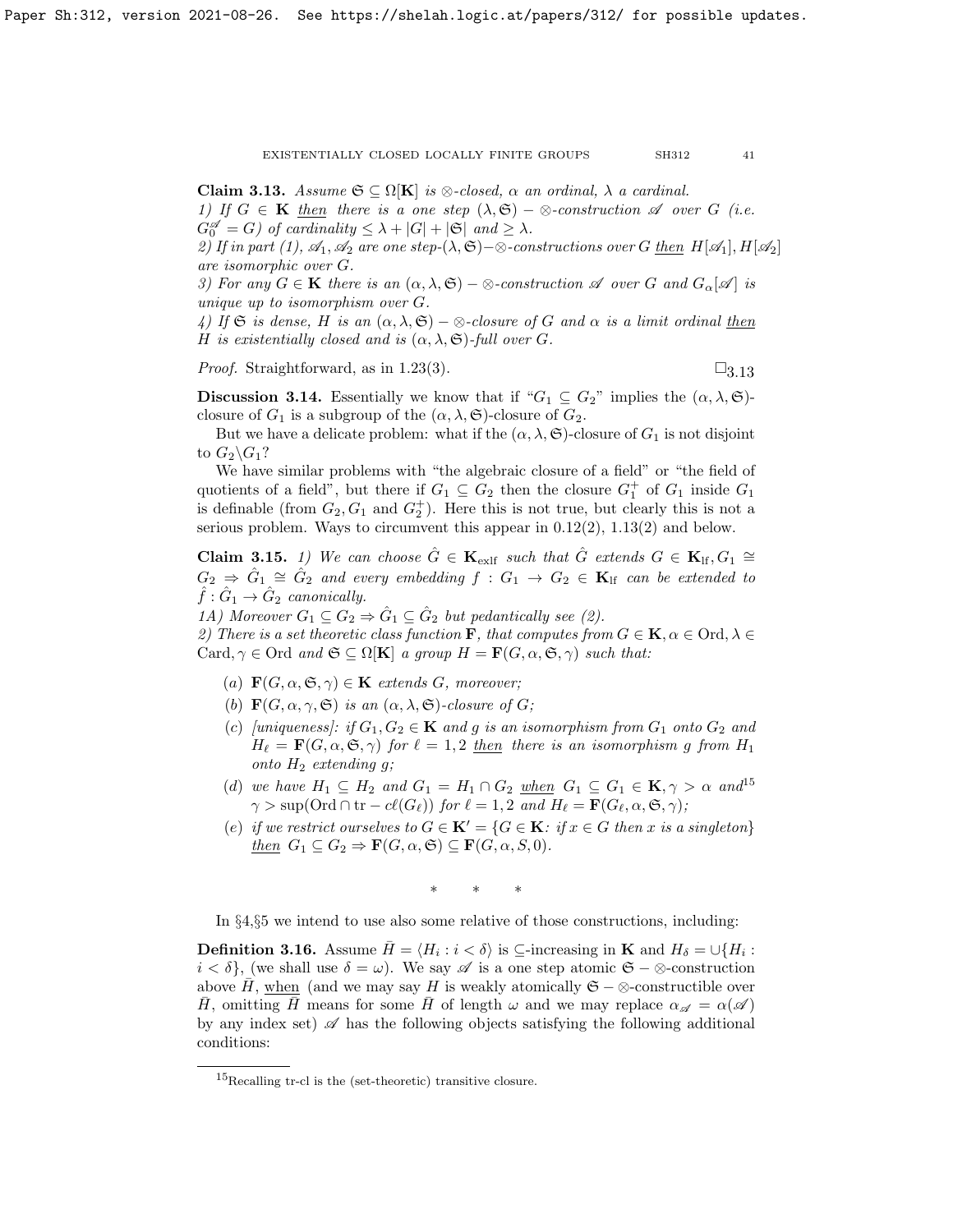- (A)  $(\bar{H}, H_{\delta}, H, \langle \bar{c}_{\alpha}, t_{\alpha,i}, \alpha < \alpha_{\mathscr{A}}, i < \delta \rangle);$
- (B)  $H_{\delta} \subseteq H \in \mathbf{K}$ ;
- (C)  $t_{\alpha,i} \in \text{def}_{\mathfrak{S}}(H_i);$
- (D)  $H = \langle \cup \{\bar{c}_{\alpha} : \alpha < \alpha_{\mathscr{A}}\} \cup H_{\delta} \rangle_{H};$
- (E)  $\bar{c}_{\alpha}$  realizes  $q_{t_{\alpha,i}}(H_i)$  in H for  $\alpha < \alpha_{\mathscr{A}}, i < \delta;$
- $(F)$   $\bar{c}_{\alpha,i} \subseteq H_{i+1}$  realizes  $q_{t_{\alpha,i}}(H_i)$  for  $i < \delta, \alpha < \alpha_{\mathscr{A}}$  and moreover;
- $(F)^+$  assuming  $\alpha(0) < \ldots < \alpha(n-1) < \alpha_{\mathscr{A}}$  and  $\ell g(\bar{x}_{\alpha}) = \ell g(\bar{c}_{\alpha})$  and  $\varphi = \varphi(\bar{x}_{\alpha(0)}, \ldots, x_{\alpha(n-1)}, \bar{y})$  we have<sup>[16](#page-41-0)</sup>  $\varphi(\bar{x}_{\alpha(0)},\ldots,\bar{x}_{\alpha(n-1)},\bar{b}) \in \text{tp}_{\text{at}}(\bar{c}_{\alpha(0)}\hat{\ } \ldots \hat{\ } \bar{c}_{\alpha(n-1)},G_{\delta},H)$ iff  $\bar{b} \subseteq {}^{\ell g(\bar{y})}G_{\delta}$  and for every permutation  $\pi$  of n,  $(\forall^\infty i(0) < \delta)(\forall^\infty i(1) < \delta), \ldots, (\forall^\infty i(n-1) < \delta)$  $\varphi[\bar{c}_{\alpha(0),i(\pi(0)},\bar{c}_{\alpha(1),i(\pi(1))},\ldots,\bar{c}_{d(n-1),\pi(n-1)},\bar{b}]$ (used in the proof of  $(*)_{5,2}$  stage C in the proof of [5.1\)](#page-50-0); note that  $\varphi$  is not necessarily atomic.

*Remark* 3.17. 1) We may consider replacing clause  $(F)^+$  by:

 $(F)^*$   $\bar{c}_{\alpha(0)}$ <sup>^</sup>...<sup>^</sup> $\bar{c}_{\alpha(n-1)}$  realizes  $q_{t_{\alpha(0)}\otimes...\otimes t_{\alpha(n-1)}}$  for  $\alpha(0)$  < ... <  $\alpha(n-1)$  <  $\alpha(\mathscr{A})$ .

2) In this alternative version we do not need the existence of  $\bar{c}_{\alpha,i} \subseteq H_{i+1}$ , so it is easier to prove existence but the version above is the one we actually use. In particular the version in (1) would create problems in  $(*)_{5.7}$  in the proof of [5.1;](#page-50-0) we may try to take care of this by changing the definition of  $L^*_{\beta}$  there.

3) A sufficient condition for having the assumptions of [3.16](#page-40-4) appear in [2.19.](#page-31-1)

**Observation 3.18.** Let G be closed and ⊗-closed. Assume  $\langle G_i : i \leq \alpha \rangle$  is  $\subseteq$ increasing continuous in K.

1) In [3.11\(](#page-39-1)1) we can prove  $G^{\mathscr{A}} \leq_{\mathfrak{S}} H^{\mathscr{A}}$  and in 3.11(2), we can prove  $\langle G^{\mathscr{A}}_{\alpha} : \alpha \leq \alpha_{\mathscr{A}} \rangle$ is  $\leq_{\mathfrak{S}}$ -increasing continuous.

2) In [3.16,](#page-40-4) if H is  $\leq_{\mathfrak{S}}$ -increasing then we have  $i < \delta \Rightarrow H_i \subseteq_{\mathfrak{S}} H$ .

3) Assume S is a set of limit ordinals  $\langle \delta, \langle G_i : i \leq \delta \rangle$  is a ⊆-increasing continuous sequence of members of **K** and  $G_{i+1}$  is a one step  $\mathfrak{S} - \otimes$ -constructible over  $G_i$ for  $i \in \delta \backslash S$  and  $G_{i+1}$  is weakly one step  $\mathfrak{S} - \otimes$ -constructible over  $\overline{G} \backslash C_i$  for some unbounded  $C_i \subseteq i \backslash S$  for each  $i \in S$ , (hence i is a limit ordinal). Then  $i < j \leq$  $\delta \wedge i \notin S \Rightarrow G_i \leq \varepsilon G_j$ .

*Remark* 3.19. The idea of  $\mathfrak{s}_1 \otimes \mathfrak{s}_2$  can be applied to one  $\mathfrak{s}$  (and is used in the end of the proof of  $\boxplus_1$  in stage B the proof of Theorem [5.1\)](#page-50-0).

Toward this in  $\S4(B)$  we shall deal with finding such amalgamations and  $\mathfrak{s}$ 's.

<span id="page-41-1"></span>**Definition/Claim 3.20.** Assume  $\mathfrak{s} \in \Omega[\mathbf{K}_{\mathrm{lf}}]$  and  $H_1 \subseteq H_2 \in \mathbf{K}$  are finite,  $\bar{a} \in$  $h^{(s)}(H_1), \bar{c} \in \mathbb{R}^{(s)}(H_2)$  and  $\bar{a}, \bar{c}$  generate  $H_1, H_2$  respectively, and  $\bar{a}$  realizes  $p_s(\bar{x}_s)$  in  $H_1$  and  $\bar{c}$  realizes  $q_s(\bar{a}, H_1)$  in  $H_2$ . Assume further K is a group of automorphisms of  $H_2$  mapping  $H_1$  onto itself. Then there is a one and only one t such that:

- (a)  $\mathfrak{t} \in \Omega[\mathbf{K}_{\text{lf}}]$
- (b)  $k(\mathfrak{t}) = k(\mathfrak{s})$  and  $p_{\mathfrak{t}}(\bar{x}_{\mathfrak{t}}) = \text{tp}_{\text{of}}(\bar{a}, \emptyset, H_1)$

<span id="page-41-0"></span><sup>&</sup>lt;sup>16</sup>Yes! tp<sub>at</sub> and not tp<sub>bs</sub>.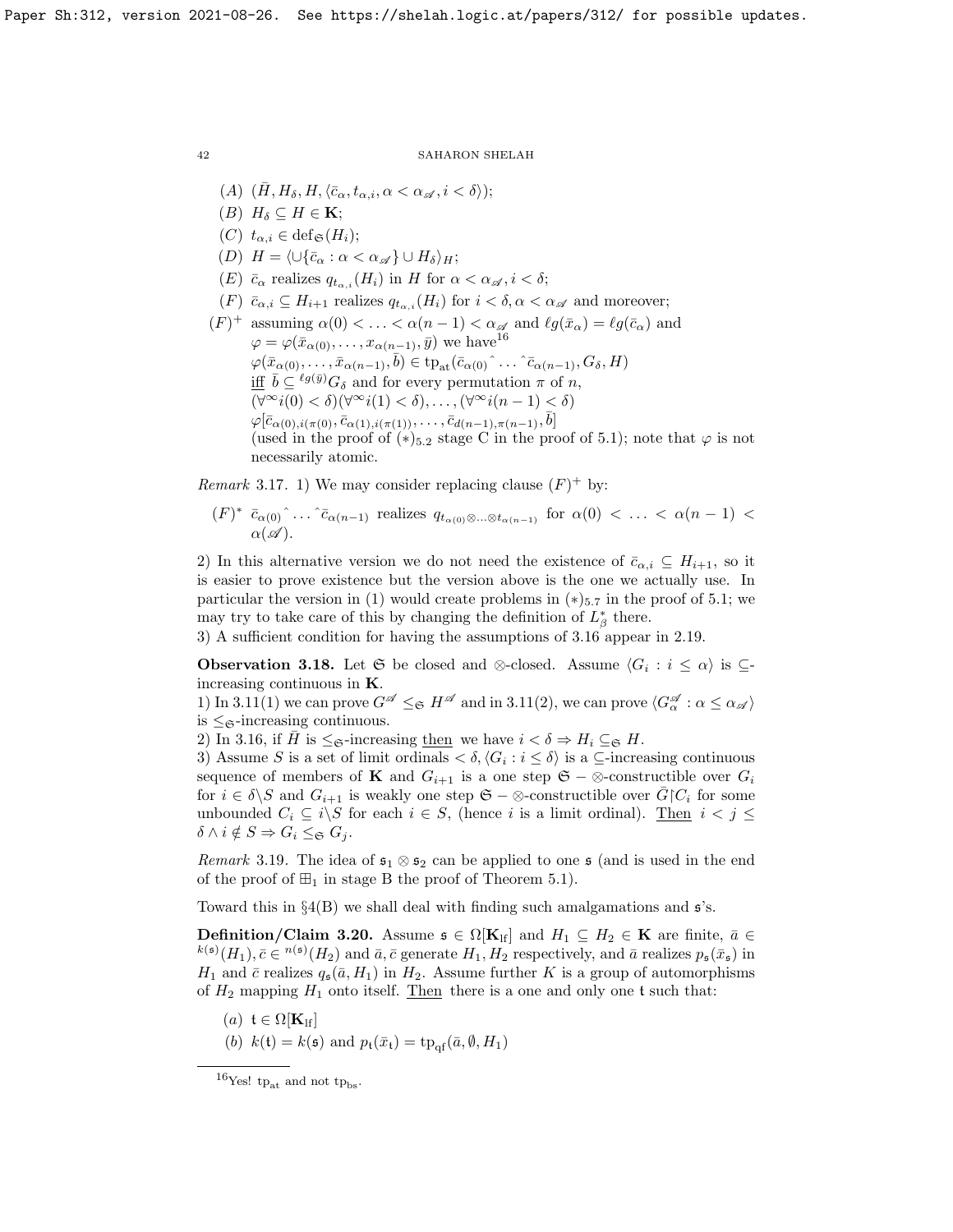(c) if  $H_1 \subseteq G_1 \subseteq G_2, H_2 \subseteq G_2$  and  $\bar{c}$  realizes  $q_s(\bar{a}, G_1)$  in  $G_2$  and  $\bar{c}' \in {}^n(G_2)$ realizes  $q_t(\bar{a}, G_2)$  <u>then</u>  $tp_{at}(\bar{c}', G_1, G_2) = \cap \{tp_{at}(\pi(\bar{c}), G_1, G_2) : \pi \in K\}.$ 

Remark 3.21. Toward this in §(4B) we deal with finding such amalgamations and  $\mathfrak{s}'s.$ 

*Proof.* Straightforward.  $\square_{3.20}$  $\square_{3.20}$  $\square_{3.20}$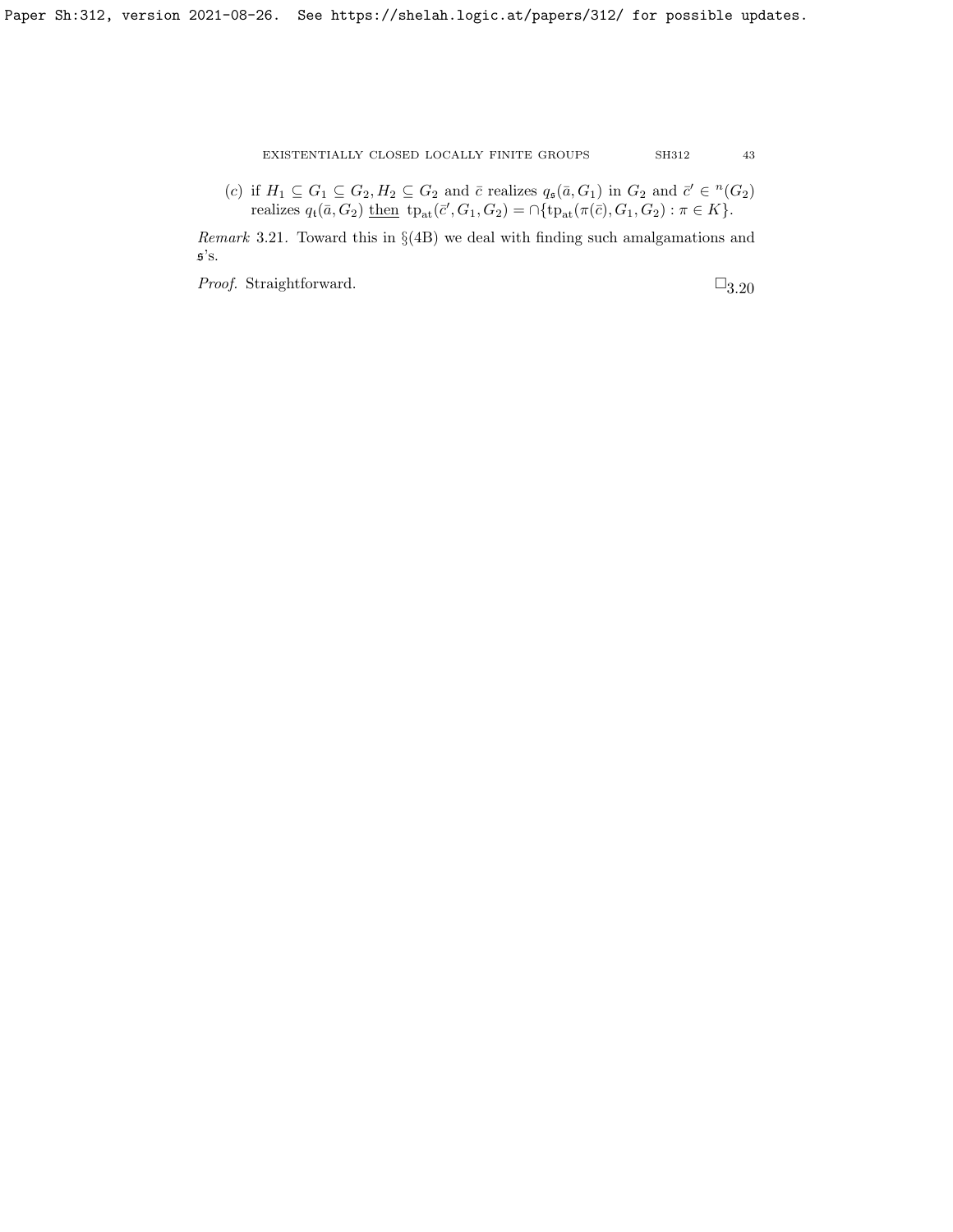## § 4. For fixing a distinguished subgroup

In the construction of complete members of  $K_{\text{exlf}}$  (and related aims) we fix large enough  $\mathfrak{S} \subseteq \Omega[\mathbf{K}]$  and build a  $\subseteq$ -increasing continuous sequence  $\langle G_\alpha : \alpha \rangle$  $\lambda$ ,  $|G_{\alpha}| < \lambda$ ; normally we demand for  $\alpha < \beta < \lambda$  that "usually"  $G_{\alpha} \leq_{\beta} G_{\beta}$  (i.e. except for  $\delta \in S$ , where  $S \subseteq S^{\lambda}_{\aleph_0}$ . But at some moment for  $\alpha = \delta + n$ , we like to use  $p = tp_{bs}(c, G_{\alpha}, G_{\alpha+1})$  which extends some  $r \in \mathbf{S}_{bs}(K), K \subseteq G_{\alpha}$  finite but such that c commutes with  $G_{\delta}$ . Also toward this in §(4A) we deal with a relative NF<sup>3</sup> of NF<sub>f</sub>, in which we demand  $\mathbf{C}_{G_1}(G_3)$  is large, this continues §2 concentrating on the case  $G_0$  is with trivial center. In  $\S(4B)$  we use this to define some schemes from  $\Omega[K]$ , see e.g. [4.10.](#page-47-0)

Another problem is that given  $G_1$  instead of extending  $G_1$  to  $G_2$  such that  $q_t(G_1)$  is realized by  $\bar{c} \in \mathcal{C}(G_2)$  for some  $t \in \text{def}_{\mathfrak{S}}(G_1)$ , we like to have an infinite  $\overline{c} = (\ldots \hat{c}_i \hat{c}_i \ldots)_{i \in I}$ , with  $tp(\overline{c} | u, G_1, G_2) \in q_{t_u}(G_1)$  for every finite  $u \subseteq I$ ; used in stage D of the proof of Theorem [5.1.](#page-50-0) This is done in  $\S4(C)$ .

# § 4(A). Preserving Commutation.

<span id="page-43-1"></span>Claim 4.1. The subgroups  $H'_1, H'_2$  of  $G_3$  commute when:

- $(*)$  (a)  $\mathbf{x} \in \mathbf{X}_\mathbf{K}$ ; (b)  $G_{\ell} = G_{\mathbf{x},\ell}, G'_{\ell} = \mathbf{j}_{\mathbf{x},\ell}(G_{\ell})$  for  $\ell = 0, 1, 2;$ (c)  $G_3 = G_{\mathbf{x}}$ ; (d)  $H_1 \subseteq G_1$  and  $H'_1 = \mathbf{j}_{\mathbf{x},1}(H_\ell);$ (e)  $H_1 = \bigcup \{b(H_1 \cap G_0) : b \in I_1\}$  where  $I_1 = I_{x,1} \cap H_1$ ; (f) if  $g \in I_{\mathbf{x},1}$  and<sup>[17](#page-43-0)</sup>  $b \in I_1$  then  $gb \in I_{\mathbf{x},1}$ ; (g) the subgroups  $G_0$ ,  $H_1$  of  $G_1$  commute; (h)  $H_2 \subseteq G_2$  commutes with  $G_0 \cap H_1$  and  $H'_2 = \mathbf{j}_{\mathbf{x},2}(H_2)$ ;
	- (i)  $H_2 = \bigcup \{a(G_0 \cap H_2) : a \in I_2\}$  where  $I_2 = I_{\mathbf{x},2} \cap H_2$ .

Remark 4.2. 1) Really here it suffices to deal with the case  $G_0 \cap H_1 = \{e\}.$ 2) A natural case is  $\mathbf{Z}(G_0) = \{e_{G_0}\}, H_1 = \mathbf{C}_{G_1}(G_0), H_2 = G_2.$ 3) See the proof of [5.1.](#page-50-0)

<span id="page-43-2"></span>*Notation* 4.3. Let  $\mathbf{X}_{\text{lf}}^3 = \mathbf{X}_{\mathbf{K}_{\text{lf}}}^3$  be the class of tuple  $(\mathbf{x}, H_1, H_2)$  which satisfies  $(*)$ of Claim [4.1.](#page-43-1)

*Proof.* Let  $a \in H_2, b \in H_1, f_a = \mathbf{j}_{\mathbf{x},2}(a), f_b = \mathbf{j}_{\mathbf{x},1}(b)$ , so by  $(*) (d), (h)$  we just have to prove that  $f_b f_a((g_0, g_1, g_2)) = f_a f_b((g_0, g_1, g_2))$  for any  $(g_0, g_1, g_2) \in \mathscr{U}_{\mathbf{x}}$ . Clearly

• if  $a \in G_0$  or  $b \in G_0$  this holds.

[Why? First, if  $a \in G_0$  then  $f_a = \mathbf{j}_{\mathbf{x},2}(a) = \mathbf{j}_{\mathbf{x},0}(a) = \mathbf{j}_{\mathbf{x},1}(a) \in \mathbf{j}_{\mathbf{x},1}(G_1) = G_1' \subseteq G_{\mathbf{x}}$ and as  $b \in H_1 \subseteq G_x$ , by  $(*) (g)$  we have  $G_1 \models "a, b$  commute" hence  $G_x \models$ " $j_{x,2}(a), j_{x,1}(b)$  commute" and so  $G_x \models "f_a, f_b$  commute". Second, if  $b \in G_0$  then  $b \in G_0 \cap H_1 \subseteq G_0 \subseteq G_2$  and  $a \in H_2 \subseteq G_2$ , so by clause  $(*)$ (*h*) clearly  $G_2 \models "a, b]$ commute" and we finish as above.]

<span id="page-43-0"></span><sup>&</sup>lt;sup>17</sup>As  $G_1$  is locally finite, necessarily  $\mathbf{I}_1$  is a subgroup of  $H_1$ .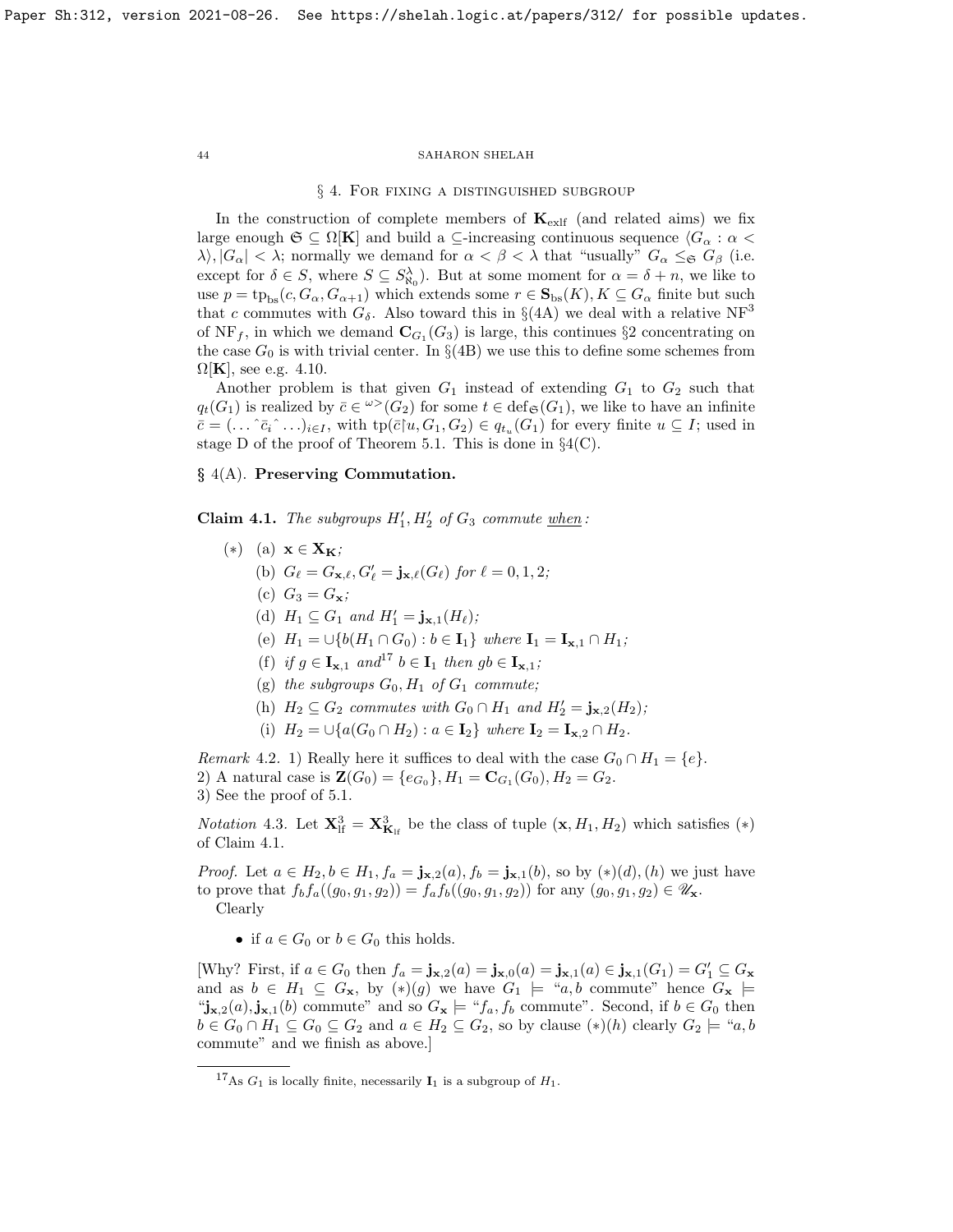Moreover, as  $H_1 = \langle (G_0 \cap H_1) \cup I_1 \rangle_{G_1}$  by clause  $(*) (e)$ , recalling • above, without loss of generality

 $\boxplus_1$   $b \in \mathbf{I}_1 \subseteq \mathbf{I}_{\mathbf{x},1}$ .

Similarly as  $H_2 = \langle (G_0 \cap H_2) \cup I_1 \rangle$ . By clause  $(*) (i)$ , recalling • above without loss of generality :

 $\mathbb{H}_2$   $a \in \mathbf{I}_2 \subseteq \mathbf{I}_{\mathbf{x},2}$ .

Let<sup>[18](#page-44-0)</sup>  $f_x((g_0, g_1, g_2)) = (g_0^x, g_1^x, g_2^x)$  and  $f_y f_x((g_0, g_1, g_2)) = (g_0^{x,y}, g_1^{x,y}, g_2^{x,y})$  for  $x \in$  ${a, b}$  and  $y \in {a, b} \setminus {x}.$ 

We shall prove that  $g_{\ell}^{a,b} = g_{\ell}^{b,a}$  for  $\ell = 0, 1, 2$ ; this suffices.

Clearly,

•<sub>1</sub> 
$$
g_1^a = g_1
$$
 and  $g_2g_0a = g_2^ag_0^a$ ;

- •<sub>2</sub>  $g_2^{a,b} = g_2^a$  and  $g_1^a g_0^a b = g_1^{a,b} g_0^{a,b}$ ;
- •<sub>3</sub>  $g_2^b = g_2$  and  $g_1g_0b = g_1^bg_0^b$ ;
- •4  $g_1^{b,a} = g_1^b$  and  $g_2^b g_0^b a = g_2^{b,a} g_0^{b,a}$ .

Now

$$
\boxplus_3 \ g_1^{a,b} G_0 = g_1^{a,b} g_0^{a,b} G_0 = g_1^a g_0^a b G_0 = (g_1^a b)(g_0^a G_0) = (g_1^a b) G_0.
$$

[Why? As  $g_0^{a,b} \in G_0$ , by the second statement of  $\bullet_2$ , noting that  $b, g_0^a$  commute by  $(\ast)(g)$ , and as  $g_0^a \in G_0$ , respectively.]

But  $g_1^a \in \mathbf{I}_{\mathbf{x},1}$  (as  $(g_0^a, g_1^a, g_2^a) \in \mathscr{U}_{\mathbf{x}}$ ), and  $b \in \mathbf{I}_1 \subseteq \mathbf{I}_{\mathbf{x},1}$  by  $\boxplus_1$ , hence by  $(*)$ we have  $g_1^a b \in I_{\mathbf{x},1}$  and also  $g_1^{a,b} \in I_{\mathbf{x},1}$  (as  $(g_0^{a,b}, g_1^{a,b}, g_2^{a,b}) \in \mathscr{U}_{\mathbf{x}}$ ). Now by  $\boxplus_3$ ,  $g_1^{a,b}G_0 = (g_1^a b)G_0$  and by the last sentence  $g_1^{a,b}, g_1^a \in \mathbf{I}_{\mathbf{x},1}$  and thus

•*s* 
$$
g_1^{a,b} = g_1^a b
$$
.

So by  $\bullet_5$  and the second equation in  $\bullet_2$  we have  $g_1^a b g_0^{a,b} = g_1^{a,b} g_0^{ab} = g_1^a g_0^a b = g_1^a b g_0^a$ , the last equality by recalling  $b, g_0^a$  commute by  $(*) (g)$ , hence we have:

 $\bullet_6 \, g_0^{a,b} = g_0^a.$ 

Similarly to  $\boxplus_3$  we have

$$
\boxplus_4 \ g_1^b G_0 = g_1^b g_0^b G_0 = g_1 g_0 b G_0 = (g_1 b)(g_0 G_0) = (g_1 b) G_0.
$$

[Why? As  $g_0^b \in G_0$ , by  $\bullet_3$  second statement, as  $b, g_0$  commute by  $(*) (g)$ , and as  $g_0 \in G_0$  respectively.

Also  $g_1 \in I_{\mathbf{x},1}$  as  $(g_0, g_1, g_2) \in \mathscr{U}_{\mathbf{x}}$  and  $b \in I_1$  by  $\mathbb{H}_1$  so recalling  $(*) (f)$  we deduce  $g_1, g_1b \in I_{\mathbf{x},1}$  thus from  $\boxplus_4$  we deduce:

• $g_1^b = g_1 b.$ 

Hence by  $\bullet_7$  and  $\bullet_3$  second statement we have  $g_1bg_0^b = g_1^bg_0^b = g_1g_0b = g_1bg_0$ , the last equation recalling  $b, g_0$  commute (by  $(*)(g)$ ), hence we have:

•<sub>8</sub>  $g_0^b = g_0$ .

<span id="page-44-0"></span><sup>&</sup>lt;sup>18</sup>Note that  $g_{\ell}^x$  is <u>not</u> conjugation by x.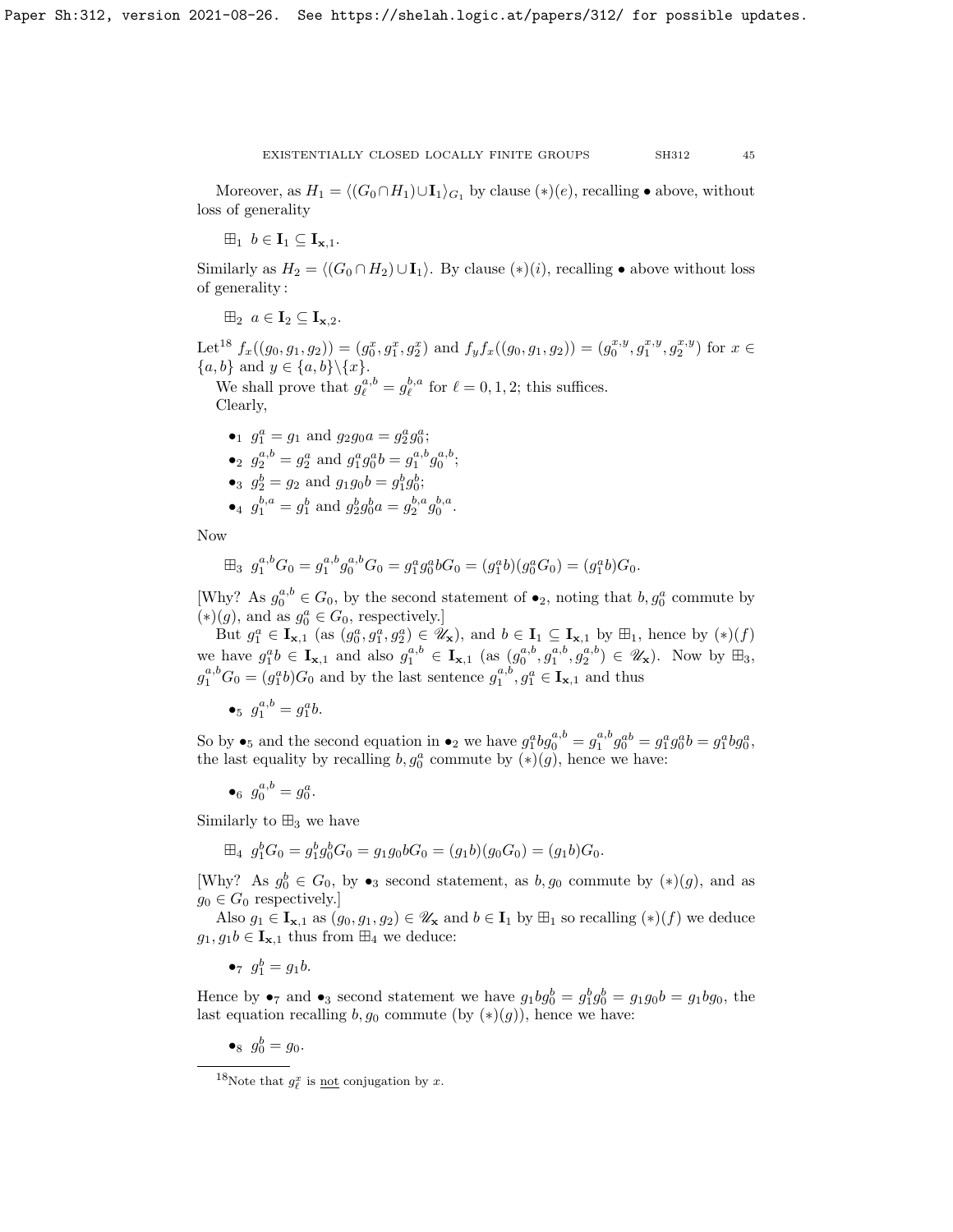So by  $\bullet_4, \bullet_7, \bullet_1, \bullet_6$ , b commuting with  $G_0$  and  $\bullet_2$  second statement respectively, we have

$$
\boxplus_5 \ g_1^{b,a} = g_1^b = (g_1b) = (g_1^ab) = (g_1^ab)(g_0^a(g_0^{a,b})^{-1}) = (g_1^ag_0^ab)(g_0^{a,b})^{-1} = g_1^{a,b},
$$

and thus

$$
\bullet \, g_1^{b,a} = g_1^{a,b}.
$$

Also by  $\bullet_4, \bullet_3, \bullet_8, \bullet_1, \bullet_6, \bullet_2$  we have

$$
\boxplus_6 \ g_2^{b,a} g_0^{b,a} = g_2^b g_0^b a = g_2 g_0^b a = g_2 g_0 a = g_2^a g_0^{a} = g_2^a g_0^{a,b} = g_2^{a,b} g_0^{a,b}.
$$

So

$$
\bullet_{10} \ \ g_2^{b,a} g_0^{b,a} = g_2^{a,b} g_0^{a,b}
$$

 $\mathrm{but}\, g_0^{b,a}, g_0^{a,b} \in G_0 \text{ and } g_2^{b,a}, g_2^{a,b} \in \mathbf{I}_{\mathbf{x},2} \text{ hence recalling } (g_0^{a,b}, g_1^{a,b}, g_2^{a,b}), (g_0^{b,a}, g_1^{b,a}, g_2^{b,a}) \in$  $\mathscr{U}_\mathbf{x}$  we have:

•<sub>11</sub> 
$$
g_2^{b,a} = g_2^{a,b}
$$
 and  $g_0^{b,a} = g_0^{a,b}$ .

But  $\bullet_{11} + \bullet_9$  imply that we are done.

$$
\sqsupseteq_{4.1}
$$

The following claim is like Definition [2.5,](#page-25-3) but now we preserve a large  $\mathbf{C}_{G_1}(G_0)$ using [4.1.](#page-43-1)

<span id="page-45-1"></span>**Definition 4.4.** Let  $NF^3(\bar{G}, H_1, L, H_2)$  mean:

(A) (a) 
$$
\bar{G} = \langle G_{\ell} : \ell \leq 3 \rangle
$$
 are from  $\mathbf{K}_{\mathrm{lf}}$ ;

- (b)  $G_0 \subseteq G_\ell$  for  $\ell = 1, 2;$
- (c)  $G_0$  is finite;
- (d)  $H_1 \subseteq \mathbf{C}_{G_1}(G_0), L \subseteq H_1, L \cap G_0 = \{e_{G_0}\}, H_1 = \langle L, G_0 \cap H_1 \rangle_{G_1};$
- (e)  $G_1 \cap G_2 = G_0;$
- (f)  $H_2 \subseteq \mathbf{C}_{G_2}(H_1 \cap G_0);$

(B) (a) 
$$
G_{\ell} \subseteq G_3
$$
 for  $\ell = 1, 2$ ;

- (b) for  $\sigma(\bar{x}, \bar{y})$  a group-term,  $\bar{a} \in {}^{\ell g(\bar{x})}(G_1)$  and  $\bar{b} \in {}^{\ell g(\bar{y})}(G_2)$  the following conditions are equivalent:
	- $G_3 \models {\text{``}}\sigma(\bar{a}, \bar{b}) = e_{G_3}$ ",
	- if  $(\mathbf{x}, H_1, H_2) \in \mathbf{X}_{\text{lf}}^3$ , see [4.3,](#page-43-2)  $G_\ell = G_{\mathbf{x}, \ell}$  for  $\ell = 0, 1, 2$  and  $\bar{a}' = \mathbf{j}_{\mathbf{x},1}(\bar{a})$  and  $a^{19}$  $a^{19}$  $a^{19}$   $\bar{b}' = \mathbf{j}_{\mathbf{x},2}(\bar{b})$  then  $G_{\mathbf{x}} \models \text{``}\sigma(\bar{a}', \bar{b}') = e_{G_{\mathbf{x}}}$ ".

**Convention 4.5.** In [4.4,](#page-45-1) if  $H_1 = L$  we may in addition omit L. We may omit L,  $H_2$  when  $L = H_1, H_2 = \mathbf{C}_{G_2}(H_1 \cap G_0)$ . Lastly, if  $\mathbf{Z}(G_0) = \{e_{G_0}\}, L = \mathbf{C}_{G_1}(G_0)$ and  $H_1 = L$  and  $H_2 = G_2$ , then we may omit  $H_1, L$  and  $H_2$ ; see [4.6\(](#page-45-2)3) below.

<span id="page-45-2"></span>Claim 4.6. Assume  $\bar{G} = \langle G_\ell : \ell < 3 \rangle$ ,  $H_1, L, H_2$  are as in [4.4\(](#page-45-1)A). 1) We can find **x** such that  $(\mathbf{x}, H_1, H_2) \in \mathbf{X}_{\text{lf}}^3$ .

2) There is  $G_3 \in \mathbf{K}$  such that  $NF^3(\langle G_0, G_1, G_2, G_3 \rangle, H_1, L, H_2)$  and  $G_3$  is unique up to isomorphism over  $G_1 \cup G_2$ .

3) If  $\bar{G}$  satisfies  $(A)(a),(b),(c)$  of Definition [4.4,](#page-45-1)  $\mathbf{Z}(G_0) = \{e_{G_0}\}, H_1 = L =$  ${\bf C}_{G_1}(G_0)$  and  $H_2 = G_2$ , then  $({\bar G}, H_1, L, H_2)$  satisfies  $4.4(A)$ .

<span id="page-45-0"></span><sup>&</sup>lt;sup>19</sup>We may add  $I_1 = L$ .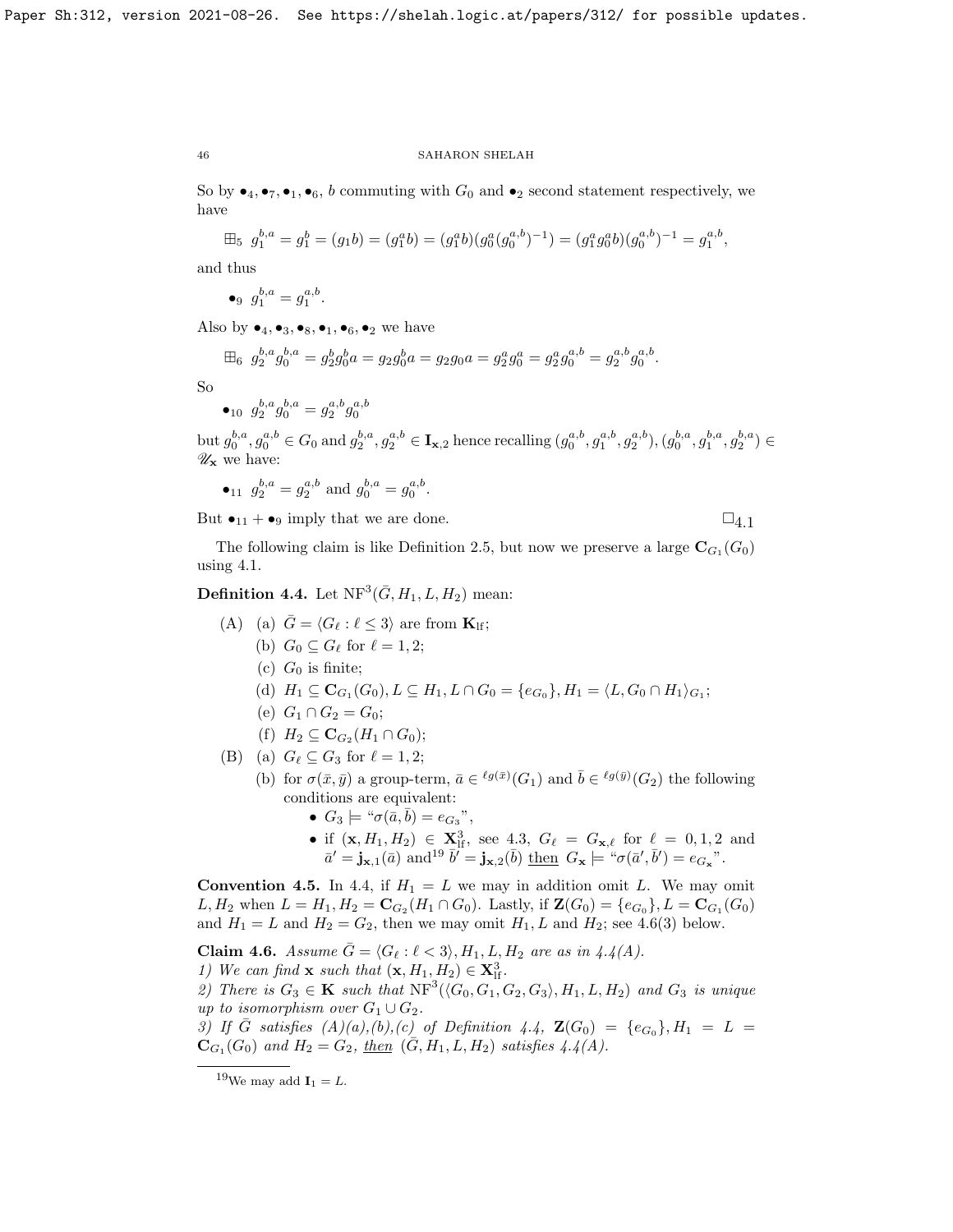4) The relation  $\text{NF}^3(\bar{G}), \bar{G} = \langle G_\ell : \ell \leq 3 \rangle$  satisfies the parallel of [2.10](#page-27-2) omitting symmetry, so having uniqueness, monotonicity and both sides definability, i.e.  $G_1 \leq_{\Omega[\mathbf{K}]} G_3, G_2 \leq_{\Omega[\mathbf{K}]} G_3.$ 

*Proof.* 1) It suffices to prove we can choose  $I_1^*, I_2^*$  satisfying the demands on  $I_{\mathbf{x},1}, I_{\mathbf{x},2}$ in [4.1.](#page-43-1)

Why can we do it? For  $\mathbf{I}_2^*$  the demands are just clauses (b), (c) from [2.2\(](#page-23-0)1) and (\*)(i) of [4.1](#page-43-1) so just choose  $I_2 \subseteq H_2$  such that  $e_{G_0} \in I_2$  and  $\langle g(G_0 \cap H_2) : g \in I_2 \rangle$  is a partition of  $H_2$  and then let  $I_2^*$  be such that  $I_2 \subseteq I_2^* \subseteq G_2$  and  $\langle gG_0 : g \in I_2^* \rangle$  is a partition of  $G_2$ .

For  $\mathbf{I}_1^*$  we have to take care of clauses (b),(c) from [2.2\(](#page-23-0)1), of  $(*)$ (e) (the parallel of  $(*) (i)$  and of  $(*) (f)$  from [4.1.](#page-43-1) For this let  $H_1^+ := \langle G_0, H_1 \rangle_{G_1}$ . First, choose  $\mathbf{I}'_1 = L$  so clearly  $e_{G_0} \in \mathbf{I}'_1$  and thus  $\langle gG_0 : g \in \mathbf{I}'_1 \rangle$  is a partition of  $H_1^+$ . Why? Recalling that  $L \subseteq H_1 \subseteq G_1, L \cap G_0 = \{e_{G_0}\}\$ and  $H_1 = \langle L, G_0 \cap H_1 \rangle_{G_1}$  and  $H_1$ commute with  $G_0$  in  $G_1$ ; by clause  $(A)(d)$  we know that this is satisfied. Also let  $\mathbf{J}_1 \subseteq G_1$  be such that  $e_{G_0} = e_{G_1} \in \mathbf{J}_1$  and  $\langle gH_1^+ : g \in \mathbf{J}_1 \rangle$  is a partition of  $G_1$ . Now let  $I_1^* = \{gb : g \in J_1 \text{ and } b \in I'_1\}.$ 

Clearly  $\langle gG_0 : g \in I_1^* \rangle = \langle g(bG_0) : b \in I_1', g \in J_1 \rangle$  is a partition of  $G_1$  (refining  $\langle gH_1^+ : g \in \mathbf{J}_1 \rangle$ , so clause [2.2\(](#page-23-0)1)(b) holds. Furthermore,  $\mathbf{I}_1^* \cap H_2^+ = L = \mathbf{I}_1'$  so clause [4.1\(](#page-43-1)e) holds.

Next as  $e_{G_0} \in \mathbf{J}_1$  and  $e_{G_0} \in \mathbf{I}'_1$  clearly  $e_{G_0} \in \mathbf{I}^*_1$ , so  $\mathbf{I}^*_1$  satisfies clause [2.2\(](#page-23-0)1)(c). Also if  $g \in I_1^* \wedge b \in I_1'$  then for some  $g_1 \in J_1, b_1 \in I_1'$  we have  $G_1 \models "g = g_1 b_1"$ hence  $G_1 \models \text{``}gb = (g_1b_1)b = g_1(b_1b)$ " and recall  $g_1 \in \mathbf{J}_1$  and  $b_1b \in \mathbf{I}'_1$  as  $\mathbf{I}'_1 = L$  is closed under products. Thus together  $gb \in \mathbf{I}_1^*$ , hence clause  $4.1(1)(f)$  is satisfied. So  $\mathbf{I}_1^*, \mathbf{I}_2^*$  are as required in [2.2\(](#page-23-0)1) and [4.1.](#page-43-1) Hence there is  $\mathbf{x} \in \mathbf{X}_K$  such that  $G_{\mathbf{x},\ell} = G_{\ell}$ for  $\ell = 0, 1, 2$  and  $\mathbf{I}_{\mathbf{x}, \ell} = \mathbf{I}_{\ell}^*$  for  $\ell = 1, 2$ .

2) Consider clause (B) of [4.4,](#page-45-1) the "if  $\mathbf{x} \in \dots$ " is not empty so  $G_3$  is a well defined group. Easily  $G_1 \subseteq G_3$  and  $G_2 \subseteq G_3$  but is  $G_3$  locally finite? This follows from the results in §2, in particular [2.10.](#page-27-2) That is, as there if  $G'_{\ell}$  is finite,  $G_0 \subseteq G'_{\ell} \subseteq G_{\ell}$  for  $\ell = 1, 2$  then we have finitely many possible choices of  $(I_{\mathbf{x},1} \cap x_1G'_1, I_{\mathbf{x},2} \cap x_2G'_2)$  for  $x_1 \in G_1, x_2 \in G_2$  hence the group  $G_3$  that we get is locally finite. Probably better this is  $G'_3$  such that  $\text{NF}_f(G_0, G_1, G_2, G'_3)$ , by the definition there is a homomorphism from  $G'_3$  onto  $G_3$  over  $G_1 \cup G_2$ . Now as  $G'_3$  is If so is  $G_3$ . 3),4) Should be clear.  $\Box_{4.6}$  $\Box_{4.6}$  $\Box_{4.6}$ 

## § 4(B). Schemes and derived sets.

<span id="page-46-0"></span>**Definition 4.7.** 1) Let  $X_0$  be the set of x such that:

- (a) **x** has the form  $(K_1, K_2, \bar{a}_2, \bar{a}_1) = (K_1[\mathbf{x}], K_2[\mathbf{x}], \bar{a}_2[\mathbf{x}], \bar{a}_1[\mathbf{x}])$ ;
- (b)  $K_1 \subseteq K_2$  are finite groups;
- (c)  $\bar{a}_1$  is a finite sequence generating  $K_1$ ;
- (d)  $\bar{a}_2$  is a finite sequence from  $K_2$  such that  $\bar{a}_2 \hat{a}_1$  generates  $K_2$  (if  $\bar{a}_2 = \langle a_2 \rangle$ we may write just  $a_2$ );
- $(e)$  K<sub>1</sub> has trivial center.

2) Let  $X_1$  be the set of x such that: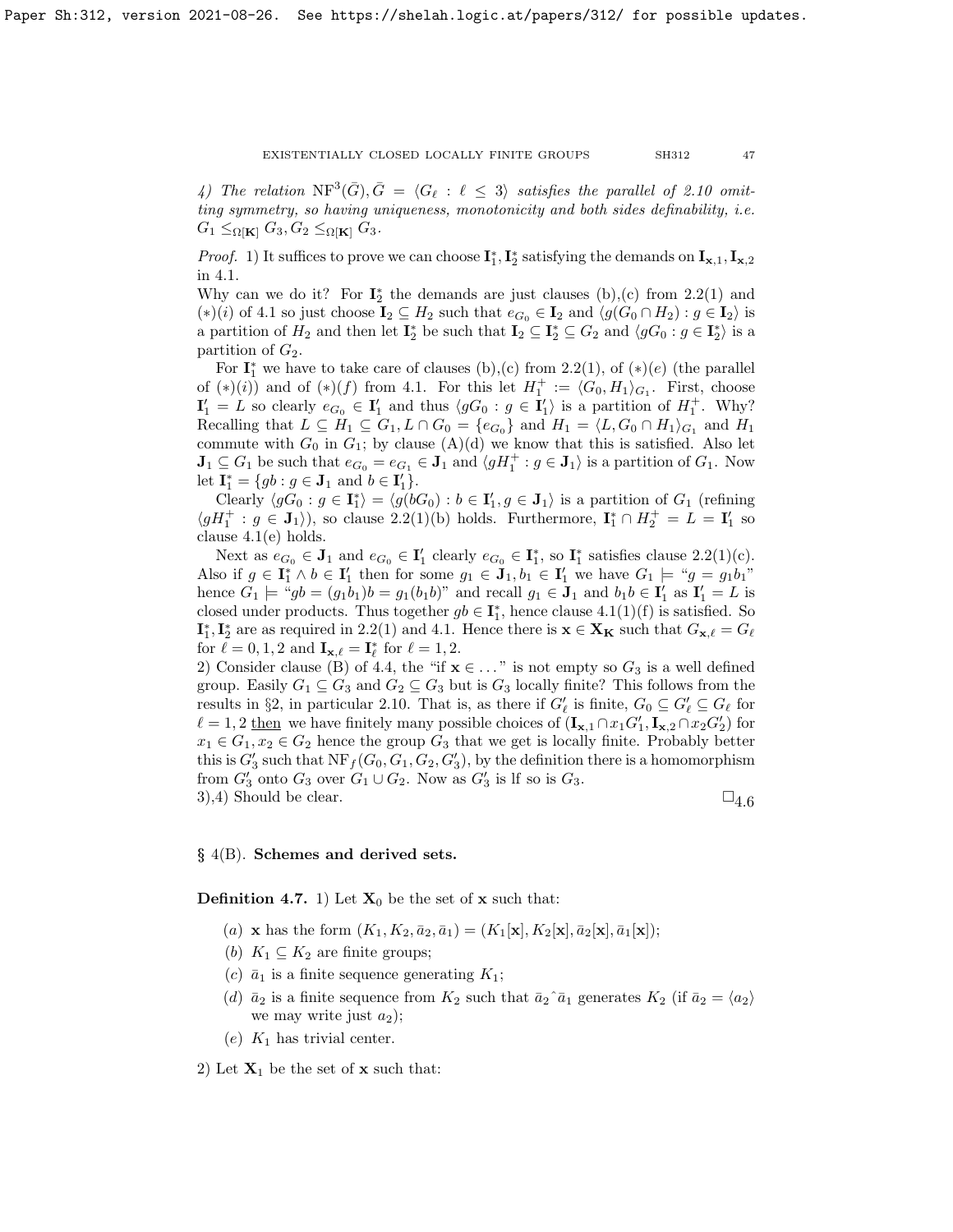- (a)  $\mathbf{x} = (K, \bar{a}) = (K[\mathbf{x}], \bar{a}[\mathbf{x}]);$
- (b)  $K \in \mathbf{K}$  is finite;
- (c)  $\bar{a}$  is a finite sequence from K generating  $K, \ell q(\bar{a}) \geq 1$ ; let  $a_* = a_*[x] = a_0$ , the first element of  $\bar{a}$ .
- 3) Let  $X_2$  be the set of  $x \in X_1$  such that:
	- $(*)$  K has trivial center.
- 4) Let  $\mathbf{X}_3$  be the set of  $\mathbf{x} \in \mathbf{X}_1$  such that<sup>[20](#page-47-1)</sup>:
	- (\*) if f is a non-trivial automorphism of K then for some conjugate b of  $a_* =$  $a_*[{\bf x}] = a_0[{\bf x}]$  we have  $f(b) \notin \langle a_* \rangle_K$ ; equivalently, for some conjugate b of  $a_*, \langle b \rangle_K \neq \langle a \rangle_K.$

**Observation 4.8.** If  $m \in \{2, 3, \ldots\}$  then for some  $\mathbf{x} \in \mathbf{X}_3$  the element  $a_*[\mathbf{x}] \in K[\mathbf{x}]$ has order m.

<span id="page-47-2"></span>**Claim 4.9.** If  $\mathbf{x} \in \mathbf{X}_0$ , then there is one and only one  $\mathfrak{s}$ , call it  $\mathfrak{s}_{cm} = \mathfrak{s}_{cm}[\mathbf{x}]$  such that:

- (a)  $\mathfrak{s} \in \Omega[\mathbf{K}_{\text{lf}}];$
- (b)  $k_{\mathfrak{s}} = \ell g(\bar{a}_1[\mathbf{x}])$  and  $n_{\mathfrak{s}} = \ell g(\bar{a}_2[\mathbf{x}])$ ;
- (c)  $p_{\mathfrak{s}}(\bar{x}_{\mathfrak{s}}) = \text{tp}_{\text{bs}}(\bar{a}_1[\mathbf{x}], \emptyset, K[\mathbf{x}]);$
- (d) if  $G_1 \subseteq G_3 \in \mathbf{K}_{\text{lf}}$  and  $tp_{bs}(\bar{a}, \emptyset, G_1) = tp_{bs}(\bar{a}_1[\mathbf{x}], \emptyset, K[\mathbf{x}])$  and  $\bar{c}$  realizes  $q_{\mathfrak{s}}(\bar{a}, G_1)$  in  $G_3$  <u>then</u>  $\text{NF}^3(\langle \bar{a}\rangle_{G_1}, G_1, \langle \bar{a} \rangle_{G_3}, G_3)$ .

*Proof.* As in §2 using §(4A). Let  $K_{\ell} = K_{\ell}[\mathbf{x}]$  for  $\ell = 1, 2$ ; and let  $G_0 = K_1$  and  $G_1 \in \mathbf{K}$  be existentially closed, extend  $K_1$  and be such that  $K_2 \cap G_1 = K_0$ . Let  $L = \mathbf{C}_{G_0}(G_1)$ , so as  $G_0 = K_1$  has trivial center (by [4.7\(](#page-46-0)1)(e)), clearly we have  $L \cap G_0 = \{e_{G_0}\}\$ and let  $H_1 = cl(G_0 \cup L, G_1), H_0 = \{e_{K_1}\}\$ and let  $H_2 = G_2 :=$  $K_2$ . Now we apply Claim [4.6\(](#page-45-2)2), so there is  $G_3$  such that  $\text{NF}^3(G_0, G_1, G_2, G_3)$  see Definition [4.4.](#page-45-1) By it, the type  $tp_{bs}(\bar{a}_2[\mathbf{x}], G_2, G_{\mathbf{x}})$  does not split over  $G_0 = K_1$ . From this it is easy to define  $\mathfrak s$  and to prove it is as required.  $\square_{4.9}$  $\square_{4.9}$  $\square_{4.9}$ 

<span id="page-47-0"></span>**Definition/Claim 4.10.** For  $\mathbf{x} \in \mathbf{X}_1$  let  $\mathfrak{s} = \mathfrak{s}_{ab}[\mathbf{x}]$  be such that:

- $(a)$   $\mathfrak{s} \in \Omega[\mathbf{K}_{\text{lf}}];$
- (b)  $k_{\rm s} = 0$ ;
- (c) if  $\bar{c}$  realizes  $q_2(\ll, G_1)$  in  $G_2$  so  $G_1 \subseteq G_2$  then  $\bar{c}$  realizes  $tp_{bs}(\bar{a}[\mathbf{x}], \emptyset, K[\mathbf{x}])$ and commutes with  $G_1$ , and  $\langle \bar{c} \rangle_{G_2} \cap G_1 = \{e\}.$

*Proof.* Easy.  $\square_{4.11}$  $\square_{4.11}$  $\square_{4.11}$ 

<span id="page-47-3"></span>**Definition/Claim 4.11.** For  $x \in X_2$  we define  $\mathfrak{s} = \mathfrak{s}_{gm}[x]$  such that:

- (a)  $\mathfrak{s} \in \Omega[\mathbf{K}_{\text{lf}}];$
- (b)  $k_{\mathfrak{s}} = 2\ell g(\bar{a}[\mathbf{x}])$  and  $n_{\mathfrak{s}} = 1$ ;
- (c) if  $G_1 \subseteq G_2 \in \mathbf{K}_{\text{lf}}$  and  $tp_{\text{bs}}(\bar{a}_\ell, \emptyset, G_1) = tp_{\text{bs}}(\bar{a}[\mathbf{x}], \emptyset, K[\mathbf{x}])$  for  $\ell = 1, 2$  and  $\langle \bar{a}_1 \rangle_{G_1}, \langle \bar{a}_2 \rangle_{G_1}$  commute in  $G_1$  and<sup>[21](#page-47-4)</sup> have intersection  $\{e_G\}$  then  $p_{\mathfrak{s}}(\bar{x}_{\mathfrak{s}})$  =  $tp_{bs}(\bar{a}_1 \hat{a}_2, \emptyset, G_1);$

<span id="page-47-1"></span> $^{20}\mathrm{So}$   $\mathbf{x}_3$   $\supseteq$   $\mathbf{x}_2.$ 

<span id="page-47-4"></span> $^{21}$ In fact this follows.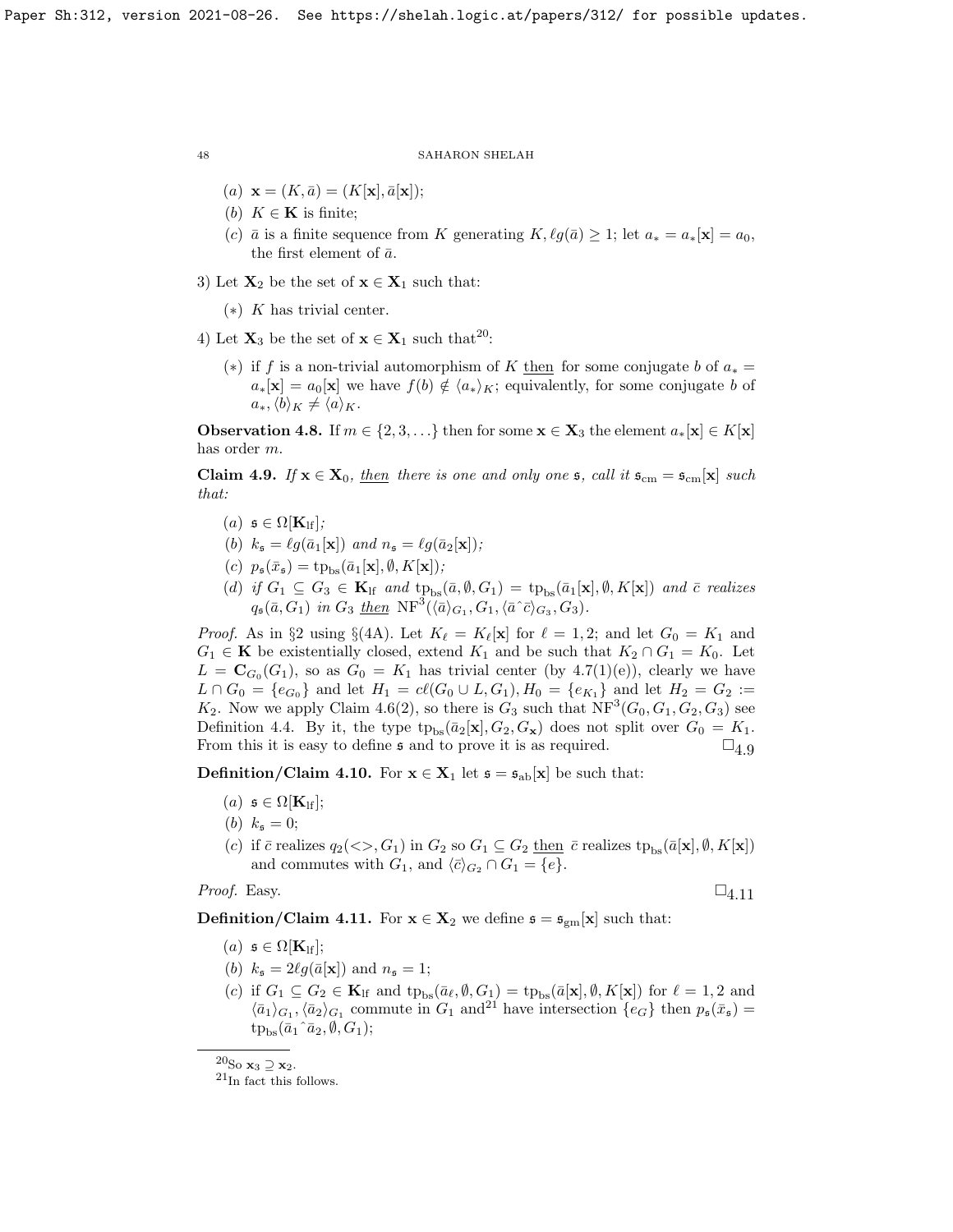(d) moreover, in clause (c), if  $c \in G_2$  realizes  $q_s(\bar{a}_1 \hat{a}_2, G_1)$  in  $G_2$  then conjugation by c interchanges  $\bar{a}_1, \bar{a}_2$  and is the identity on  $\mathbf{C}_{G_1}(\bar{a}_1 \cap \bar{a}_2)$ .

*Proof.* Let  $G_2 \in \mathbf{K}_{\text{exlf}}$  be an extension of  $K[\mathbf{x}]$  in which some c realizes  $q_{\mathfrak{s}_{\text{cg}}}(K_{\mathbf{x}})$ ; let  $\bar{a}_1 = \bar{a}[\mathbf{x}], \bar{a}_2 = c^{-1}\bar{a}_1c := \langle c^{-1}a_{1,\ell}c : \ell < \ell g(\bar{a}_1) \rangle$  in  $G_2$ .

Note that, by inspection,  $G_0 = \langle \bar{a}_1 \hat{a}_2 \rangle_{G_1}$  is finite with trivial center and let  $G_0 \subseteq$  $G_1 \in \mathbf{K}_{\text{lf}}$ . Now use [4.1](#page-43-1) with  $G_0, G_1, c\ell(\bar{a}_1\hat{a}_2\hat{ } \langle c \rangle, G_2), \mathbf{C}_{G_1}(G_0), \mathbf{C}_{G_1}(G_0), c\ell(\bar{a}_1\hat{a}_2\hat{ } \langle c \rangle, G_2)$ here standing for  $G_0, G_1, G_2, G_1, H_1, L, H_2$  there.  $\square_4$  10

<span id="page-48-2"></span>**Definition 4.12.** 1) For  $\mathfrak{s} \in \Omega[\mathbf{K}]$  and  $G_1 \subseteq G_2$  let  $\text{cp}_\mathfrak{s}(G_1, G_2) = \{c_0 : \overline{c} \in {}^{n(\mathfrak{s})}(G_2)$ realizes  $q_t(G_1)$  where  $t \in \text{def}(G_1)$  satisfies  $\mathfrak{s}_t = \mathfrak{s}$ . 2) For  $\mathbf{x} \in \mathbf{X}_1$  and  $G_1 \subseteq G_2$  let  $\text{cp}_{\mathbf{x}}(G_1, G_2) = \text{cp}_{\mathfrak{s}_{\text{ab}}[\mathbf{x}]}(G_1, G_2)$ . 3) For  $G_1 \subseteq G_2 \in \mathbf{K}_{\text{lf}}$  and  $\ell \in \{1, 2, 3\}$  let  $\text{cp}_{\ell}(G_1, G_2) = \cup \{\text{cp}_{\mathfrak{s}_{ab}[\mathbf{x}]}(G_1, G_2) : \mathbf{x} \in$  $\mathbf{X}_{\ell}$ ; if  $\ell = 2$  we may omit it.

## § 4(C). Larger Definable Types.

<span id="page-48-1"></span>**Definition 4.13.** 1) For  $G \in \mathbf{K}, \mathfrak{S} \subseteq \Omega[\mathbf{K}]$  and set I let  $\text{Def}_{I, \leq \kappa}(G, \mathfrak{S})$  be the set of t such that:

- (a)  $t = \langle t_u : u \subseteq I \text{ finite} \rangle;$
- (b)  $t_u \in \text{def}_{\mathfrak{S}}(G)$  with  $\bar{x}_{t_u} = \langle x_i : i \in u \rangle$  and  $\bar{a}_{t_u} = \bar{a}_t$  or pedantically  $\bar{a}_{t_u} =$  $\bar{a}_t$ |w<sub>u</sub> where  $w_u \subseteq \ell g(\bar{a}_t)$  is finite;
- (c)  $\ell g(\bar{a}_t) := I$  has cardinality  $\lt \kappa$  and  $\text{Rang}(\bar{a}_t) \subseteq G;$
- (d) if  $G \subseteq H \subseteq L \in \mathbf{K}_{\text{lf}}$  and  $u \subseteq v \subseteq I$  are finite and  $\overline{b} \in {^vL}$  realizes  $q_{t_v}(H)$ then  $\bar{b}$ | u realizes  $q_{t_u}(H)$ .

2) We define  $\Omega_{I,\leq \kappa}[\mathbf{K},\mathfrak{S}]$  parallely and if  $\mathfrak{S} = \Omega[\mathbf{K}]$  then we may omit it.

3) If  $t \in \text{Def}_{I, \le \kappa}(G, \mathfrak{S})$  then  $q_t(G) \in \mathbf{S}^I_{\text{bs}}(G)$  is defined by  $\cup \{q_{t_u}(\langle x_i : i \in u \rangle) : u \subseteq I\}$ finite}.

4) Omitting  $\kappa$  means  $\aleph_0$ . We may replace " $\lt \kappa^{+}$ " by  $\kappa$  and even a set  $I_1$ . We may replace I by " $\lt \mu$ " meaning "some  $\chi \lt \mu$ ". Similarly for " $\leq \mu$ ".

5) For  $n < \omega$  and  $\mathfrak{s}_0, \ldots, \mathfrak{s}_{n-1} \in \Omega_{\leq \mu, \leq \kappa}[\mathbf{K}]$  we define  $\mathfrak{s}_0 \oplus \ldots \oplus \mathfrak{s}_{n-1}$  and  $\mathfrak{s}_0 \otimes \ldots \otimes$  $\mathfrak{s}_{n-1}$  naturally.

Claim 4.14. 1) If  $G \in \mathbf{K}, \mathfrak{S} \subseteq \Omega[\mathbf{K}]$  and  $t \in \mathrm{Def}_I(G, \mathfrak{S})$  then for some pair  $(\bar{c}, H)$ we have  $G \subseteq H \in \mathbf{K}_{\text{lf}}, \bar{c} \in {}^I H, H = \langle G \cup \bar{c} \rangle_H$  and  $tp_{\text{bs}}(\bar{c}, G, H) = q_t(G)$ . 2) If  $\mathfrak{S}$  is closed <u>then</u> above  $G \leq_{\mathfrak{S}} H$ .

**Definition 4.15.** Assume  $\bar{H} = \langle H_i : i < \delta \rangle$  is  $\subseteq$ -increasing in **K** and  $H_\delta = \cup \{H_i : i < \delta\}$  $i < \delta$ . We say  $\mathscr A$  is a one step  $( $\mu, < \kappa, \delta, \mathfrak{S})$  – ⊗-construction (if  $\delta = \omega$  we may$ omit it) when : as in [3.16](#page-40-4) except that

 $(c')'$   $t_{\alpha,i} \in \text{Def}_{I_{\alpha,i,<\kappa}}(H_i,\mathfrak{S})$  for some set  $I_{\alpha,i}$  of cardinality  $\lt \mu$ .

The case we shall actually use in §5 is:

<span id="page-48-0"></span>**Claim 4.16.** Assume  $K \subseteq L \in \mathbf{K}_{\text{lf}}, K$  is finite and f embeds K into  $G_1 \in \mathbf{K}_{\text{lf}}$ and  $\langle c_i : i < \mu \rangle$  list the members of L and  $\{c_\ell : \ell < n\}$  is the set of elements of K. Then there is  $t \in \text{Def}_{\leq \mu}(G_1, \mathfrak{S}[\mathbf{K}])$  such that: if  $\bar{c}^* = \langle c_i^* : i < \mu \rangle \in {}^{\mu}(G_2)$  realizes  $q_t(G_1)$  in  $G_2$ , so  $G_1 \subseteq G_2$ , <u>then</u>  $c_i \mapsto c_i^*$  (for  $i < \mu$ ) is an embedding of L into  $G_2$ extending f.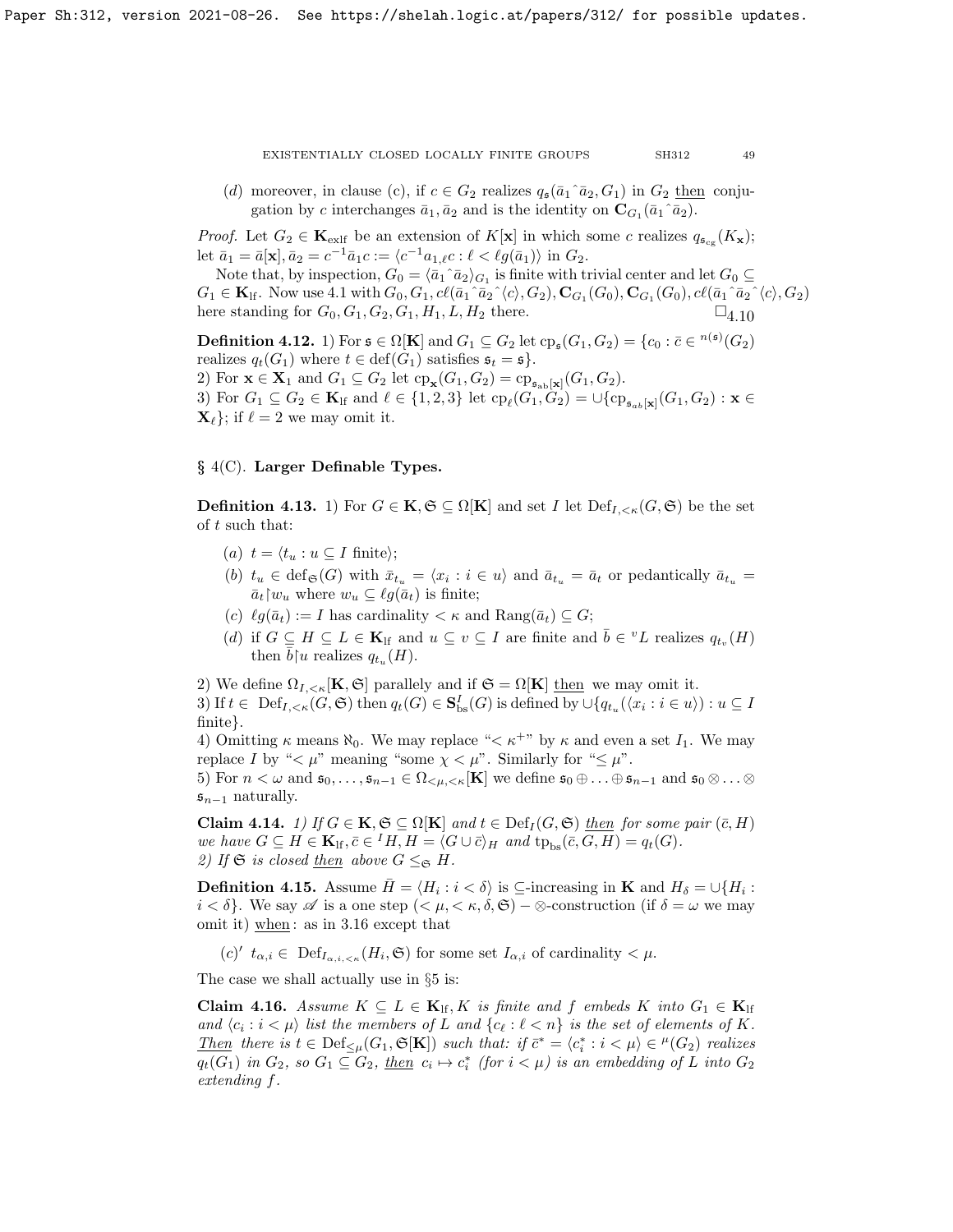*Proof.* Straightforward by §2.  $\Box$ <sub>[4.16](#page-48-0)</sub>

Discussion 4.17. Those definable types are still locally definable over finite sets.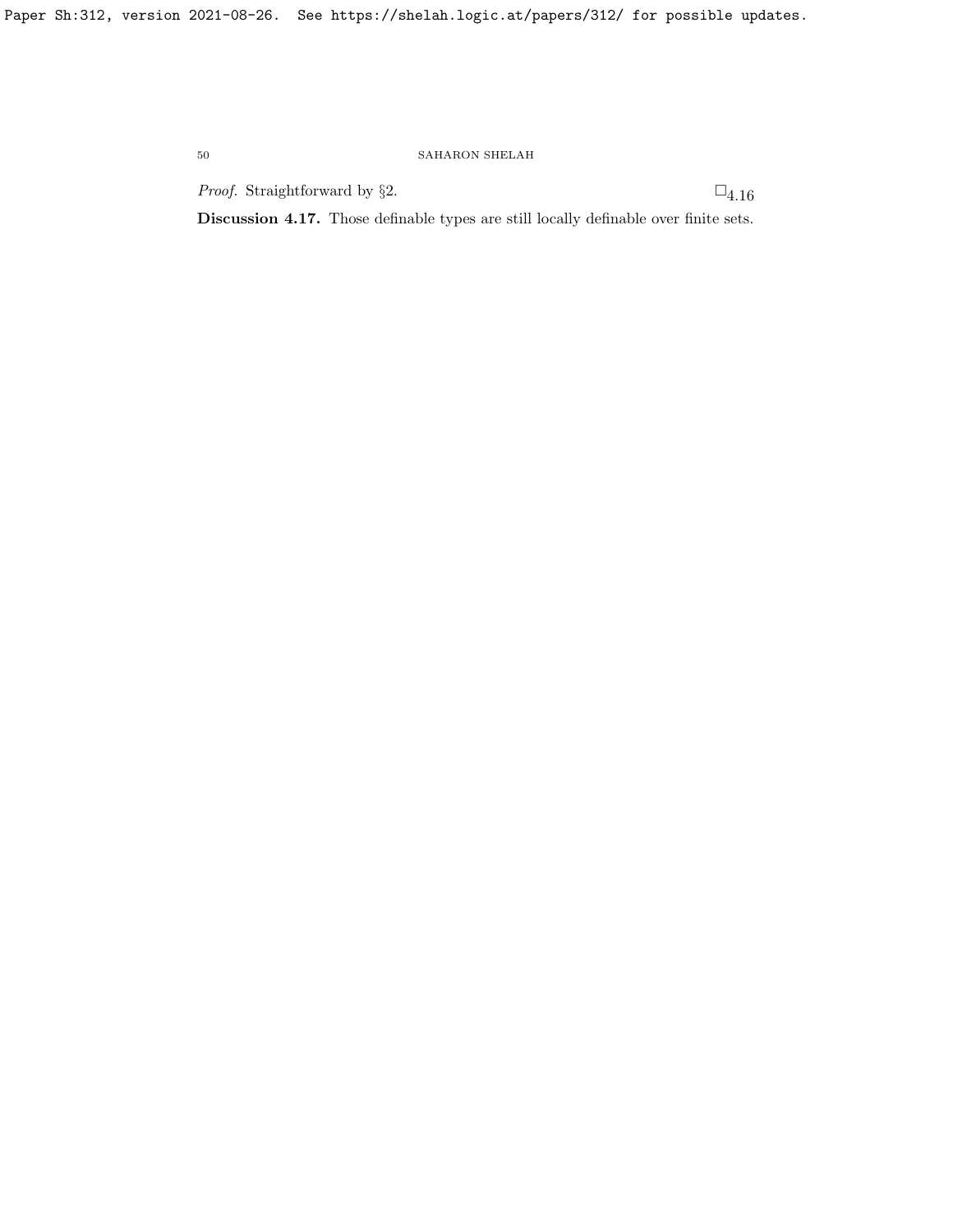$\S$  5. CONSTRUCTING COMPLETE EXISTENTIALLY CLOSED G

<span id="page-50-0"></span>**Theorem 5.1.** Assume if  $G \in \mathbf{K}_{\text{lf}}$  and  $|G| \leq \mu = \mu^{\aleph_0}$ .

1) There is a complete  $G' \in \mathbf{K}_{\text{lf}}$  which extend G such that  $|G'| = \mu^+$  and G' is existentially closed.

2) Moreover  $G \leq_{\Omega[\mathbf{K}_{\mathrm{lf}}]} G'$  and  $G'$  is full.

3) There is G' such that  $G \leq_{\mathfrak{S}} G'$  and  $G' \in \mathbf{K}_{\mu^+}^{\text{exlf}}$  is complete and  $\mathfrak{S}\text{-full provided}$ that  $\mathfrak S$  satisfies:

- (\*) ( $\alpha$ )  $\mathfrak{S} \subseteq \Omega[\mathbf{K}_{\text{lf}}]$ 
	- ( $\beta$ )  $\mathfrak S$  is dense and  $\otimes$ -closed (for  $\mathbf{K}_{\text{lf}}$ )
	- ( $\gamma$ ) some schemes introduced earlier belongs to  $\mathfrak{S}$ , specifically:
		- $\mathfrak{s}_{ab(2)}$  from Definition [2.20,](#page-33-1) used in the paragraph before  $\boxplus_3$
		- $\mathfrak{s}_{cm}$  from Definition [4.9,](#page-47-2) used in  $(*)_{4.3}$
		- $\mathfrak{s}_{\scriptscriptstyle{\text{cg}}}$ , from Definition [2.17\(](#page-29-1)1), [2.18\(](#page-29-0)2) used after  $\boxplus_7$  Stage E
		- $\mathfrak{s}_{gl}$  from Definition [2.17\(](#page-29-1)2), 2.18(3)
		- $\mathfrak{s}_{\text{em}}$  from Definition [4.10,](#page-47-0) see  $(*)_{5.1}(f)$ .

Proof. Proof of [5.1](#page-50-0)

We let  $\mathfrak{S} = \Omega[\mathbf{K}_{\text{lf}}]$  for parts  $(1),(2)$  and fix  $\mathfrak{S}$  for part  $(3)$  as there.

Stage A: Without loss of generality the universe of G is an ordinal  $\leq \mu$  and let  $\lambda = \mu^+$ .

Let  $S \subseteq S^{\lambda}_{\aleph_0} := \{ \delta < \lambda : cf(\delta) = \aleph_0 \}$  be a stationary subset of  $\lambda$  such that also  $S^{\lambda}_{\aleph_0} \backslash S$  is stationary in  $\lambda$  and  $\alpha \in S \Rightarrow (\mu \text{ divides } \alpha)$ . Let  $\langle S_{\zeta} : \zeta \langle \lambda \rangle$  be a partition of S to stationary sets. Let  $S_* \subseteq \lambda \backslash S$  be stationary and a set of limit ordinals.

Let  $C_{\delta}$  be an unbounded subset of  $\delta$  of order type  $\omega$  for  $\delta \in S$  such that  $\bar{C}_{\zeta} =$  $\langle C_\delta : \delta \in S_\zeta \rangle$  guess clubs for each  $\zeta < \lambda$ , this means that for every club E of  $\lambda$ the set  $\{\delta \in S_{\zeta} : C_{\delta} \subseteq E\}$  is a stationary subset of  $\lambda$ ; such  $\langle C_{\delta} : \delta \in S_{\zeta} \rangle$  exists by  $[\text{She94a}, \text{Ch.III}] = [\text{She94b}].$ 

Let  $\alpha_{\delta}(n)$  be the *n*-th member of  $C_{\delta}$ .

Let  $\bar{\tau}$  be such that:

- $\bar{\tau} = \langle \tau_{\zeta} : \zeta < \lambda \rangle$
- $\tau_c \subseteq \mathcal{H}(\aleph_0)$  is a countable vocabulary
- if  $\tau \subseteq \mathcal{H}(\aleph_0)$  is a countable vocabulary then  $\{\zeta : \tau_{\zeta} = \tau\}$  has cardinality λ.

By [\[Shea,](#page-63-24) 3.26(3)=L6.11A,pg.31] there is  $\mathbf{b}_{\zeta}$ , a BB, black box for  $(S_{\zeta}, \bar{C}_{\zeta})$  say  $\mathbf{b}_{\zeta} = \langle N_i^{\delta} : i \in \mathscr{T}_{\delta}, \delta \in S_{\zeta} \rangle$ , that is:

- $\boxplus_{0,\zeta}$  (a)  $N_i^{\delta}$  is a model of cardinality  $\aleph_0$  with universe  $\subseteq \delta = \sup(N_i^{\delta})$  and vocabulary  $\tau_{\zeta} \subseteq \mathscr{H}(\aleph_0)$ 
	- (b) if N is a  $\tau_{\zeta}$ -model with universe  $\lambda$  then for stationarily many  $\delta \in E_N \cap$  $S_{\zeta}$  for some  $i \in \mathscr{T}_{\delta}$  we have  $C_{\delta} \subseteq E_N \backslash S$  where  $E_N := {\alpha : N \, \alpha \prec N}$ and  $N_i^{\delta} \prec N$ ; moreover
	- (b)<sup>+</sup> if  $\tau = \tau_{\zeta}, \bar{N} = \langle N_{\eta} : \eta \in \mathcal{I} \rangle, \mathcal{I}$  a non-empty subtree of  $\omega > \lambda$  such that  $\tau(N_{\eta}) = \tau_{\zeta}, \eta \triangleleft \nu \Rightarrow N_{\eta} \prec N_{\nu}$  and  $|N_{\eta}| \in [\lambda]^{\aleph_0}$  and E a club of  $\lambda, \eta \in \mathscr{T} \Rightarrow (\exists^{\lambda} \alpha)(\eta^{\wedge} \langle \alpha \rangle \in \mathscr{T})$  and  $\eta \triangleleft \nu \in \mathscr{T} \Rightarrow \text{sup}(N_{\eta}) < \text{sup}(N_{\nu})$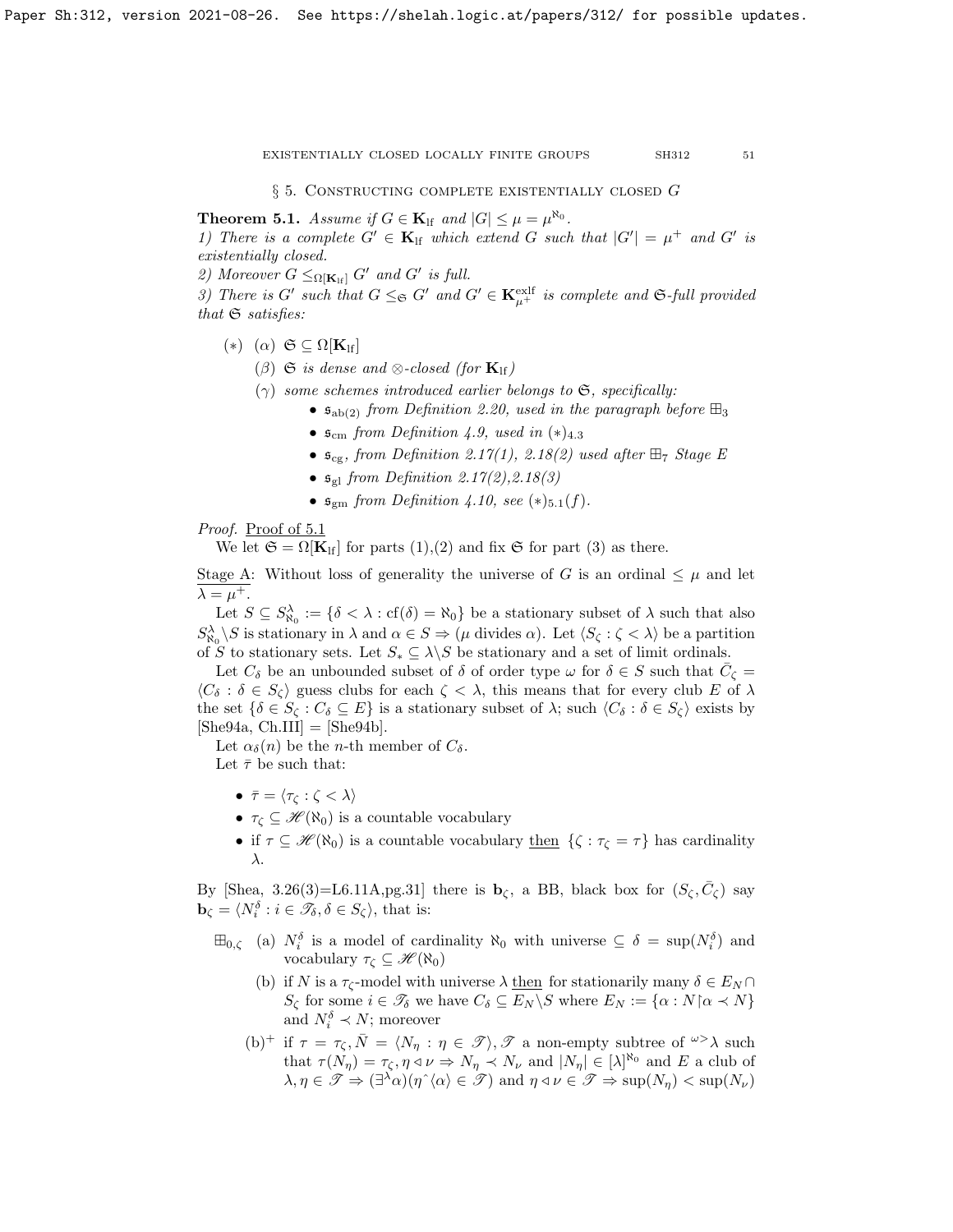then for some  $\delta \in S_{\zeta} \cap E$  we have  $C_{\delta} \subseteq E, i \in \mathcal{T}_{\delta}$  and  $\eta \in \lim_{\omega}(\mathcal{T})$ we have  $N_i^{\delta} = \cup \{N_{\eta \upharpoonright n} : n < \omega\};$ 

- (c) if  $i \neq j \in \mathscr{T}_{\delta}$  then  $N_i^{\delta} \cap N_j^{\delta}$  is bounded in  $\delta$  (used just after  $(*)_{5.5}$ ), moreover:
- (c)<sup>+</sup> if  $i \neq j \in \mathscr{T}_{\delta}$  then the set  $\{\beta < \delta : \beta$  a limit ordinal such that  $\sup(N_i^{\delta} \cap \beta) = \beta = \sup(N_j^{\delta} \cap \beta)$  is bounded in  $\delta$ ;
	- (d)  $N_i^{\delta} \cap (\alpha_{\delta}(n), \alpha_{\delta}(n+1)) \neq \emptyset$  and  $N_i^{\delta} \upharpoonright \alpha_{\delta}(n) \prec N_i^{\delta}$  for  $n < \omega, \delta \in S, i \in$  $\mathscr{T}_{\delta}$ ;
	- (e) for notational simplicity we assume  $\mathscr{T}_{\delta} \subseteq \mu$ .

Stage B: By induction on  $\gamma < \lambda$  we shall choose the following:

- $\boxplus_1$  (a)  $G_\gamma \in \mathbf{K}_{\text{lf}}$  of cardinality  $\mu$  and the universe of  $G_\gamma$  is an ordinal  $\langle \lambda, \rangle$ (b)  $G_0 = G;$ 
	- (c)  $\langle G_\beta : \beta \leq \gamma \rangle$  is increasing continuous;
	- (d) if  $\beta \in \gamma \backslash S$  then  $G_{\beta} \leq_{\mathfrak{S}} G_{\gamma}$
	- (e) if  $\gamma = \beta + 1, \beta \notin S$ , then:
		- (α)  $G_{\gamma}$  is generated by  $\{\bar{c}_{\beta,i} : i \in \mathcal{I}_{\beta}\}\cup G_{\beta}$ , where  $\mathcal{I}_{\beta}$  is a set of cardinality  $\leq \mu$  (to be chosen),
			- $(\beta)$   $t_{\beta,i} \in \text{Def}_{\leq \mu}(G_{\beta}, \mathfrak{S})$ , non-trivial (see Definition [4.13\(](#page-48-1)5)) for  $i \in$  $\mathscr{T}_{\beta}$ ,
			- $(\gamma)$  tp<sub>bs</sub> $(\bar{c}_{\beta,i}, G_{\beta}, G_{\gamma}) = q_{t_{\beta,i}}(G_{\beta})$  for  $i \in \mathcal{I}_{\beta}$ ,
			- (δ) if  $n < \omega$  and  $i(0), \ldots, i(n-1) \in \mathcal{T}_{\beta}$  are pairwise distinct, then  $tp_{bs}(\bar{c}_{\beta,i(0)}^{\,\,\,\,\,\hat{\,}}\ldots\hat{c}_{\beta,i(n-1)},G_{\beta},G_{\gamma})=q_t(G_{\beta}),$  where  $t=t_{\beta,i(0)}\otimes$  $\ldots \otimes t_{\beta,i(n-1)},$
			- (ε) if  $t = (\mathfrak{s}, \bar{a}) \in \text{def}_{\mathfrak{S}}(G_{\beta})$  is non-trivial then for some  $i \in \mathcal{T}_{\beta}$  we have  $t_{\beta,i} = t$ ;
	- (f) if  $\gamma = \delta + 1, \delta \in S$  then:
		- ( $\alpha$ )  $G_{\gamma}$  is generated by  $\{\bar{c}_{\delta,i} : i \in \mathscr{T}_{\delta}\}\cup G_{\delta},$
		- $(\beta)$   $\mathscr{A}_{\gamma} = (G_{\delta+1}, G_{\delta}, \langle \bar{c}_{\delta}, t_{\delta,i,n} : i \in \mathscr{T}_{\delta})$  is a one step  $( $\aleph_0, <$$  $\aleph_0, \mathfrak{S}$  –  $\otimes$ -construction over  $\langle G_{\alpha_{\delta}(n)} : n \langle \omega \rangle$ , see [3.16;](#page-40-4) used in  $(*)_{5.2}$ 's proof<sup>[22](#page-51-0)</sup>,
	- (g)  $t_{\beta,i} = (\mathfrak{s}_{\beta,i}, \bar{a}_{\beta,i})$  for  $\beta \in \gamma \backslash S$ .

First we shall show:

 $\mathbb{H}_2$  we can carry the induction.

Why? For  $\gamma = 0$  we have nothing to do by clause (b).

For  $\gamma$  limit we let  $G_{\gamma} = \cup \{G_{\beta} : \beta < \gamma\}.$ 

For  $\gamma = \beta + 1, \beta \notin S$  we have some freedom, as we have  $t_{\beta,i} \in \text{Def}_{\leq \mu}(G_{\beta}, \mathfrak{S})$ not just def $(G_\beta, \mathfrak{S})$ . So let  $\mathcal{I}_\beta = \mu$ ,  $\{t_{\beta,i} : i \in \mathcal{I}_\delta\} \subseteq \mathrm{Def}_{\leq \mu}(G_\beta, \mathfrak{S})$  be of cardinality  $\mu$  and including def( $G_{\beta}$ ,  $\mathfrak{S}$ ) and so  $\langle t_{\beta,i} = (\mathfrak{s}_{\beta,i}, \bar{a}_{\beta,i}) : i < \mu \rangle$ , possibly with repetitions. Clearly  $\mathbb{H}_1(e)(\varepsilon)$  holds.

Now as in Claim [3.13](#page-40-2) we can find  $G_{\gamma}$ ,  $\langle \bar{c}_{\beta,i} : i < \mu \rangle$  such that:

<span id="page-51-0"></span><sup>&</sup>lt;sup>22</sup>Actually can use a one step  $( $\mu, < \aleph_0, \mathfrak{S}$ ) –  $\otimes$ -construction.$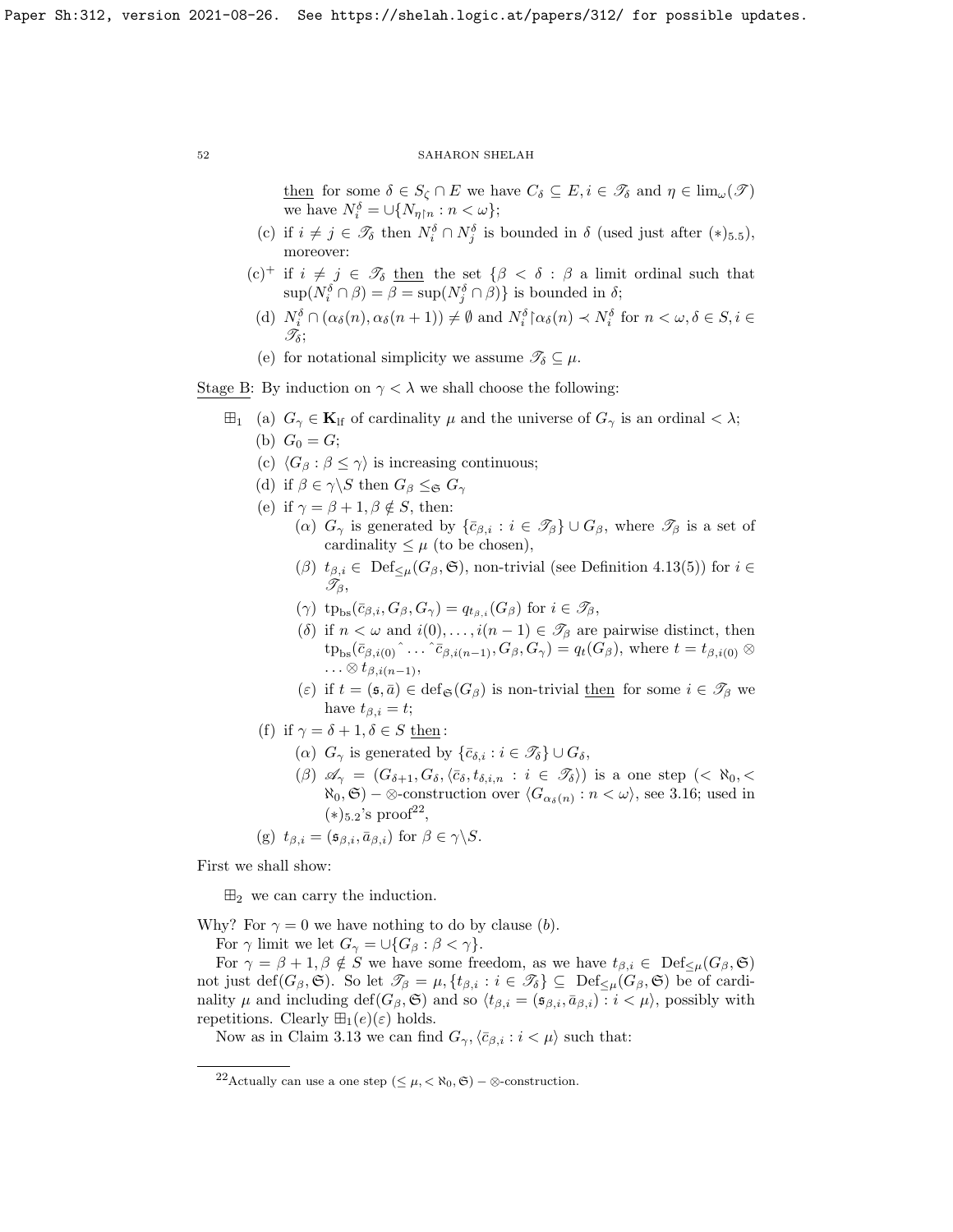- $G_{\beta} \leq_{\mathfrak{S}} G_{\gamma};$
- $\bullet \ \ G_\gamma = \langle \{\bar{c}_{\beta,i} : i<\mu\}\cup G_\beta\rangle_{G_\gamma};$
- if  $n < \omega$  and  $i_k < \mu$  for  $k < n$  and  $\langle i_k : \ell < n \rangle$  is with no repetitions then  $\bar{c}_{\beta,i_0}$ <sup>^</sup>... ^ $\bar{c}_{\beta,i_{n+1}}$  realizes  $q_t(G_\beta)$  where  $t = t_{\beta,i_0} \otimes \ldots \otimes t_{\beta,i_{n-1}}$ .

If  $\gamma = \delta + 1, \delta \in S$  we can let  $\mathfrak{s}_{\delta,i} = \mathfrak{s}_{ab(2)}$ , clearly we satisfy clause (f); but we may act differently. Clearly, as in the previous case, there is some freedom left: what we do for  $\gamma = \delta + 1, \delta \in S$  and this will depend on the  $\langle N_i^{\delta} : i \in \mathcal{I}_{\delta} \rangle$  from  $\boxplus_0$ . During the rest of the proof we shall use (some of the freedom left) to guarantee that  $G_*$ (see below) is as required.

Of course, we let:

$$
\boxplus_3 \ G_* = G_{\lambda} = \cup \{ G_{\alpha} : \alpha < \lambda \}.
$$

We now point out some useful properties of the construction:

- $(*)_{3,1}$  there is a model  $N_*$  expanding  $G_*,$  so with universe  $\lambda$ , and a countable vocabulary such that for any  $N \subseteq N_*$  we have:
	- (a)  $G_*\upharpoonright N$  is a subgroup of  $G_*$ ;
	- (b)  $\beta \in N$  iff  $N \cap G_{\beta+1} \backslash G_{\beta} \neq \emptyset$  iff  $\beta + 1 \in N$ ;
	- (c) if  $\gamma = \beta + 1, \gamma \in N$  then  $N \cap G_{\gamma} = \langle \cup \{\bar{c}_{\beta,i} : i \in N \cap \mathcal{F}_{\beta}\} \cup (N \cap G_{\beta})\rangle_{G_{\gamma}};$
	- (d) if  $i \in N \cap \mathcal{I}_\beta$  and  $\beta \in N$ , then  $|\ell g(\bar{c}_{\beta,i})| \leq \omega \Rightarrow \bar{c}_{\beta,i} \subseteq N \cap G_{\beta+1}$  and  $|lg(\bar{a}_{t_{\beta,i}})| \leq \omega \Rightarrow \bar{a}_{t_{\beta,i}} \subseteq N \cap G_{\beta};$
	- (e)  $\tau(N_*) \subseteq \mathcal{H}(\aleph_0)$ , but  $\mathcal{H}(\aleph_0) \backslash \tau(G_*)$  is infinite;
	- (f) if  $\delta \in N \cap S$  then  $C_{\delta} \subseteq N$ .

## Now note

 $(*)_{3,2}$  if  $\alpha < \lambda$  is a limit ordinal, then  $G_{\alpha} \in \mathbf{K}_{\text{exlf}}$ .

[Why? Recall clause  $(e)(\varepsilon)$  of  $\boxplus_1$  noting that S is a set of limit ordinals, hence  $\alpha = \sup(\alpha \backslash S).$ 

We now assume:

 $\boxplus_4$  **h** is an automorphism of  $G_*$ .

We shall eventually prove that (if we suitably use the freedom left in  $\mathbb{H}_1$ , then) **h** is an inner automorphism, i.e.  $b \in G_* \Rightarrow \mathbf{h}(b) = a^{-1}ba$  for some  $a \in G_*,$  this clearly suffices noting that  $G_*$  has trivial center as  $\mathfrak{s}_{cg} \in \mathfrak{S}$ .

We shall often use

(\*)<sub>4.1</sub> for limit  $\beta \in \lambda \backslash S$  let  $L^*_{\beta} = \text{cp}(G_{\beta}, G_{\beta+\omega})$  (see Definition [4.12\(](#page-48-2)3)), i.e.  $c \in L^*_{\beta}$  if for some finite  $K \subseteq \mathbf{C}_{G_{\beta+\omega}}(G_{\beta})$  with trivial center we have  $c \in K$  and  $K \cap G_{\beta} = \{e_{G_{\beta}}\}.$ 

Note that

- (\*)<sub>4.2</sub> the last demand in (\*)<sub>4.1</sub>, "K∩ $G_{\beta} = \{e_{G_*}\}$ ", is redundant.
- [Why? Recall  $\beta$  is a limit ordinal hence by  $(*)_{3.2}$ ,  $G_{\beta}$  has trivial center.] Note: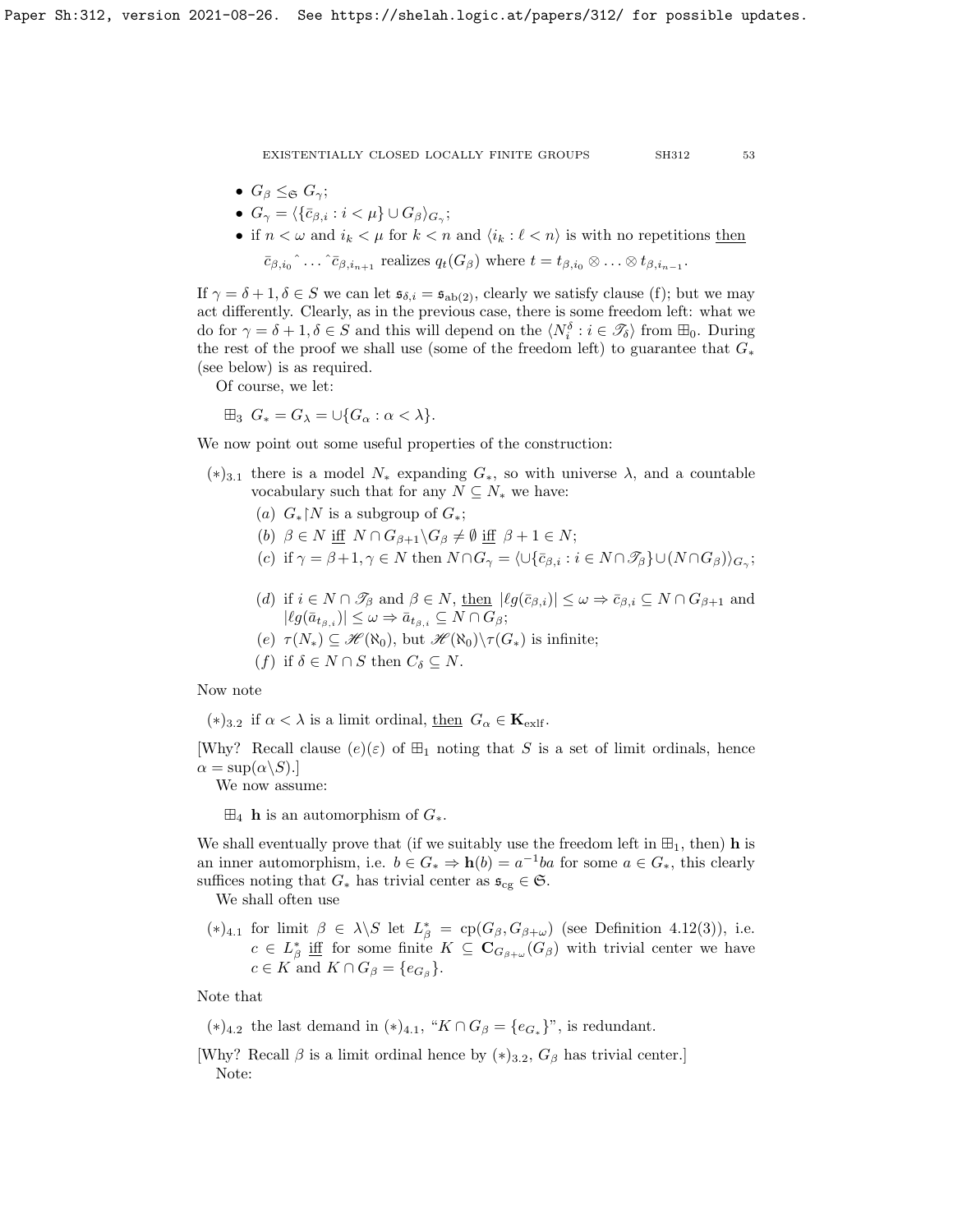(\*)<sub>4.3</sub> if  $a \in L^*_{\beta}$  and K witnesses it, <u>then</u>  $K \subseteq L^*_{\beta}$ ,  $K \cap G_{\beta} = \{e\}$ , and moreover there is  $L \in \mathbf{K}_{\text{exlf}}$  included in  $L^*_{\beta}$  and including K.

[Why? We can choose  $\overline{K} = \langle K_n : n \langle \omega \rangle$  such that  $K_0 = K, K_n$  is a finite group with trivial center,  $K_n \subseteq K_{n+1}$  and  $\bigcup K_n \in \mathbf{K}_{\text{exlf}}$ . We now choose by induction on n an embedding  $f_n$  of  $K_n$  into  $\overset{n}{G}_{\beta+\omega}$  such that  $f_0 = id_K, f_n \subseteq f_{n+1}$ and Rang $(f_n) \subseteq L^*_{\beta}$ ; the induction step is possible by [4.9.](#page-47-2) Now  $\bigcup_n f_n(K_n)$  is as

required.] We shall use:

(\*)<sub>4.4</sub> let  $E_{\mathbf{h}} = \{\delta : \delta \text{ is a limit ordinal and } \mathbf{h} \text{ maps } G_{\delta} \text{ onto } G_{\delta} \text{ and } (N^* | \delta, \mathbf{h} | \delta) \prec$  $(N^*, \mathbf{h})\}.$ 

Now

 $(*)$ <sub>4.5</sub>  $E_{h}$  is a club of  $\lambda$ .

[Why? Just look at  $(*)$ <sub>4.4</sub>.]

Stage C: We shall prove

 $\boxplus_5$  for some  $\alpha(*) < \lambda$ , for every  $\beta \in S_* \cap E_{\mathbf{h}} \setminus \alpha(*)$  and  $c \in L^*_{\beta}$  we have  $\mathbf{h}(c) \in cl(G_{\alpha(*)} \cup \{c\}, G_*)$ .

Why? If not, for every  $\alpha < \lambda$  there are  $\beta_{\alpha} \in S_* \cap E_{\mathbf{h}} \setminus \alpha, m(\alpha) = m_{\alpha} \in \{2, 3, \ldots\}$ and  $c_{\alpha} \in L^*_{\beta_{\alpha}}$  of order  $m_{\alpha}$  such that  $h(c_{\alpha}) \notin cl(G_{\alpha} \cup \{c_{\alpha}\}, G_*)$ . Now let  $\bar{c}_{\alpha}$  witness that  $c_{\alpha} \in L_{\beta_{\alpha}}^{*}$  with  $c_{\alpha,0} = c_{\alpha}$ , i.e.  $\bar{c}_{\alpha}$  list the members of a finite subgroup of  $G_{\beta_{\alpha}+\omega}$ commuting with  $G_{\beta_{\alpha}}$  with trivial center and so included in  $L_{\beta_{\alpha}}^{*}$ .

(\*)<sub>5.0</sub> without loss of generality  $h(c_{\alpha}) \in cl(G_{\alpha} \cup \overline{c}_{\alpha})$ .

[Why? Let  $K_0$  be the subgroup of  $G_{\beta_\alpha+\omega}$  with universe  $\bar{c}_\alpha$ ; we can find  $K_1, K_2, K_3$ such that  $K_3$  is a finite group and for  $\ell = 0, 1, 2$  and  $K_1 \cap K_2 = \langle c_0 \rangle_{K_0}$  without loss of generality  $K_3 \subseteq G_{\beta_\alpha+\omega}$ , so we can replace  $K_0$  by  $K_1$  or by  $K_2$ .

Let  $\mathbf{x}_{\alpha} \in X_2$  be such that  $\bar{c}_{\alpha}$  realizes  $q_{\mathfrak{s}_{ab}[\mathbf{x}_{\alpha}]}(\langle \rangle, G_{\beta_{\alpha}})$ , see [4.7\(](#page-46-0)2) + [4.11.](#page-47-3) But if  $\alpha_1 < \alpha_2$  then  $(\beta_{\alpha_2}, c_{\alpha_2}, m_{\alpha_2})$  can serve as  $(\beta_{\alpha_1}, c_{\alpha_1}, m_{\alpha_1})$ , hence, without loss of generality,  $\mathbf{x}_{\alpha} = \mathbf{x}, m_{\alpha} = m_*$  for every  $\alpha$ .

- $(*)_{5.1}$  (a) Let  $\bar{b}_{\alpha,1} = \bar{c}_{\alpha}$ ; let  $k_{\alpha,1} < \omega$  be such that  $\bar{b}_{\alpha,1} \subseteq G_{\beta_{\alpha}+k_{\alpha,1}+1}, \bar{b}_{\alpha,1} \nsubseteq$  $G_{\beta_{\alpha}+k_{\alpha,1}};$ 
	- (b) let  $k_{\alpha,*} \in (k_{\alpha,1} + 1, \omega)$  be such that:  $tp_{bs}(\mathbf{h}(\bar{b}_{\alpha,1}), G_{\beta_{\alpha}+\omega}, G_*)$  $q_{\mathfrak{s}_{\alpha}}(\bar{a}_{\alpha}^{\bullet},G_{\beta_{\alpha}+\omega})$  for some  $\mathfrak{s}_{\alpha}\in\mathfrak{S}$  with  $\bar{a}_{\alpha}^{\bullet}\subseteq G_{\beta_{\alpha}+k_{\alpha,*}}$ ;
	- (c) let  $\bar{b}_{\alpha,2} \subseteq G_{\beta_\alpha+\omega}$  realize  $q_{\mathfrak{s}_{\rm ab}[\mathbf{x}]}(\langle \rangle, G_{\beta_\alpha+k_{\alpha,*}})$ ;
	- (d) let  $k_{\alpha,2} < \omega$  be such that  $\bar{b}_{\alpha,2} \subseteq G_{\beta_{\alpha}+k_{\alpha,2}+1}, \bar{b}_{\alpha,2} \nsubseteq G_{\beta_{\alpha}+k_{\alpha,2}},$  so actually without loss of generality  $k_{\alpha,2} = k_{\alpha,*} + 1;$
	- (e) note that  $\bar{b}_{\alpha,1} \hat{b}_{\alpha,2}$  realizes  $p_{\mathfrak{s}_{\text{gm}}}(\bar{x})$ , see [4.11;](#page-47-3)
	- (f) let  $k_{\alpha,3} < \omega$  be  $> k_{\alpha,1}, k_{\alpha,2}$  and let  $b_{\alpha,3} \in G_{\beta_{\alpha}+k_{\alpha,3}+1}$  realizes  $q_{\mathfrak{s}_{gm}[\mathbf{x}]}(\bar{b}_{\alpha,1}\hat{b}_{\alpha,2},G_{\beta_{\alpha}+k_{\alpha,3}},G_{\beta_{\alpha}}),$  (see Definition [4.11\)](#page-47-3); so it commutes with  $\mathbf{C}_{G_{\beta_{\alpha}}+k_{\alpha,2}+1}(\bar{b}_{\alpha,1}\hat{b}_{\alpha,2}),$  hence with  $G_{\beta_{\alpha}}$  and conjugating by it interchange  $\bar{b}_{\alpha,1}, \bar{b}_{\alpha,2}$ ;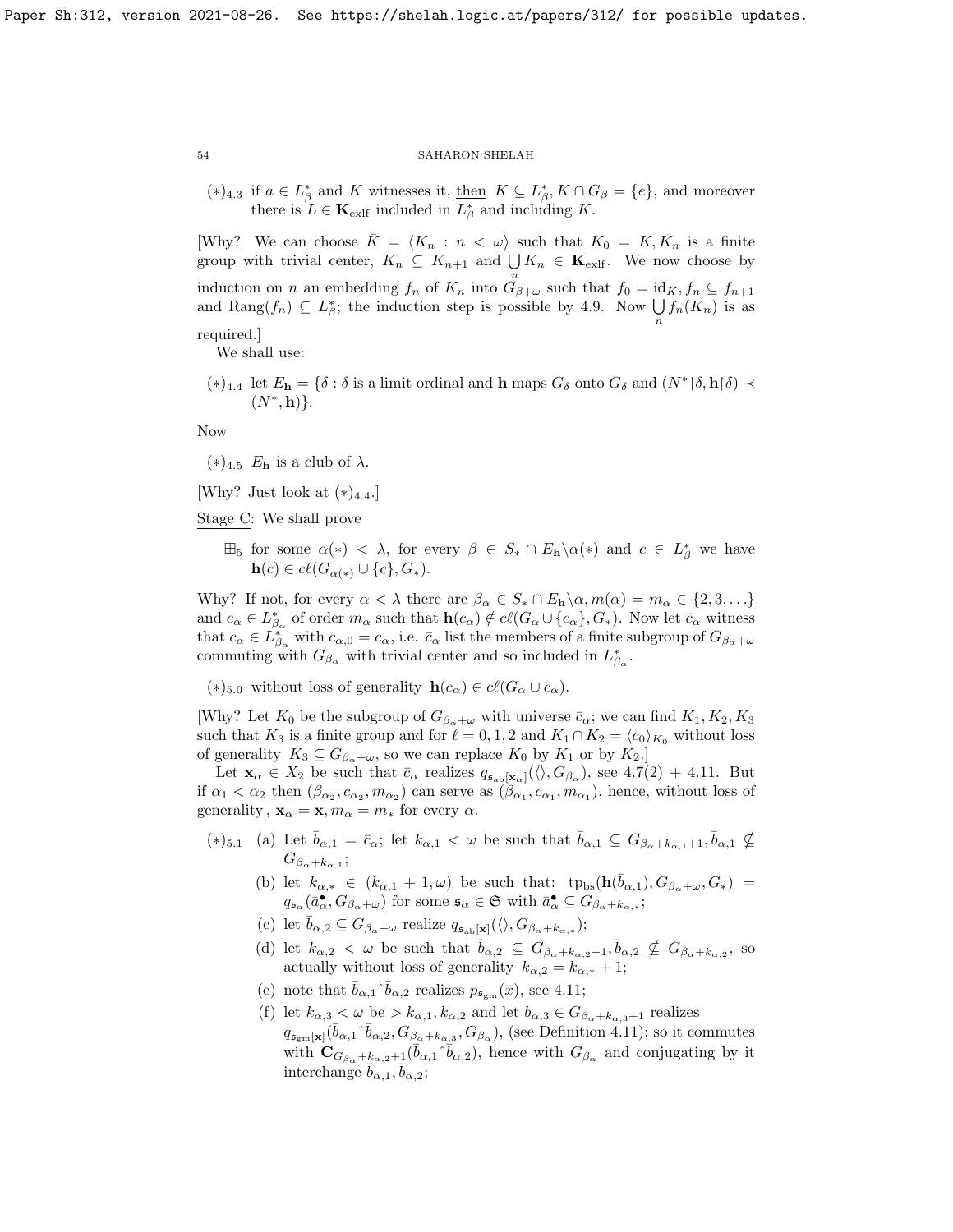(g) without loss of generality  $\mathfrak{s}_{\alpha} = \mathfrak{s}_{*}$  and  $(\ell g(\bar{b}_{\alpha,1}), k_{\alpha,2}, \ell g(\bar{b}_{\alpha,2}))$  does not depend on  $\alpha$ .

Our intention (in this stage) is to find  $\alpha_n < \lambda$  increasing with n satisfying  $\beta_{\alpha_n} <$  $\alpha_{n+1}$  and element d such that, on the one hand, conjugating with d maps  $c_{\alpha_n}$  =  $b_{\alpha_n,1,0}$  to  $b_{\alpha_n,2,0}$  for each n, and on the other hand,  ${\rm tp}_{\rm bs}(d, G_{\beta_n+\omega}, G_{\lambda})$  does not split over  $G_{\beta_n} + b_{\alpha_n,3}$ , a contradiction.

Let  $N$  be such that:

- $(*)$ <sub>5.2</sub> (a) N is a model with universe  $\lambda$ ;
	- (b)  $N$  is with countable vocabulary;
	- (c) N expands  $N_*$  from  $(*)_{3,1};$
	- (d)  $F_0^N = \mathbf{h}$ , so  $F_0$  is a unary function symbol,
		- $F_{1,\iota,\ell}^N(\alpha) = b_{\alpha,\iota,\ell}$  for  $\iota = 1,2$  and  $\ell < \ell g(\bar{b}_{\alpha,\iota}),$  (if  $\ell = 0$  we may omit it),
		- $F_{1,3}^{N}(\alpha) = b_{\alpha,3}$ ,
		- $F_2^N(\alpha) = \beta_\alpha,$
		- $F_{2,\iota}(\alpha) = \beta_{\alpha} + k_{\alpha,\iota}$  for  $\iota = 1, 2, 3$ ,
		- $F_3^N(\alpha) = \beta_\alpha + \omega,$
	- (e)  $F_{4,n}^N$  is an  $(n+1)$ -place function such that: if  $\alpha_0 < \ldots < \alpha_n, c_{\alpha_\ell} \in$  $G_{\alpha_{\ell+1}}$ , each  $\alpha_{\ell}$  is a limit ordinal then  $F_{4,n}^N(\alpha_0,\ldots,\alpha_n)$  is the product of  $a_0 a_1 ... a_n$  where  $a_k = F_{1,1,0}(\alpha_k);$
	- (f)  $P^N = \{(\alpha, c) : \alpha < \lambda \text{ and } c \in G_\alpha\}.$

Without loss of generality  $\tau_N \subseteq \mathcal{H}(\aleph_0)$ , choose  $\zeta(1) < \lambda$  such that  $\tau_{\zeta(1)} = \tau_N$  and for each  $\delta \in S_{\zeta(1)}$  we use the amount of freedom we are left with (see before  $\boxplus_3$ ), choosing  $G_{\delta+1}$  such that:

 $(*)$ <sub>5.3</sub> if  $\delta \in S_{\zeta(1)}, i \in \mathscr{T}_{\delta}$ , letting  $\alpha_{\delta,i,n} := \min(N_i^{\delta} \setminus \alpha_{\delta}(n))$  then  $(a) \Rightarrow (b)$  where:

- (a)  $\beta_{\delta,i,n} := F_2^{N_i^{\delta}}(\alpha_{\delta,i,n})$  is  $\geq \alpha_{\delta,i,n}$  but  $< \alpha_{\delta}(n+1)$ , •  $F_3^{N_i^{\delta}}(\alpha_{\delta,i,n}) = \beta_{\delta,i,n} + \omega,$ 
	- $b_{\delta,i,n,\iota} = F_{1,\iota,\ell}^N(\alpha_{\delta,i,n})$  for  $\iota = 1, 2$  and  $\ell = 0$ ,
	- $k_{\delta,i,n,\iota} = F_{2,\iota}^{N_i^{\delta}}(\alpha_{\delta,i,n}) \alpha_{\delta,i,n}$  for  $\iota = 1,2,3$ ,
	- $b_{\delta,i,n,3} = F_3^{N_i^{\delta}}(\beta_{\delta,i,n}),$
	- $b_{\delta,i,n,\iota} \in G_{\beta_{\delta,i,n}+k_{\delta,i,n,\iota}+1}$  commute with  $G_{\beta_{\delta,i,n}}$  and conjugating by  $b_{\delta,i,n,3}$  interchange  $b_{\delta,i,n,1,\ell}, b_{\delta,i,n,2,\ell},$
	- $\delta$  is the set of elements of  $G_{\delta}$ , similarly  $\alpha_{\delta,i,n}$  (as they  $\in E_{\mathbf{h}}$ ),
	- for every  $\beta < \delta$  we have  $(G_{\beta+1}\backslash G_{\beta}) \cap N_i^{\delta} \neq \emptyset \Leftrightarrow \beta \in N_{\delta,i}$ ,
	- if  $\beta \in N_i^{\delta} \backslash S$  and  $\bar{c} \in {}^{\omega >}(N_i^{\delta}),$  so  $\bar{c} \in {}^{\omega >}(G_{\delta}),$  then  $tp_{bs}(\bar{c}, G_{\beta}, G_{\delta}) \in$  $q_t(G_\beta)$  for some  $t \in \text{def}(G_\beta)$  satisfying  $\bar{a}_t \in {}^{\omega}>(N_i^{\delta} \cap G_\beta)$ ,
- (b)  $\bar{c}_{\delta,i} = \langle c_{\delta,i} \rangle$  and  $tp_{bs}(c_{\delta,i}, G_{\delta}, G_{\delta+1})$  is as in claim [2.19](#page-31-1) with  $G_{\alpha_{\delta}(n)}(n <$  $(\omega), G_{\delta}, b_{\beta_{\delta,i,n,3}} \in N_i^{\delta}(n < \omega)$  here standing for  $G_n(n < \omega), G_{\omega}, a_n^t(n < \omega)$ ω) with  $I = \{t\}$  there;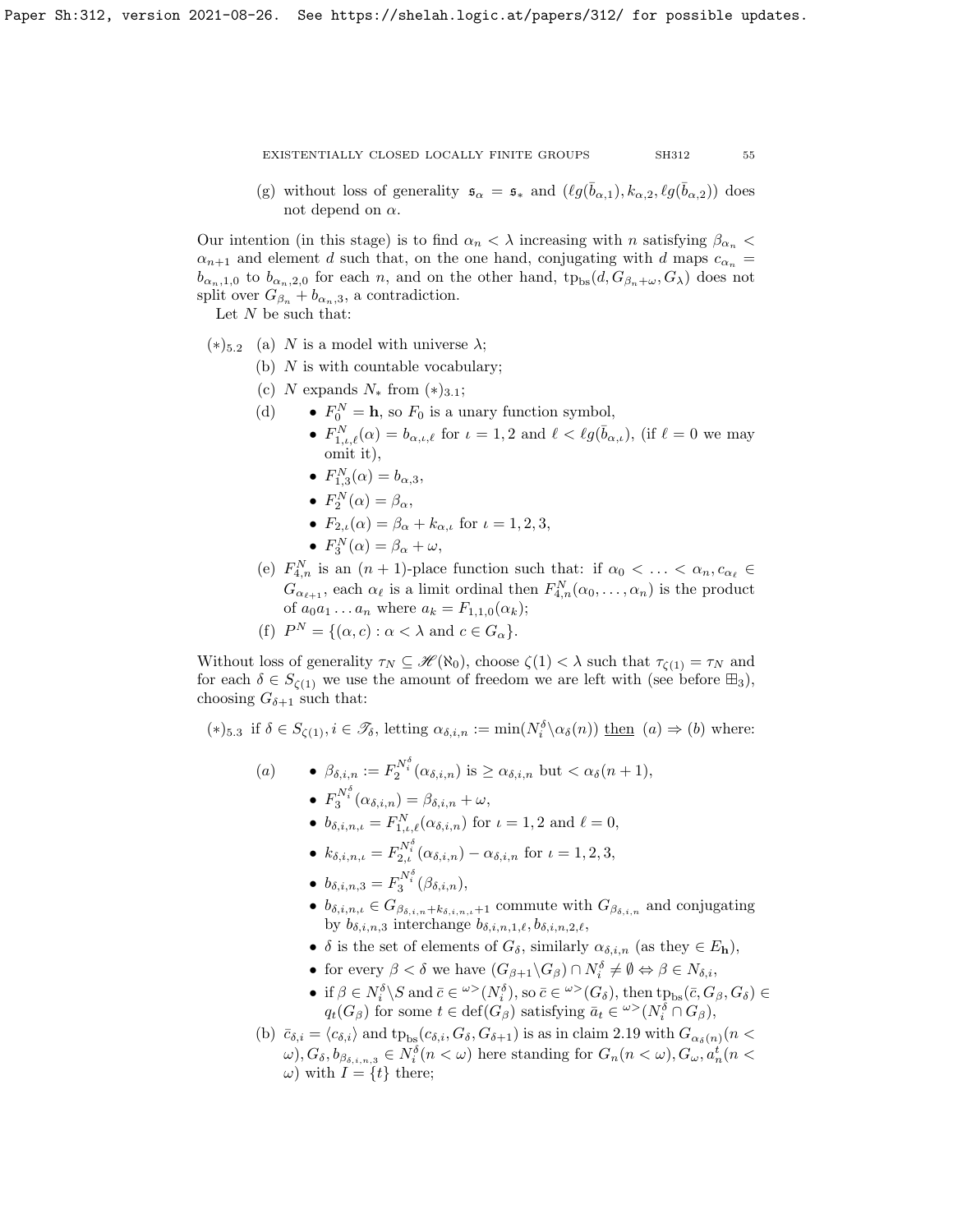(\*)<sub>5.4</sub> let  $\mathscr{T}'_δ = {i \in \mathscr{T}_δ$ : clause (a) of (\*)<sub>5.3</sub> holds}; (\*)5.5 let  $\beta_{\delta,i,n} = \alpha_{\delta,i,n} + \omega$  and  $b_{\delta,i,n} = b_{\delta,i,n,\iota} \in G_{\beta_{\delta,i,n}+1}$  for  $\iota = 1,2,3$  realizes  $q_{\mathfrak{s}_{ab(2)}}(\langle \rangle, G_{\beta_{\delta,i,n}})$  when the assumption of clause (a) fails.

Why can we fulfill  $(*)_{5,3}$ ? Let  $\langle i_{\ell} : \ell \langle \ell \rangle \rangle$  be a finite sequence of members of  $\mathscr{T}_{\delta}$ . For  $\ell < \ell(*)$  and  $n < \omega$  let  $d_{\ell,n} = b_{\delta,i_{\ell},n,3}$ .

Now

$$
(\ast)_{5.6}\ \langle d_{\ell,n}:n<\omega\rangle\text{ pairwise commute if }i(\ell)\in\mathscr{T}_\delta'\text{ for each }\ell<\ell(\ast).
$$

[Why? As  $b_{\delta,i(\ell),n,3} \in \mathbf{C}(G_{\beta_{\delta,i(\ell),n}}, G_{\beta_{\delta,i(\ell),n}+\omega})$  for  $n < \omega$  and  $\beta_{\delta,i(\ell),n} + \omega < \alpha_{\delta}(n + \omega)$  $1) \leq \alpha_{\delta,i(\ell),n+1} \leq \beta_{\delta,i(\ell),n+1}$ , recalling  $N_{\delta}^{i}[\alpha_{\delta}(n+1) \prec N_{\delta}^{i} \text{ and } N_{\delta}^{i}] \cap (\alpha_{\delta}(n), \alpha_{\delta}(n+1))$ 1))  $\neq \emptyset$ .]

(\*)<sub>5.7</sub>  $\langle d_{\ell,n} : n < \omega \rangle$  pairwise commute when  $i(\ell) \notin \mathcal{T}'_{\delta}$ .

- [Why? Even easier.]
- $(*)_{5.8}$  if  $\ell(1) \neq \ell(2)$  then for every  $n(1) < n(2)$  the elements  $b_{\delta,i(\ell(1)),n(1),3}, b_{\delta,i(\ell(2)),n(2),3}$ commute.

[Why? Recall that  $b_{\delta,i(\ell(1)),n(1),3} \in G_{\alpha_{\delta}(n(2))} \subseteq G_{\beta_{\delta,i(\ell(2)),n(2)}}$ ; note that  $b_{\delta,i,n,\iota} \in$  $G_{\beta_{\delta,i,n,\ell}+\omega}$  commute with  $G_{\beta_{\delta,i,n}}$  rather than with  $G_{\alpha_{\delta,i,n}}$  but not used.]

(\*)<sub>5.9</sub> if  $\ell(1), \ell(2) < \ell(*),$  then for n large enough, for every  $n(1), n(2) \in (n, \omega)$ the elements  $d_{\ell(1),n(1)}, d_{\ell(2),n(2)}$  of  $G_{\delta}$  commute.

[Why? Similarly, as  $N_{i_{\ell(1)}}^{\delta} \cap N_{i_{\ell(2)}}^{\delta}$  is bounded in  $\delta$ , but not used.]

 $(*)$ <sub>5.10</sub> The conditions in [2.19](#page-31-1) hold hence we can fulfill  $(*)$ <sub>5.3</sub>, $(*)$ <sub>5.4</sub>, i.e. we can carry the induction in  $\mathbb{H}_1$ .

[Why? Think.] Next let

(\*)<sub>5.11</sub>  $E = \{\delta \leq \lambda : \delta \text{ a limit ordinal is the universe of } G_{\delta} \text{ and } N\, \delta \leq N, \text{ hence } \mathbf{h}$ maps  $G_{\delta}$  onto itself.

Clearly E is a club of  $\lambda$ , hence by  $\mathbb{H}_{0,\zeta(1)}$  from stage A, there is a pair  $(\delta, i_*)$  =  $(\delta, i(*))$  such that

 $(*)_{5.12}$   $\delta \in E \cap S_{\zeta(1)}$  and  $i_* \in \mathscr{T}_{\delta}$  and  $N_{i_*}^{\delta} \prec N$ .

Let  $d = \mathbf{h}(c_{\delta,i_*}) \in G_*,$  so:

 $(*)$ <sub>5.13</sub> (a) the pair  $(\delta, i_*)$  satisfies the demands in  $(*)$ <sub>5.3</sub> $(a)$ ;

- (b) for some finite set  $u_* \subseteq \mathscr{T}_{\delta}$  and  $\bar{b}_* \in \mathscr{L}(G_{\delta})$ , the type  $tp_{bs}(d, G_{\delta+1}, G_*)$ does not split over  $\{c_{\delta,i} : i \in u_*\} \cup \overline{b}_*;$
- (c) without loss of generality  $i_* \in u_*$ .

[Why? For clause (a), as  $\delta \in E$  and  $N_{i(*)}^{\delta} \prec N$ , recalling the choice of N (including  $\mathbf{h} = F_0^N$ ). For clause (b), apply properties of the construction in  $\mathbb{H}_1$ , i.e.  $G_{\delta+1} \leq_{\mathfrak{S}}$  $G_{*}.$ 

(\*)<sub>5.14</sub> conjugating by d in  $G_*$  interchange  $b_{\delta,i(*),n,1}$  with  $b_{\delta,i(*),n,2}$  for  $n < \omega$ .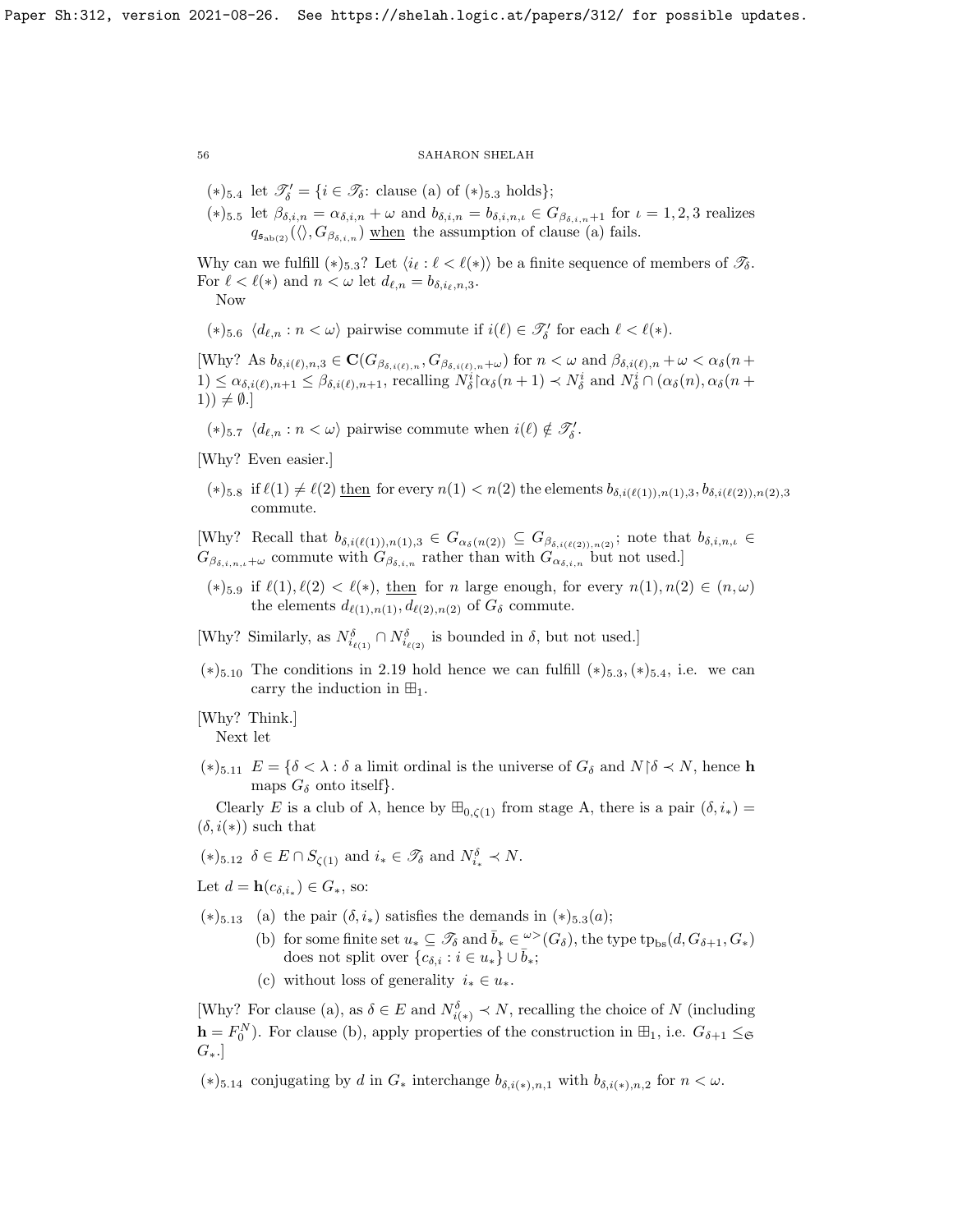[Why? Should be clear as for  $m \in \omega \setminus \{n\}$  and  $\iota(1), \iota(2) \in \{1, 2, 3\}$ , the element  $b_{\delta,i(*),m,\iota(1)}$  commutes with  $b_{\delta,i(*),m,\iota(2)}$ .

Recalling  $\mathbb{H}_0(c)$  there is  $n(*) < \omega$  large enough such that:

 $(*)_{5.15}$   $\bar{b}_* \subseteq G_{\beta_{\delta,i(*),n(*)}}$  and  $j_1 \neq j_2 \in u_* \Rightarrow N_{j_1} \cap N_{j_2} \subseteq G_{\alpha_{\delta}(n(*))}$  and  $j_1, j_2$  are like  $i, j$  as in  $\mathbb{H}_{0,\zeta(1)}(c)^+$ .

Clearly for some  $\beta(*) < \lambda$  we have  $h(b_{\delta,i(*)}, n(*) , 1) \in G_{\beta(*)+1} \backslash G_{\beta(*)}$ . As  $\alpha_{\delta,i(*) , n(*)} =$  $\min(N_{i(*)}^{\delta}\setminus\alpha_{\delta}(n(*))\in N_{i(*)}^{\delta},$  clause (d) of  $\boxplus_0$  and  $N_{i_*}^{\delta} \prec N$ , clearly:

(\*)5.16 (a) h maps  $G_{\alpha_{\delta,i(\epsilon),n(\epsilon)}} \cap N_{i_{\ast}}^{\delta}$  onto itself and so  $\beta(\epsilon) \in N_{i_{\ast}}^{\delta} \setminus \alpha_{\delta,i(\epsilon),n(\epsilon)}$ (b) h maps  $G_{\alpha_{\delta,i(*)},n(*)+1}$  onto itself hence  $\beta(*) \in N_{i(*)}^{\delta} \cap \alpha_{\delta,i(*)}, n(*)+1 \setminus \alpha_{\delta,i(*)}, n(*)$ .

Also,

(\*)5.17 if  $\beta(*) < \beta_{\delta,i(*),n(*)} + \omega$  then  $\beta(*) \leq \beta_{\delta,i(*),n(*)} + k_{\delta,i(*),n(*),2}$ .

[Why? By  $(*)_{5.1}.$ ]

Now,

(\*)5.18 there is  $\beta \in N_{i_*}^{\delta} \cap (\beta(*)+1) \setminus \alpha_{\delta}(n(*)) \setminus S$  such that  $[\beta, \beta(*) + \omega) \cap N_{i_*}^{\delta}$  is disjoint from  $N_j^{\delta}$  if  $j \in u_*$  but  $j \neq i_*$ .

[Why? First assume  $\beta(*) \notin S$ , let  $\beta = \beta(*)$ , so clearly  $\beta \in N_{i_*}^{\delta}$  by  $(*)_{5.14}, \beta \in$  $(\beta(*) + 1)$ , also  $\beta \notin \alpha_{\delta}(n(*))$  as by  $(*)_{5.6}$  and the fact that  $\beta \notin S$  by its choice. Also  $[\beta, \beta(*) + \omega] = [\beta(*), \beta(*) + \omega] \subseteq N_{i_*}^{\delta}$  as N is closed under  $\alpha \mapsto \alpha + 1$  by  $(*)_{3.1}(b)$ . If  $j \in u_*$  but  $j \neq i_*$  then  $N_j^{\delta} \cap N_{i_*}^{\delta} \subseteq \alpha_{\delta}(n(*)) \leq \beta$ , hence  $[\beta, \beta(*) + \omega) \cap N_j^{\delta} = \emptyset$ , so we are done.

Second, assume  $\beta(*) \in S$ , hence  $cf(\delta) = \aleph_0$ , and by  $(*)_{3.1}(f), \{\alpha_{\beta(*)}(n) : n <$  $\{\omega\} \subseteq N_{i_*}^{\delta}$ . But by  $\boxplus_0(c)^+$  we have  $j \in u_* \wedge j \neq i_* \Rightarrow \sup(N_j^{\delta} \cap \beta(*) ) \leq \beta(*)$ . As  $u_*$  is finite there is  $\beta \in {\alpha_{\beta(*)}}(n) : n < \omega$  such that  $(\beta, \beta(*) ) \cap N_j^{\delta} = \emptyset$ ; hence as before also  $(\beta, \beta(*) + \omega) \cap N_j^{\delta} = \emptyset$ , whenever  $j \in u_* \wedge j \neq i_*$ . So  $(*)_{5.16}$  holds indeed.]

We finish the proof of  $\mathbb{H}_5$  by getting a contradiction as follows.

<u>Case 1</u>:  $\beta(*) \geq \beta_{\delta,i(*)}, n(*) + \omega$ .

So by the choice of  $\beta$  and the proof of  $(*)_{5,3}$  the type  $tp_{bs}(d, G_{\beta(*)+\omega}, G_*)$  does not split over  $G_\beta$ , and even over some finite subset of it.

Now by  $\boxplus_1(e)$  in  $G_{\beta(*)+\omega}$  there is  $d' \neq \mathbf{h}(b_{\beta_{\delta,i(*)},n(*)},)$  realizing

$$
\text{tp}_{\text{bs}}(\mathbf{h}(b_{\beta_{\delta,i(*)},n(*)},1),G_{\beta},G_{\beta(*)+\omega})\text{ so }\mathbf{h}(b_{\beta_{\delta,i(*)},n(*)},3)\notin cl(G_{\beta}\cup\{d\}).
$$

However,  $G_* \models d^{-1} \mathbf{h}(c_{\beta_{\delta,i(*),n(*),1}}) d = \mathbf{h}(c_{\beta_{\delta,i(*),n(*),2}})$ , contradiction.

Case 2:  $\beta(*) < \beta_{\delta,i(*),n(*)} + \omega$ .

Hence  $\beta(*) \leq \beta_{\delta,i(*)}, n(*) + k_{\delta,i(*)}, n(*)$ , and so  $\{\text{tp}_{bs}(d), G_{\beta_{\delta,i(*)},n(*)}+\omega, G_{*})\}$  does not split over  $G_{\beta_{\delta,i(*)},n(*)}\cup\{b_{\delta,i(*)},n(*)\}$  but tp $(b_{\delta,i(*)},n(*)},G_{\beta_{\delta,i(*)},n(*)}+k_{\delta,i(*)},n(*)},G_{*})$ does not split over  $G_{\beta_{\delta,i(*)},n(*)}$  ∪  $\text{Rang}(\bar{b}_{\delta,i(*)},n(*),1)$  ∪  $\text{Rang}(\bar{b}_{\delta,i(*)},n(*),2)$ .

It follows that  $tp_{bs}(d, G_{\beta_{\delta,i(*),n(*)},k_{\delta,i(*),n(*),2}}, G_*)$  does not split over

 $G_{\beta_{\delta,i(*)},n(*)}\cup \bar{b}_{\delta,i(*)},n(*)$ , and recall  $\mathbf{h}(\bar{b}_{\beta_{\delta,i(*)},n(*)},n(*)})\subseteq G_{\beta_{\delta,i(*)},n(*)}+k_{\delta,i(*)},n(*)$ , contradiction by  $(*)_{5.0}$ .

So we have finished proving  $\mathbb{H}_5$ .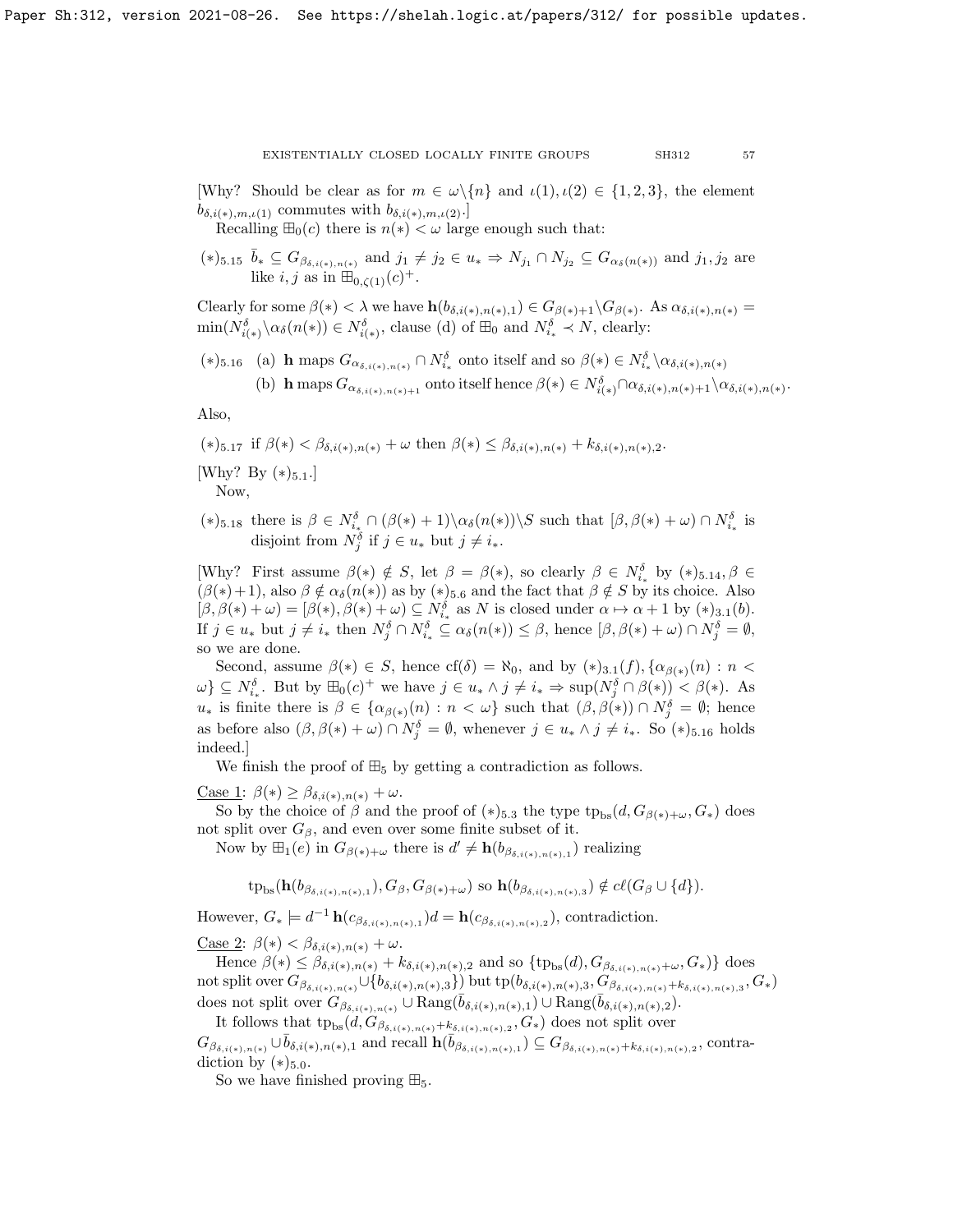# Stage D:

 $\boxplus_6$  (a) for some stationary  $S_1^* \subseteq S_*(\subseteq \lambda \backslash S)$  for every  $\beta \in S_1^* \backslash \alpha(*)$  if  $b \in L^*_{\beta}$  $\underline{\text{then}} \ \mathbf{h}(b) = \sigma^{G_*}(b, \bar{a})$  for some  $\bar{a} \in \omega^>(G_\beta)$  and group-term  $\sigma(x, \bar{y})$ (b) moreover  $h(b) = \sigma^{G_*}(b)$  if  $b \in L^*_{\beta}$ .

Why?

- (\*)<sub>6.1</sub> clause (a) of  $\mathbb{H}_6$  holds even for every  $\beta \in S_2^* := S_* \cap E_{\mathbf{h}} \setminus \alpha(*)$ .
- [Why? By  $\boxplus_5$ .]
- (\*)<sub>6.2</sub> Without loss of generality if  $β ∈ S_2^*$  and  $b ∈ L_β^*$ , <u>then</u> **h**(b) =  $σ_b(b)a_b$  for some  $a_b \in G_\beta$ .

[Why? This by  $(*)_{6.1}$  because h maps  $G_\beta$  onto itself, b commutes with  $G_\beta$  whereas  $\bar{a}_b \in {}^{\omega >}(G_{\beta}).$ 

- (\*)6.3 (a)  $b \mapsto \sigma_b(b)$  is a homomorphism from the set  $L^*_{\beta}$  into  $L^*_{\beta}$  (but we did not claim  $L^*_{\beta}$  is a subgroup);
	- (b)  $b \mapsto a_b$  induces a homomorphism from the set  $L^*_{\beta}$  into the group  $G_{\beta}$ , that is if  $\sigma(x_0, \ldots, x_{n-1})$  is a group term and  $b_0, \ldots, b_{n-1} \in L^*_{\beta}$  and  $G_{\beta+\omega} \models \sigma(b_0,\ldots,b_{n-1})=e \text{ then } G_{\beta} \models \sigma(a_{b_0},\ldots,a_{b_{n-1}})=e.$
- [Why? As **h** is an automorphism of  $G_*$  and as  $a_{b_1}, \sigma_{b_2}(b_2)$  commute for  $b_1, b_2 \in L^*_{\beta}$ .] We try to get rid of the homomorphism from  $(*)$ <sub>6.3</sub>(b) in order to prove  $\mathbb{H}_6(b)$ . Toward contradiction assume (for the rest of this stage):

 $(*)_{6.4} \gamma \in S_2^* \subseteq \lambda \backslash S_1^*$  is a limit ordinal and  $b_* \in L^*_{\gamma}$  and  $a_{b_*} \neq e$ .

Now as  $\gamma \in S_* \subseteq \lambda \backslash S$  we can find a sequence  $\bar{f}^\gamma = \langle f^\gamma_\eta : \eta \in \omega \mu \rangle$  satisfying  $f^\gamma_\eta$  is a function from  $\{\eta \, | \, n : n < \omega\}$  into  $G_\gamma$  such that for every  $f : \omega > \mu \to G_\gamma$  for some  $\eta \in \omega_{\mu}$  we have  $f_{\eta}^{\gamma} \subseteq f$ ; i.e. a simple black box, see [\[Shea,](#page-63-24) Fact 1.5=L4.5A], it exists as  $\mu = \mu^{\aleph_0}$ . Now generally for  $\gamma \in \lambda \backslash S$  let  $\mathscr{W}_{\gamma} = \{ \eta \in \mathscr{W} \mu$ : for some  $c \in G_{\gamma}$ of order 2 we have  $n < \omega \Rightarrow c^{-1} f_{\eta}^*(\eta)(2n))c = f_{\eta}^*(\eta)(2n+1))$ .

Let  $K_*$  be the group of permutations of  $I = \omega > \mu \times \{0, 1\}$  with finite support, i.e.  $\{f \in \text{Sym}(I) : (\exists^{<\aleph_0} t \in I)(f(t) \neq t)\}.$  For  $\eta \in \mathbb{Z}^{\geq \aleph_0}$  let  $h_{\eta} \in K_*$  be such that  $h_{\eta}((\eta,\iota)) \equiv (\eta,1-\iota)$ , for  $\iota = 0,1$ , and is the identity otherwise. Let  $K_{\gamma}$  be the group of permutations of  $I = \omega > \mu \times \{0, 1\}$  generated by  $K_* \cup \{y_\eta : \eta \in \omega > \mu\},$ where:

- (\*)<sub>6.5</sub> (a) if  $\eta \in \mathscr{W}_{\gamma}$  then  $y_{\eta}$  interchanges  $(\eta \mid (2n+1), \iota), (\eta \mid (2n+2), \iota)$  for  $n <$  $\omega, \iota = 0, 1$  and otherwise is the identity;
	- (b) if  $\eta \in \omega_{\mu} \backslash \mathscr{W}_{\gamma}$  then  $y_{\eta}$  interchanges  $(\eta|(2n), \iota)$  and  $(\eta|(2n+1), \iota)$  for  $n < \omega, \iota = 0, 1$ , and is the identity otherwise.

Let

• d be the permutation of I interchanging  $(\langle \rangle, 0), (\langle \rangle, 1)$  and being the identity otherwise.

Now we shall use some of the amount of freedom left, clearly:

(\*)6.6 (a) there is  $K \subseteq \mathbf{C}_{G_{\gamma+\omega}}(G_{\beta})$  finite with trivial center such that  $b_* \in K$ ;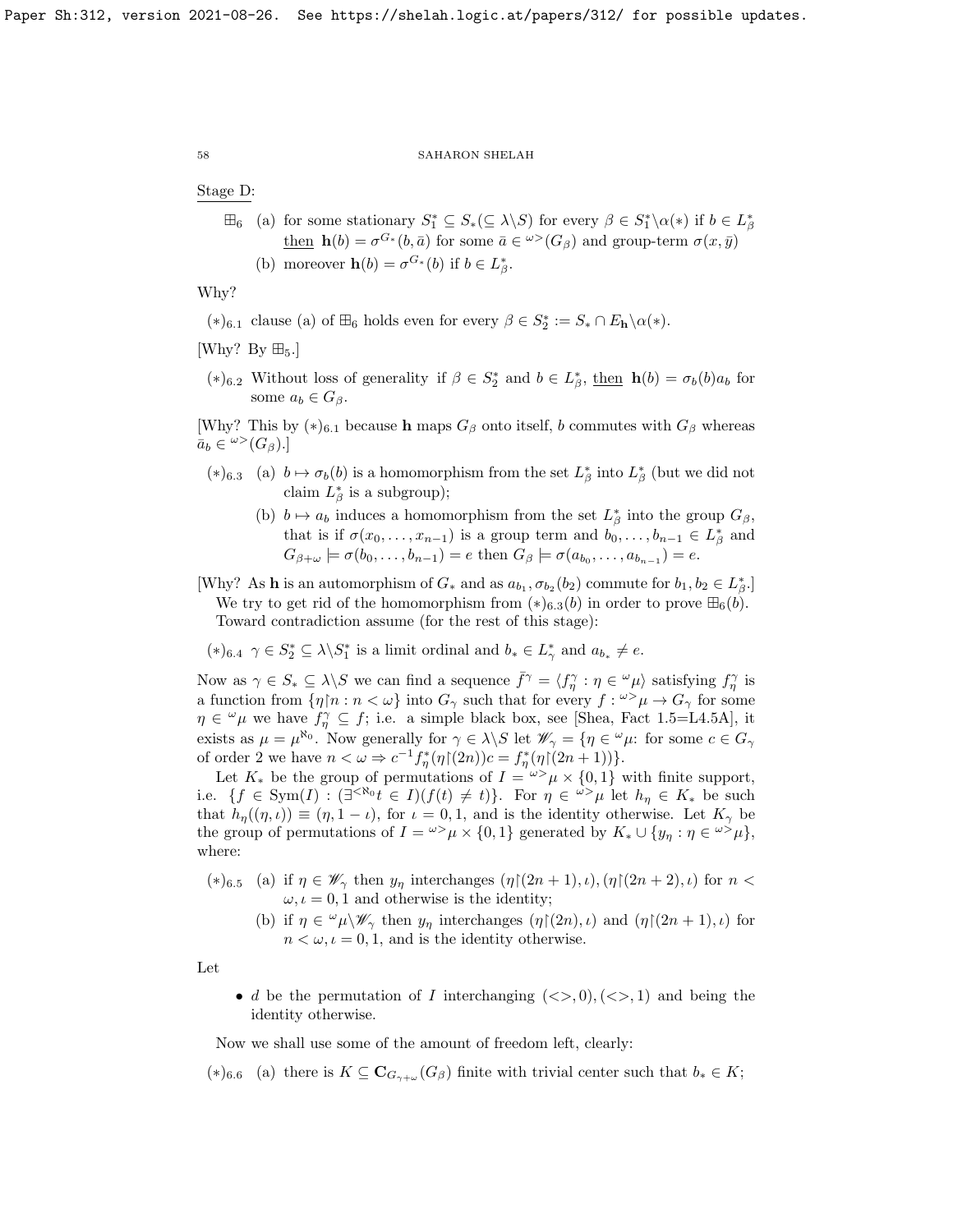- (b) there is  $\bar{b}$  which lists the member of K such that  $d_0 = b_*$ ;
- (c) there is  $\bar{d}$ , a finite sequence from  $K_{\gamma}$  realizing tp( $\bar{b}$ ,  $\emptyset$ ,  $G_*$ );
- (d) there is  $n(*)$  such that  $K \subseteq G_{\gamma+n(*)}$ .
- (\*)<sub>6.7</sub> There is an embedding  $g_{\gamma}$  of  $K_{\gamma}$  into  $\mathbf{C}_{G_{\gamma+n(*)+1}}(G_{\gamma})$  mapping  $\bar{d}$  to  $\bar{b}$  hence  $d_0$  to  $b_*$ ;
- $(*)_{6.8}$   $b \mapsto a_b$  (for  $b \in g_{\gamma}(K_{\gamma})$ ) is a homomorphism from  $g_{\gamma}(K_{\gamma})$  into  $G_{\gamma}$ ;

(\*)<sub>6.9</sub> let *f* : <sup>ω></sup>λ → *G*<sub>β</sub> be defined by  $f(\eta) = a_{g_\gamma(h_\eta)}$ .

By the choice of  $\langle f_\eta : \eta \in \infty^{\infty} \mu \rangle$  for some  $\eta \in \omega \mu$  we have  $n < \omega \Rightarrow f_\eta^{\gamma}(\eta \upharpoonright n) = f(\eta \upharpoonright n)$ . Now does  $\eta \in \mathscr{W}_{\gamma}$ ? First, assume  $\eta \notin \mathscr{W}_{\gamma}$ , then (by the choice of  $K_{\gamma}$ )  $(g_{\gamma}(y_{\eta}) \in G_{\gamma})$ 

and) conjugating by  $g_{\gamma}(y_{\eta})$  for each n, interchanges  $g_{\gamma}(h_{\eta\upharpoonright(2n)})$ ,  $g_{\gamma}(h_{\eta\upharpoonright(2n+1)})$  which means that in  $K_{\gamma}$ , conjugating by  $h_{\eta}$  interchanges  $f_{\eta}^{\gamma}(\eta)(2n))$ ,  $f_{\eta}^{\gamma}(\eta)(2n+1)$ , but by the choice of  $\mathscr{W}_{\gamma}$  this means  $\eta \in \mathscr{W}_{\gamma}$ .

Second, assume  $\eta \in \mathscr{W}_{\gamma}$ , by the definition of  $\mathscr{W}_{\gamma}$  there is  $c \in G_{\gamma}$  of order 2 such that conjugating by c for each n interchanges  $g_{\gamma}(h_{\eta\restriction (2n)}), g_{\gamma}(h_{\eta\restriction (2n+1)})$ . But conjugating by  $g_{\gamma}(y_{\eta})$  for n interchange  $g_{\gamma}(h_{\eta\restriction{(2n+1)}}), g_{\gamma}(h_{\eta\restriction{(2n+2)}})$ . So in  $G_*$ , the subgroup generated by  $\{c, g_{\gamma}(y_{\eta}), g_{\gamma}(h_{\eta\upharpoonright 1})\}$  includes  $g_{\gamma}(h_{\eta\upharpoonright n})$  for  $\eta = 1, 2, ...$ ; why? just prove it by induction on n. But  $\{g_{\gamma}(h_{\eta\upharpoonright n}) : n = 1, 2, \ldots\} \subseteq G_*$  is infinite, contradiction.

## Stage E:

 $\boxplus_7$  there is a finite sequence  $\bar{a}_*$  such that for every  $b \in G_*$  we have  $h(b) \in$  $c\ell(\bar{a}_* \cup \{(b, G_*)\}.$ 

[Why? For  $\beta \in S_1^*$  let  $d_{\beta} \in G_{\beta+1}$  realize  $\mathfrak{s}_{cg}(\ll\gt, G_{\beta})$  in  $G_{\beta+1}$ . So for every  $a \in G_{\beta}$ of order m as  $G_\beta$  is existentially closed there is a finite  $K_a \subseteq G_\beta$  with trivial center to which a belongs. Hence the element  $d_{\beta}ad_{\beta}^{-1}$  commute with  $G_{\beta}$  and belongs to  $G_{\beta+1}$  and moreover to  $L^*_{\beta}$ . Hence, by  $\boxplus_6(b)$ , for some  $k(a) < m$  we have:

$$
(*)_{7.1} \mathbf{h}(d_{\beta}^{-1}ad_{\beta}) = (d_{\beta}^{-1}ad_{\beta})^{k(a)}.
$$

Hence

$$
(*)_{7.2} \mathbf{h}(a) = \mathbf{h}(d_{\beta}^{-1})\mathbf{h}(d_{\beta}^{-1}ad_{\beta})\mathbf{h}(d_{\beta}^{-1}) = \mathbf{h}(d_{\beta}^{-1})(d_{\beta}^{-1}ad_{\beta})^{k(a)}\mathbf{h}(d_{\beta}).
$$

Also, as  $\beta \notin S$ , there is a finite  $K_{\beta} \subseteq G_{\beta}$  such that  $tp_{bs}(\langle h(d_{\beta}), d_{\beta} \rangle, G_{\beta}, G_*; \mathbf{K}_{\text{lf}})$ does not split over  $K_{\beta}$ . By  $(*)_{7.2}$ , tp<sub>bs</sub>(h(a),  $G_{\beta}$ ,  $G_*$ ; K<sub>If</sub>) does not split over  $K_{\beta} \cup$  $\{d\}$ , but  $h(a) \in G_\beta$  hence  $h(a) \in \langle K \cup \{d\}\rangle_{G_*}$ . By Fodor's lemma this is enough for  $\boxplus_7$ .

Clearly we are done by [2.23.](#page-36-0)  $\square$ 

$$
\ast\qquad \ast\qquad \ast
$$

<span id="page-58-0"></span>Question 5.2. 1) In [5.1](#page-50-0) we can easily get  $2^{\lambda}$  pairwise non-isomorphic groups G'. But can they be pairwise far? (i.e. no  $G \in \mathbf{K}_{\lambda}$ , can be embedded in two of them)? 2) Even more basically can we demand  $G_*$  has no uncountable Abelian subgroup (when G does not)? Or at least no Abelian group of cardinality  $\lambda$ ?

3) Can we prove [5.1](#page-50-0) for every  $\lambda > \aleph_0$ ? or at least  $\lambda \geq \beth_\omega$ ?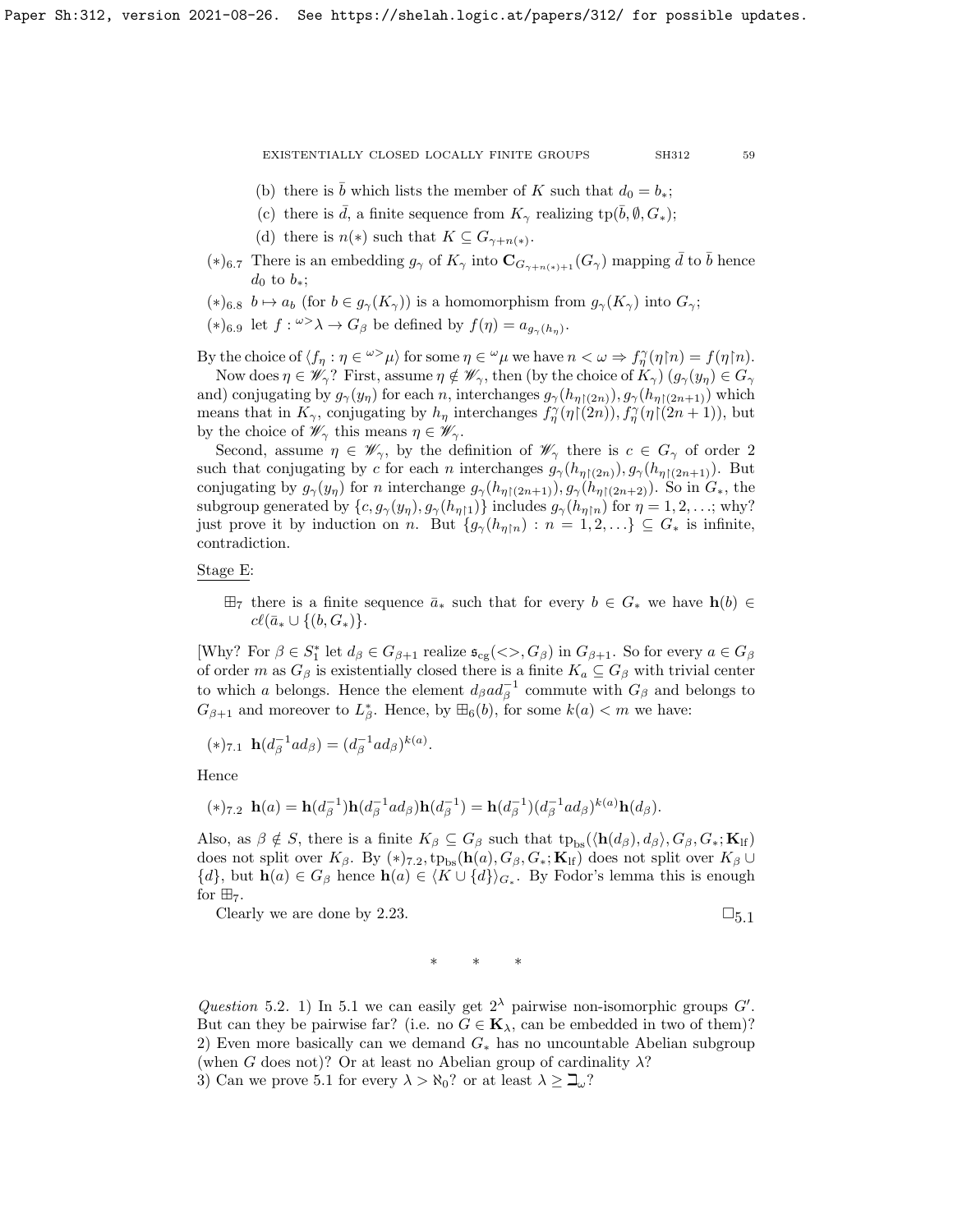**Discussion 5.3.** 1) Concerning [5.2\(](#page-58-0)1), the problem with our approach is using  $p \in \mathbf{S}_{\mathfrak{S}}(G)$ , so as  $\lambda$  is regular we will get subgroups generated by indiscernible sequences, but let us elaborate. Assume  $G_* \in \mathbf{K}_{\lambda}, G_* = \bigcup \{G_{\alpha} : \alpha < \lambda\}, G_{\alpha}$ increases with  $\alpha$  and  $|G_{\alpha}| < \lambda$ . Further, assume  $\mathfrak{s} \in \Omega[K]$  and  $\bar{a} \in {}^{n(\mathfrak{s})}G_{*}$  and  $S = \{\alpha < \lambda : \overline{a} \subseteq G_\alpha \text{ and the type } q_{\mathfrak{s}}(\overline{a}, G_\alpha) \text{ is realized in } G_*\}$  is unbounded in  $\lambda$ and thus it is an end segment. Let  $\bar{c}_{\alpha} \in {}^{k(\mathfrak{s})}G_*$  realize  $q_{\mathfrak{s}}(\bar{a}, G_{\alpha})$  and so for some club E of  $\lambda, \alpha \in S \cap E \Rightarrow \bar{c}_{\alpha} \in G_{\min(E \setminus (\alpha+1)})$ . Now  $\bar{\mathbf{c}} = \langle \bar{c}_{\alpha} : \alpha \in S \cap E \rangle$  satisfies: if h is a partial increasing finite function from  $S \cap E$  to  $S \cap E$ , then it induces a partial automorphism of  $G_* : \bar{c}_{\alpha} \mapsto \bar{c}_{h(\alpha)}$ . This is a case of indiscernible sequences. Hence the isomorphism type of  $c\ell(\cup{\bar{c}_\alpha : \alpha \in S \cap E}, G_*)$  depends only on  $\mathfrak s$  (and  $tp_{bs}(\bar{a}, \emptyset, G_*)$ . Hence the number of pairwise far such  $G_*$ 's is  $\leq |\mathfrak{S}| + \aleph_0$ .

2) Concerning [5.2\(](#page-58-0)2), the problem with our approach is that we use  $\mathfrak{s} = \mathfrak{s}_{ab(k)}$  and more generally  $\mathfrak{s} \in \Omega[\mathbf{K}]$  such that if  $q_{\mathfrak{s}}(\bar{a}, G) = \text{tp}_{\text{bs}}(\bar{c}, G, H)$  then some  $c \in H \backslash G$ commute with every (or simply many) members of G. Hence in the construction above,  $G_*$  has Abelian subgroups of cardinality  $\lambda$ .

3) What about considering the class of  $(G, F_h)_{h \in H}$ ,  $F_h \in \text{aut}(G)$ ,  $G \in \mathbf{K}_{\text{lf}}, h \mapsto F_h$ a homomorphism? We intend to deal with it in [\[Shed\]](#page-63-13).

Discussion 5.4. 1) Naturally the construction in the proof of [5.1](#page-50-0) is not unique, the class has many complicated models. In the construction in the proof of [5.1](#page-50-0) we choose one where we realize many definable types.

2) We may like in  $\mathbb{H}_5$  of Stage C in the proof of [5.1](#page-50-0) to consider  $c \in G_{\lambda}$ , not necessarily from  $G_{\beta+\omega}$ ; (so later the role of  $\mathfrak{s}_{cg}$  in translating knowledge on  $h|G_{\beta+\omega}$ to knowledge on  $G_\beta$  + use of Fodor is not necessary). Presently the way we combine  $\langle b_{\delta,i(\ell),n,3} : n < \omega, \ell < \ell(*) \rangle$  to one n-type in  $\mathbf{S}_{\text{bs}}(G_{\delta})$  works using [2.19.](#page-31-1)

Concerning the existence of complete groups in  $\mathbf{K}_{\lambda}^{\text{lf}}$  extending any  $G \in \mathbf{K}_{\lambda}^{\text{lf}}$  there are some restrictions.

<span id="page-59-0"></span>Claim 5.5. Assume  $\lambda > cf(\lambda) = \aleph_0, \chi = \lambda^{\aleph_0}$ .

1) If  $G \in \mathbf{K}_{\lambda}^{\text{lf}}$  is full, then its outer automorphism group has cardinality  $\geq \chi$ . 2) G has  $\geq \chi$  outer automorphisms <u>when</u>  $G \in \mathbf{K}_{\lambda}^{\text{lf}}$  and for some sequence  $\bar{a} = \langle a_{\alpha} :$  $\alpha < \lambda$ ) listing the elements of G, letting  $G_{\alpha} = cl({a_{\beta} : \beta < \alpha}, G)$  we have:

- (a) for every  $\alpha < \lambda$  for  $\lambda$  ordinals  $\beta < \lambda$ ,  $a_{\beta}$  commutes with  $G_{\alpha}$
- (b) for every  $a \in G \setminus \{e_G\}$  some element  $b \in G$ , a does not commute with b.
- 3) Like (2) but  $G_{\alpha}$  has center of cardinality  $\langle \lambda \rangle$ .
- 4) Instead of  $(a)$ ,  $(b)$  we can use:

(a)' for every  $\alpha < \lambda$  we have  $\lambda = |\{a/{\rm Cent}(G) : a \in G$  commute with  $G_{\alpha}\}|$ .

*Proof.* 1) We reduce it to part (2). Let  $\bar{a} = \langle a_{\alpha} : \alpha \langle \lambda \rangle$  witness fullness (so  $\lambda \geq 2^{\aleph_0}$ . Now using the schemes  $\mathfrak{s} = s_{\text{ab}(2)}$ , the pair  $(G, \bar{a})$  satisfies clause (a) of part (2). Using, e.g. the scheme  $\mathfrak{s} = \mathfrak{s}_{cg}$  and the claim on non-commuting, [2.21,](#page-33-0) also clause (b) there holds.

2) Let  $\lambda = \sum$  $\sum_{n} \lambda_n, \lambda_n < \lambda_{n+1}$ . For each *n*, by clause (a) we have  $|S_n^1| = \lambda$  where  $S_n^1 := {\alpha : a_\alpha \text{ commute with } cl({a_\beta : \beta < \lambda_n}, G)}$ . Hence for some  $k_n > n$  we have  $S_n^3 = \{ \alpha < \lambda_{k_n} : \alpha \in S_n^1 \}$  has cardinality  $> \lambda_n$ .

Replacing  $\langle \lambda_n : n \langle \omega \rangle$  by a subsequence without loss of generality  $\bigwedge k_{2n} =$ 2n + 1. Let  $\langle \alpha_{n,i} : i \langle \lambda_n \rangle$  be a sequence of pairwise distinct members of  $S_{2n}^{\alpha} \setminus \lambda_{2n}$ .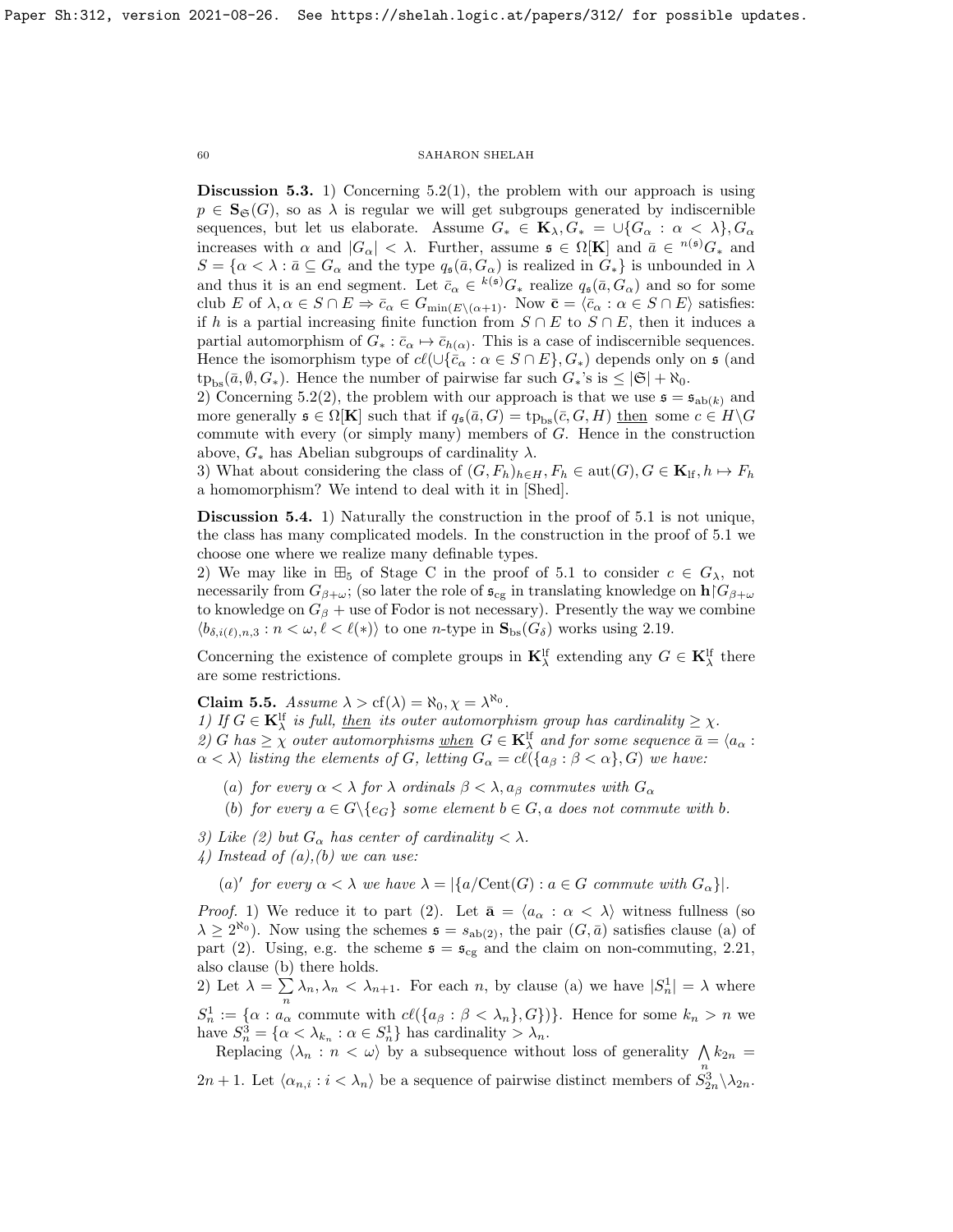Now for each  $\eta \in \prod_{i} \lambda_{2\ell}$  let  $b_{\eta} = a_{\eta(0)} a_{\eta(1)} \ldots a_{\eta(n-1)} \in G$  and so  $h_{\eta} := \Box_{b_{\eta}},$ conjugation by  $b_{\eta}$ , is an inner automorphism of H. Also  $\nu \triangleleft \eta \in \prod$  $\prod_{\ell < n} \lambda_{2\ell} \Rightarrow \Box_{b_{\eta}}, \Box_{b_{\nu}}$ 

agree on  $\{a_{\beta} : \beta < \lambda_{2\ell g(\nu)}\}.$ 

Hence if  $\eta \in \prod_{n} \lambda_{2n}$  then  $\langle h_{\eta} \rangle_n : n \langle \omega \rangle$  converge, i.e. for every  $a \in G$ , the sequence  $\langle h_{\eta\upharpoonright n}(a)$ :  $n < \omega$  is eventually constant and called the eventual value  $h_n(a)$ .

So  $h_{\eta}$  is an automorphism of G (for each  $\eta \in \prod$  $\prod_{n} \lambda_{2n}$ ). Now if  $\eta_1, \eta_2 \in \prod_{n}$  $\prod_{n} \lambda_{2n}, \eta_1(k) \neq$  $\eta_2(k), \eta_1[k] = \eta_2[k]$  and for some  $\alpha < \lambda_{2k}, a_\alpha$  does not commute with  $a_{\eta_1(k)} a_{\eta_2(k)}^{-1}$ then  $h_{\eta_1} \neq h_{\eta_2}$ . Hence we can easily find  $2^{\aleph_0}$  pairwise distinct  $h_{\eta}$ 's. So if  $\lambda < 2^{\aleph_0}$ we are done; otherwise, let  $\mu = \min{\{\mu : \mu^{\aleph_0} \geq \lambda \text{ equivalently } \mu^{\aleph_0} = \lambda^{\aleph_0}\}}$ , so  $2^{\aleph_0} < \mu < \lambda$  and  $\alpha < \mu \Rightarrow |\alpha|^{\aleph_0} < \mu$ .

Choose  $\bar{\mu} = \langle \mu_n : n \langle \omega \rangle$  such that  $\sum_{n} \mu_n = \mu, \mu_n \langle \mu_{n+1} \rangle$ ; moreover each  $\mu_n$ regular and  $\alpha < \mu_n \Rightarrow |\alpha|^{\aleph_0} < \mu_n$ . Now for  $n < k$  let  $E_{n,k} = \{(i,j) : i,j < \mu_n$  and the conjugation  $\Box_{a_{\alpha_{n,i}}}, \Box_{a_{\alpha_{n,j}}}$  agree on  $\{a_{\beta} : \beta < \lambda_{2k}\}\}$ , an equivalence relation. By clause (b) in the assumption,  $\bigcap E_{n,k}$  is the equality on  $\mu_n$ , hence for some  $k > n$  $k(n) > n, \mu_n/E_{n,k}$  has  $\mu_n$  equivalence class. The rest should be clear. 3),4) Similarly.  $\square_{5.5}$  $\square_{5.5}$  $\square_{5.5}$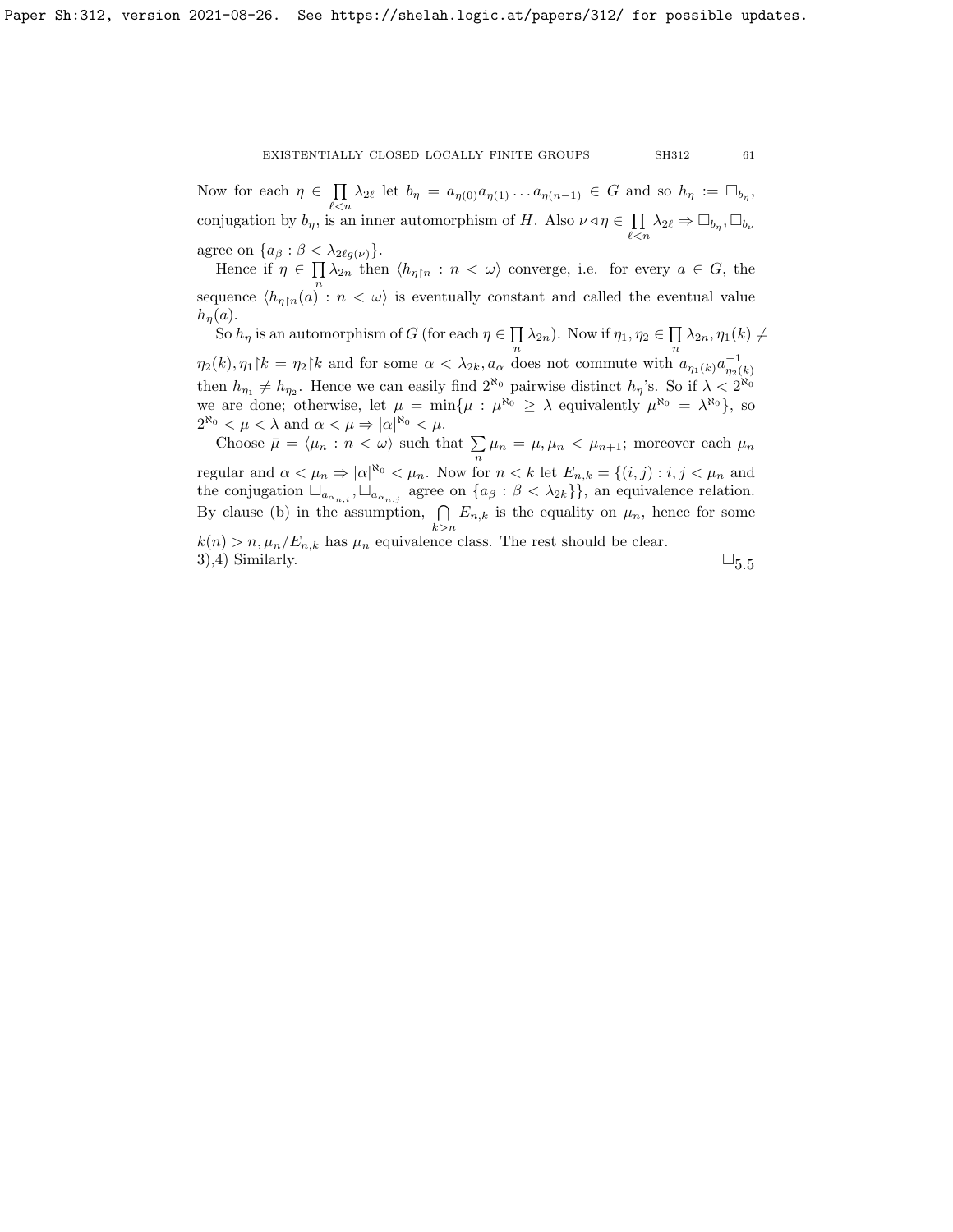# § 6. Other Classes

Note that

**Theorem 6.1.** The results of  $\S1$  holds for any universal class  $\mathbf{K}$  - see [\[She09c\]](#page-63-25).

However, we cannot in general prove the existence of dense  $\mathfrak{S} \subseteq \Omega[K]$ , in fact, possibly  $\Omega[\mathbf{K}] = \emptyset$ . We refer the reader to §0 before [0.13,](#page-6-1) and to [0.17,](#page-8-1) [2.1.](#page-23-1) We may expand an If group by choosing representations for left cosets bK, for  $K$  a finite subgroup of  $G, b \in G$ . Then the density of  $\Omega[K]$  is easy.

<span id="page-61-0"></span>**Definition 6.2.** 1) Let  $\mathbf{K}_{\text{clf}}$  be the class of structures M such that M is an expansion of an If group  $G = G_M$  by  $F_n = F_n^M$  for  $n \ge 1$  such that:

- (a)  $F_n^M$  is a partial  $(n+1)$ -place function from G to G;
- (b) if  $(a_0, \ldots, a_n) \in \text{Dom}(F_n^M)$  then  $(a_0, \ldots, a_{n-1})$  list without repetitions the elements of a subgroup of  $G_M$  and  $a_n \in G_M$ , of course;
- (c) if  $F_n^M(a_0, ..., a_n) = b$  then  $b \in \{a_n a_\ell : \ell < n\};$
- (d) if K is a finite subgroup of  $G_M$  with n elements and for some  $(a_0, \ldots, a_{n-1})$ listing its elements with no repetitions and b we have  $(a_0, \ldots, a_{n-1}, b) \in$ Dom $(F_n^M)$ , then for every  $(a'_0, \ldots, a'_{n-1})$  listing the members of K and  $b' \in bK \subseteq G_M$  we have  $(a'_0, \ldots, a'_{n-1}, b') \in \text{Dom}(F_n^M)$  and  $b'K = bK \Rightarrow$  $F_n^M(a_0,\ldots,a_{n-1},b')=F_n^M(a_0,\ldots,a_{n-1},b);$
- (e) if  $K_1, K_2$  are as in clause (d) then also  $K_1 \cap K_2$  is;
- (f) if  $A \subseteq G_M$  is finite then there is a minimal K as in clause (d) which contains A and if A is empty then  $K = \{e_{G_M}\}.$

<span id="page-61-1"></span>**Definition 6.3.** Let  $\mathbf{K}_{\text{plf}}$  be the class of structures M such that: M expands a lf group G by  $P_n^M$  for  $n < \omega$  and  $F_n^M$  for  $n < \omega$  (actually definable from the rest) such that:

- (a)  $P_n^M$  is an  $(n+3)$ -place relation;
- (b) if  $\bar{a} = (a_0, \ldots, a_{n+2}) \in P_n^M$  then  $\{a_0, \ldots, a_{n-1}\}$  list with no repetitions the elements of a finite subgroup of  $G_M$ ;
- (c) if  $\{a_0, ..., a_{n-1}\} = \{a'_0, ..., a'_{n-1}\}$  are as above and moreover  $b, b' \in M$  and  ${ba_0, \ldots, ba_{n-1}} = {b'a'_0, \ldots, b'a'_{n-1}}$  then  $M \models "P_n(a_0, \ldots, a_{n-1}, b, c, d) =$  $P_n(a'_0, \ldots, a'_{n-1}, b', c, d)^n$  for every  $c, d \in M$ ;
- (d) if  $(a_0, \ldots, a_{n-1})$  list the members of a finite subgroup K of G with no repetitions and  $b \in G$  then  $\{(c, d) : (a_0, \ldots, a_{n-1}, b, c, d) \in P_n^M\}$  is a linear order on the right coset bK, which we denote by  $\langle K_{,b}^{M}$ ;
- (e) if the sequence  $(a_0, \ldots, a_{n-1})$  is as above and  $b \in G$  then  $F_n^M(a_0, \ldots, a_{n-1}, b)$ is the first element by the order there in  ${ba_0, \ldots, ba_{n-1}}$ .

**Definition 6.4.** 1) For  $M \in \mathbf{K}_{\text{clf}}$  let fsb(M) be the set of finite subgroups K of  $G_M$  such that for some  $a_0, \ldots, a_{n-1}$  listing with no repetitions the elements of K and for some  $b \in G_M$  we have  $(a_0, \ldots, a_{n-1}, b) \in \text{Dom}(F_n^M)$ , i.e. they are as in clause (d) of Definition [6.2.](#page-61-0)

2) In this case we may write  $F_K^M(b) = F_n^M(a_0, ..., a_{n-1}, b)$ .

3) For  $M, N \in \mathbf{K}_{\text{clf}}$  let  $M \leq_{\text{elf}} N$  or  $M \subseteq N$  mean that  $G_M \subseteq G_N$  and  $F_n^M =$  $F_n^N \upharpoonright M$  hence  $K \in \text{sfb}(N) \wedge K \subseteq M \Rightarrow K \in \text{fsb}(M)$ . We define similarly  $\leq_{\text{plf}}, \leq_{\text{olf}},$ see Definition [6.3,](#page-61-1) [0.15.](#page-7-1) We may write  $M \leq_K N$  for the appropriate **K**, etc.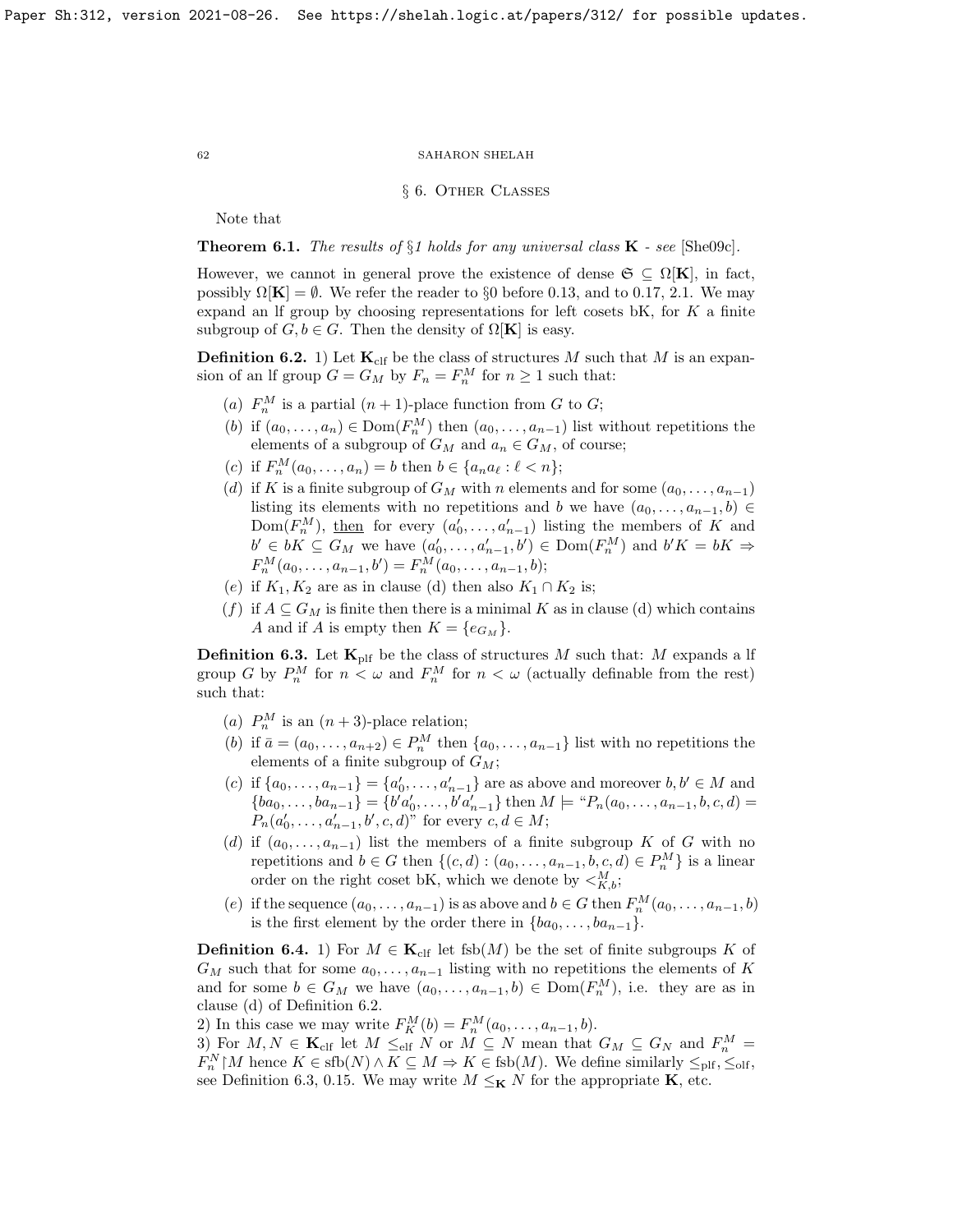4) " $M \in \mathbf{K}_{\text{clf}}$  is (existentially closed)" is defined as in [0.13\(](#page-6-1)2).

5) Let clf-group mean a member of  $K_{\text{clf}}$  and similarly an olf-group.

6) Similarly for "olf-groups" and "plf-groups".

**Convention 6.5.** 1) Let  $K$  denote one of the classes defined above, but let it be  $\mathbf{K}_{\text{clf}}$  if not said otherwise.

<span id="page-62-1"></span>**Definition/Claim 6.6.** 1) For  $M \in \mathbf{K}_{\text{off}}$  let  $M^{[\text{clf}]}$  be the unique  $N \in \mathbf{K}_{\text{clf}}$  such that:  $G_N = G_M$  and  $fsb(N) = \{K : K \subseteq G_M \text{ is finite}\}\$ and  $F_K^M(b)$  is the  $\lt_M$ -first member of bK  $\subseteq G$  (well defined as bK is finite non-empty).

1A) For  $M \in \mathbf{K}_{\text{olf}}$  we define  $M^{[\text{plf}]}$  and for  $M \in \mathbf{K}_{\text{plf}}$  we define  $M^{[\text{clf}]}$  parallely.

2) For  $M \in \mathbf{K}_{\text{clf}}$  and  $A \subseteq M$ , there is  $N \subseteq M$  from  $\mathbf{K}_{\text{clf}}$  with universe A iff for every finite  $A \subseteq B$  there is  $K \in \text{fsb}(M)$  such that  $A \subseteq K \subseteq B$ .

2A) So if  $M \in \mathbf{K}_{\text{clf}}$  and  $K \in \text{fsb}(M)$  then  $M \upharpoonright K \in \mathbf{K}_{\text{clf}}$  and is finite.

3) For  $A \subseteq M \in \mathbf{K}$  let  $cl(A, M)$  be the minimal  $N \subseteq M$  such that  $A \subseteq N$ , equivalently  $\cup \{K : K \in \text{fsb}(M) \text{ and there is no } L \in \text{fsb}(M) \text{ such that } A \cap K \subseteq$  $L \subset K$ .

4) For  $A \subseteq M \in \mathbf{K}$  let  $cl_{gr}(A, M)$  be the closure of A under the group operations. 5) We call  $M \in \mathbf{K}_{\text{clf}}$  full when fsb $(M)$  is the set of finite  $K \subseteq G_M$ .

<span id="page-62-0"></span>Claim 6.7. 1) The objects in [6.6](#page-62-1) are well defined (in the right class). 2) If  $M \in \mathbf{K}_{\text{olf}}$  or  $M \in \mathbf{K}_{\text{plf}}$  then  $M^{[\text{clf}]} \in \mathbf{K}_{\text{clf}}$  is full. 3)  $\mathfrak{S}(\mathbf{K}_{\text{olf}})$  is dense. 4)  $\mathfrak{S}(\mathbf{K}_{\text{clf}})$  is dense.

*Proof.* 1) Straightforward, e.g. in part (3) for  $K_{\text{clf}}$  the closure is well defined because  $f_{sb}(M)$  is closed under intersections.

2) Easy, too.

3),4) As in §2.  $\square_6$  7.

Remark 6.8. Call  $M \in \mathbf{K}_{\text{clf}}$  invariant when for every finite  $K \subseteq G_M$  there is a function  $F_K^M$ :  $G \to G$  such that  $F_K^M(g) \in gK$  and is equal to  $F_n^M(a_0, \ldots, a_{n-1})$ when  $a_0, \ldots, a_{n-1}$  list the members of K with no repetitions. Restricting ourselves to such M seems to cause problems in amalgamations, whereas for  $K_{\text{plf}}$  this is not so.

**Definition 6.9.** For  $M \in \mathbf{K}$  and  $n < \omega$  let  $\mathbf{S}_{gd}^n(M)$  be the set of good *n*-types  $p(\bar{x}) \in \mathbf{S}_{\text{bs}}^n(M)$  which means:  $p = \text{tp}(\bar{a}, M, N)$  where  $M \subseteq N \in \mathbf{K}$  and  $\bar{a} \in {}^n N$  and  $c\ell_{\rm gr}(\bar a + M, N) = c\ell(\bar a + M, N).$ 

<span id="page-62-2"></span>**Claim 6.10.** The classes  $\mathbf{K} = \mathbf{K}_{\text{cfl}}, \mathbf{K}_{\text{plf}}, \mathbf{K}_{\text{olf}}$  have dense closed  $\mathfrak{S} \subseteq \Omega[K]$ .

*Proof.* Straightforward.  $\square_{6.10}$  $\square_{6.10}$  $\square_{6.10}$ 

∗ ∗ ∗

**Definition 6.11.** 1) Let  $\mathbf{K}_{sl}$  be the class of locally finite semi-groups, i.e.  $G$ , it has only one operation, binary which is associative.

2) Let  $\mathbf{K}_{usl}$  be defined similarly with an individual constant e such that  $G \models \text{ge } G$  $g = e_G g$  for every  $g \in G \in \mathbf{K}_{\text{us}}$ .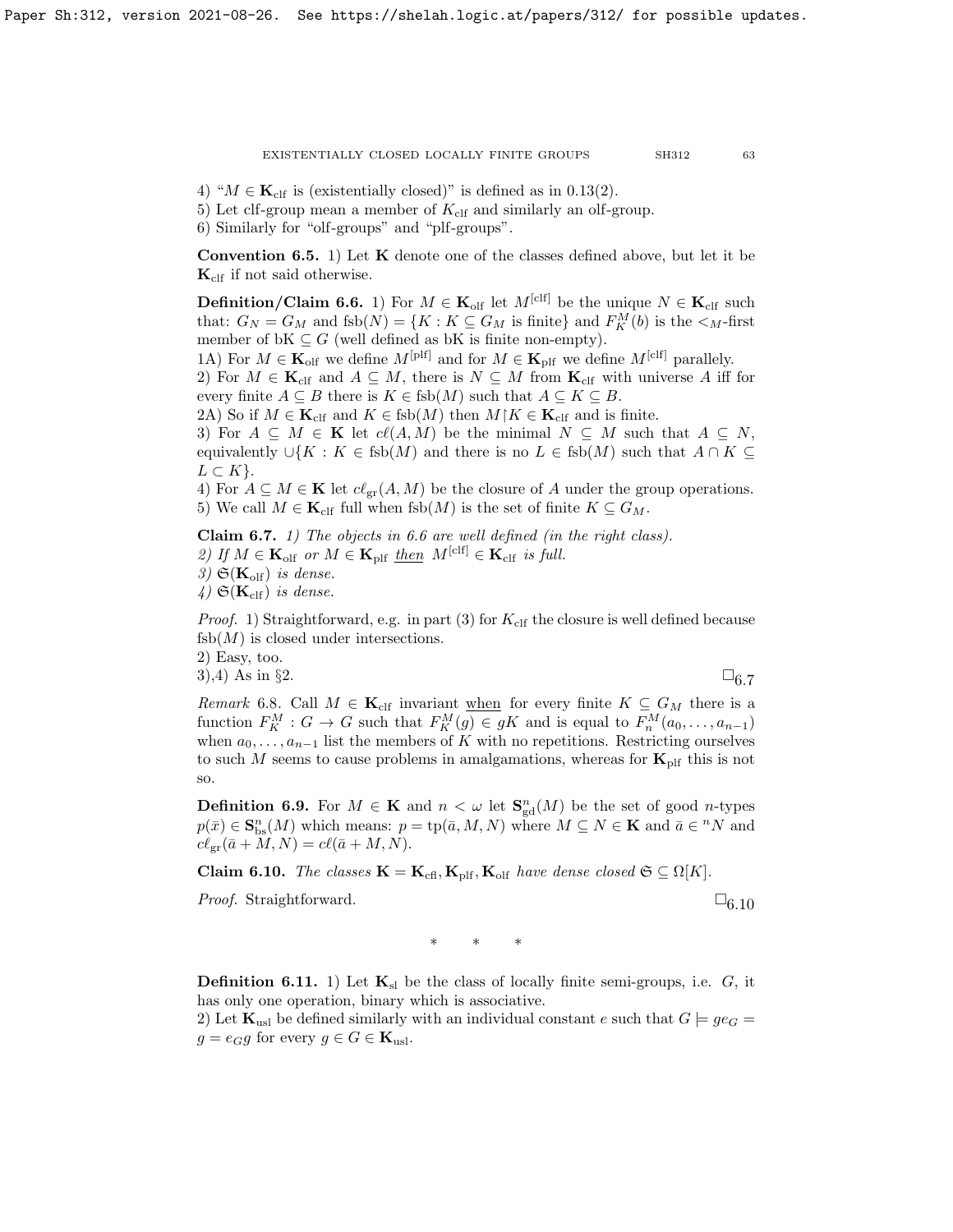#### **REFERENCES**

- <span id="page-63-10"></span>[BG03] Gábor Braun and Rüdiger Göbel, *Outer automorphisms of locally finite p-groups*, J. Algebra 264 (2003), no. 1, 55–65.
- <span id="page-63-9"></span>[DG93] Manfred Dugas and Rüdiger Göbel, On locally finite p-groups and a problem of Philip Hall's, J. Algebra 159 (1993), no. 1, 115–138.
- <span id="page-63-2"></span>[GS83] Rami P. Grossberg and Saharon Shelah, On universal locally finite groups, Israel J. Math. 44 (1983), no. 4, 289–302. MR 710234
- <span id="page-63-6"></span>[GS84] Donato Giorgetta and Saharon Shelah, Existentially closed structures in the power of the continuum, Ann. Pure Appl. Logic 26 (1984), no. 2, 123–148. MR 739576
- <span id="page-63-4"></span>[Hic78] Ken Hickin, Complete universal locally finite groups, Transactions of the American Mathematical Society 239 (1978), 213–227.
- <span id="page-63-0"></span>[KW73] Otto H. Kegel and Bertram A.F. Wehrfritz, Locally finite groups, xi+210.
- <span id="page-63-3"></span>[MS76] Angus J. Macintyre and Saharon Shelah, Uncountable universal locally finite groups, J. Algebra 43 (1976), no. 1, 168–175. MR 0439625
- <span id="page-63-21"></span>[PS18] Gianluca Paolini and Saharon Shelah, The automorphism group of Hall's universal group, Proc. Amer. Math. Soc. 146 (2018), no. 4, 1439–1445, [arXiv: 1703.10540.](https://arxiv.org/abs/1703.10540) MR 3754331
- <span id="page-63-24"></span>[Shea] Saharon Shelah, Black Boxes, [arXiv: 0812.0656](https://arxiv.org/abs/0812.0656) Ch. IV of The Non-Structure Theory" book [Sh:e].
- <span id="page-63-20"></span>[Sheb] , Combinatorial background for Non-structure, [arXiv: 1512.04767](https://arxiv.org/abs/1512.04767) Appendix of [Sh:e].
- <span id="page-63-19"></span>[Shec] , Dependent dreams: recounting types, [arXiv: 1202.5795.](https://arxiv.org/abs/1202.5795)
- <span id="page-63-13"></span>[Shed] , LF groups, aec amalgamation, few automorphisms, [arXiv: 1901.09747.](https://arxiv.org/abs/1901.09747)
- <span id="page-63-11"></span>[She71] , Finite diagrams stable in power, Ann. Math. Logic 2 (1970/1971), no. 1, 69–118. MR 0285374
- <span id="page-63-8"></span>[She87] , Universal classes, Classification theory (Chicago, IL, 1985), Lecture Notes in Math., vol. 1292, Springer, Berlin, 1987, pp. 264–418. MR 1033033
- <span id="page-63-15"></span>[She90] , Classification theory and the number of nonisomorphic models, 2nd ed., Studies in Logic and the Foundations of Mathematics, vol. 92, North-Holland Publishing Co., Amsterdam, 1990. MR 1083551
- <span id="page-63-22"></span>[She94a] , Cardinal arithmetic, Oxford Logic Guides, vol. 29, The Clarendon Press, Oxford University Press, New York, 1994. MR 1318912
- <span id="page-63-23"></span>[She94b] , There are Jonsson algebras in many inaccessible cardinals, Cardinal Arithmetic, Oxford Logic Guides, vol. 29, Oxford University Press, 1994, Ch. III of [Sh:g].
- <span id="page-63-18"></span>[She98] , Proper and improper forcing, 2nd ed., Perspectives in Mathematical Logic, Springer-Verlag, Berlin, 1998. MR 1623206
- <span id="page-63-16"></span>[She09a] , Classification theory for abstract elementary classes, Studies in Logic (London), vol. 18, College Publications, London, 2009. MR 2643267
- <span id="page-63-1"></span>[She09b] , Classification theory for elementary abstract classes, Studies in Logic (London), vol. 18, College Publications, London, 2009, [Title on cover: Classification theory for abstract elementary classes], Mathematical Logic and Foundations [arXiv: 0705.4137](https://arxiv.org/abs/0705.4137) Ch. I of [Sh:h]. MR 2643267
- <span id="page-63-25"></span>[She09c] , Universal Classes: Axiomatic Framework [Sh:h], 2009, Ch. V (B) of [Sh:i].
- <span id="page-63-12"></span>[She09d] , Universal Classes: Stability theory for a model, 2009, Ch. V of [Sh:i].
- <span id="page-63-17"></span>[She15] , Dependent theories and the generic pair conjecture, Commun. Contemp. Math. 17 (2015), no. 1, 1550004, 64, [arXiv: math/0702292.](https://arxiv.org/abs/math/0702292) MR 3291978
- <span id="page-63-7"></span>[SZ79] Saharon Shelah and Martin Ziegler, Algebraically closed groups of large cardinality, J. Symbolic Logic 44 (1979), no. 4, 522–532. MR 550381
- <span id="page-63-5"></span>[Tho86] Simon Thomas, Complete universal loclly finite groups of large cardinality, 277–301.
- <span id="page-63-14"></span>[Woo72] Carol Wood, Forcing for infinitary languages, Z. Math. Logik Grundlagen Math. 18 (1972), 385–402.